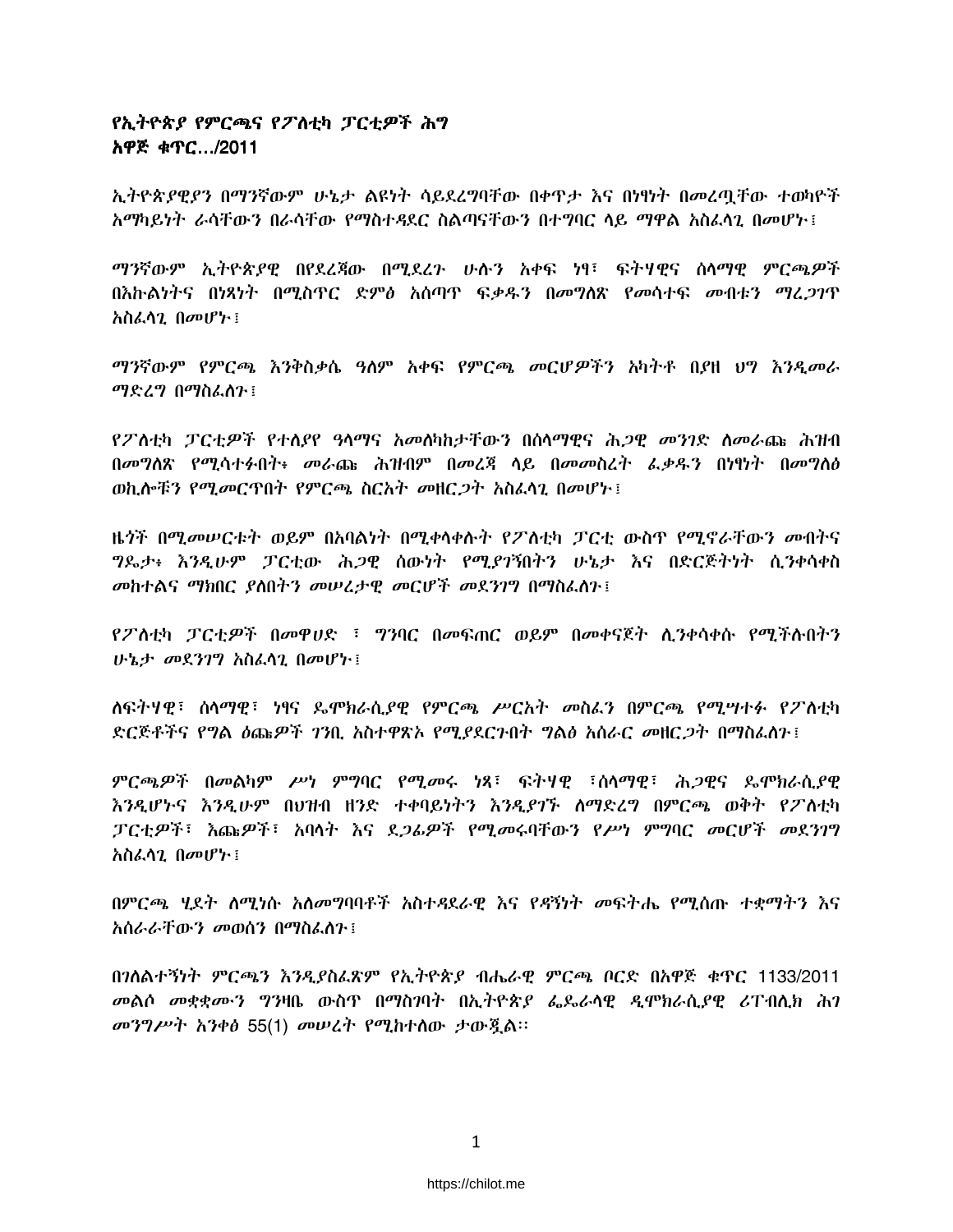### <u>ክፍል አንድ</u> ጠቅሳሳ

#### አጭር ርዕስ  $1.$

ይህ አዋጅ "**የኢትዮጵ***ያ* **የምርጫና የፖስቲካ ፓርቲ***ዎ***ች ሕግ አዋጅ** ቁጥር ...." ተብሎ ሲጠቀስ ይችሳል።

#### $2.$ ትርጓሜ

*የቃ*ሱ *አገ*ባብ ሴሳ ትርጉም የሚያሰጠው ካልሆነ በስተቀር በዚህ አዋጅ፤

- $\mathbf{1}$ . "ኢ.ፌ.ዴ.ሪ" ማሰት የኢትዮጵያ ፌዴራሳዊ ዴሞክራሲያዊ ሪፐብሲክ ነው፡፡
- "ህገ መንግስት" ማስት የኢ.ፌ.ዴ. *ሪ ህገመንግ*ስት *ነ*ው።  $2.$
- "ክልል" ማለት በህገመንግስቱ አንቀፅ 47 መሠረት የተቋቋመ ክልል ሲሆን ስዚህ አዋጅ  $3<sub>1</sub>$ አፌፃፀም ሲባል አዲስ አበባን እና ድራዳዋን ይጨምራል።
- "ቦርድ" ማስት በአዋጅ ቁጥር 1133/2011 መልሶ የተቋቋመው የኢትዮጵያ ብሔራዊ  $\overline{4}$ ምርጫ ቦርድ ነው።
- $5<sub>1</sub>$ "ምርጫ" ማስት በፌዶራልና በክልል ህገ መንግስታት እንዲሁም በሴሎች አግባብ ባላቸው ህጎች መሠረት የሚካሄድ የጠቅላሳ፣ የአካባቢ፣ የማሟያ ወይም የድ*ጋ*ሚ ምርጫ ነው።
- "ጠቅሳሳ ምርጫ" ማስት አማባብ ባለው ህግ መሠረት የሚካሄድ የህዝብ ተወካዮችና 6. የክልል ምክር ቤቶች አባላት ምርጫ ነው።
- $7.$ "የአካባቢ ምር*ጫ" ማ*ስት አማባብ ባለው *ህግ መሠረት የሚካሄ*ድ የዞን፣ የወረ*ዳ*፣ የከተማ፣ የማዘጋጃ ቤት፣ የክፍለ ከተማ ወይም የቀበሌ ምክር ቤቶች አባላት ምርጫ ነው።
- "ማማያ ምርጫ" ማስት በመራጮች ውሳኔ መነሳትን ጨምሮ በማንኛውም ምክንያት 8. በየደረጃው የሚገኙ የተ3ደሉ የምክር ቤት አባላት መቀመጫዎችን ስመሙላት የሚካሄድ ምርጫ ነው።
- "ድ*ጋሚ ምርጫ*" ማስት በአዋጅ ቁጥር 1133/2011 አንቀፅ 7(16) በተሰጠው ስልጣን 9. መሠረት ቦርዱ የምርጫ ውጤቱ እንዳሰረዝ ሲወስን፤ በዚህ አዋጅ አንቀጽ 154 *መ*ሰረት የፌዴራል ጠቅሳይ ፍርድ ቤት ድ*ጋሚ ምርጫ እንዲ*ካሄድ ሲወስን፤ ወይም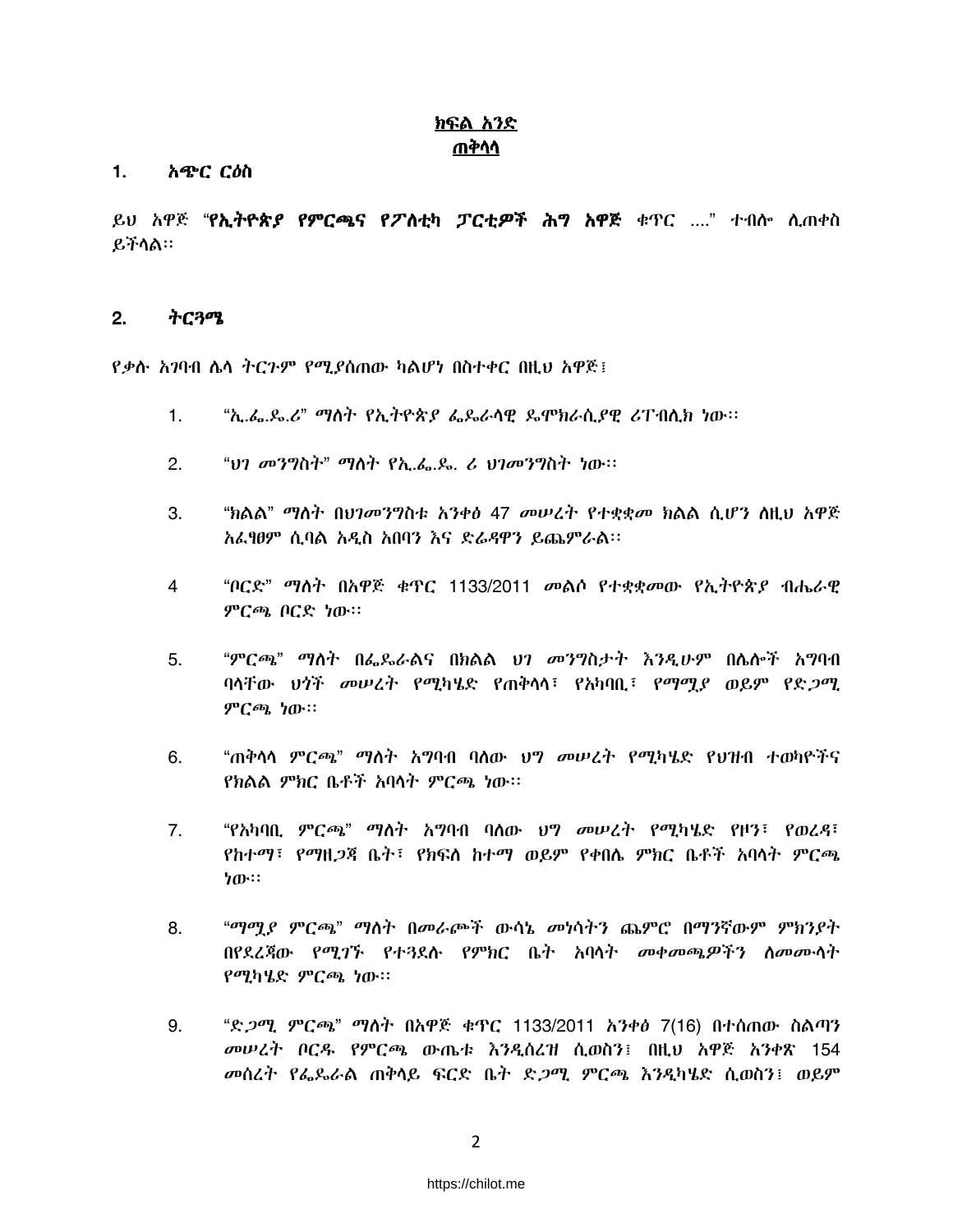እጩ ተወዳዳሪዎች እኩል ድምፅ በማግኘታቸው ምክንደት አሸናፊውን ስመሰየት የሚካሄድ ምርጫ ነው።

- $10.$ "ህዝበ ውሳኔ" ማስት በኢ.ፌ.ዶ.ሪ. ህገ መንግስት ወይም በሴሳ ህግ መሠረት ሲወሰን የህዝብ ፍላጎትን ስመሰካት ወይም የህዝብን ውሳኔ ስማወቅ የሚደረግ የድምፅ አሰጣጥ ሥርዓት ነው።
- "የመራጮች መዝንብ" ማስት በየደረጃው ሰሚካሄድ ምርጫ መራጩ ህዝብ በምርጫ  $11.$ ጣቢያው በመራጭነት የሚመዘንብበት መዝንብ ነው።
- "የመራጮች ምዝገባ መታወቂያ ካርድ ማስት አንድ ሰው በመራጭነት ሲመዘገብ  $12.$ ከመዘገበው የምርጫ ጣቢያ የሚሰጠው የመራጭነት ማፈጋገጫ ነው።
- *"የፖ* ስተክ *ፓርተ" ወይም "የፖ* ስተክ ድርጅት" ማለት ዜ*ጎ*ች ተደራጅተው  $13<sub>1</sub>$ የሚመሠርቱት የፖለቲካ ፕሮግራም በማውጣት በሀገር አቀፍ ፣ በክልል ወይም ከክልል በታች ባስ ደረጃ በምርጫ የፖስቲካ ሥልጣን ስመያዝ በዚህ አዋጅ መሠረት ተመስርቶ የሚንቀሳቀስ ተቋም ነው።
- "የፖስቲካ ፓርቲ ሃላፊዎች" ማስት እንደሁኔታው የአንድ ፖስቲካ ፓርቲ የሥራ 14. አስፈጻሚ አባሳት፣ ወይም በተመሳሳይ የሥልጣን ደረጃ ሳይ ያሉ የፖለቲካ ፓርቲ መሪዎች ናቸው፣
- $15.$ "የምርጫ ክልል" ማለት ለምርጫ አፌፃፀም እንዲያመች እና ህዝቡ ወኪሎቹን እንዲመርጥ በሀግ መሠረት የሀገሪቱ ግዛት ተከፋፍሎ የሚደራጅ የምርጫ አካባቢ ነው።
- "የምርጫ ጣቢያ" ማስት በየደረጃው ስማካሄዱ ምርጫዎች የመራጭ ምዝንባ  $16.$ የሚካሄድበት፣ መራጮች ድምፅ የሚሰጡበት እና የድምጽ ቆጠራ የሚካሄድበት ቦታ ነው።
- $17.$ "የምርጫ አስፈፃሚ" ማስት ቦርዱን ጨምሮ በየደረጃው ምርጫን ስማስፈፀም የሚመደብ ሰው ነው ፤
- "እጩ ተወዳዳሪ" ማስት በምርጫ ስመወዳደር በፖስቲካ ፓርቲ ወይም በግሱ የተመዘገበ  $18.$ ሰው [ግስሰብ] ነው ፤
- "ታዛቢ" ማለት የ*ህገ*ር ውስጥ የምርጫ ታዛቢና የውጭ የምርጫ ታዛቢ*ዎችን* 19. ያካትታል።
- 20. "የ*ሀገ*ር ውስጥ የምርጫ ታዛቢ" ማስት ባቀረበው ጥያቄ መሠረት ከቦርዱ ፌቃድ አግኝቶ በወኪሉ አማካይነት ምርጫን የሚታዘብ በህግ የተመዘንበ፤ ንለልተኛና ለትርፍ ያልተቋቋሙ፥ መንግሥታዊ ያልሆነ አገር በቀል ድርጅት ነው።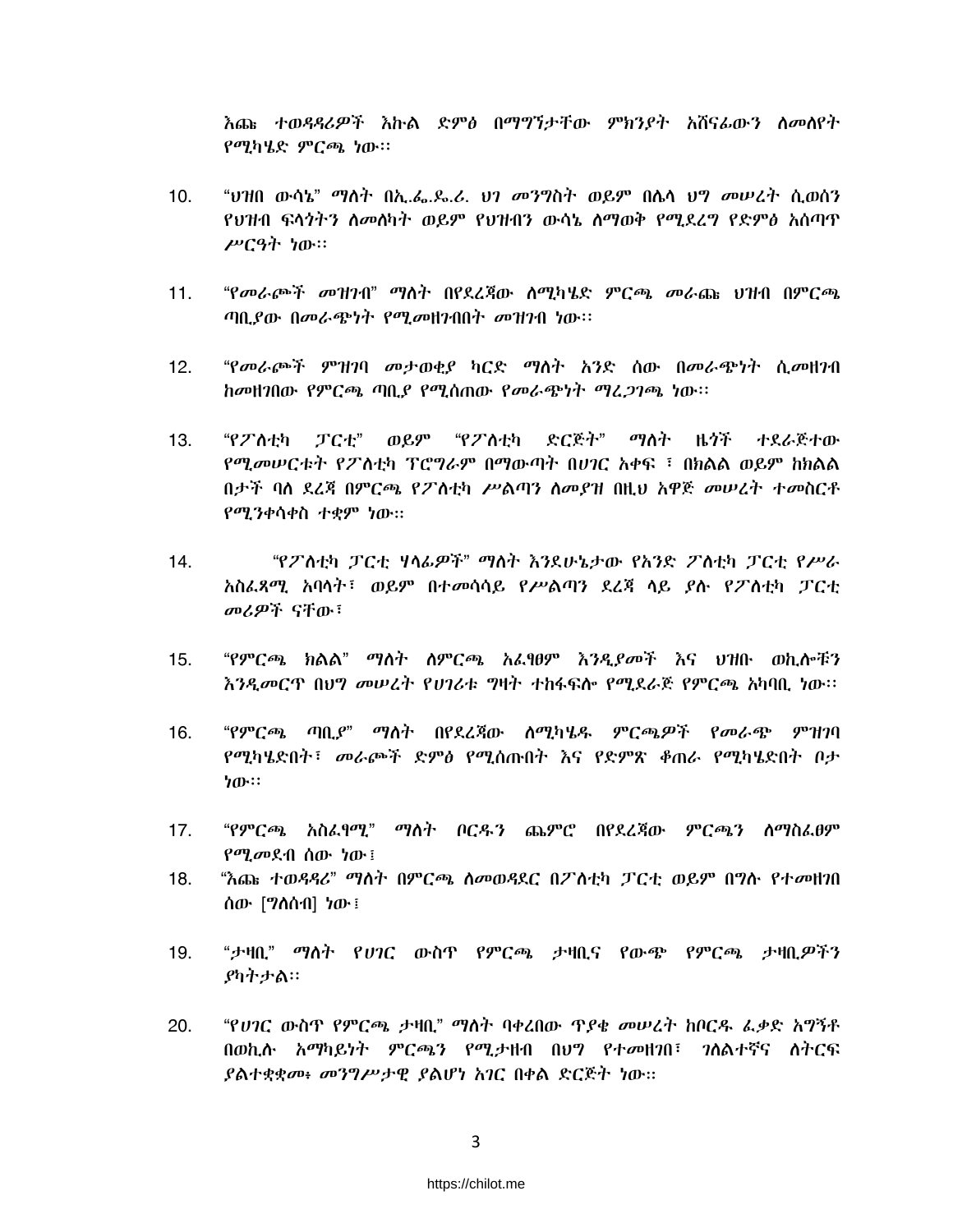- "የውጭ የምርጫ ታዛቢ" ማለት አገሪቱ በተቀበለቻቸው ስምምነቶች *መሠ*ረት፤  $21.$ በመንግስት ምርጫን እንዲታዘቡ የሚጋበዙ *መንግ*ስታት ወይም ዓስምአቀፍ፣ አህንራዊ፤ ክፍለ አህንራዊ ተቋማት እንዲሁም በአገር ውስጥም ሆነ ከአገር ውጪ የሚንቀሳቀሱ መንግስታዊ ወይም መንግስታዊ ያልሆኑ ድርጅቶች ናቸው።
- "ተቀማጭ ወኪል" ማለት በምርጫ ለመወዳደር በተመዘገበ የፖለቲካ ድርጅት ወይም  $22.$ የግል እጩ ተወክሎ በምርጫ ክልልና በምርጫ ጣቢያ በመቀመዋ የምርጫ ሂደቱንና የወካዩን መብት መከበር የሚከታተል ሰው ነው።
- 23. "ተንቀሳቃሽ ወኪል" ማስት በምርጫ ስመወዳደር በተመዘንበ የፖስቲካ ድርጅት ወይም በግል እጩ ተወክሎ በአንድ ምርጫ ክልል ውስጥ በሚገኙ የምርጫ ጣቢያዎች <u>እየተንቀሳቀሰ የምርጫ ሂደትንና የወካዩን መብት መከበር የሚከታተል ሰው ነው፡፡</u>
- "ቅሬታ ሰማ ከማቴ " ማለት በክልል ቅርንጫፍ ጽህፈት ቤት፤ በምርጫ ክልል እና  $24$ በምርጫ ጣቢያ ደረጃ ለሚነሱ ቅሬታዎች አስተዳደራዊ ውሳኔ የሚሰጥ በዚህ አዋጅ መሠረት ስምርጫ ወቅት የሚቋቋም ኮሚቴ ነው።
- "ውህደት" ማስት ሁለትና ከዚደ በላይ የሆኑ በሀግ የተመዘገቡ የፖስቲካ ፓርቲዎች 25. የተናጠል ሕ*ጋ*ዊ ሰውነታቸውን በመተው አዲስ የፖለቲካ ፓርቲ የሚመሰርቱበት ሂደት ነው ፡
- 26. "ግንባር" ማስት ሁስት እና ከዚያ በላይ የሆኑ የፖስቲካ ፓርቲዎች የተናጠል ሕ*ጋ*ዊ ህልውናቸው እንደተጠበቀ ሆኖ የ*ጋራ* የሆነ ስ*ያሜ*፣ የፖለቲካ ፕሮግራም እና መተዳደሪያ ደንብ ይዘው ስመንቀሳቀስ ሲወስኑ የሚመሠርቱት ድርጅት ነው፤
- 27. "መቀናጀት" ማስት ሁለትና ከዚደ በላይ የሆኑ የፖስቲካ ፓርቲዎች የተናጠል ሕጋዊ ሰውነታቸው እንደተጠበቀ ሆኖ በምርጫ ወቅተ/ምርጫውን ስማሽነፍ ወይም ስሌሳ መሰል ጊዜደዊ አሳማ በ*ጋራ ስመሥራት ተ*ስማምተው የመቀናጀት የምስክር ወረቀት የሚያገኙበት ሁኔታ ነው፣
- "መተካት" ማስት አንድ የፖስቲካ ፓርቲ ነባር ስሙንና ፕሮግራሙን በመቀየር አዲስ 28. ስምና ፕሮግራም በማዚጋጀት በዚሁ ስሙ እና ፕሮግራሙ እንዲታወቅ አስፈላጊውን መሬጃ ሰቦርዱ በማቅረብ በአዲስ የፖስቲካ ፓርቲነት የሚመዘንብበትና የሚንቀሳቀስበት ሁኔታ ነው፣
- 29. "ሰው" ማስት ሕ*ጋ*ዊ ወይም የተፌዋሮ ሰው ነው።
- በዚህ አዋጅ ውስጥ ማንኛዉምበወንድ ጾታ የተገለጸው የሴትንም ጾታ ያካትታል፡፡  $30.$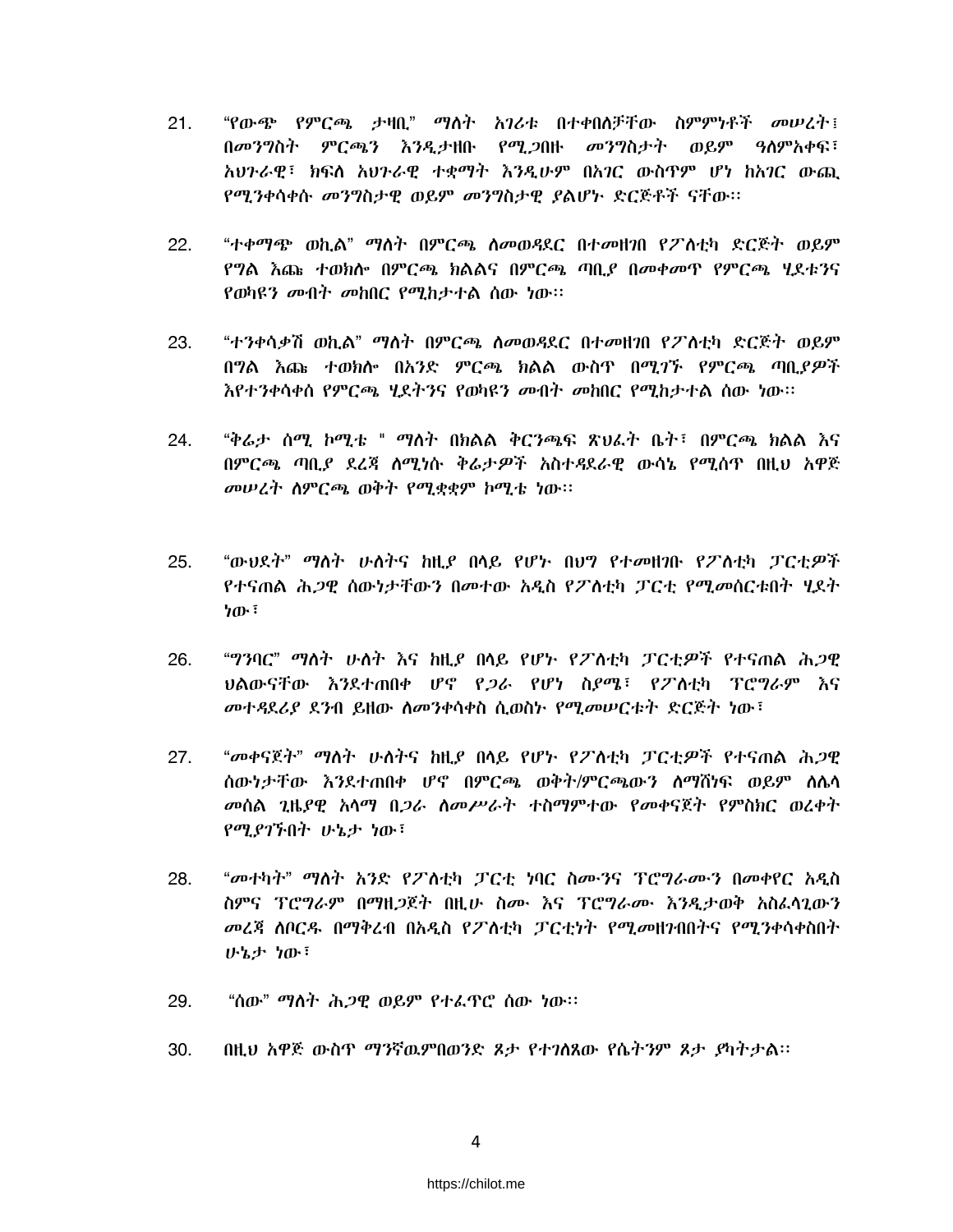### 3. የተፈፃሚነት ወሰን

ይህ አዋጅ፡-

- $1/$ በኢትዮጵያ ውስጥ በሚደረግ ጠቅሳሳ ምርጫ እንዲሁም እንደአግባብነቱ የአካባቢ ምርጫ፣ የማማያ ምርጫ፣ የድ*ጋ*ሚ ምርጫ እና በህገመንግስቱ መሠረት በሚካሄድ ህዝበ ውሳኔ ሳይ፤ እንዲሁም
- የፖለቲካ ፓርቲ ስሚመሠርቱ ዜጎች፣ የፖለቲካ ፓርቲዎች፣ የፖለቲካ ፓርቲ  $2<sup>1</sup>$ መሪዎችና ኃላፊዎች፣ አባላት ፥ወኪሎች እና ተጠሪዎች፣ የፓርቲና የግል እጩ ተወዳዳሪዎች፣ የፖስቲካ ፓርቲዎች ቅንጅት፣ ግንባር ወይም ውህደት ሳይ፣ተፈፃሚ ይሆናል።

## れいみ いれれ ስለምርጫ እና አስፌጻሚ አካላት ምዕራፍ አንድ የምርጫ ሥርአት፣ መርሆች እና አይነቶች

### 4. የምርጫ ሥርዓት

- 1. በፌዴራል ህገ መንግስት መሠረት ስህዝብ ተወካዮች ምክር ቤት ስሚደረግ ምርጫ በአንድ *የምርጫ ክ*ልል ውስጥ ከሚወዳደሩት *ዕ*ጩ*ዎች መ*ካከል አብላጫ ድምጽ *ያገኘ*ው አሸናራ ይሆናል። በክልል *ህገ መንግ*ስታ*ት መሠረት ለክ*ልል ምክር ቤቶች የሚ*መ*ረጡት ተወካዮች ከአንድ በላይ ሲሆኑ ከተወዳዳሪዎቹ መካከል በቅደም ተከተል አብላጫ ድምጽ ያገኙ ዕጩዎች አሸናፊ ይሆናሉ።
- 2. የክልል ምክር ቤት አባላት ምርጫን የሚመስከቱ የክልል ህጎች በህገ መንግስቱና በዚህ አዋጅ ከተቀመጡ ምርጫን የተመሰከቱ ድን*ጋጌዎች ጋ*ር የተጣጣሙ መሆን ይኖርባቸዋል።

### 5. የምርጫ መርሆዎች

- 1. ማንኛውም ምርጫ ሁሉ አቀፍ፤ ቀጥተኛ፤ በምስጢር ድምፅ አሰጣጥ መራጩ ፌቃዱን በነፃነት የሚገልጽበት እና ያለ ምንም ልዩነት በሚደረግ ህዝባዊ ተሳትፎ ላይ የተመሰረተ ይሆናል።
- 2. የመምረጥ ወይም የመመረጥ መብቱ በህግ ወይም በፍርድ ቤት ውሳኔ ያልተገደበ ማንኛውም ኢትዮጵያዊ መምረጥ ወይም መመረጥ ይችሳል፤ ሆኖም ስመምረጥም ሆነ ስመመረጥ አይገደድም።
- 3. እያንዳንዱ መራጭ የሚሰጠው ድምፅ እኩል ነው።
- 4. እያንዳንዱ መራጭ ድምጽ መስጠት የሚችለው በአካል በመገኘት ነው።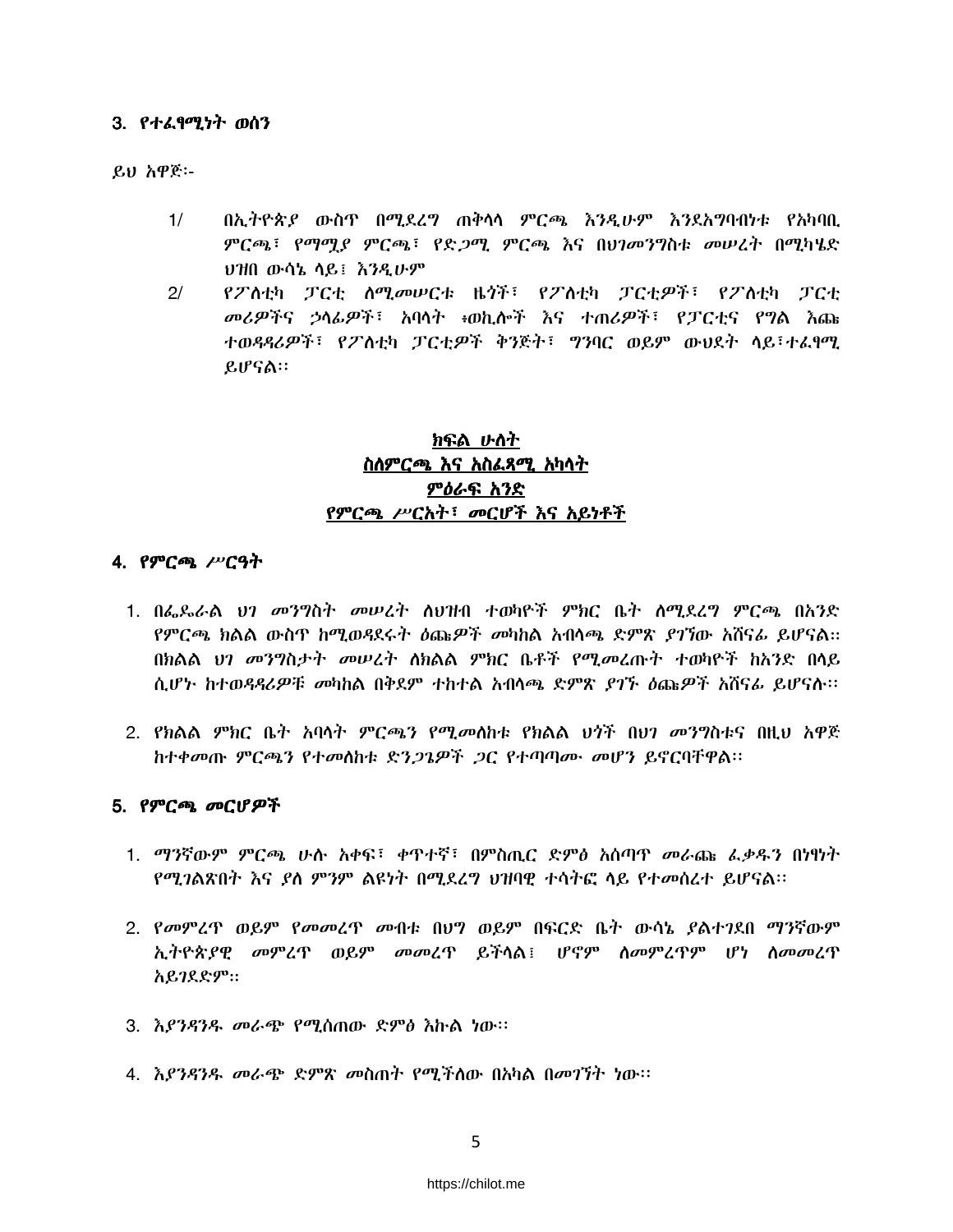### 6. የምርጫ አይነቶች

በኢትዮጵያ የሚካሄዱ ምርጫዎች የሚከተሉት ናቸው፤

- 1. ጠቅሳሳ ም*ርጫ*፣
- 2. የአካባቢ ምርጫ፣
- 3. ማማ $\rho$  ምርጫ $\overline{\cdot}$
- 4. ድጋሚ ምርጫ፣
- 5. 0710 ውሳኔ፣

### 7. ጠቅሳሳ ምርጫ

- 1. ጠቅሳሳ ምርጫ በየአምስት ዓመቱ የሚካሄድ የህዝብ ተወካዮች እና የክልል ምክር ቤቶች አባሳት ምርጫ ነው።
- 2. ጠቅሳሳ ምርጫ በመሳ ሀገሪቱ በተመሳሳይ ጊዜ ይካሄዳል፡፡ ሆኖም ቦርዱ አስፈሳጊ ሆኖ ሲያገኘው እና ን-ጻዩ በህዝብ ተወካዮች ምክር ቤት ቀርቦ ውሳኔ ሲደገኝ በተለደየ ጊዜ እንዲካሄድ ሊደደርግ ይችሳል።
- 3. ለፌደራል የህዝብ ተወካዮች ምክር ቤት ከአንድ የምርጫ ክልል አንድ ተወካይ ብቻ ይመረጣል፡፡
- 4. የክልል ምክር ቤቶች አባሳት ቁጥር በየክልሉ ህግ መሠረት የሚወሰን ሆኖ ከአንድ የምርጫ ክልል ከአንድ ተወካይ በላይ ለክልል ምክር ቤቶች አባልነት ሊመረጥ ይችላል።ክልሎች የምክር ቤቶቻቸውን አባሳት ቁዋር ስመቀየር የሚሰጡት ውሳኔ ከእጩዎች የምዝንባ የጊዜ ሰሴዳ ስድስት ወር አስቀድሞ መሆን ይኖርበታል፡፡
- 5. በህገ መንግስቱ አንቀጽ 61 (3) መሠረት አንድ የክልል ምክር ቤት የፌዴራሽን ምክር ቤት አባላት በቀዋታ በህዝብ እንዲመረጡ ሲወስን ምርጫው ከጠቅሳሳ ምርጫ *ጋ*ር አንድ ሳይ የሚካሄድ ይሆናል፡፡ ይህ ሲሆን የክልል ምክር ቤቱ ቀጣዩ ምርጫ ከመደረጉ ስድስት ወራት አስቀድሞ ውሳኔውን ሰቦርዱ ማሳወቅ አስበት፡፡

### 8. የአካባቢ ምርጫ

1. የአካባቢ ምርጫ በህግ በተደነገገው መሠረት በየደረጃው የማካሄድ የዞን፣የወረዳ፣ የከተማ፣ የማዘጋጃ ቤት፣ የክፍለ ከተማ ወይም የቀበሌ ምክር ቤቶች አባላት ምርጫ ነው።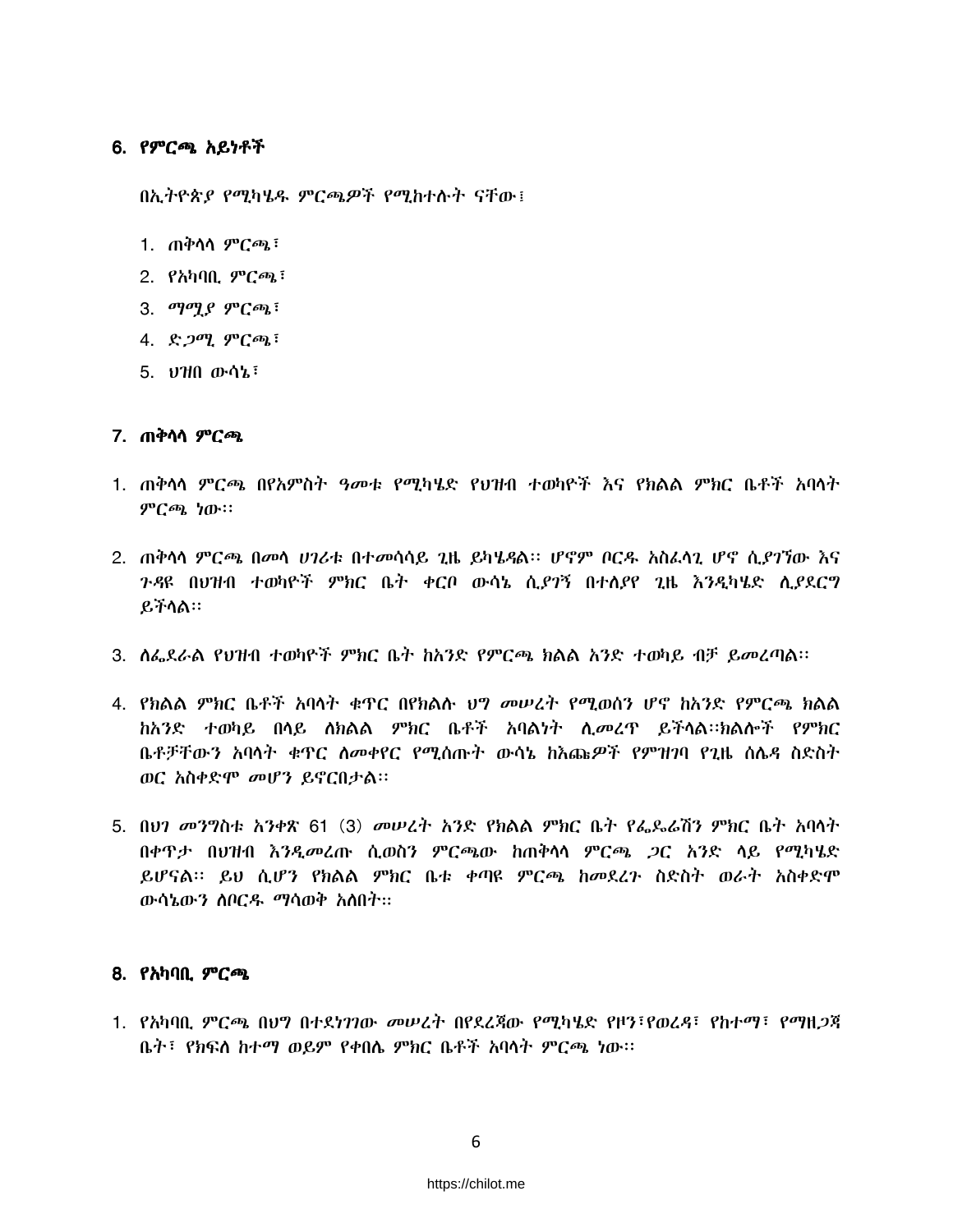- 2. የአካባቢ ምርጫ የሚካሄድበት ጊዜና ከአንድ ምርጫ ክልል በየደረጃው ስምክር ቤቶቹ የሚ*መ*ፈጡት ተወካዮች ቁጥር እያንዳንዱ ክልል በሚያወጣው ሕግ ይወሰናል፡፡
- 3. በንኡስ ቁዋር 2 የተጠቀሰው እንደተጠበቀ ሆኖ የህዝብ ተወካዮች ምክር ቤት በኢ.ፌ.ጴ.ሪ. ህገ መንግስት አንቀፅ 55 ንዑስ አንቀጽ 2(መ) እና አንቀፅ 55 (15) መሠረት የአካባቢ ምርጫዎችን በተመስከተ ሁሱም ሲያደር*ጋ*ቸው የሚገቡ መስኪያ*ዎችን* የሚያስቀምጥ ህግ ሲያወጣ ይችላል።
- 4. የአካባቢ ምርጫን የሚመለከቱ የክልል ህንች በህገ መንግስቱ እና በዚህ አዋጅ ከተቀመጡ ምርጫን የተመሰከቱ ድን*ጋጌዎች ጋ*ር የተጣጣሙ መሆን ይኖርባቸዋል።
- 5 በዚህ አዋጅ ለጠቅሳሳ ምርጫ የተደነገገው እንደ አማባብነቱ በአካባቢ ምርጫ ሳይም የሚፌጸም ሆኖ ቦርዱ በየደረጃው የምርጫ ክልሎች ወይም ጣቢያዎች አደረጃጀት፤ የምርጫ አስፌጻሚዎችና ታዛቢዎች አመዳደብ፤ የመራጭ እና የእጩዎችን ምዝገባ ቦታና ሂደት፤ የግል እጩ ተወዳዳሪዎች *የድጋፍ ፊርማ ብዛት እና ሌሎች ጉዳ*ዮችን ይህን አዋጅ መሠረት በማድረግ በሚያወጣው *መመሪያ* ይወስናል።

### 9. የማሟያ ምርጫ

- 1. የማማያ ምርጫ የሚካሄደው፡-
	- ሀ. በየደረጃው ያሉ ምክር ቤቶች በተሰያየ ምክንደት የተጓደሉባቸው አባላት እንዲማሉሳቸው ሰቦርዱ *ፕያቄ ሲያቀር*ቡ፣ ወይም
	- ለ. ተፌጻሚነት ባለው ህግ መሠረት የቀረበ የይውረድልን ጥያቄ ተቀባይነት ሲያገኝ ነው።
- 2. ቦርዱ ዋያቄው በደረሰው በስድስት ወር ባልበለጠ ጊዜ ውስጥ የማሚያ ምርጫ ያካሂዳል።
- 3. ከሳይ በንዑስ አንቀፅ 1 እና 2 የተደነገገው ቢኖርም አንድ ምክር ቤት የሥራ ዘመኮ ሲጠናቀቅ የቀረው ጊዜ ስድስት ወርና ከዚያ በታች ከሆነ የማማያ ምርጫ አይካሄድም፡፡

### 10. ድ*ጋ*ሚ ምርጫ

### 1. ድ*ጋሚ ምርጫ ከሚከተ*ሱት ምክንያቶች በአንዱ ሲካሄድ ይችሳል፤

- *ህ*. በአዋጅ ቁዋር 1133/2011 *አንቀፅ 7*(16) በተሰጠው ስልጣን መሠረት ቦርዱ የምርጫ ውጤት እንዲሰረዝና ድ*ጋሚ ምርጫ እንዲ*ካሄድ ሲወስን፥ በውሳኔው ላይ በዚህ አዋጅ አንቀጽ *መ*ሰረት ስፌጼራል ጠቅላይ ፍርድ ቤት ይግባኝ ቀርቦም እንደሆነ ፍርድ ቤቱ የቦርዱን ውሳኔ በማጽናት የምርጫ ውጤቱ ተሰርዞ ድ*ጋ*ሚ ምርጫ እንዲካሄድ ሲወስን፤
- ለ. በዚህ አዋጅ አንቀፅ 61(3) መሠረት እጩ ተወዳዳሪዎች እኩል ድምፅ በማግኘታቸው ምክንያት አሽናፊውን መሰየት ያልተቻለ እንደሆነ።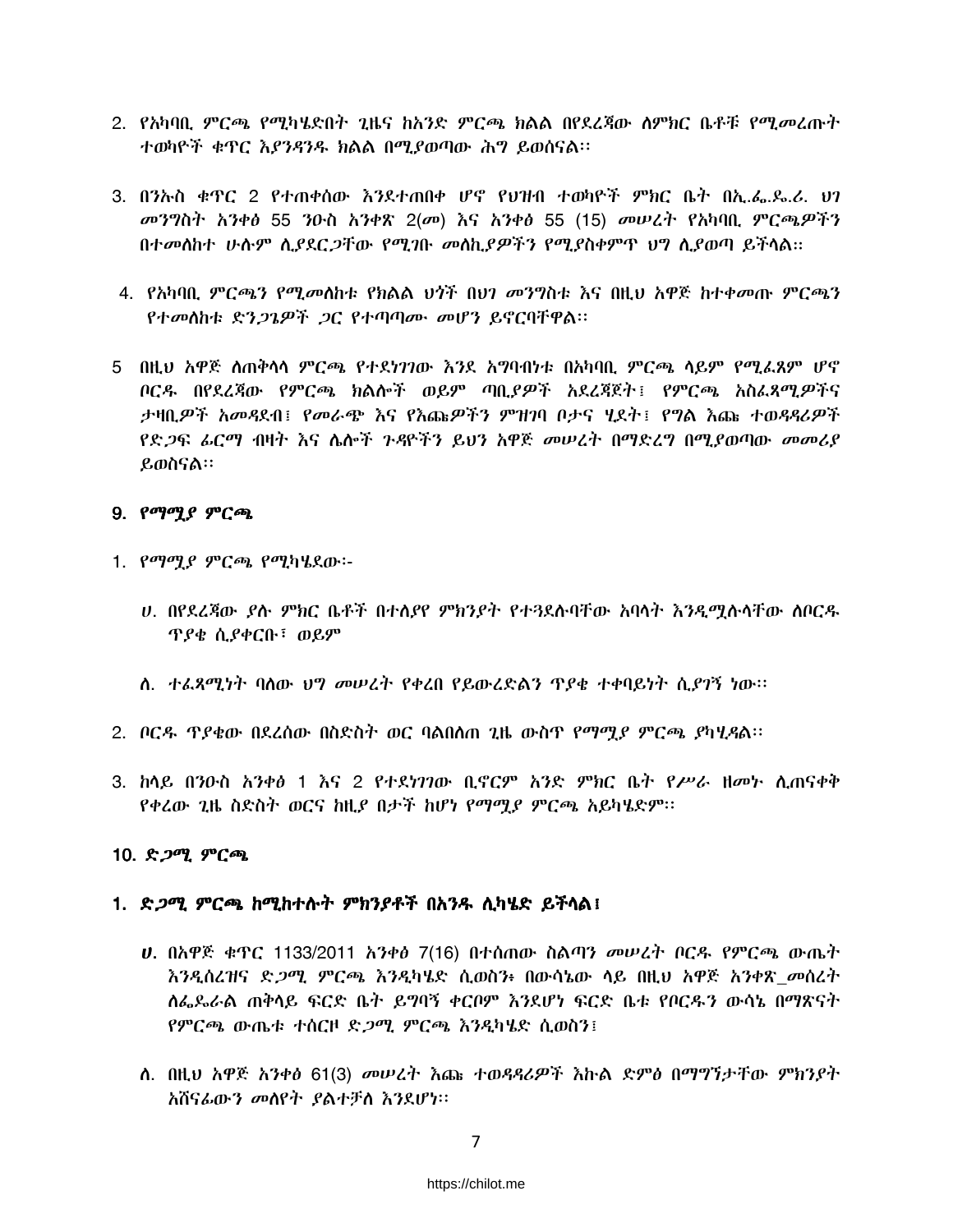### 2. ድ*ጋሚ ምርጫ* ሲካሄድ፤

- ሀ. ሌሳ አዲስ የመራጮች ምዝንባ ሳያስፌልግ በምርጫ ክልሱ ወይም ችግሩ በተከሰተባቸው የምርጫ ጣቢያዎች ተመዝግበው በነበሩ መራጮች እንደገና ይካሄዳል፡፡
- ለ. ከሳይ በንዑስ አንቀፅ 1 (ሀ) መሠረት ምርጫ እንዲካሄድ ሲወሰን አዲስ የእጩዎች ምዝንባ ሳያስፌልግ ቀድሞ በተመዘገቡ እጩዎች መካከል ብቻ ይደረ*ጋ*ል።
- ሐ. ለድ*ጋሚ ምርጫ የምርጫ ቅ*ስቀሳ ማድረግ የተከለከለ ነው።

የድ*ጋሚ ምርጫ ዝርዝር አ*ራዓውም ቦርዱ በሚያወጣው መመሪያ ይወሰናል።

### 11. ህዝበ ውሳኔ

- 1. ቦርዱ በህገ መንግስቱ ወይም በሌሎች ህጎች መሠረት አግባብ ባለው አካል ሲወሰን የህዝብን ፍላጎት ለመለካት ወይም ለመወሰን ድምጽ እንዲሰጥ ህዝበ ውሳኔ የሚሰጥበት ምርጫ **ያዘጋጃል።**
- 2. ህዝበ ውሳኔው እንዲካሄድ የወሰነው አካል በሚሰጠው *መመሪያ መሠረት* ቦርዱ ህዝበ ውሳኔ ያስፌስንበትን ጉዳይ ስመስየት በሚያስችስው መልኩ የድምጽ መስጫ ጣቢያዎችን በማደራጀት ህዝበ ውሳኔውን ያከናውናል።
- 3. ቦርዳ በህገ መንግስቱ ስልጣን ከተሰጠው አካል *ጋ*ር በመመካከር ድምጽ የሚሰጥበትን ቀን፥ በድምጽ መስጫ ወረቀቱ ሳይ የሚሥፍረው ሰውሳኔ የቀረበው አማራጭ አጻጻፍ እና የህዝበ ውሳኔውን አስመልክተው የሚደረጉ የቅስቀሳ ዓይነቶችን ይዘት ይወስናል።
- 4. ዝርዝር አፌፃፀሙ ቦርዱ በሚያወጣው መመሪያ ይወሰናል፡፡

### <u>ምዕራፍ ሁስት</u> የምርጫ ማስፌጸሚያ አደረጃጀቶች

### 12. ጠቅሳሳ

በአዋጅ ቁጥር 1133/2011 አንቀፅ 7 በተሰጠው ስልጣን መሠረት ቦርዱ፣

- 1. ቅርንጫፍ ጽህፌት ቤቶችን በሁሱም ክልልሎችና ከዚያ በታች ባሱ የአስተዳደር እርከኖች *ያደራጃ*ል። እንደየክልሉ ሁኔታ በዞን ወይም በምርጫ ክልል እርከን የሚቋቋሙ ጽህፈት ቤቶች የሥነ ዜ*ጋ*ና የመራጮች ትምህርት ይሰጣሉ፣ በእ*ያንዳን*ዱ ጽሕፈት ቤት ውስዋ የሚቀመዋ ቋሚ የመራጮች መዝንብ ያደራጃሉ፤ በየጊዜው እያስተካከሉ የመረጃውን ወቅታዊነት እንዲጠበቅ ያደር*ጋ*ስ። የምርጫ ክልሎችን ስመወሰን ስሚደረጉ ጥናቶች ድ*ጋ*ፍ ይሰጣስ ፣ ስሎች ስምርጫ የሚያስፌልን ዝግጅቶችና የማስተባበር ስራዎችን ያከናውናሉ። ዝርዝሩ ቦርዱ በሚያወጣው መመሪያ ይወሰናል።
- 2. የምርጫ ክልሎችና የምርጫ ጣቢያዎችን በመሳ አገሪቱ ያቋቁማል፡፡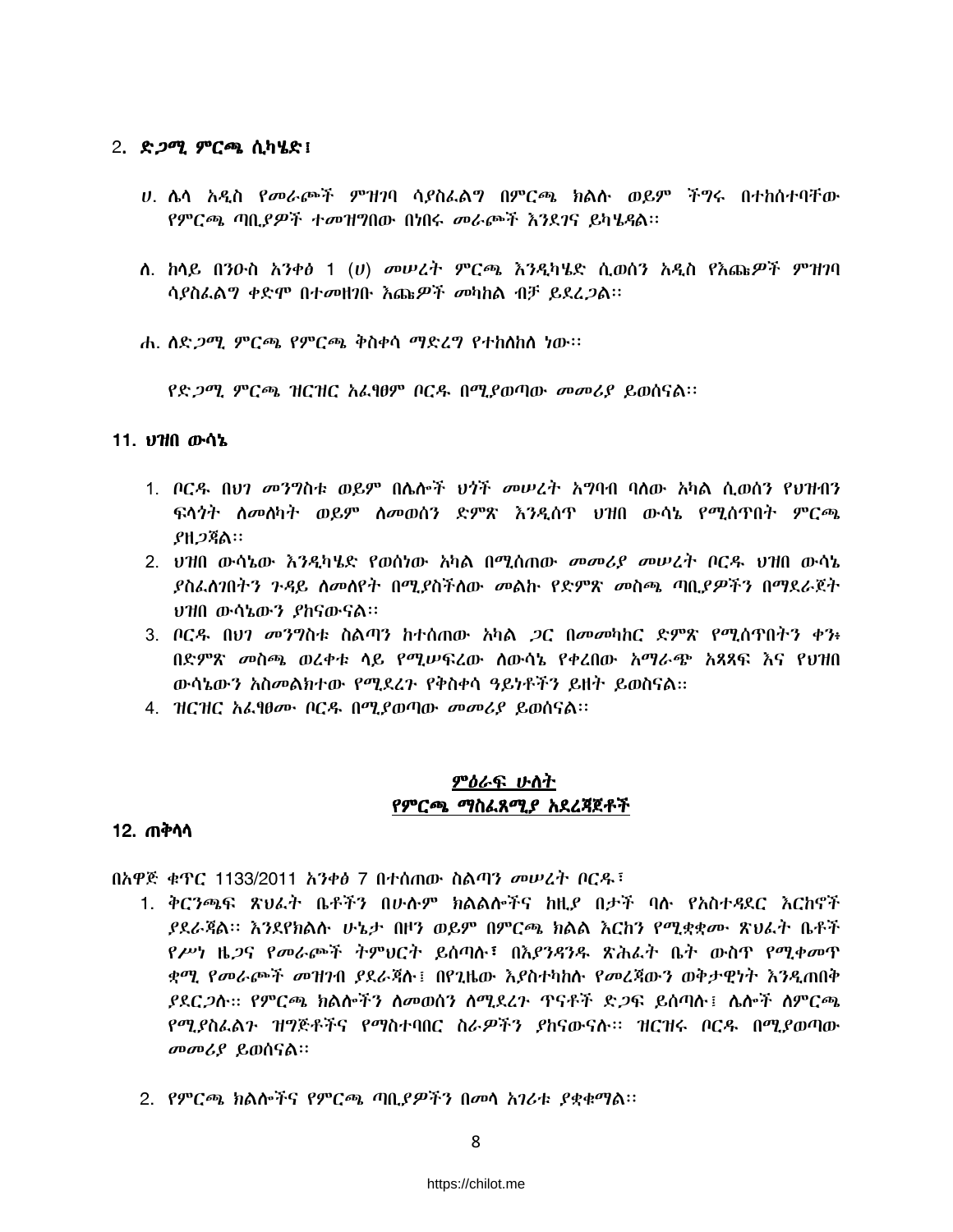#### $13.$ የምርጫ ክልሎች ስስማቋቋም

- $1.$ ለጠቅሳሳ ምርጫ አፌፃፀም የሚያገለግሉ የምርጫ ክልሎች እንደሚከተለው ይደራጃሉ፡፡
	- ለምርጫ አፌፃፀም ዓላማ የክልል መንግሥታት ድንበር እንደተጠበቀ ሆኖ  $\boldsymbol{\theta}$ . አገሪቱ የወረዳ አስተዳደርን መሠረት በማድረግ የሚከፋፌስ፥ በህዝብ ቆጠራ ውጤት መሠረት ማስተካከያ ሲደረግባቸው በሚችሉ ቋሚ የምርጫ ክልሎች ትክፋፌላለች፣
	- ስ. አገሪቱ እ*ያንዳንዳ*ቸው አንድ ተወካይ ለህዝብ ተወካዮች ምክር ቤት *የሚመረ*ጥባቸው ከ550 የማይበልጡ የምርጫ ክልሎች የሚኖሯት ሆኖ አከሳለሉ የህዝብ ብዛትንና በልዩ ትኩረት ውክልና የሚሰጣቸው የህዝብ ብዛታቸው አነስተኛ የሆነ ብሔረሰቦችና ህዝቦችን ቁጥር መሠረት በማድረግ አነስተኛ የሕዝብ ብዛት ያላቸው ብሔረሰቦችና ይወሰናል። ・ロフヨロネ የሚወከሱባቸውን የምርጫ ክልሎች ሳይጨምር ምርጫ ክልሎቹ ተቀራራቢ የሕዝብ ቁጥር ያሳቸው ሆነው በመካከሳቸው ያለው ከፍተኛ የህዝብ ቁጥር ልዩነት ከ15% መብሰጥ የስበትም።
	- በሀገ መንግስቱ አንቀፅ 54 መሠረት የተሰየ ውክልና ያስፌል*ጋ*ቸዋል ተብሎ  $\mathbf{d}$ የታመነባቸው ቁጥራቸው ከ20 የማያንሱ የህዝብ ብዛታቸው አነስተኛ የሆነ ብሔረሰቦችና ህዝቦች የሚወከሱባቸው የምርጫ ክልሎች ይኖራሱ፡፡
	- የህዝብ ብዛታቸው አነስተኛ በመሆኑ የተሰየ ውክልና የሚያስፌል*ጋ*ቸው  $\boldsymbol{\sigma}$ ብሔረሰቦች ማንነትና ቁጥር ቀድሞ በሚዘጋጅ ግልፅ መስፌርት መሠረት በፌደራሽን ምክር ቤት ይወሰናል፡፡ እነዚህን የምርጫ ክልሎች በሚመለከት ቦርዱ ዝርዝር መመሪያ ሲያወጣ ይችላል።
	- $\boldsymbol{\nu}$ . የምርጫ ክልሎች ዝርዝር ቦርዱ በሚያቀርበው ዋናት መሠረት በፌዴራሽን ምክር ቤት ከተወሰነ በኋላ የእጩዎች ምዝንባ ከሚጀመርበት እስት 150 ቀናት አስቀድሞ ስህዝብ ይገስፃል።
	- የምርጫ ክልል አከሳለልን በሚመለከት የፓርቲና የግል ዕጩ ተወዳዳሪዎችን  $\mathcal{L}$ ጨምሮ የሚመለከታቸው አካላት የሚነሱ ቅሬታዎች ወይም ክርክሮች የምርጫ ክልሎች ዝርዝር ይፋ ከተደረገበት ቀን ጀምሮ ባሉት 30 ቀናት ውስጥ ሰፌዶሬሽን ምክር ቤት ቀርበው፡ምክር ቤቱ በ30 ቀናት ውስጥ ውሳኔ ይሰዋባቸዋል። በፌደሬሽን ምክር ቤት ውሳኔ ቅር የተሰኘ አመልካች ውሳኔው በተሰጠ በ15 ቀናት ውስጥ ስፌደራል ጠቅሳይ ፍርድ ቤት ይግባኝ ማቅረብ ይችሳል። ፍርድ ቤቱም በ30 ቀናት ውስዋ ውሳኔ ይሰጣል።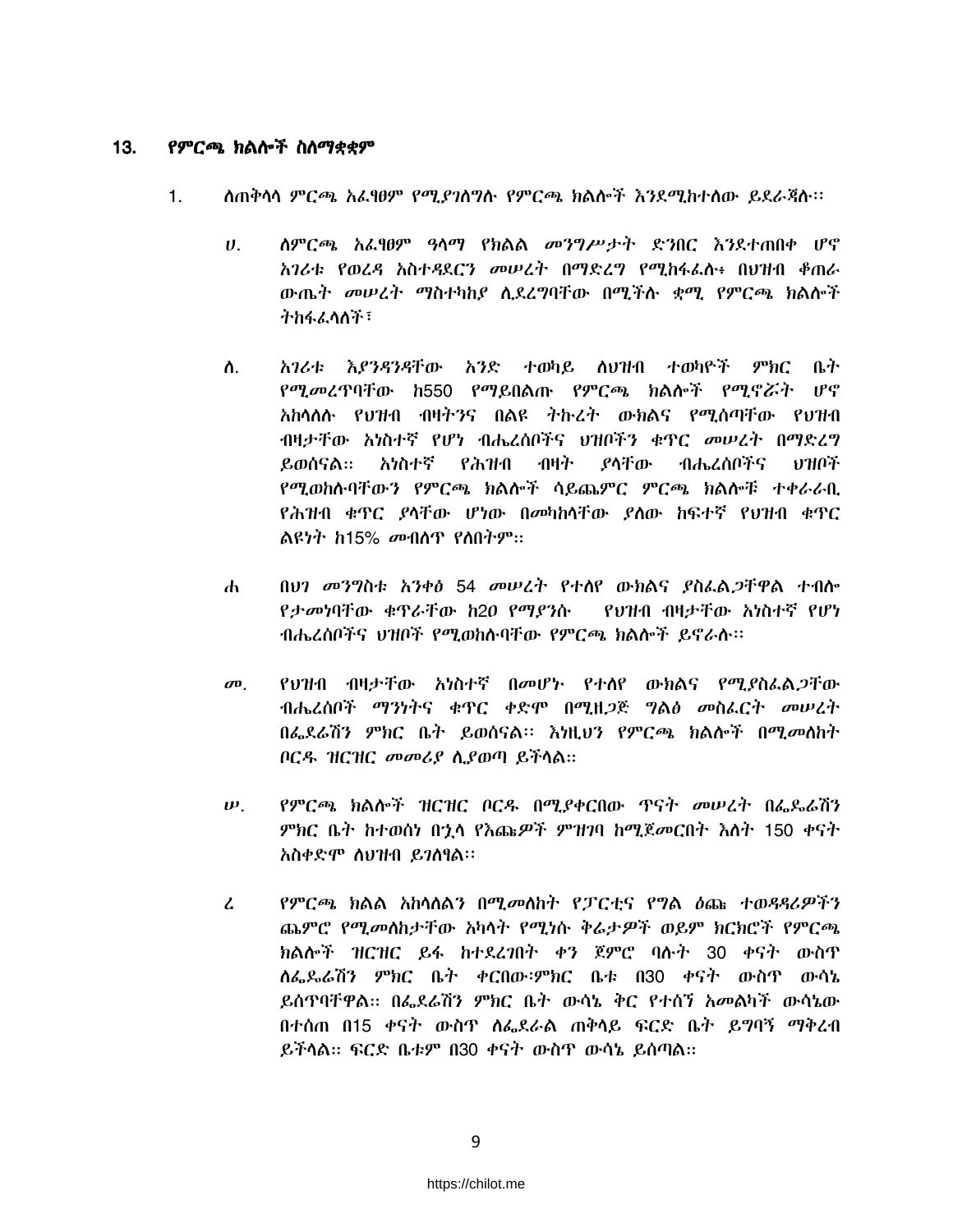- $2.$ በየደረጃው የሚካሄዱ የአካባቢ ምርጫዎች በየክልሉ ህግ መሠረት ሰየምክር ቤቱ የሚመረጡትን አባላት ቁዋርና የመራጨን ብዛት መሠረት ያደረጉ ተመጣጣኝ የምርጫ ክልሎች በማቋቋም ይከናወናሉ።
- 3.  $\lambda$ ያንዳንዱ የምርጫ ክልል እንደ አግባብነቱ በአዋጅ ቁጥር 1133/211 አንቀፅ 6 (1) ለስራ *አመራ*ር ቦርዱ አባልነት የተዘረዘሩት*ን መ*ስፌርቶች የሚ*ያሚ*ሉ 3 ሰዎችን የያዘ የምርጫ አስፌፃሚ ኮሚቴ ይኖረዋል፡፡
- ቦርዱ በእ*የንዳንዱ* የምርጫ ክልል የአ*ገ*ር ውስጥ ወይም የውጪ ታዛቢ ተወካዮች 4. በቋሚነት ስማኖር ጥረት ያደርጋል።
- በዚህ አንቀፅ ንዑስ አንቀጽ 3 መሠረት የሚደረገው የምርጫ አስፌየሚዎች ምልመሳ  $5.$ እና ምደባ በምርጫ ክልሉ ስሚወዳደሩ የፓርቲና የግል ዕጩዎች ግልጽ እንዲሆን እና የምርጫ አስፈጸማዎች ምልመሳም የፆታ ተዋጽአን የጠበቀ እንዳሆን የደረጋል።
- እያንዳንዱ ምርጫ ክልል በምርጫ ክልሉ ኃላፊ የሚደራጅ አቤቱታ ሰሚ ኮሚቴ 6. የሚኖረው ሲሆን ኮሚቴው በምርጫ ክልሱ የምርጫ አስፌጻሚ ኮሚቴ አባል የሚመራ ሆኖ የየትኛውም የፖስቲካ ድርጅት አባል ያልሆኑ መልካም ሥነ ምግባር ያሳቸው ሁለት አባላት ይኖሩታል።
- የዚህን አንቀጽ አፌጻጸም በሚመለከት ቦርዱ ዝርዝር መመሪያ ያወጣል፡፡  $7.$

#### $14.$ የምርጫ ክልል ስልጣንና ተግባራት

እያንዳንዱ የምርጫ ክልል የሚከተሱት ስልጣንና ተግባራት ይኖሩታል፤

- $\mathbf 1$ ቦርዱ በሚያወጣው የጊዜ ስሌዳ መሠረት፡-
	- የምርጫ ቁሳቁሶችን ስምርጫ ጣቢያዎች ያስራጫል፣  $\boldsymbol{\theta}$ .
	- ዕጩዎችን ይመዘግባል፡ መስፌርቱን ስሚያሟሉ ዕጩዎች የመታወቂያ ካርድ ስ. ይሰጣል ፣
- $2.$ *ከምርጫ ጣቢያዎች የሚመ*ጡ ሰነዶችና የምርጫ ቁሳቁሶች በአግባቡ ተሞልተው መምጣታቸውን ያረጋግጣል፣ ይረከባል፣ በጥንቃቂ እንዲያዙ ያደርጋል፣
- ምርጫ ጣቢያዎች ተግባራቸውን በአግባቡ ማከናወናቸውን ይቆጣጠራል፣ 3.
- $\overline{4}$ በህግ መሠረት ሰሚቀርቡ ቅሬታዎችና አቤቱታዎች ውሳኔ ይሰጣል፣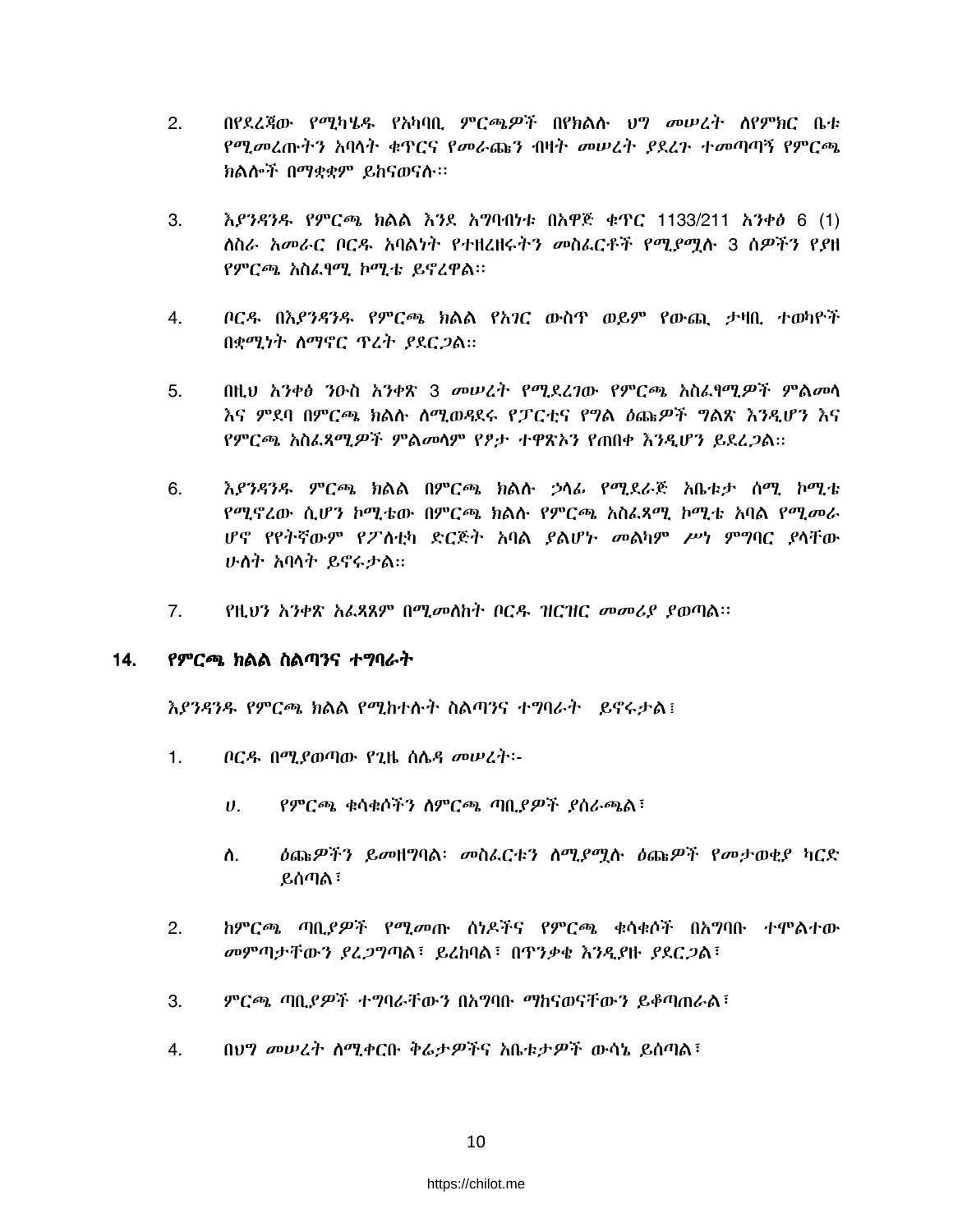- 5. ከምርጫ ጣቢያ የመጡ የምርጫ ውጤቶችን በመደመር አሸናፊዎችን ከለየ በኂላ *ጊ*ዜአዊ ውጤት ስህዝብ ይፋ በማድረግ አስፈሳጊ ቅጾችን በመሙሳት ስቦርዱ ይልካል፣
- 6. የዕጩ ወኪሎችን ዝርዝር ስምርጫ ጣቢያዎች ያስተሳልፋል፣
- $7.$ የምርጫ ክልሱን ሁለት አቤቱታ ሰሚ ኮሚቴ አባላት በዚህ ህግና ቦርዳ በሚደወጣው መመሪያ መሠረት ያስመርጣል፣
- በምርጫ ክልሱ የሚወዳደሩ የፖስቲካ ድርጅቶችን የ*ጋ*ራ ምክክር ያስተባብራል፣ 8.
- የምርጫ ሂደትንና ውጤትን በተመሰከተ ከምርጫ ጣቢያ ስሚመጡ አቤቱታዎች 9. አፋጣኝ ምሳሽ ወይም ውሳኔ ይሰጣል፣
- ቦርዱ በሚያወጣው መመሪያ መሠረት የተመራጭነት መታወቂያ ስአሽናፊዎች  $10<sub>1</sub>$ ይሰጣል፣
- ከቦርዱ ወይም ከክልሱ ቅርንጫፍ ጽህራት ቤት የሚሰጡትን ሌሎች ተግባራት  $11.$ ያከናውናል።

#### $15.$ የምርጫ ጣቢያዎች ስለማቋቋም

- የምርጫ ጣቢያዎች ቦርዱ የአካል ንዳተኞትን ልዩ ሁኔታ ጨምሮ የተለያዩ ታሳቢዎችን  $1.$ *ግምት* ውስዋ በማስገባት በሚወስነው ስፍራ የሚቋቋሙ ሲሆን፤ አድራሻውም ስህዝብ የመራጮች ምዝገባ ከመጀመሩ 15 ቀናት አስቀድሞ በይፋ ይገስጻል።
- $2.$ ከላይ በንዑስ አንቀጽ 1 የተደነገገው ቢኖርም ቦርዱ በተለይ በአርብቶ አደር አካባቢዎች የአርብቶ አደሩን ህዝብ አኗኗር መነሻ በማድረግ ተንቀሳቃሽ የምርጫ ጣቢያዎችን ሊያቋቁም ይችላል፡፡ በዚህ ጊዜ የሕዝቡን የእንቅስቃሴ አቅጣጫ ተከትሎ የሚሰየሙትን ጣቢያዎች አድራሻ አስቀድሞ ስሕዝቡ ይገለጻል።
- 3. በይፋ ስሕዝብ የተገለጹ የምርጫ ጣቢያዎች የመራጮች ምዝገባ፣ የድምፅ መስጫ እና *የቆጠራ ሥራዎችን የሚስተናገ*ድባቸው ብቸኛ ስፍራ*ዎች* ናቸው።
- ቦርዳ ስምርጫው አስፈሳ2 ሆኖ ሲ*ያገኘ*ው የምርጫ ጣቢያ ቦታ*ዎችን* ሲስዋውጥ  $4_{-}$ ይችሳል። ስውጡንም በንዑስ አንቀፅ 1 መሠረት ስሀዝብ ይፋ *ያ*ደር*ጋ*ል።<sup>1</sup>
- ካምፖች፣ ጣቢያዎች፣ 5. ወታደራዊ የፖሊስ ቤተክርስትያናትና መስጊዶች፣ ሆስፒታሎች፣መጠዋ ቤቶች፣ የፖስቲካ ወይም የሀይማኖት ድርጅቶች ህንፃዎች፣ የግል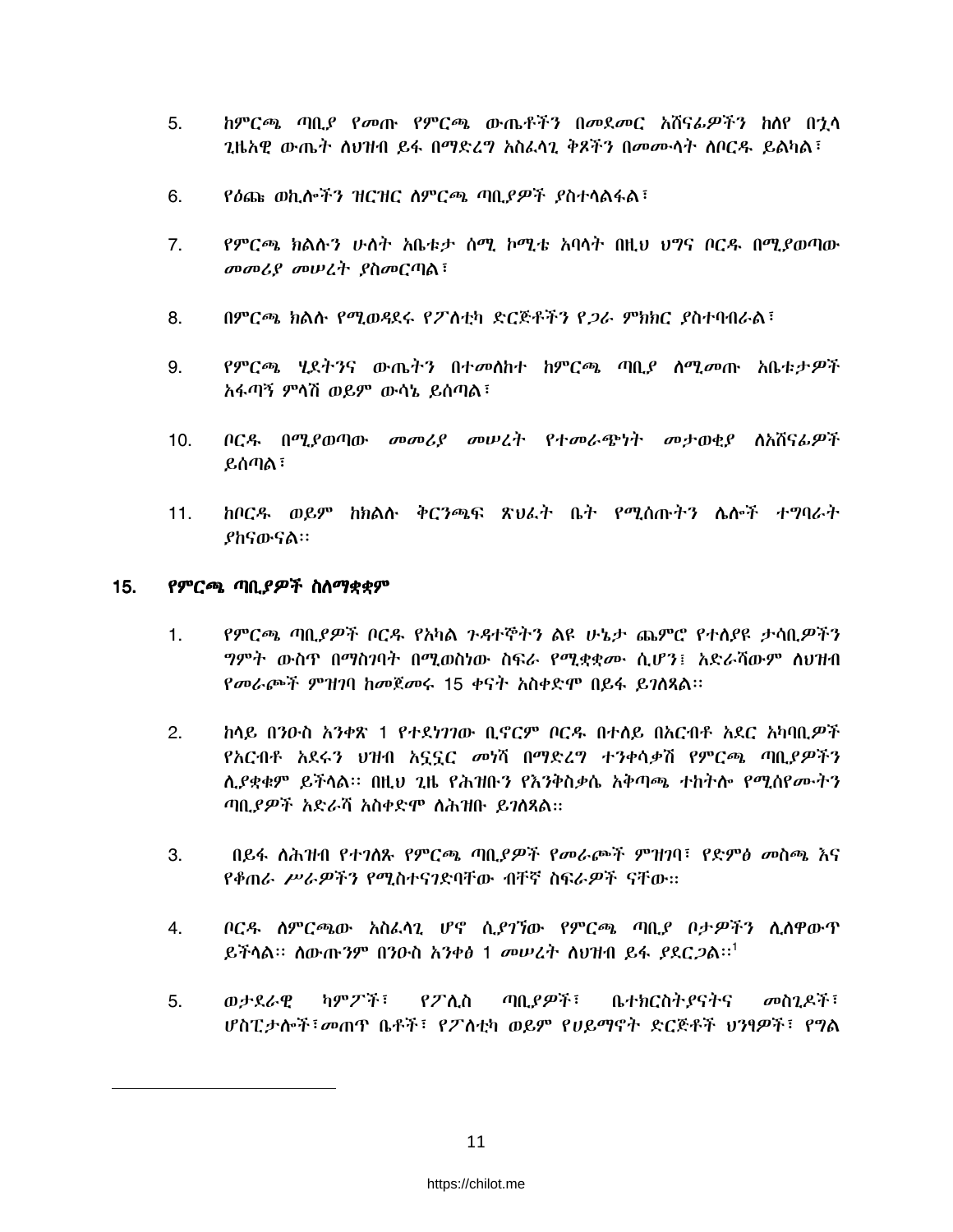መኖሪያ ቤቶች የምርጫ ምዝንባና የድምፅ መስጫ ሥፍራ በመሆን ሲያንስግስ አይችሱም።

- 6. እያንዳንዱ የምርጫ ጣቢያ የሚያስተናግደው የመራጮች ብዛት ከአንድ ሺህ አምስት መቶ መብሰጥ የስበትም።
- $7.$ ለአንድ የምርጫ ጣብያ በተከለለ አካባቢ ከአንድ የምርጫ ጣቢያ በላይ ማቋቋም አይቻልም።
- እያንዳንዱ ምርጫ ጣቢያ እንደአግባብነቱ በአዋጅ ቁጥር 1133/2011 አንቀፅ 6 (1) 8. *ስቦርድ አ*ባሳ*ት ምልመ*ሳ የተዘረዘሩ*ትን መ*ስፌርቶች የሚ*ያ*ሟሉ አምስት የምርጫ አስፌየሚዎችን በአባልነት የያዘ ኮሚቴ ይኖረዋል፡፡ የምርጫ ጣቢያው ሃላፊ ኮሚቴውን በሰብሳቢ*ነት ይመራ*ል።
- በዚህ አንቀፅ ንዑስ አንቀጽ 8 መሠረት የሚደረገው የምርጫ አስፈፃሚዎች ምልመሳ 9. ፆታዊ ውክልናን ታሳቢ በማድረግ እንዳከናወን ሃደቱም በምርጫ ክልሉ የሚወዳደሩ ፖስቲካ ፓርቲዎችና የግል ተወዳዳሪዎች እንዲያውቁት ይደረጋል።
- እያንዳንዱ የምርጫ ጣቢያ በምርጫ ጣቢያው ኃላፊ በሚመደብ የምርጫ አስፈጻሚ  $10<sub>1</sub>$ ኮሚቴ አባል ስብሳቢነት የሚመራ አቤቱታ ሰሚ ኮሚቴ ይኖረዋል፤ ኮሚቴው ከሰብሳቢው በተጨማሪ ቦርዱ በሚደወጣው *መመሪያ መሠረት* በምርጫ ክልሱ ከተመዘገቡ መራጮች መካከል የሚመረጡ፤ የማንም ፖለቲካ ድርጅት አባል ያልሆኑና በመልካም ሥነ ምግባራቸውና ሰብእናቸው የታወቁ አንድ ወንድ አና አንድ ሴት አባላት ይኖሩታል ፡፡ ዝርዝሩ ቦርዱ በሚያወጣው መመሪያ ይወሰናል፡፡
- ቦርዳ በእያንዳንዱ ምርጫ ጣቢያ ቢያንስ አንድ የሃ*ገ*ር ውስዋ ወይም የውጪ ታዛቢ  $11.$ በቋሚነት እንዲገኙ ዋረት ያደረጋል። የታዛቢዎቹ ስብዋር በተቻለ መጠን የፆታ ተዋጽዖን ፆታዊ ውክልናን ታሳቢ ሲያደርግ ይገባል።

#### $16.$ የምርጫ ጣቢያ ስልጣንና ተግባር

እያንዳንዱ ምርጫ ጣቢያ ቦርዱ በሚያወጣው ደንብና የጊዜ ሰሌዳ መሠረት የሚያከናውናቸው የሚከተሱት ስልጣንና ተግባር ኃሳፊነቶች ይኖሩታል፤

- $1<sup>1</sup>$ መራጮችን ይመዘግባል፣
- $2.$ ከምርጫ ክልሱ የሚሳኩ የምርጫ ቁሳቁሶችን ተቀብሎ በጥንቃቄ ይይዛል፣
- $\mathcal{S}_{\mathcal{S}}$ በዚህ አዋጅ መሠረት ሚስጥራዊነቱ የተጠበቀ ምርጫ ያካሂዳል፤
- በህን መሠረት የሚቀርቡስትን ቅሬታዎች ያስተናግዳል፤  $4_{-}$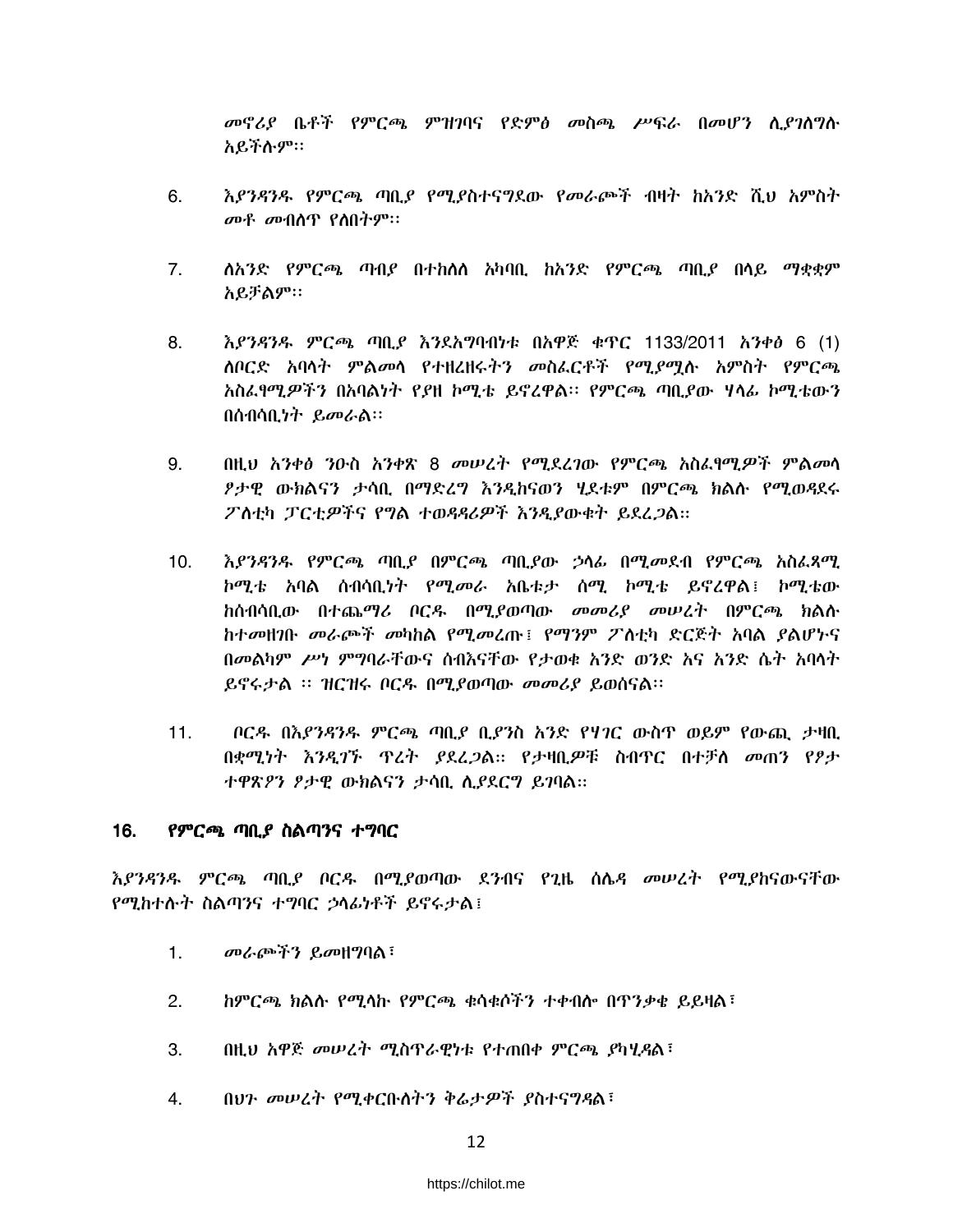- 5. የተሰጠውን የድምፅ ቆጠራ በማካሄድ ጊዜአዊ የምርጫ ውጤት በማስታወቂያ ስሴዳ ላይ በመስጠፍ ስህዝብ ያሳውቃል፣
- 6 የምርጫ ሰነዶችና ቁሳቁሶች በአማባቡ ተሞልተው እና ተጠብቀው ሰምርጫ ክልሱ **እንዲሳኩ ያደርጋል**፣
- $7.$ በዚህ ህግ አንቀጽ 15/10 እና ቦርዱ በሚደወጣው መመሪያ መሠረት የምርጫ ጣቢያውን አቤቱታ ሰሚ ኮሚቴ ሁስት አባሳት ያስመርጣል፣
- 8. በምርጫ ሂደት ስሚከስቱ ቅሬታዎችና አቤቱታዎች ፌጣን ምላሽ ይሰጣል፤ የማስተካከያ እርምጃ ይወስዳል፣
- $9<sub>1</sub>$ ከቦርዱ፤ ከክልል ቅርንጫፍ ጽህፈት ቤቱ ወይም ከምርጫ ክልል የሚሰጡትን ሌሎች ተማባራት ያከናውናል።

#### $17.$ በልዩ ሁኔታ የሚቋቋም የምርጫ ጣቢያ

- ቦርዱ ከምርጫ ክልሳቸው ርቀው በካምፕ የሚኖሩ ወታደሮች፣ ሲቪል ስራተኞች እና  $1<sub>1</sub>$ ቤተሰቦቻቸው፤ በከፍተኛ ትምህርት ተቋማት የሚማሩ ዜጎች፤ ከመኖሪያ ቀያቸው የተፌናቀሱ ዜጎች እንዲሁም በእስር ቤት የሚገኙ የመምረጥ መብታቸው ያልተገፌፌ ዜጎች በምርጫ የሚሳተፉበትን ሁኔታ ስማመቻቸት መራጮቹ በሚገኙበት ቦታ ወይም አካባቢ ልዩ ምርጫ ጣቢያ ሲያቋቁም ይችላል፡፡ ከላይ የተጠቀሱት መራጮች ድምፅ የሚሰጡበትን ቦታ፣ ድምጻቸው የሚቆጠርበትን የምርጫ ክልል እንዲሁም ተያያዥነት ያሳቸውን ጉዳዮች ቦርዱ በሚያወጣው መመሪያ ይወስናል፡፡
- $2.$ ቦርዱ ከላይ በንኡስ አንቀፅ 1 የተጠቀሱት መራጮች ከምርጫው ቀን ቀደም ብለው እንዲመዘንቡና ድምጽ እንዲሰጡ በመወሰን በምርጫ የጊዜ ስሌዳው ውስጥ ሊደካትት ይችላል፡
- 3. ቦርዳ በውጪ ሃገር በመኖራቸው ወይም በሌሳ ምክንያት በአካባቢያቸው መምረጥ ለማይችሉ ዜጎች በምርጫ የሚሳተፉበት ልዩስርአት ሲዘረ*ጋ* ይችላል።ዝርዝር አፈፃፀ*ሙ* ቦርዱ በሚያወጣው መመሪያ ይወሰናል።

# ክፍል ሦስት ስለምርጫ አፌጻጸም ምዕራፍ አንድ የመራጮች ምዝገባ

#### 18. በመራጭነት ስመመዝገብ የሚያበቁ መመዘኛዎች

- $1<sub>1</sub>$ ማንኛውም ሰው፡-
	- ኢትዮጵያዊ ከሆነ፣  $U_{\rm{eff}}$

### https://chilot.me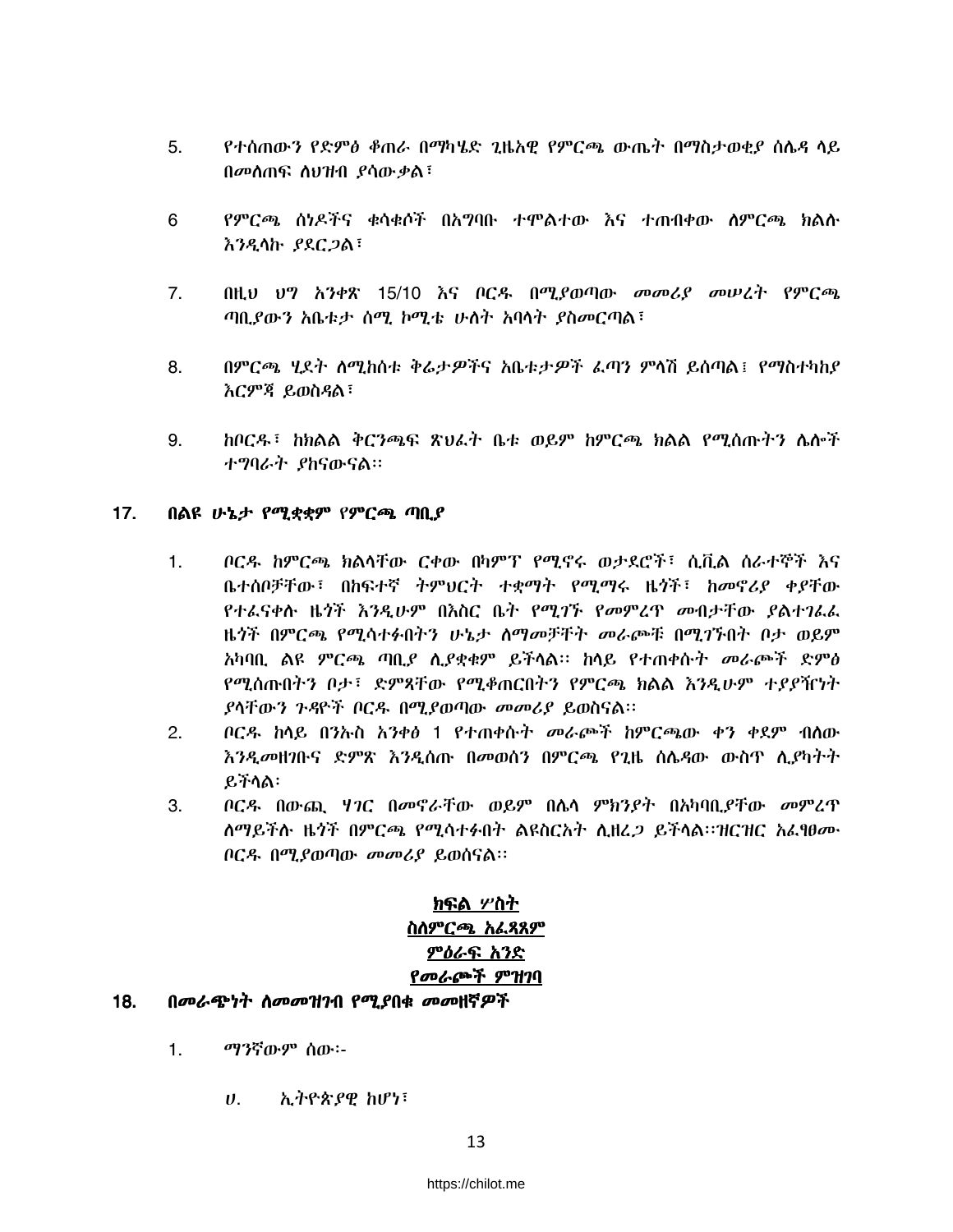- በምዝገባው ዕለት ዕድሜው 18 ዓመትና ከዚያ በላይ ከሆነ፣ ስ.
- በምርጫ ክልሉ ቢያንስ ስድስት ወር የኖረ ከሆነ፣  $\mathbf{d}$ . በመራጭነት ሲመዘንበይችላል፡፡
- ከላይ በንዑስ አንቀፅ 1 የተቀመጡት መስፌርቶች መሟላታቸው በዚህ አዋጅ አንቀጽ 21  $2.$ መሠረት የሚፈጋገጥ ይሆናል።
- ከላይ በንዑስ አንቀፅ 1 የተደነገገው ቢኖርም ከዚህ በታች የተመሰከቱት በመራጭነት 3. ሲመዘገቡ አይችሱም።
	- በአዕምሮ ህመም ምክንያት የመወሰን አቅም የሴስው መሆኑ ስልጣን ባሰው  $\boldsymbol{\theta}$ . አካል የተረ*ጋገ*ጠበት ሰው፣
	- የመምረጥ መብቱ በህግ ወይም አግባብ ባለው ህግ መሠረት በፍርድ ቤት ውሳኔ ስ. የተንደበበት ሰው።

#### 19. *የምዝገ*ባ የ2ዜ ሰሌ*ዳ*

- የጠቅሳሳ ምርጫ ምዝንባ በአንር አቀፍ ደረጃ ቦርዱ በሚወስናቸው ቀናት የሚጀመርና  $1<sub>1</sub>$ የሚጠናቀቅ ይሆናል። ቦርዱ የምዝገባ ቀናቱን ከመወሰኑ በፊት በምርጫው የሚሳተፋ የፖስቲካ ፓርቲዎችን ያማክራል።
- ቦርዱ የመራጮች ምዝገባ የሚጀመርበትን ዕለት በምርጫ የጊዜ ስሴዳው በማካተት  $2.$ ምዝንባው ከመጀመሩ ከ15 ቀን በፊት ጀምሮ በተከታታይ በመገናኛ ብዙሃንና በማስታወቂያዎች አማካይነት ስህዝቡ ይገልፃል፡፡
- $3.$ ቦርዱ ልዩ ሁኔታ ሲያ*ጋ*ጥም ልዩ የምዝገባ ቀን ሲወስን ይችላል።
- $4.$ *ማን*ኛውም ከአቅም በላይ የሆነ ሁኔታ *ያጋ*ጠመው ሰው በዚህ አዋጅ መሠረት በመራጭነት ስመመዝገብ የሚያስችስውን መስፌርት የሚያማሳ ከሆነ ቦርዱ በሚያወጣው መመሪያ መሠረት ሲመዘገብ ይችሳል፡፡
- ቦርዱ የአካባቢ ምርጫዎችን የምዝንባ ጊዜ ስሌዳ የሚመለከተውን ክልል ህን መንግስት 5. ወይም ሴሎች ተፈጻሚነት ያሳቸውን ህጎች መነሻ በማድረግ ያወጣል፡፡ በጊዜ ስሴዳው ዝግጅትን በተመለከተ ከፖስቲካ ፓርቲዎች ጋር ይመካከራል።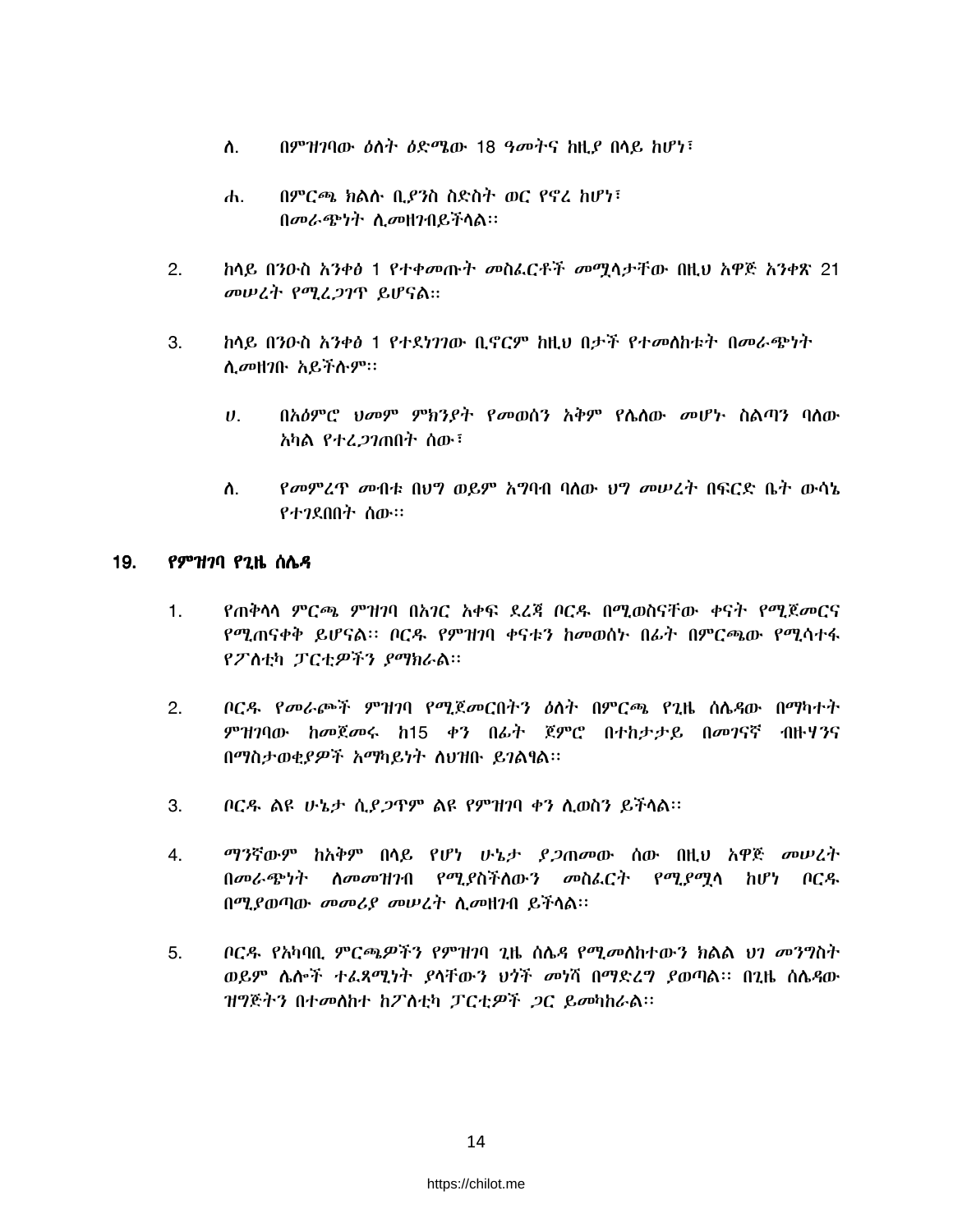#### $20.$ የምዝንባ ቦታ

- $1<sub>1</sub>$ የመራጭ ምዝገባ በእያንዳንዱ ቀበሌ ውስጥ በሚቋቋሙና መራጮች ሄደው በሚመዘገቡባቸው የምርጫ ጣቢያዎች ብቻ ይከናወናል፡፡ ስለሆነም ወደ ምርጫ ጣቢያ *የሚመ*ጣውን ተቀብሎ ከማስተና*ገ*ድ በስተቀር ከምርጫ ጣቢያው ውጭ ቤት ለቤት እየዞሩ ወይም በየመንገዱ እየተዘዋወሩ ምዝገባ ማከናወን የተከለከሰ ነው።
- ከላይ በንዑስ አንቀፅ 1 የተደነገገው ቢኖርም በአርብቶ አደሮች አካባቢ እንደ አስፈላጊነቱ  $2.$ ተንቀሳቃሽ የምዝገባ ጣቢያ በማቋቋም ወይም ቤትሰቤት በመሄድ የመራጮች ምዝገባ ማከናወን ይቻሳል።
- እያንዳንዱ የምርጫ ጣቢያ የራሱ የመራጮች መዝንብ ይኖረዋል፡፡ 3.

#### $21.$ የአመዘ*ጋገ*ብ ሥርዓት

- ተመዝጋቢው በሚኖርበት የምርጫ ጣቢያ ማንነቱን የሚገልፅ የቀበሌ መታወቂያ ካርድ  $\mathbf{1}$ . ወይም ፓስፖርት በመያዝ ስመመዝገብ ይችሳል።
- $2.$ የቀበሴ መታወቂያ ካርዱ ወይም ፓስፖርቱ ያልታደሰ ቢሆንም እንኳን ስምዝገባ ሊያገለግል ይችላል።
- የቀበሌ መታወቂያ ካርድ ማቅረብ ካልተቻለ በቅርቡ ፎቶግራፍ ተደርጎበት የተሰጠ እንደ 3. የመንጃ ፌቃድ፣ የመኖሪያ የምስክር ወረቀት፣ ከውትድርና የተገለሰበት ስነድ፣ የትምህርት ቤት መታወቂያ የመሳሰሱ የመሰያ ማስረጃዎች በመራጭነት ስመመዝገብ የሚያስችሉ ስነዶች ተደርገው ይወሰዳሉ።
- <u>ከዚህ በላይ የተጠቀሱት የመለያ ማስረጃዎች በማይኖሩበት ወቅት መዝጋቢዎች</u>  $4.$ *መራ*ጩን ስይተው የሚያውቁት ከሆነ ወይም በንጠር አካባቢ ሲሆን በባህሳዊና ልማዳዊ ዘዴ ተመዝጋቢውን ስመስየት የሚቻልበት ሁኔታ ካስ ቃስ ንባኤ ተይዞ ምዝገባው ይከናወናል።
- የምርጫ ጣቢያው በተቋቋመበት ቀበሴ ኗሪ የሆኑ ስረዥም ጊዜ መኖራቸው የተረ*ጋገ*ጠ 5. ሦስት ግለሰቦች ነዋሪዎች በሚሰጡት ምስክርነት ማስረጃ አልባውን ተመዝጋቢ ለመለየት ከተቻለ ሂደቱ በቃለ ንባኤ ተይዞ ምዝገባው ሊከናወን ይችላል።
- ስመራጭነት ብቁ የሆነ ሰው በተዘ*ጋ*ጀው የመራጮች መዝንብ ሳይ ስሙ ይመዘገባል። 6.
- $7<sub>1</sub>$ በመራጭነት ስተመዘገበ ማንኛውም ሰው ሙሉ ስም ከነአያቱ፤ የሚኖርበት ክልል፤ ዞን፣ ወረዳ፣ ቀበሌ፣ የምርጫ ጣቢያ፣ የቤት ቁዋር፣ መንደር ወይም ነዋ፣ የመዝንብ ቁጥር፣ የምዝገባ ተራ ቁጥር፣ የመዝገብ ገፅ፣ የመራጩ ፊርማ፣ የመዝጋቢ ፊርማ፣ የተመዘንበበት ቀን ተሞልቶ የመራጮች ምዝንባ መታወቂያ ካርድ ይሰጠዋል።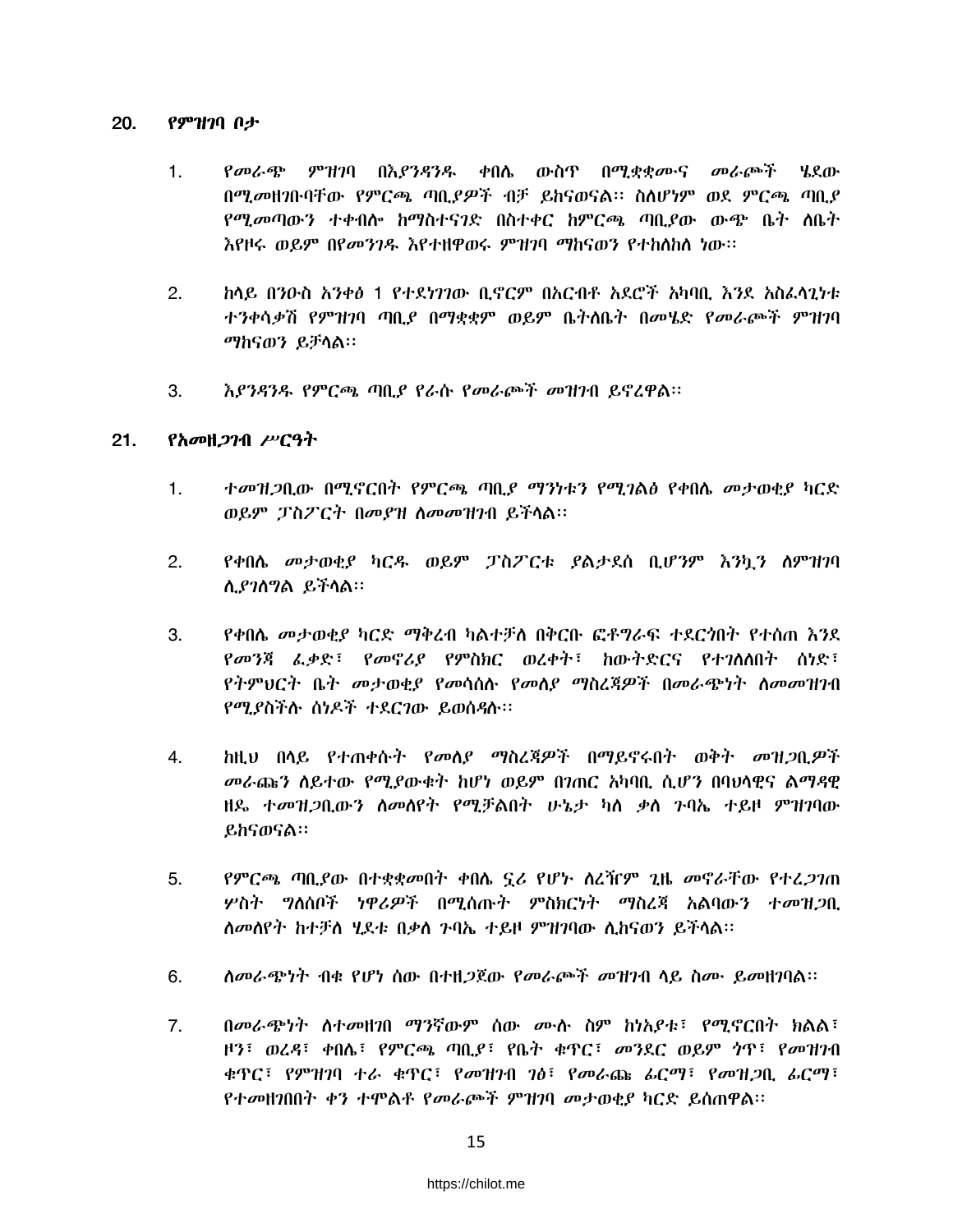8. የመራጮች ምዝገባ የሚከናወነው ከምርጫ አስፌጻሚዎች ቢያንስ ሦስቱ በጣቢያው ሲ*ገኙ ነ*ው።

#### 22. የመራጮች መዝገብ ይዘት

የመራጮች መዝገብ በሚከተሱት አርዕስቶች ሥር መረጃ ስመሙሳት የሚያስችሱ ዓምዶች ይኖሩታል፣

- $1.$ የምዝገባ ተራ ቁጥር፣
- $P9^{\circ}1170$  ቀን<sup>:</sup>  $2.$
- $3.$ የተመዝጋቢው ሙሉ ስም ከነአያት፡
- የትውልድ ቀን እና ዓ.ም፣ 4.
- $\partial \mathcal{S}^{\sigma}$  $5.$
- $9 + 5$ 6.
- 7. አካል ንዳተኝነት [የአካል ንዳት (አለ/የስም)፣የአካል ንዳተኝነት ሁኔታ፣ስንዳተኛው የሚያስፌልግ እንዛ]
- በምርጫ ክልሱ የኖረበት ጊዜ፣ (በወራት/በዓመት) 8.
- የምዝገባው ዕለት የፅህራት ወይም የጣት ራርማ፣ 9.
- $10.$ የምርጫ ዕስት የፅህራት ወይም የጣት ፊርማ፣
- የቤት ቁጥር/መንደር / ጎጥ/ የቦታው ልዩ መጠሪያ፣  $11.$
- $12.$ ልዩ አስተያየት/ምርመራ የሚሠፍርበት አምድ፣
- በልዩ ሁኔታ ሰሚቋቋሙ የምርጫ ጣቢያዎች ከላይ ከተጠቀሱት መረጃዎች በተጨማሪ  $13.$ የመራጮቹ የተሰዩ ሁኔታዎች የሚመዘገቡበት ዐምዶች፣

#### 23. የሰነዶች ስርጭትና ርክክብ

- $\mathbf{1}$ . ቦርዱ በምርጫው የጊዜ ሰሌዳ መሠረት ስምዝንባ የሚያስፌልጉትን ሰነዶች በወቅቱ ስምርጫ ጣቢያዎች እንዲደርስ ያደርጋል፡፡
- $\overline{2}$ . ቃስ ንባኤዎችን ጨምሮ በምዝንባ አንልግሎት ላይ የዋሱ ሰነዶች እና የመራጮች መዝገቦች ርክክብ ሥነ ሥርዓትና ጊዜ ቦርዱ በሚያወጣው መመሪያ መሠረት ይወሰናል።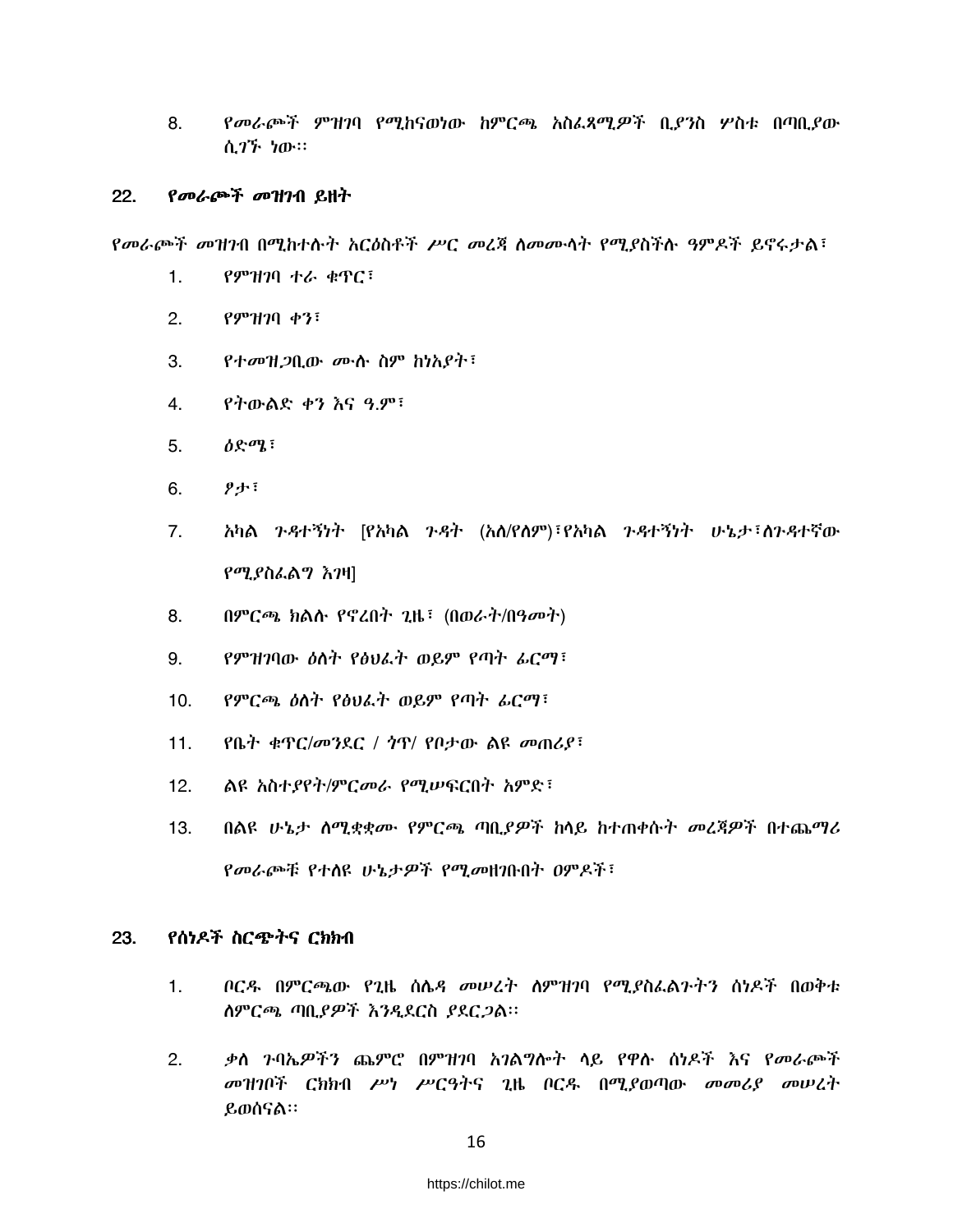#### 24. አንድ *ጊ*ዜ እና <mark>አንድ ቦታ ብቻ ስለ*መመዝገ*ብ</mark>

- $1.$ *ማን*ኛውም *መራጭ* በአንድ ምርጫ ጣቢያ ከአንድ ጊዜ በላይ መመዝንብ ወይም በሌላ የምርጫ ጣቢያ ድ*ጋሚ መመዝገ*ብ የስበትም።
- $2.$ አንድ መራጭ አንድ የመራጭነት መታወቂያ ካርድ ብቻ ይኖረዋል፡፡
- ማንኛውም የመራጮች መታወቂያ ካርድ የጠፋበት ወይም የተበሳሽበት መራጭ ከድምፅ 3 መስጫው እስት በፊት በማንኛውም የምርጫ ጣቢያው የሥራ  $2\text{ lb}$  :  $0$ ድምፅ *መ*ስጫው *እስት ከ*ሆነ ደ*ግ*ሞ ምርጫ ሰዓቱ ከመጠናቀቁ በፊት ስምርጫ ጣቢያው ሲያመለክት ይችላል። በምርጫ ጣቢያ ጽህፌት ቤቱም የአመልካቹ ማንነት ከመራጮች *መዝገ*ብ *ጋ*ር ተመሳክሮ እና ንዳዩ በቃስ ንባኤ ተይዞ በምትኩ ሴሳ ካርድ ሲሰጠው ወይም ድምፅ እንዲሰጥ ሲፌቀድስት ይችላል፡፡

#### 25. ስስመራጮች መዝንብ መዘጋት

- 1. የቀኑ የምዝገባ ሥራ እንደተጠናቀቀ የመራጮች መዝገብ የዕስቱ የመጨረሻ ተመዝ*ጋ*ቢ ቁዋርና ቀኑን በተዘ*ጋ*ጀው የመፌራረሚ*ያ* ቅፅ ሳይ ይሞሳና የጣቢያው ምርጫ አስፌጻሚዎች ይፌራሬሙበታል፡፡
- 2. ከሳይ በንዑስ አንቀፅ 1 በተቀመጠው ሁኔታ የመራጮች ምዝንባ ወቅት እስኪጠናቀቅ ድረስ ምዝገባው ይቀዋሳል፡፡ በምዝገባው የመጨረሻ ቀን በመዝገቡ ሳይ ከመጨረሻው ተመዝጋቢ ቀዋሎ ባለው ክፍት ቦታ የጣቢያው ምርጫ አስፌጻሚዎች ተፌራርመውበት መዝገቡ ይዘ*ጋ*ል።
- 3. ቦርዳ በተሰየ ሁኔታ ካልወሰነ በስተቀር መዝንቡ ከተዘ*ጋ*ና ከተፈራረሙበት በኋላ በመዝገቡ ሳይ አዲስ መራጭ አይመዘንብም የሚሰፍር ወይም የሚፃፍ ነገርም አይኖርም።

#### 26. የመራጮች መዝገብ ስህዝብ ግልፅ ስስማድረግ

- የመራጮች ምዝገባ እንደተጠናቀቀ የመራጮች መዝገብ በምርጫ ጣቢያው ቅጥር ግቢ  $1.$ ውስዋ ሰ10 ቀናት ይፋ ወዋቶ ህዝብ በግልፅ እንዲያየው ይደረ*ጋ*ል።
- በጣቢያው የሚወዳደሩ የፖለቲካ ፓርቲ ተወካዮች እንዲሁም የግል ተወዳዳሪዎች  $2.$ ወይም ተወካዮቻቸው ስምርጫ ጣቢያው ሃላፊ ጥያቄ በማቅረብ የመራጮች መዝገቡን *መመ*ልከት ይችሳሱ።
- $3.$ ምርጫው ከተጠናቀቀ በኂሳ የመራጮች መዝንብ ወደ ቦርዱ ክልል ጽህራት ቤት ወይም ስምርጫ ጣቢያው ቅርብ የሆነ የበታች እርከን ፡፡ የምርጫ ጽቤት ተወስዶ እንዲኖር ይደፈጋል።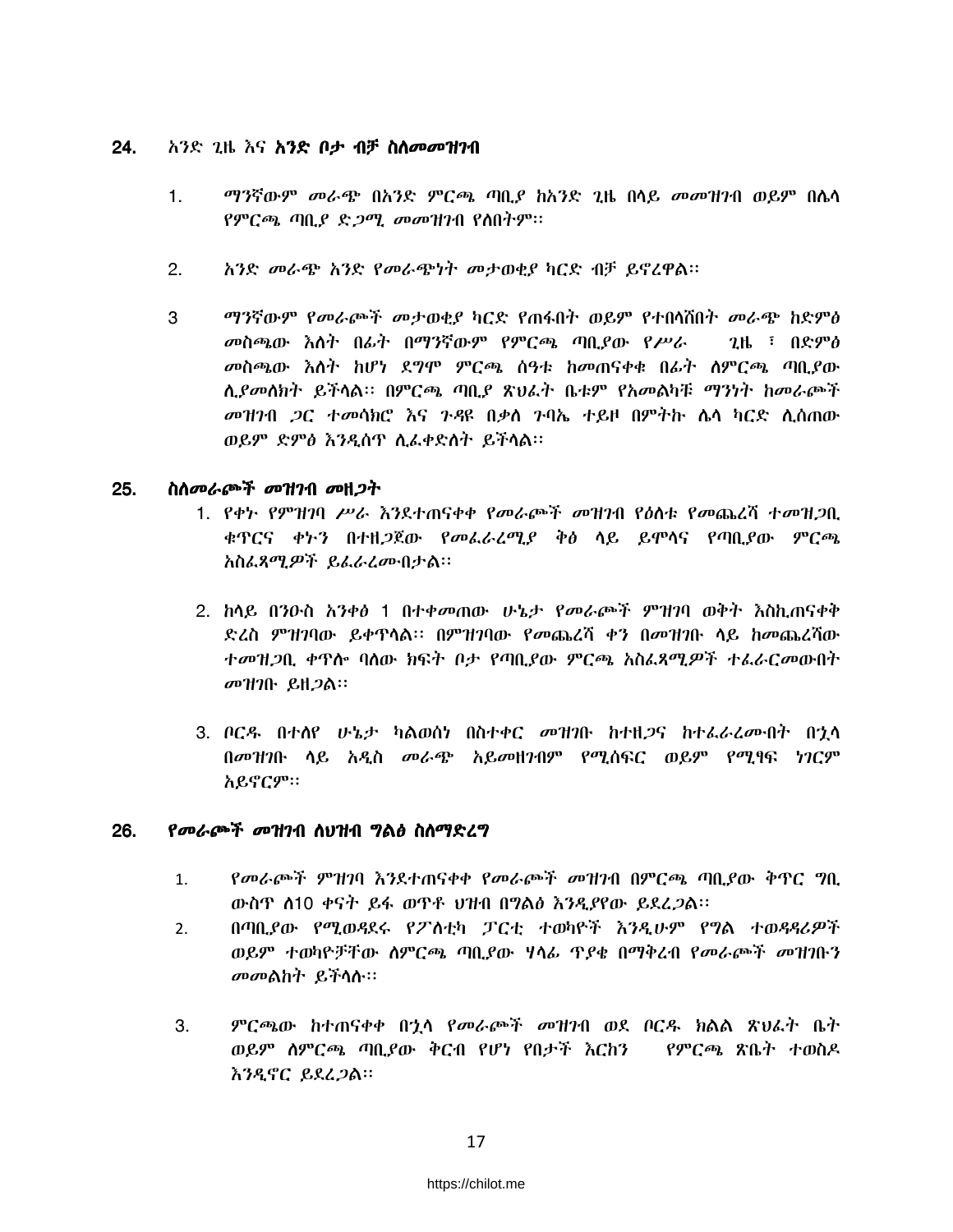ቦርዱ የምዝገባ ሂደቱ ከተጠናቀቀ እና ተያያዥ አቤቱታዎች ውሳኔ ካገኙ በሁዋላ 4. የመራጮችን መዝንብ ግልባጭ ስተወዳዳሪዎች ሲሰዋ ይችላል ፡፡ዝርዝሩ ቦርዱ በሚያወጣው መመሪያ ይወሰናል።

#### $27.$ የምዝንባ ተቃውሞን በተመስከተ

- $1.$ ማንኛውም ሰው ወይም የፖስቲካ ድርጅት በምዝንባ ላይ ተቃውሞ ካለው ተቃውሞውን ከነምክንያቱ ስምርጫ ጣቢያው ቅሬታ ስሚ ኮሚቴ ሲያቀርብ ይችላል።
- የምርጫ ጣቢያው ቅሬታ ሰሚ ኮሚቴ ከላይ በንዑስ አንቀፅ 1 የቀረበውን አቤቱታ  $2.$ ተመልክቶ አቤቱታው የቀረበበት ሰው መልስ እንዲሰዋ ካደረገ በኋላ በአምስት ቀን ውስዋ ውሳኔ በጽሁፍ ይሰጣል።

#### 28. ከምዝንባ ስስመሰረዝ

- ማንኛውም ተመዝጋቢ በአዕምሮ ህመም ምክንያት ስመወሰን ብቃት የሴስው መሆኑ  $1<sub>1</sub>$ ስልጣን ባለው አካል ወይም በበቂ ማስረጃ ካልተረ*ጋገ*ጠ ወይም በማጭበርበር የተ*መ*ዘገበ ወይም በድ*ጋሚ የተመ*ዘ*ነ*በ ወይም የሞተ ካልሆነ ወይም አግባብ ባለው ህግ መሠረት በተሰጠ የፍርድ ቤት ውሳኔ የመምረዋ መብቱ የተገደበ ካልሆነ በስተቀር በሚቀርብ ተቃውሞ ምክንያት ከመራጭነት ምዝገባ አይሰረዝም፡፡
- ከላይ በንዑስ አንቀጽ 1 ከተዘረዘሩት ምክንያቶች ውስጥ አንዱ ሲከሰት ፍርድ ቤቶች፣  $2.$ ሆስፒታሎች፣ እድሮች ወይም ሴሎች ስስንዳዩ እውቀት ያሳቸው የህብረተሰቡ አባሳት ሁኔታው እንደተከሰተ ወዲያውኑ ሰቦርዱ የክልል ቅርንጫፍ ጽህራት ቤት ወይም ስምርጫ ክልል ወይም ስየምርጫ ጣቢያ ሪፖርት የማድረግ ግዴታ አስባቸው።
- የቦርዱ የክልል ቅርንጫፍ ጽህፈት ቤቶች ወይም የምርጫ ክልሎች ወይም የምርጫ  $\mathbf{3}$ ጣቢያዎች ከሳይ በንዑስ አንቀፅ 2 መሠረት መረጃ እንደደረሳቸው በመራጭነት የተመዘገበው ሰው እንዲሰረዝ ማድረግ አስባቸው።

#### 29. ቋሚ የመራጮች መዝገብ

- ቦርዱ ሰያንዳንዱ የምርጫ ክልል ቋሚ የመራጮች መዝንብ የሚዘጋጅበት እንዲሁም  $\mathbf{1}$ . በየጊዜው የሚስተካከልበትና የሚከለስበት ሥርአት እንዲኖር ሲያደርግ ይችላል፡፡
- የመራጮች መዝንብ በክልልና ከዚያ በታች ባሉ እርከኖች በሚኖሩ የቦርዱ ጽህፈት  $2.$ ቤቶች በቦርዱ በሚሰየም ባለሙያ የሚመራና ከክልል መንግስታት *ጋ*ር በመመካከር እንዲሁም ከማዕከላዊ ስታቲስቲክስ ባለስልጣን እና ከሌሎች አማባብነት ካላቸው ተቋማት *ጋር በመቀናጀት የሚዚጋጅና በየጊዜ*ው *የሚከለ*ስ ይሆናል።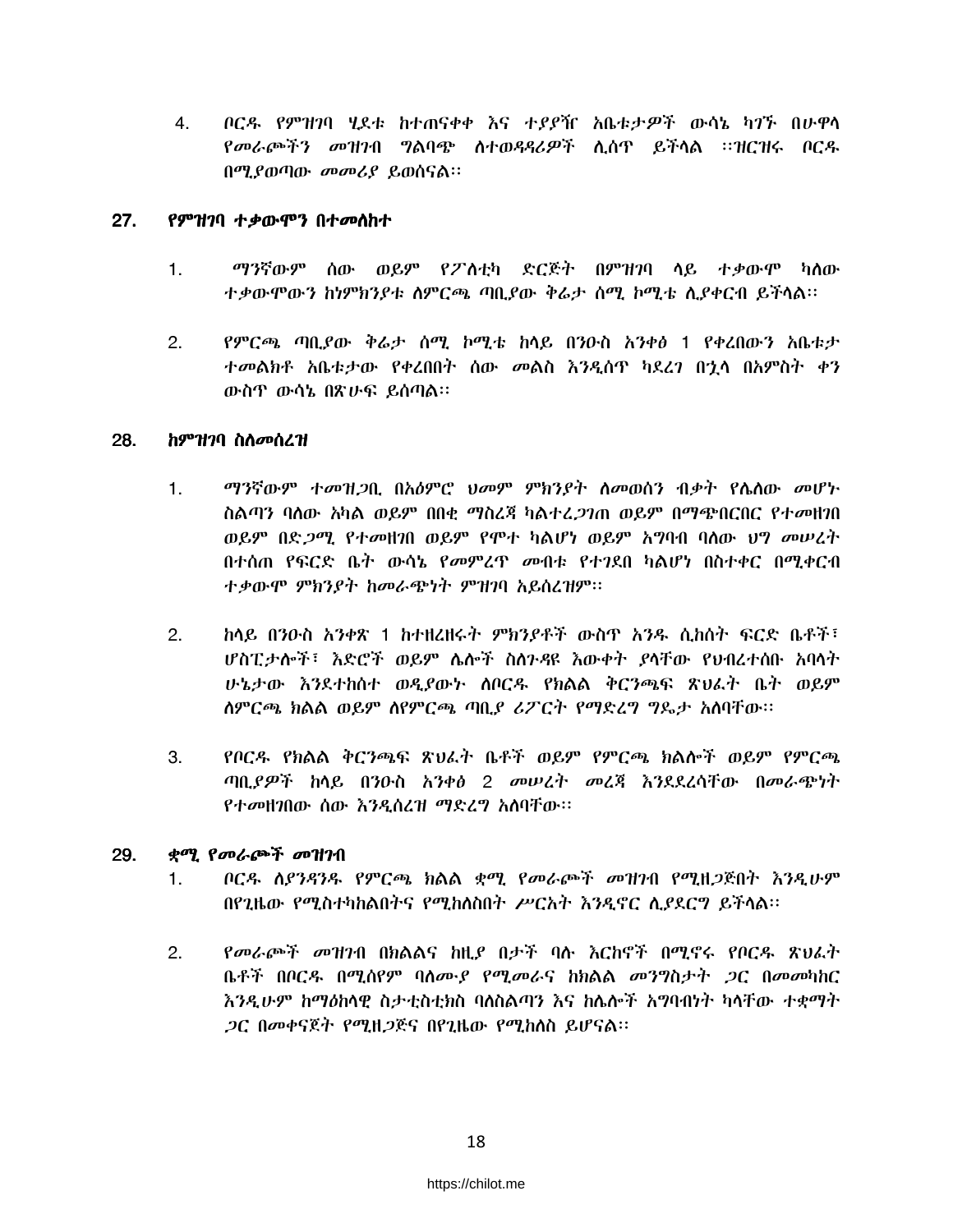የመራጮች መዝንብ አዘንጃጀት እንዲሁም የመዝንቡ አያያዝና አከሳሰስ ዝርዝሩ ቦርዱ 3. በሚያወጣው  $\omega$ <sub>a</sub> $\omega$ <sup>2</sup> ይወሰናል።

### <u>ምዕራፍ ሁስት</u> የዕጩዎች ምዝገባ

#### 30. የእጩ የምዝንባ ቦታ

የእጩ ምዝገባ ከምርጫው ዕለት ቢያንስ 90 ቀን አስቀድሞ ቦርዱ ለእጩዎች ምዝገባ በሚያወጣው የጊዜ ሰሴዳ መሠረት በምርጫ ክልሎች ይከናወናል።

#### **ስእጩነት የሚያበቁ መመዘኛዎች**  $31.$

- $1.$ ማንኛውም ሰው፡-
	- ኢትዮጵያዊ የሆነ እና ስመመረጥ የተመዘገበ፣  $\boldsymbol{U}$ .
	- በምዝገባ ዕለት እድሜው 21 ዓመት ወይም ከዚያ በሳይ የሆነው ፣ ስ.
	- ከምርጫው እስት አስቀድሞ በምርጫ ክልሱ ውስዋ በመደበኛነት አንድ አመት ሐ. ከኖረ ወይም የትውልድ ቦታው በእጩነት ሲቀርብበት በፌስገበት የምርጫ ክልል ውስጥ ከሆነ ወይም ከተማው ወይም ወረዳው ከአንድ በላይ የምርጫ ክልሎችን የሚያቅፍ ከሆነ በከተማው ወይም በወረዳው ውስዋ ስሁስት *ዓመ*ት በመደበኛነት የሠራ በዚያው ከተማ ወይም ወረዳው በፌስገው የምርጫ ክልል
	- $\boldsymbol{\sigma}$ <sup> $\boldsymbol{\sigma}$ </sup> በሀግ ወይም በፍርድ ቤት ውሳኔ የመምረጥ ወይም የመመረጥ መብቱ  $8$ ልተገራራ፣
	- $\boldsymbol{\nu}$ . በአዕምሮ ህመም ምክንያት ለመወሰን ብቃት የሌለው መሆኑ ስልጣን ባለው አካል
	- ስውድድር የቀረበ የፖስቲካ ድርጅት ወይም በግል የቀረበ እጩ ቦርዱ በዚህ  $\mathcal{L}$ . አዋጅና መሠረት የሚያወጣውን ምግባር የምርጫ  $\mu$ <sup>v</sup> እና ደንብተቀብስ የፌረመ፣ በእጩነት ሲቀርብ ይችላል።
- $2.$ ከሳይ በንዑስ አንቀጽ 1 "መ" የተደነገገው መመዘኛ፡-
	- በሥራ ወይም በትምህርት ምክንያት ከምርጫ ክልሱ ውጭ የነበረንሰው፤  $\boldsymbol{\theta}$ .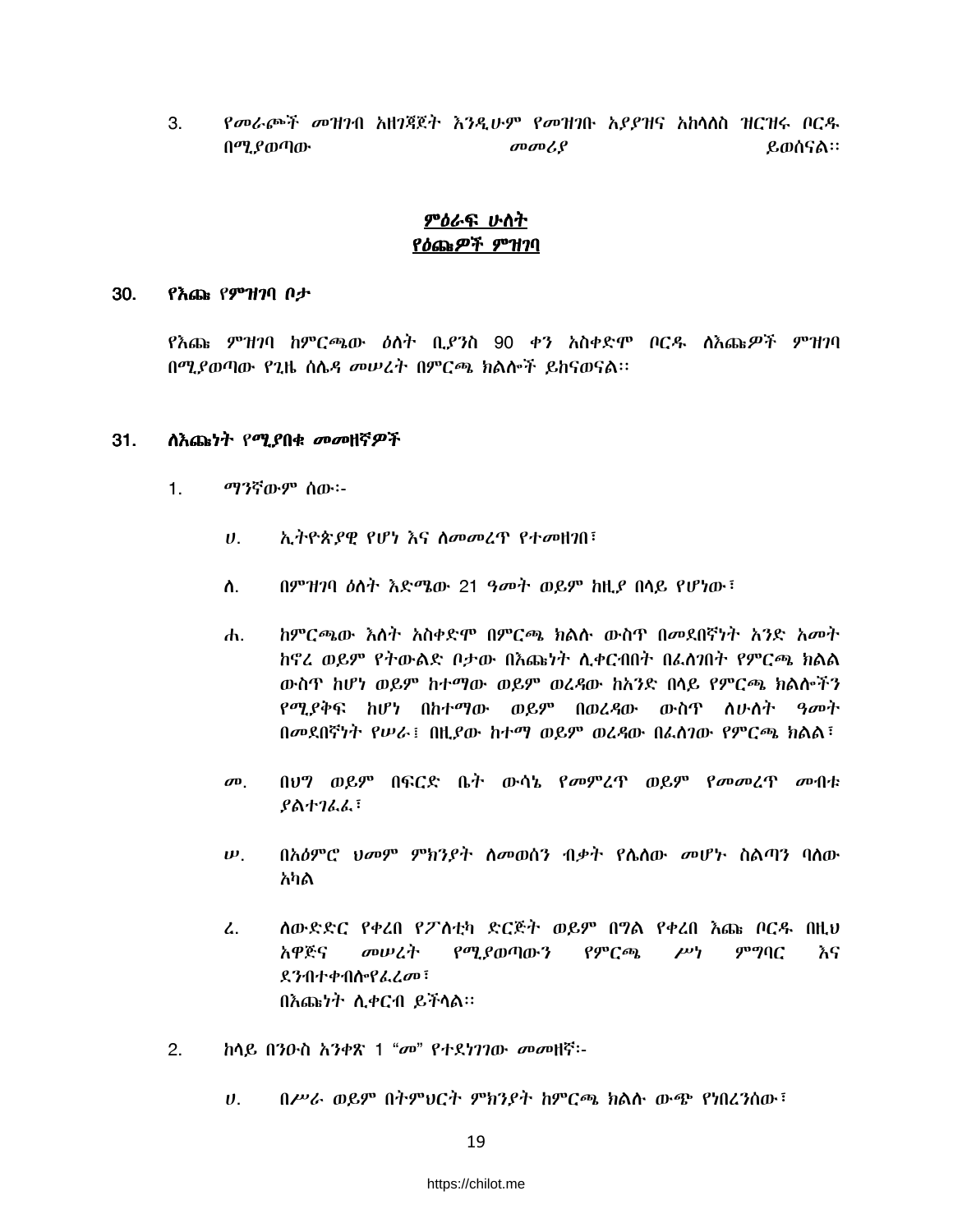- ስ. ከዚህ በፊት በምርጫ ክልሱ ተመርጦ በመስራት ላይ ያለን ሰው አይመስከትም።
- $3<sub>1</sub>$ <u>ከላይ ከተደነገገው መመዘኛ በተጨማሪ በግል የቀረበ እጩ በአካባቢው መስተዳድር</u> *የተረጋገ*ጠ እድሜያቸው 18 አመትና ከዚያ በሳይ ከሆናቸው እና መምረጥ በፍርድ ቤ*ት* ውሳኔ ወይም አግባብ ባሰው ህግ *መሠረት -* ካልተከሰከሱ የምርጫ ክልሱ *ነዋሪዎች ውስ*ዋ *ከአምስት ሺህ የማያን*ስ የድ*ጋ*ፍ *ፊርማ ማቅረ*ብ *አስ*በት።
- በግል እጩዎች የሚቀርቡ የድ*ጋ*ፍ *ሬርማዎች የሚሬጋገ*ጡበት *መንገ*ድ በዚህ አዋጅ 4. አንቀፅ 64 እና 65 መሠረት ስፖስቲካ ፓርቲ ምዝገባ የሚቀርቡ የመስራች አባላት *ፌርማዎች ትክክ*ለኝነት ከሚፈ*ጋገ*ጥበት *መንገድ ጋ*ር ተመሳሳይ ይሆናል።
- የግል እጩው ድ*ጋፉን ያ*ልሰጠ ሰው የሰጠ በማስ*መ*ሰል፣ በሃሰት ስምና *ሌር*ማ 5. በማዘ*ጋ*ጀት፣ የሌለ ሰው እንዳለ በማስመሰል ወይም በሌላ የተጭበረበረ *መንገ*ድ *መ*ረጃ ማቅረቡ በማናቸውም ሰው በሚቀርብ ጥቆማ ወይም ቦርዱ በራሱ በሚደደርንው *ማጣራት ከተረጋገ*ጠበት አማባብ ባለው የወንጀል ሕግ መሠረት የሚወሰደው እርምጃ እንደተጠበቀ ሆኖ፤ የእጩነት ምዝገባ ማመልከቻው ውድቅ ሆኖ ወይም ምዝገባው ተሰርዞ ስሚቀጥሱት ሦስት ዓመታት በግል እጩነትም ሆነ በፖስቲካ ፓርቲ አመራር ወይም አባልነት እንዳይሳተፍ ይደረ*ጋ*ል፡፡

#### 32. የእጩ አቀራረብ

- ማንኛውም በህግ የተመዘገበ የፖስቲካ ፓርቲ በዚህ አዋጅ መሠረት በሚካሄድ ምርጫ  $1.$ መስፌርቱን የሚያሟሳ እጩ በማቅረብ ሲወዳደር ይችላል።
- በንኡስ አንቀጽ አንድ የተደነገንው እንደተጠበቀ ሆኖ የፖስቲካ ፓርቲ እጩዎች ሁስ  $2.$ በዚህ አዋጅ አንቀጽ 31(1) የተዘረዘሩትን መስፌርቶች ማሟላታቸውን ከማፈ*ጋገ*ጥ በተጨማሪ እንዳንዱ እጩ ለህዝብ ተወካዮች ምክር ቤት የሚወዳደር ከሆነ በሚወዳደርበት የምርጫ ክልል ከሚኖሩ መራጮች ሶስት ሺህ የድ*ጋ*ፍ *ራር*ማ፤ ለክልል *ምክ*ር ቤት የሚወዳደር ከሆነ አንድ ሺህ አምስት *መቶ የድጋፍ ፊርማ ማቅረ*ብ ይኖርበታል።
- በፖለቲካ ድርጅት ተወክለው የሚወዳደሩ እጩዎችን ዝርዝር ለቦርዱ የሚያሳውቀው 3. የድርጅቱ፣የግንባሩ ወይም የቅንጅቱ ሀሳፊ ወይም ወኪሱ ይሆናል።
- በፖስቲካ ድርጅት ተወክሎ ስሚቀርብ እጩ በፓርቲው መወከሉን እና በእጩነት 4. ሰመቅረብ መስማማቱን የሚገልጽ ሰነድ ከእጩነት ማስረጃው ጋር ተያይዞ መቅረብ አለበት።
- የፖለቲካ ፓርቲዎች ግንባር ወይም ቅንጅት በአንድ የምርጫ ክልል ለአንድ የምክር ቤት 5 መቀመጫ ማቅረብ የሚችስው አንድ እጩ ተወዳዳሪ ብቻ ይሆናል።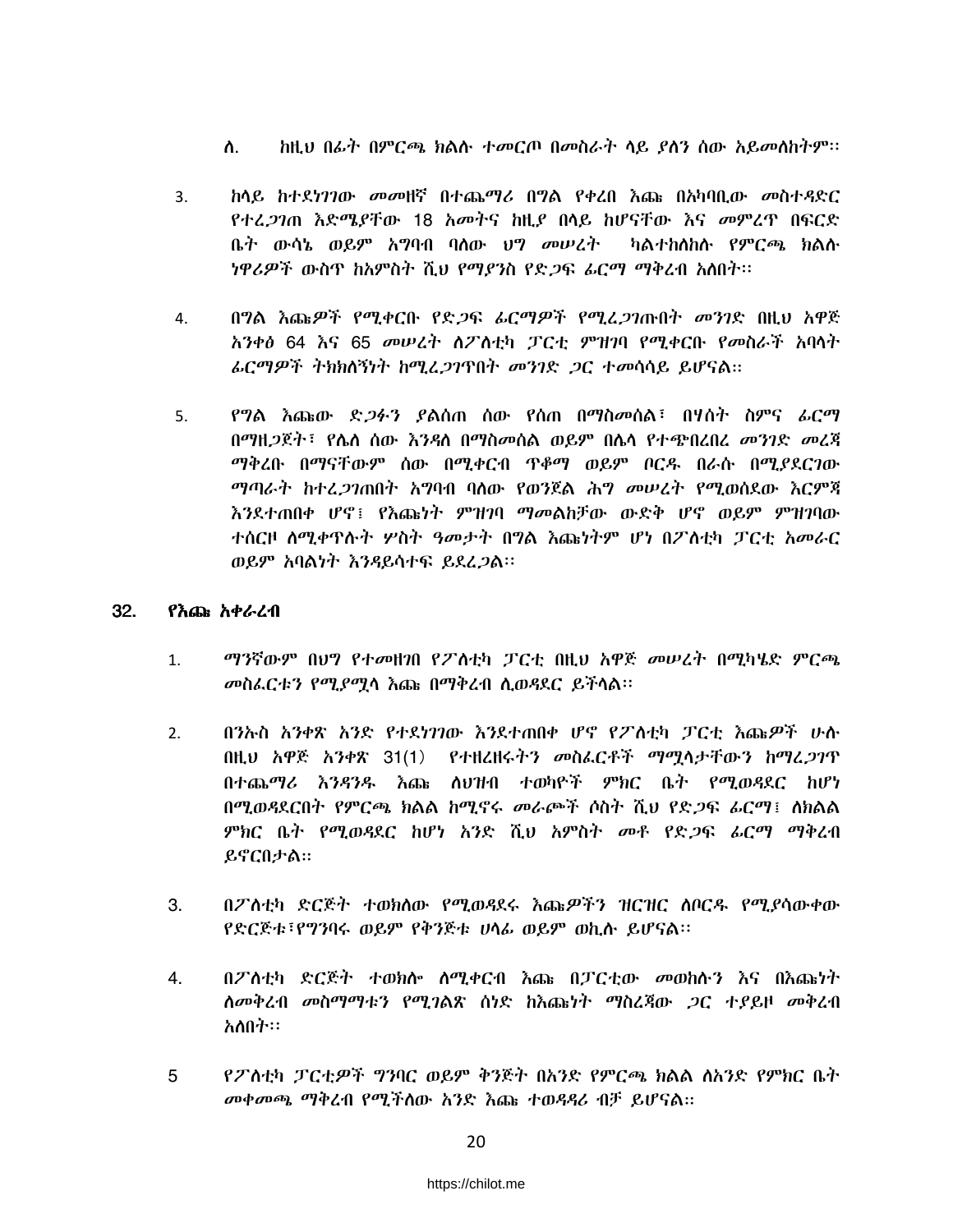- ማንኛውም እጩ ተወዳዳሪ በግንባር በመቅረብ መመዝንብ አለበት፡፡በግንባር ቀርቦ 6. መመዝንብ ካልቻስ ስእጩነት የሚያበቁ መስፌርቶች ማሚሳቱን የሚያፈጋግጡ ተጨባጭ የሰነድ እና እንደአግባብነቱ የሰው ማስረጃዎች ቀርበው እጩውን ባቀረበው ፖስቲካ ፓርቲ አማካይነት ሲመዘንብ ይችላል፡፡
- የእጩዎች ምዝገባ ከምርጫ ክልሱ የምርጫ አስፌጻሚዎች ቢያንስ ሁለቱ ባሉበት  $7<sub>1</sub>$ መከናወን አለበት።

#### በምርጫ ስስሚወዳደሩ የመንግስት ስራተኞች 33.

- $1.$ ማንኛውም የመንግስት ሠራተኛ፡-
- በግሱ ወይም የፖስቲካ ፓርቲ አባል በመሆን ስምርጫ መወዳደር ይችሳል።  $\boldsymbol{v}$ .
- በምርጫ የማወዳደሩ የመንግሥት ሠራተኞች በሰጩነት ከተመዘገቡበት ገዜ ጀምሮ  $\Delta$ የምርጫው ሃደት እስከሚጠናቀቅ በጊዜአዊነት ከስራ ገበታቸው መልቀቅ ይኖርባቸዋል፡፡
- $\mathbf{d}$ ከላይ በንሎስ አንቀፅ ለ በተመለከተው ሁኔታ ከስራ ገበታው በጊዜያዊነት ስራ የለቀቀ ዕጩ ምርጫው እስኪጠናቀቅ ባለው ጊዜ ውስጥ የሚከፈለው ደሞዝ እና ጥቅማ ጥቅም አይኖርም፤ በማንኛውም የቀጣሪው የመንግስት መጤት ንብረትም መገልገል አይፌቀድስትም፡፡
- ከላይ የተደነገገው እንደተጠበቀ ሆኖ በእጩ ተወዳዳሪነት ተሳትፎ አሸናራ ያልሆነ  $\boldsymbol{\sigma}$ <sup> $\boldsymbol{\sigma}$ </sup> የመንግስት ስራተኛ ወደ ስራ መደቡ ያስቅድመ ሁኔታ የመመስስ እንዲሁም በስራው ውጤታማነት ላይ ተመስርቶ ማግኘት ያስበትን እድገት ወይም ጥቅማ ጥቅም የማግኘት *መ*ብት አለው።
- $2.$ ከላይ በንዑስ አንቀፅ 1 የተደነንገው ቢኖርም ዳኞች፣ ወታደሮች፣ ፖሊስ እና ሌሎች የጸጥታ ሃይሎች፣ የደህንነት ስራተኞች፣ እና የቦርዱ ስራተኞች በግል ወይም የፖስቲካ ፓርቲ እጩ ተወዳዳሪ ሆነው ከቀረቡ የያዙትን የመንግስት ሥራ መልቀቅ አለባቸው።።
- ዳኞች፣ ወታደሮች፣ ፖሲስ እና ሴሎች የጸጥታ ዛይሎች፣ የደህንነት ሰራተኞች እና 3. የቦርዱ ስራተኞች በምርጫ ውድድር ጊዜ ማንኛውንም ተወዳዳሪ ስማስመረጥ በመደገፍ፣ በመናገር፣ በመፃፍና በመሳሰሱት ተሳታፊ መሆን የሰባቸውም፡፡
- ማንኛውም ወታደር ወይም ፖሊስ በፖለቲካ ድርጅት ስብሰባ ወይም በምርጫ  $3<sub>1</sub>$ እንቅስቃሴ መሰዮውን አድርጎ መሳተፍ አይችልም፡፡

#### 34. <u>ስግል እጩ የድ*ጋ*ፍ *ሬር*ማ ስስመስጠት</u>

አንድ የመምረዋ መብት ያስው ነዋሪ በምርጫ ክልሱ ሰውድድር ከቀረቡት መቀመጫዎች ቁዋር እጥፍ በላይ ስሆኑ እጩዎች የድ*ጋ*ፍ *ሬርማ መ*ስጠት አይችልም።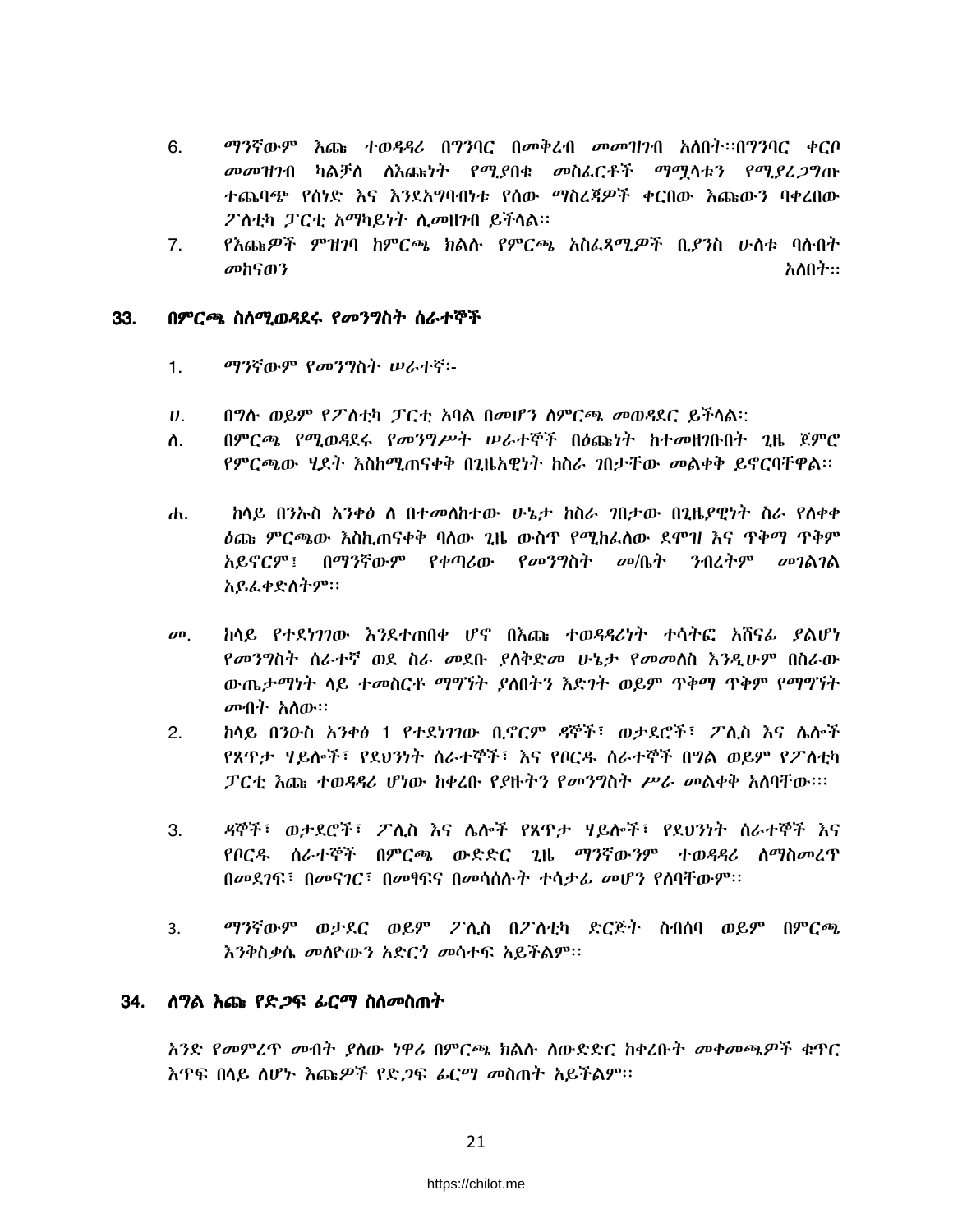#### 35 <u>የእጩነት የመታወቂያ ካርድ ስስ መስጠት</u>

- ከላይ በአንቀጽ 32 መሠረት ስውድድር የሚቀርበው እጩ ከተሰየ በኂሳ በዕጩዎች  $1<sub>1</sub>$ መመዝገቢያ ቅፅ ስሙ እንዲሰፍር ተደርጎ የእጩነት መታወቂያ ካርድ ይሰጠዋል።
- የፖለቲካ ድርጅት እጩዎች የእጩነት መታወቂያ ካርድ ለእጩዎቹ ወይም  $2.$ ሳስመዘገባቸው ድርጅት ሲሰዋ ይችሳል።

#### እጩዎችን ለህዝብ ስለማሳወቅ 36.

እጩዎች በዚህ አዋጅ *መሠረት* ከተሰዩ በኋላ የዕጩዎች ምዝገባ ከተጠናቀቀበት ጊዜ ጀምሮ የምርጫ ክልሉ ጽህራት ቤት የተወዳዳሪ እጩዎችን ስም ዝርዝር ስህዝብ ይፋ ያደር*ጋ*ል።

#### 37. የእጩዎች የመሰያ ምልክቶች

- ማንኛውም እጩ የሚወዳደርበትን መስደ ምልክት ሲደቀርብ ወይም ቦርዱ  $1.$ ከሚያዘጋጃቸው መስያ ምልክቶች መርጦ ሲይዝ ይችሳል፡፡
- $2.$ የአንድ የፖለቲካ ፓርቲ እጩዎች በሁሉም የምርጫ ደረጃዎች አንድ ዓይነት ምልክት ሊጠቀ*ሙ* ይችሳስ።
- የአንድ የፖለቲካ ፓርቲ እጩዎች ለየምክርቤቱ ምርጫ በሁሉም የምርጫ ክልሎች  $3.$ አንድ ዓይነት መሰያ ምልክት መጠቀም አሰባቸው።
- አንድ የፖስቲካ ፓርቲ ወይም የግል እጩ ባለፌው ምርጫ የተጠቀመበትን ምልክት 4. ቅድሚያ ተሰዋቶት እንዲመርዋ ይደረጋል።
- 5. በምርጫ መስያ ምልክት ዙርያ በሚነሱ አስመግባባቶች ምክንያት አቤቱታ ሲቀርብስት የስራ አመራር ቦርዱ አስፌሳጊውን ውሳኔ ይሰጣል።
- 6. *ማን*ኛውም መሰያ ምልክት፡-
	- ከሴሎች እጩዎች መሰያ ምልክት ጋር የማይመሳሰል፣  $U_{\rm{L}}$
	- በብሔር ብሔረሰብ፣ በዘር፣ በሃይማኖት መካከል በቀዋታም ሆነ በተዘዋዋሪ ስ. ዋላቻና *ግጭት ሲቀ*ሰቅስ ከሚችል *ነገ*ር ወይም ሁኔ*ታ ጋ*ር *ግኘኙነት የሴስ*ው፤
	- የጦርነት ወይም የሴሳ ሀገወጥ ድርጊት መልዕክት የማያስተሳልፍ፣ ሐ.
	- ከፌደራልም ሆነ ከክልል መንግስታት ሰንደቅ አሳማ ወይም አርማ ወይም  $\boldsymbol{\sigma}$ ከሌሎች የፖለቲካ ፓርቲዎች አርማ ወይም ከልዩ ልዩ ዓለም አቀፍ ድርጅቶች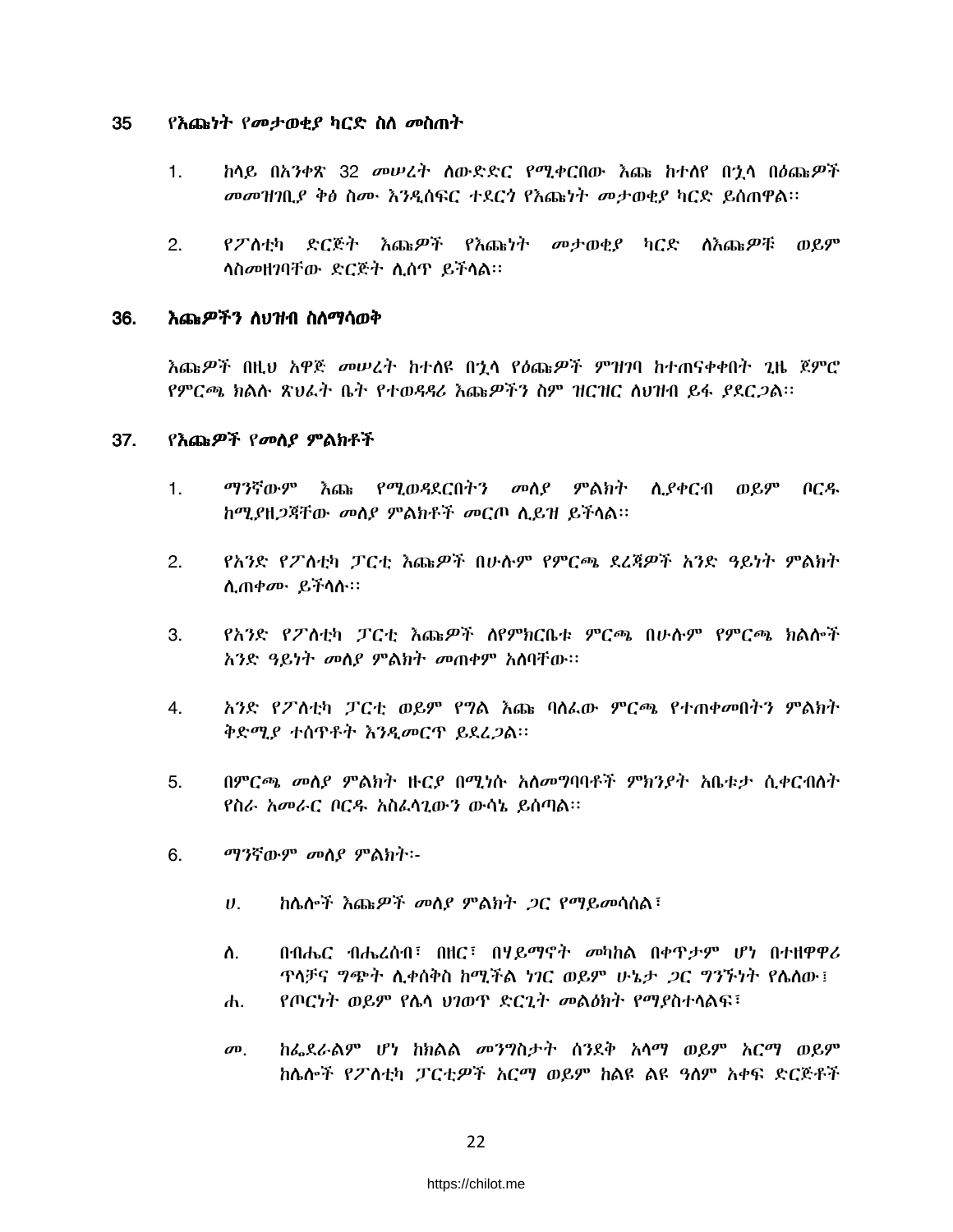ዓርማና ሰንደቅ ዓላማ ወይም ከሃይማኖት ድርጅቶች ምልክቶች *ጋ*ር *የማይመ*ሳሰል ፣

- $\boldsymbol{\nu}$ . የህዝብን ሞራል፣ መልካም ሥነ ምግባር እና የመሳሰሉትን የማይዋስ መሆን አስበት።
- 7. ቦርዱ በድምጽ መስጫ ወረቀት ላይ የእጩዎች ምስልና የመለደ ምልክቶችን አቀማመጥ፣ ቅደም ተከተልና እንዲሁም ተደደዥነት ደላቸው ጉዳዮች ስተወዳዳሪ ፓርቲዎች እና የግል እጨዎች ግልጽ በሆነ መንገድ በመመሪያ ይወስናል።

#### 38. *የእ*ጨ *የመስያ ምልክት መስወጥና መተካት*

- ቦርዱ በአንቀጽ 37 መሠረት አንድን የፖስቲካ ፓርቲ ወይም የግል እጩ መሰያ  $1.$ እንዲስውጥ ስማዘዝ ይችላል።
- የእጩ *መ*ለያ ምልክት እንዲለወጥ በቦርዱ ሲወሰን የእጩ*ዎች ምዝገ*ባ ከተጠናቀቀበት  $2.$ 2ዜ ጀምሮ በአስራ አምስት ቀን ውስጥ የፖስቲካ ፓርቲው ወይም ሰግል እጩው ውሳኔውን እንዲያውቀውና ተሰዋጭ ምልክት እንዲያቀርብ ወይም እንዲመርጥ ይደረጋል።
- የፖስቲካ ፓርቲም ሆነ የግል እጩ ቀደም ሲል የመረጠውን ምልክት በሴሳ ስመስወጥ  $3<sub>l</sub>$ ሲፌልግ የእጩዎች ምዝንባ ከተጠናቀቀበት ጊዜ አንስቶ በአስር ቀናት ውስጥ ለውጡን ስቦርዱ በጽሑፍ ማሳወቅ አስበት።

#### <u>የእጩዎች ከውድድር መውጣትና መተካት</u> 39.

- $1<sup>1</sup>$ አንድ የፖለቲካ ፓርቲ ወይም የግል እጩ ከውድድር ራሱን ሲያገል ይችላል።
- $2.$ <u>ከላይ በንዑስ አንቀፅ 1 መሠረት ከውድድር ራሱን ያገለለ የፖለቲካ ፓርቲ እጩ</u> ለወከለው የፖለቲካ ፓርቲ በጽሑፍ ማሳወቅ አለበት።
- የፖስቲካ ፓርቲ እጩውን መስወጥ ወይም መተካት የሚችስው እጩው ራሱን 3. ካንስስበት ቀን ጀምሮ በአንድ ሳምንት ጊዜ ውስጥ ወይም እጩው ራሱን ያንስስው የእጩ ምዝንባ የጊዜ ሰሌዳ ካለቀ በኃላ ከሆነ ከድምጽ መስጫው ቀን ከአንድ ወር በፊት ባለው ጊዜ ውስጥ ብቻ ነው። በዚህ አዋጅ አንቀጽ 32 ላይ የተቀመጠው መስፌርት በተተኪነት በሚቀርብ እጩ ሳይም ተግባራዊ ይሆናል።

#### የእጩ መሞት 40.

 $1<sub>1</sub>$ የአንድ የፖስቲካ ፓርቲ እጩ ተወዳዳሪ የእጩ ምዝንባ ጊዜ ካስፌ በኋላ የሞተ እንደሆነ እጩው የሞተበት የፖለቲካ ድርጅት ከድምጽ መስጫው ቀን አንድ ወር በፊት ባለው 2ዜ ውስዋ ሴሳ እጩ ሊተካ ይችሳል።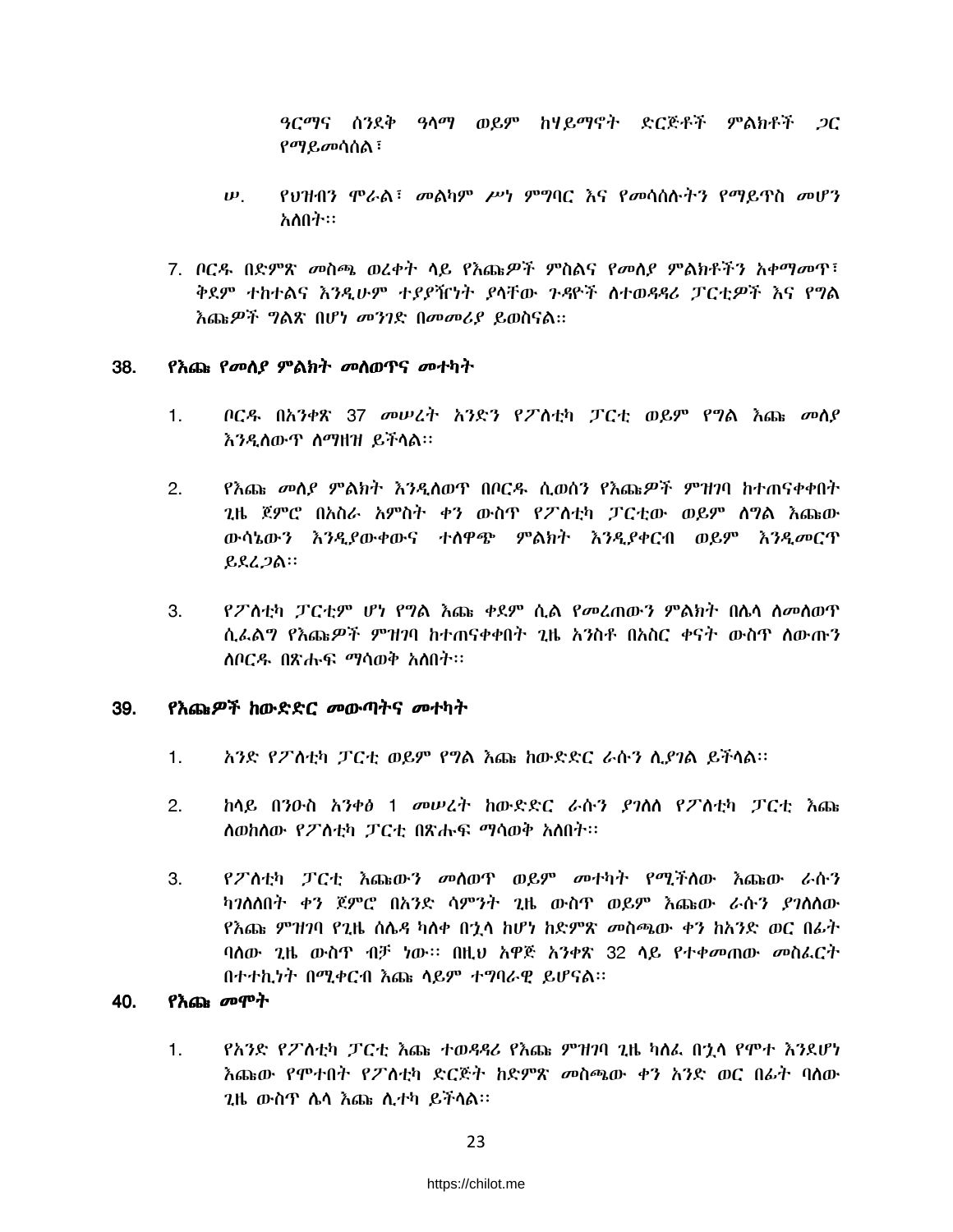- $2.$ አንድ ወደ ውድድር የገባ የፖስቲካ ፓርቲ ከላይ በንዑስ አንቀፅ 1 መሠረት በተባለው ጊዜ ውስጥ ተተኪ ካሳቀረበ ወይም የፖስቲካ ፓርቲ እጩ የሞተው የምርጫው ቀን ሲደርስ ከአንድ ወር ያነሰ ጊዜ ሲቀረው እንደሆነ ምርጫው ባሱት እጩዎች መካከል በተያዘለት ጊዜ ውስዋ ይከናወናል።
- $3.$ ከላይ በንዑስ አንቀፅ 1 የተንለፀው ቢኖርም እጩ የሞተበት የፖለቲካ ፓርቲ ተተኪ <u>እጩ ማቅረብ እንደማይችል በጽሑፍ የንለፀ እንደሆነ የምርጫው ውድድር ባሉት</u> እጨዎች መካከል በተያዘለት ጊዜ ሊካሄድ ይካሄ*ዳ*ል።

#### 41. በአንድ ምርጫ ክልል ብቻ ስለመወዳደር

- አንድ ሰው በእጩ ተወዳዳሪነት መቀረብ የሚችለው በአንድ የምርጫ ክልል ብቻ፥ 1. <u>ለአንድ የሕዝብ ተወካዮች ወይም የክልል ምክር ቤት ወንበር ብቻ ይሆናል፡፡</u>
- አንድ እጩ ተወዳዳሪ በእጩዎች ምዝንባ የጊዜ ስሌዳ ውስዋ ከአንዱ የምርጫ ክልል  $2.$ ወደ ሴሳው የምርጫ ክልል ተዛውሮ በህን መሠረት እንደ አዲስ ተመዝግቦ ስመወዳደር ይችላል። አፌፃፀሙ በቦርዱ ይወሰናል።

#### 42. <u>የእጩዎች ልዩ መብት</u>

- እጩ*ዎች* ከባድ ወንጀል ሲ*ሌዕሙ* እጅ ከፍንጅ ካልተያዙ በስተቀር *ምርጫ*ው  $\mathbf{1}$ . እስከሚጠናቀቅ ድረስ በወንጀል ተጠርዋረው ተከሰው አይያዙም፡፡
- በዚህ አንቀፅ ንኡስ አንቀፅ 1 እንደተጠቀሰው እጅ ከፍንጅም ባይሆን ዕጩ*ዎች ህገ*ወጥ  $2.$ ድርጊት የፌፀሙ እንደሆነ ሕጋዊ እርምጃ ሲወሰድባቸው የሚችለው የምርጫው ውጤት በቦርዱ አማካይነት በይፋ ስህዝብ ከተገለፀ በኂሳ ብቻ ይሆናል።
- 3. ከላይ በንዑስ አንቀፅ 2 የተደነገገው ቢኖርም አሸናራው ሰው በምርጫ ወቅት በራፀመው ወንጀል የሚጠየቀው በሚመለከተው ምክር ቤት የህግ ከለሳው ሲነሳ ብቻ ነው፡፡

### ምዕራፍ ሦስት የምርጫ ዘመቻ

#### 43. የምርጫ ቅስቀሳ ዘመቻ ስስማካሄድ

 $1.$ አንድ እጩ ተወዳዳሪ በእጩነት ተመዝግቦ መታወቂያ ካገኘበት ቀን አንስቶ ምርጫው አራት ቀን እስኪቀረው ድረስ ከአስተዳደሩም ሆነ ከማዘጋጃ ቤት ፌቃድ መጠየቅ ሳያስፌልንው፥ በጽሑፍ በማሳወቅ ብቻ እና ሕጋዊ ግዴታዎቹን በማክበር በራሱም ሆነ በደ*ጋሌዎቹ አማ*ካይነት የድ*ጋ*ፍ ስብሰባ*ዎችን የመ*ዋራት ወይም ሰላማዊ ሰልፍ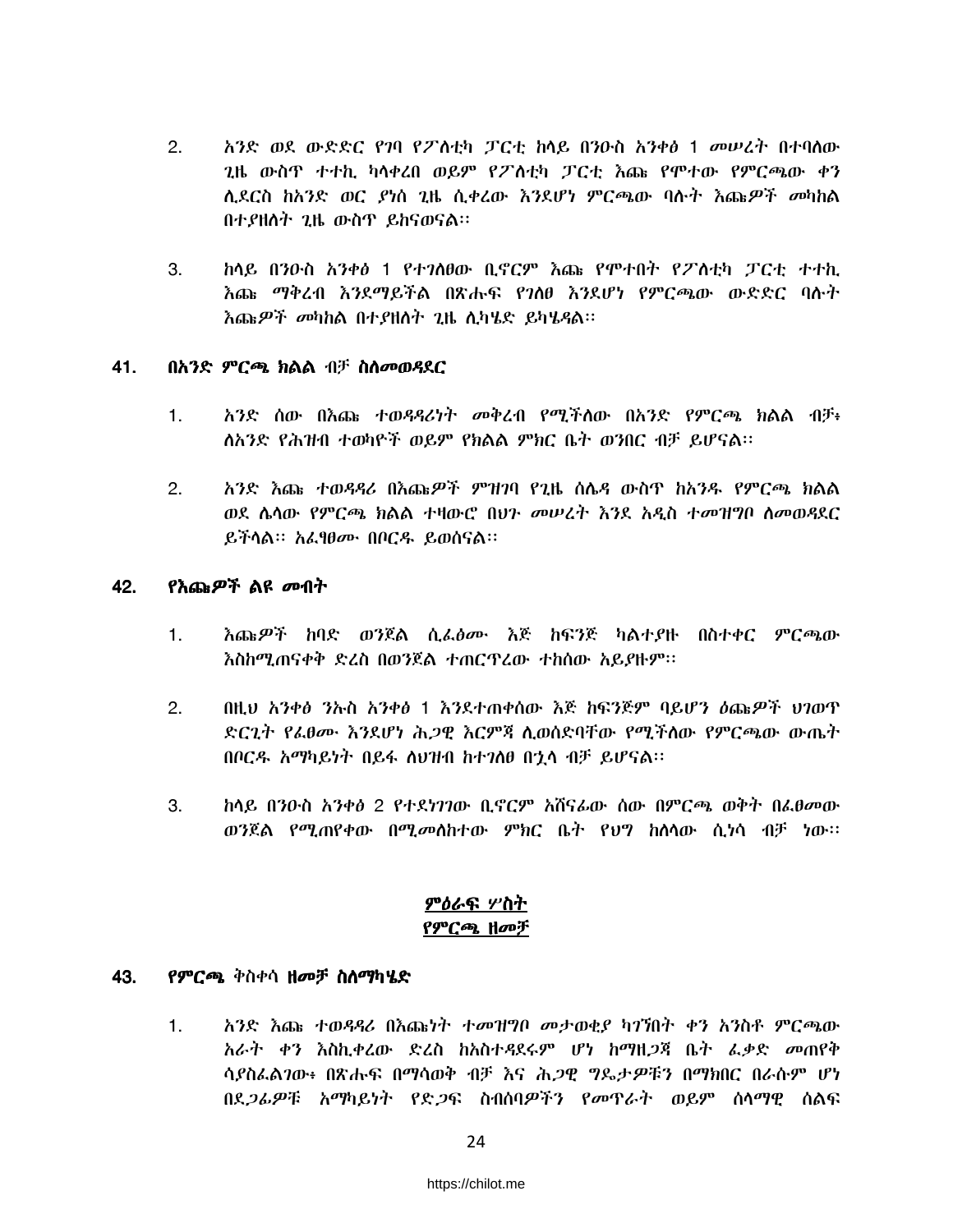የማደራጀት መብት አለው። እንዲሁም ስምርጫ ውድድሩ ይጠቅሙኛል ያሳቸውን መረጃዎች ከቦርዱ እንዲሁም ከሴሎች የመንግስት ተቋማት የማግኘት መብት ይኖረዋል።

- እጩዎችና ደ*ጋሌዎች*ቸው ቦርዱ በሚያወጣው ደንብ መሠረት የሚያካሂዱት የምርጫ  $2.$ ውድድር እንቅስቃሴ ድምጽ መስጠት ከመጀመሩ ከአራት ቀናት በፊት መጠናቀቅ አስበት።
- የምርጫ ውድድር እንቅስቃሴ ህንመንግስቱና አግባብነት ያሳቸውን ሌሎች ህጎች፣  $3<sub>l</sub>$ የመራጮችን መብት፣ የሴሎች እጩዎችን የመወዳደር መብት በማክበር በሰሳማዊና በጴሞክራሲያዊ መንገድ መካሄድ አስበት፡፡
- በዚህ አንቀፅ ንዑስ አንቀፅ 1 የተጠቀሱት መብቶች በሀግ ከተመለከቱት ድን*ጋጌዎ*ች 4. ውጭ ተፈፃሚ ሲደረጉ አይችሱም፡፡
- ምርጫውን ሰሳማዊ እና ፍትሐዊ ስማድረግ እንዲቻል ቦርዱ የምርጫ ቅስቀሳ የሥነ  $5.$ ምግባር ደንብ ያወጣል።

#### 44. የብዙ*ኃን መገ*ናኛ *አ*ጠቃቀም

- በመንግስት ቁጥጥር ስር ያሉትን ብዙኃን መገናኛ ማለትም ራድዮ፣ ቴሌቪዥንና  $1<sub>1</sub>$ *ጋ*ዜጦችን የፓስቲካ ፓርቲ*ዎ*ችና ደ*ጋሌዎቻቸ*ው *ያ*ለ አድል*ዎ የመ*ጠቀም *መ*ብት አሳቸው።
- $2.$ እጨዎች በመንግስት የመገናኛ ብዙሃን ነፃ የአየር ጊዜ አግኝተው የመጠቀም መብት አሳቸው፡
- *መንግ*ስት ብዙኃን መገናኛ አጠቃቀም ቦርዱ ከኢትዮጵያ ብሮድካስቲንግ ኮርፖሬሽን *ጋ*ር 3. በመተባበር ተወዳዳሪ የፖስቲካ ድርጅቶችን ባሳተፌ አካሄድ በሚደወጣው የድልድል መመሪያ መሠረት ይከናወናል።
- 4. የብዙኃን መገናኛ አጠቃቀም፥ የ,ጋዜጠኞች የምርጫ አዘ,27ብ እና ተያያዥነት ጉዳዮችን የሚመለከቱ የሥነ ምግባር እና የአፌጻጸም መርሆችንቦርዱ በሚያወጣው መመሪያ ይወስናል።

#### $45.$ የመንግስት አካላት ግዴታ

የምርጫ ውድድር እንቅስቃሴዎችን ስማሳካት በየትኛውም ደረጃ የሚገኙ የመንግስት አካላት ኃላፊዎች የሚያስተዳድሯቸውን የሬድዮና የቴሌቪዥን ጣቢያዎች፣ ጋዜጦችና እንዲሁም የስብሰባ አዳራሾች፣ ዕጩ ተወዳዳሪዎችና ደ*ጋሌዎቻ*ቸው ያስአድል*ዎ* እንዲገስገሉባቸው ለማድረግ ሁኔታዎችን የማመቻቸት ግዴታ አለባቸው። አፈጻጸሙን በሚመስከት ቦርዱ ዝርዝር መመሪያ ያወጣል።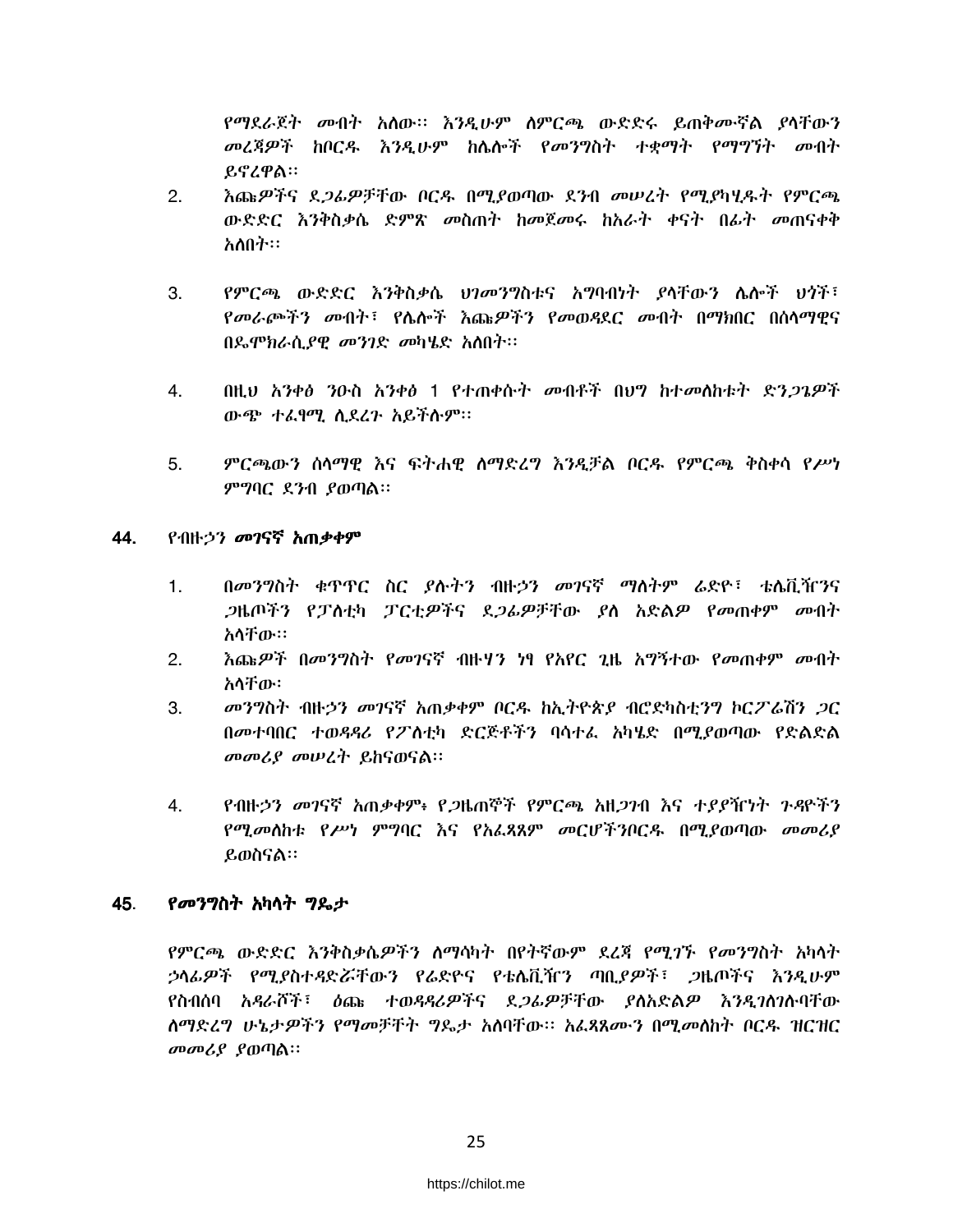#### 46. የምርጫ ውድድር እንቅስቃሴ የማይደረግባቸው በታዎች

- $1<sub>1</sub>$ የሚከተሱት ቦታዎች የምረጡኝ ቅስቀሳ/ዘመቻ አይደረግባቸውም፣
	- ቤተክርስትያኖች፣  $\boldsymbol{\theta}$ .
	- መስንዶች፣ ስ.
	- ወታደራዊ ካምፖች እና ፖሊስ ጣቢያዎች፣ Ж.
	- የመማር ማስተማር ሃደት ተግባር እየተከናወነ በሚገኝበት ወቅት በትምህርት  $\boldsymbol{\sigma}$ ቤቶች እና በትምህርት ቤቶች አካባቢ በ200 ሜትር ርቀት ዙሪያ፣
	- ህዝብ የእስትተስት ግብይት በሚፌፅምባቸው እና በተወሰኑ ቀናት በገጠርም ሆነ  $\boldsymbol{\psi}$ . በከተማ በይፋ *ገ*በይ እየተካሄደ በሚገኝባቸው ቦታ*ዎች* በ200 ሜትር ዙሪይ ክልል፣
	- የመንግስት ወይም የህዝብ መደበኛ ሥራ በመከናወን ላይ የሚገኙባቸው  $\mathcal{L}$ . የመንግስትና የህዝብ ተቋማት ሥራቸውን በሚያከናውኑበት መደበኛ የሥራ ሰዓት እና ቦታ፣
	- ህዝባዊ ስብሰባ እየተካሄደ ባለባቸው ቦታዎች እና አካባቢዎች፡፡ ለ.
- $2.$ **НСНС** <u>አፌየፀሙ</u> ቦርዱ በሚያወጣው መመሪያ ይወሰናል።

### <u>ምዕራፍ አራት</u> <u>ስስ ድምፅ አሰጣጥ</u>

#### 47. ስለምርጫ ጣቢያ ሥራ መጀመር

- $1.$ *የድምጽ መ*ስጠት ሂደት በሁሉም ምር*ጫ* ጣቢ*ያዎ*ች ቦርዱ በሚወስነው ቀን አንድ ላይ ይጀመራል።
- $2.$ <u>ከላይ በንዑስ አንቀፅ 1 የተደነገገው ቢኖርም አስገዳጅ ሁኔታዎች ሲደ*ጋ*ጥሙ</u> የሚመለከታቸው ምርጫ ጣቢያዎች ስራቸውን በተለየ ቀን እንዲጀምሩ ቦርዱ ሊወስን ይችሳል።
- 3. ቦርዱ በሚያወጣው መመሪያ መሠረት የድምፅ አሰጣጡ ሥራ፡-
	- የፖስቲካ ፓርቲ እና የግል እጨ ወኪሎች፣ የቅሬታ ሰሚ ኮሚቴ አባላት፣  $\boldsymbol{U}$ . ታዛቢዎች፣ እና የምርጫ አስፈፃሚዎች በተገኙበት፣ እና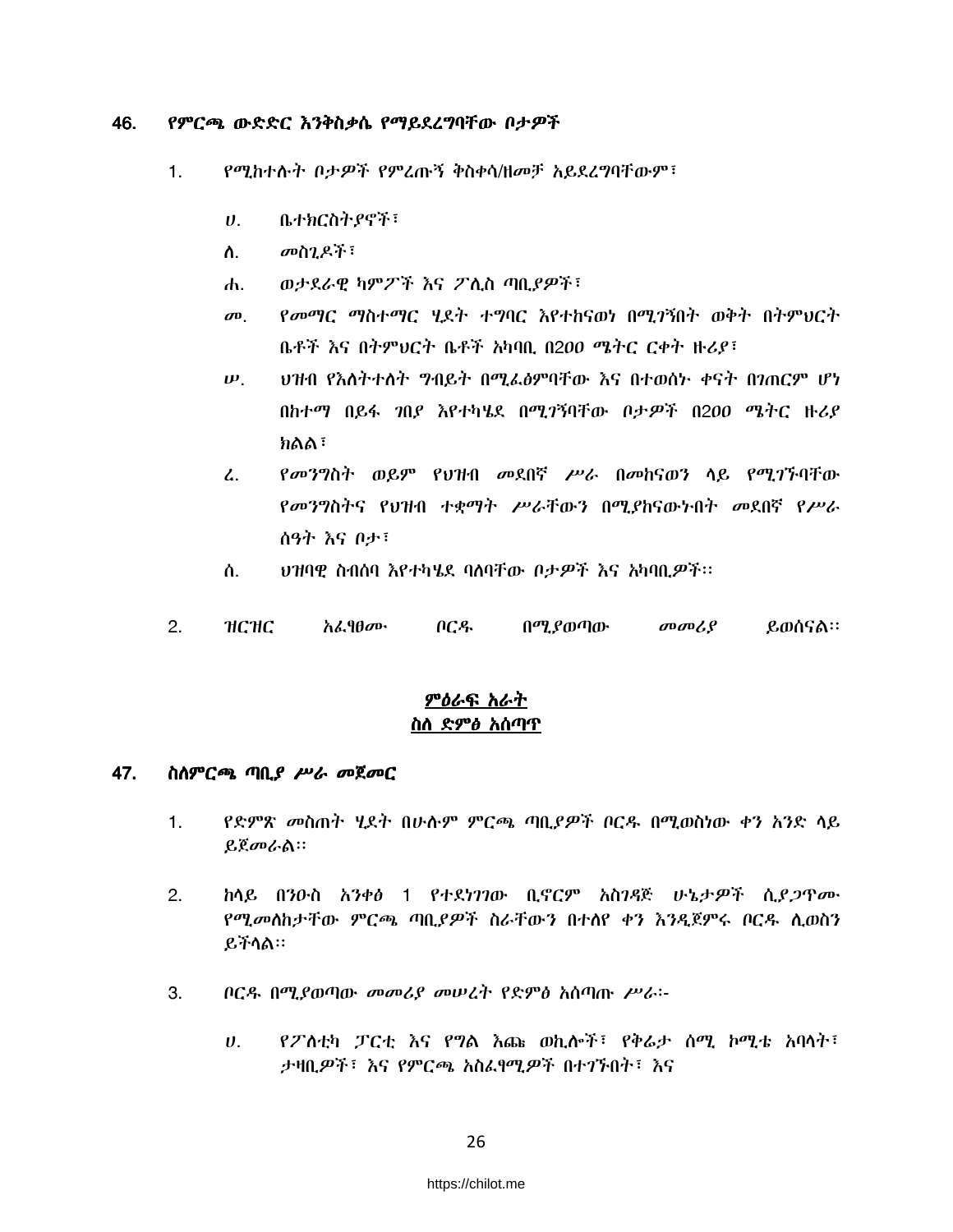$P$ ምርጫ ጣቢ $P$  ኃላፊው የድምፅ መስጫ ሳዋን ባዶ መሆኑን ከሳይ በ " $U$ " ስ. ስተገለፁት አካላት በማሳየት የምርጫ ሳዋኑ በተዘጋጀው ማሽጊያ ታሽን ከተሰቀሰ በ'ኒሳ ስስ አጀማመሩ ቃስ ንባዔ ተይዞ ቦርዱ ስዚሁ ተማባር ባዘ*ጋ*ጀው ቅፅ ሳይ ከተሞሳ በኂሳ ይጀመራል።

#### 48. የምርጫ ጣቢያዎች ደህንነት

- 1. የምርጫ ጣቢያዎች የድምፅ መስጫ ዕለት ከመድረሱ በፊት አስተማማኝ ጥበቃ ተደርጎሳቸው ደኅንነታቸው ተጠብቆ መዘ*ጋ*ጀት አስባቸው።
- 2. ከምርጫ አስፌየሚዎች፣ ከፖለቲካ ፓርቲዎች እና የግል እጩ ወኪሎች ከቅሬታ ሰሚ ኮሚቴ አባሳትእና ከተፌቀደሳቸው የምርጫ ታዛቢዎች በስተቀር መራጮች ያልሆኑና ድምፅ <u>የሰጡ ሰዎች በምርጫ ጣበ የሙ ክልል ሙስጥ መገኘት የለባቸሙም፡፡</u>
- 3. ማንኛውም ሰው ከምርጫ ጣቢያው አምስት መቶ ሜትር ዙርያ መሰስ ርቀት ውስዋ በስካር *መን*ፌስ ውስዋ ሆኖ፣ የጦር *መ*ሳሪያ ይዞ ወይም በሌሳ በማናቸውም ፀዋ*ታን* በሚያደፌርስ ሁኔታ ውስዋ መገኘት የለበትም። በዚህ ሁኔታ ከተገኘም የምርጫ ጣቢያ ኃላፊው የጸዋታ ሃይሎችን ድ*ጋ*ፍ በመጠየቅ አስፈሳጊው እርምጃ እንዲወሰድ *ያ*ደር*ጋ*ል።
- 4. የምርጫ ጣቢያ ደህንነት እንዲከበር የማድረግ ኃላፊነት በዋናነት የምርጫ ጣቢያው ኃላፊ ይሆናል፡፡ የምርጫ ጣቢያ ኃሳፊው የቅሬታ ሰሚ ኮሚቴ አባሳት ወይም የምርጫ ጣቢያ ታዛቢዎች የጣቢያውን ደህንነት ስማስከበር የፖሊስ ኃይል እንደሚያስፌልግ ካመኑ እንዲመደብሳቸው የሚመስከተውን አካል መጠየቅ ይችሳሉ፡፡ ሆኖም የቅሬታ ስሚ ኮሚቴ አባላት፣ ታዛቢዎች እንዲሁም የፖስቲካ ፓርቲ እና የግል እጩ ወኪሎች ጥያቄያቸውን የሚያቀርቡት በምርጫ ጣቢያ ኃላፊዎች አማካይነት ይሆናል፡፡
- 5. የምርጫ ጣቢያው ኃሳፊ በምርጫ ጣቢያው ውስጥ ስመግባት ያልተፌቀደስትን ግስሰብ ወይም የምርጫውን እንቅስቃሴ ስማወክ የሞከረን ማንኛውም ሰው ከምርጫ ጣቢያው ከምርጫ ጣቢያው እንዲወጣ ያደር*ጋ*ል። ፖሊሱም ይህን ተግባሩን እንደፊፀመ ከምርጫ ጣቢያው ወጥቶ ወደ ምድብ ቦታው ይሄዳል።
- 6. በምርጫ ጣቢያ ወይም በምርጫ ክልል ኃላፊ የምርጫ ደህንነትን የማስከበር ጥያቄ የቀረበሰተ ማንኛውም የፖሲስ ወይም የጸዋታ አካል ወይም ሴሳ ሰው በአዋጅ ቁዋር 1133 ...አንቀፅ 27 በተደነገገው መሠረት የመተባበር፣ ፌጣን ምሳሽ የመስጠት እና የማስፌጸም *ግ*ዴታ አስበት።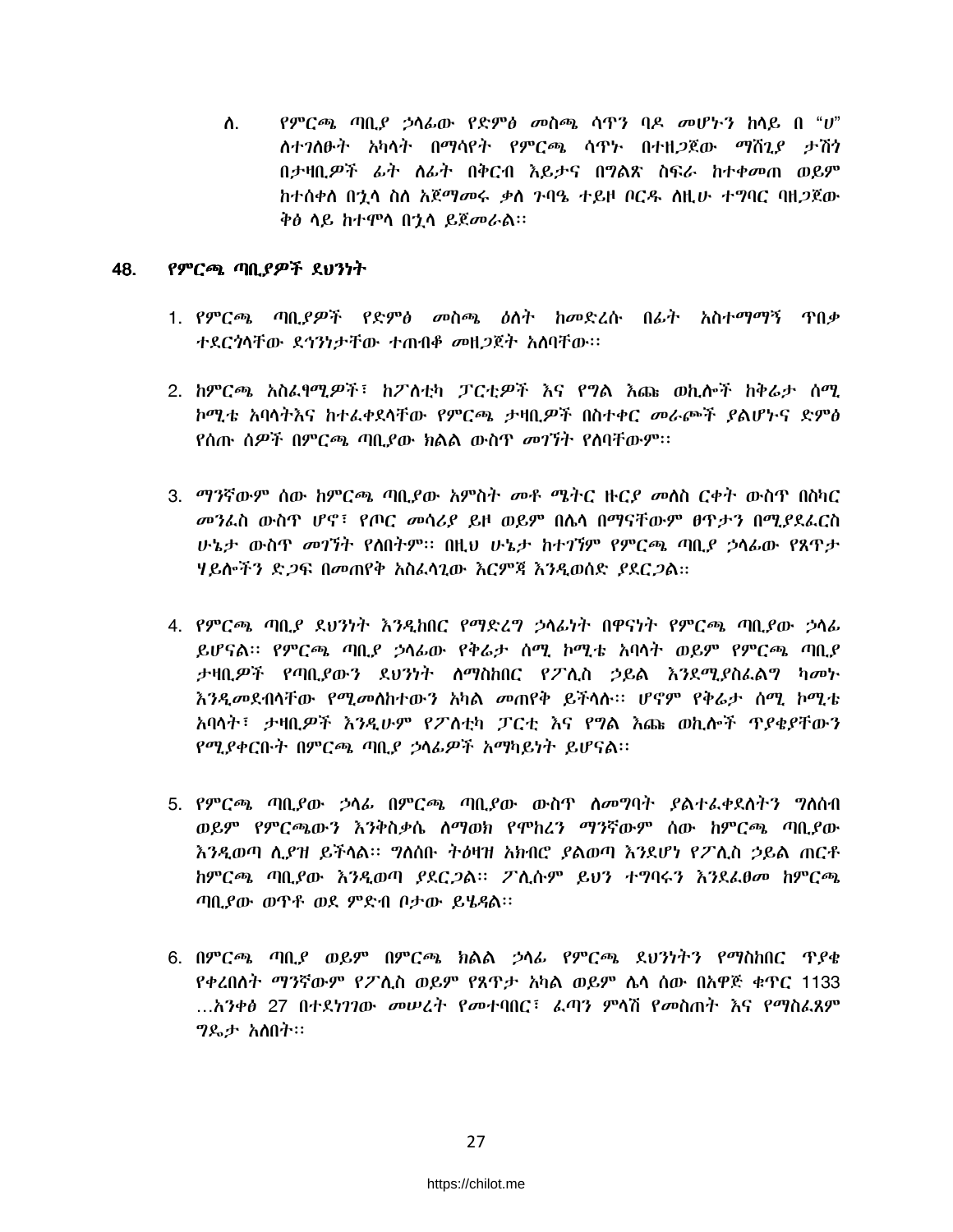7. ሕ*ጋዊነቱ አ*ጠራጣሪ የሆነ ሰነድ ይዞ በምርጫ ጣቢ*ያ* ስለ*መገኘቱ አ*ሳማኝ ዋቆማ የቀረበበትን ሰው የምርጫ ጣቢያው ኃሳፊ የሁሱም የፖስቲካ ፓርቲዎችና የግል እጩ ወኪሎች እንዲሁም ታዛቢዎች በተገኙበት ተጠርጣሪው ሲፌተሽ ይችሳል፡፡ ዋርጣሬው እውነት ሆኖ ከተገኘም አስፈላጊ ሕጋዊ እርምጃ እንዲወሰድ ያደርጋል፡፡

#### 49. *የድምፅ መ*ስጫ ሰአት

- $1<sub>1</sub>$ ቦርዱ በተሰየ ሁኔታ ካልወሰነ በስተቀር የድምጽ መስጫ ሰዓት ከጠዋቱ 12 ሰዓት እስከ ምሽቱ 12 ሰአት ድረስ ይሆናል።
- ቦርዱ በተሰየ ሁኔታ የድምፅ መስጫ ሰዓት የወሰነ እንደሆነ በልዩ ሁኔታ የተወሰነውን  $2.$ *የድምፅ መ*ስጫ ሰአት ከምርጫው *እ*ሰት ቢ*ያን*ስ ሁለት ቀን አስቀድሞ ህዝቡ በይፋ እንዲያውቀው ያደርጋል።
- $3.$ የድምጽ መስጫ ሰአት ሲደበቃ የምርጫ ጣቢደው ይዘጋል። ሆኖም በምርጫ ጣቢደው ቅጥር ግቢ ውስጥ ገብተው ድምፅ ስመስጠት በመጠባበቅ ላይ ያሉ መራጮች ድምፅ መስጠት አስባቸው።
- ከላይ በንኡስ አንቀጽ 1 የተጠቀሰው ቢኖርም ቦርዱ የምርጫው ነፃና ፍትሃዊነት 4. ይበልዋ ያስፍናል ብሎ ካመነ የድምፅ መስጫ ስአቱን ሊያራዝም ይችላል።
- የምርጫ ጣቢያዎች ስምርጫ ከመከፌታቸው በፊትም ሆነ ድምፅ አሰጣጡ አልቆ ከተዘን  $5.$ በኋላ ከምርጫ አስራየሚዎች፣ ከህዝብ ከተመረጡ የቅሬታ ሰሚ ኮሚቴ አባላት፤ ከእጩ ተወካዮች እና ከተፈቀደሳቸው የምርጫ ታዛቢዎች በስተቀር ማንኛውም ሰው ወደ ምርጫ ጣቢያው መግባት አይችልም፡፡

#### 50. ድምፅ ስስመስጠት

- $1.$ ማንኛውም መራጭ በአካል በመገኘት በሙሉ ነፃነት ድምፅ ይሰጣል፣
- $2<sub>1</sub>$ እያንዳንዱ መራጭ ድምፅ የሚሰጠው አንድ ጊዜ ብቻ ነው፣
- 3. ማንኛውም መራጭ በመራጭነት በተመዘገበበት የምርጫ ጣቢያ ብቻም ቢሆን ድምፅ ሰመስጠት የሚችስው፡-
	- የመራጮች መታወቂያ ካርድ ሲኖረው፣  $\boldsymbol{\theta}$ .
	- ስ. በመራጮች መዝንብ ላይ ስሙ ሰፍሮ ሲገኝ፣እና
	- ድምፅ ያልሰጠ መሆኑ ሲፈጋገዋ ብቻ ነው፤  $\mathbf{d}$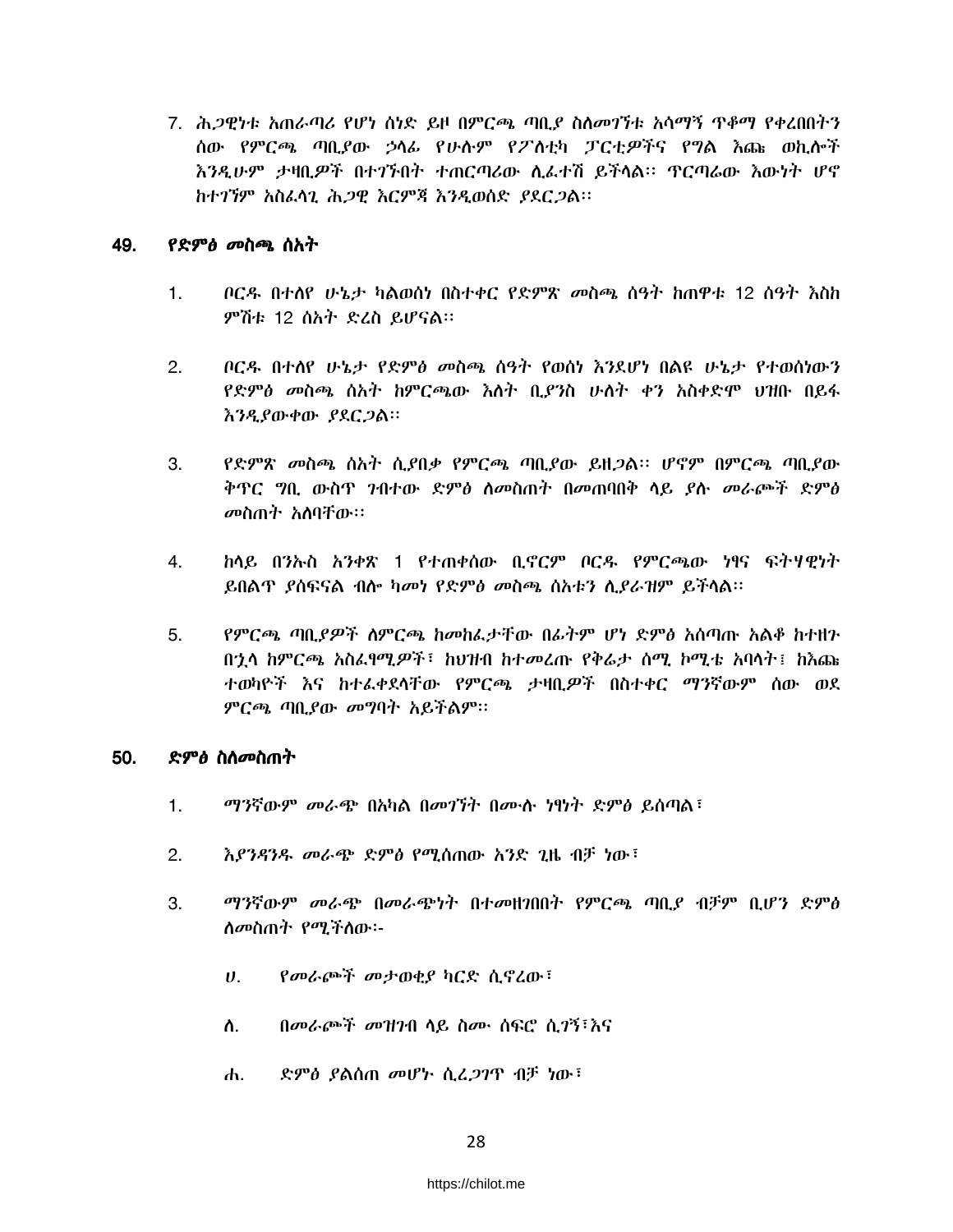*በርዱ በተለየ ሁኔታ ካ*ልወሰነ በስተቀር ሁሱም *መ*ራጮች በተመሳሳይ የጊዜ *ገ*ደብ 4. ውስጥ ድምፃቸውን ይሰጣሱ።

#### 51. ድምፅ የመስጠት ሃደት

- $1.$ እያንዳንዱ መራጭ የመራጮች ምዝገባ መታወቂያ ካርዱን ስምርጫ ጣቢያው የምርጫ አስፈፃሚዎች ካስረከበ በጎላ የምርጫ አስፈፃሚዎች የመራጩን ማንነት ባቀረበው *ማ*ስረጃ መሠረት ይሰያሉ።
- የመራጩ ማንነት ከሳይ በንዑስ አንቀፅ 1 መሠረት ከተሰየና ቀደም ሲል ያልመረጠ  $2.$ *መ*ሆኑ ከተፈ*ጋገ*ጠ በ<u>ኂ</u>ሳ በመራጮች መዝንብ ውስዋ ስራርማ በተዘ*ጋ*ጀው አምድ ሳይ እንዲፌርም ይደረ*ጋ*ል።
- $\mathbf{3}$ መራጩ በመዝንብ ላይ ከፌረመ በንላ አውራጣቱን፣ አውራጣት ከሌለው ማንኛውንም ሌላ ጣት በተዘ*ጋ*ጀው የማይለቅ ቀለም እንዲቀባ ከተደረን በኃላ የድምፅ መስጫ ወረቀት ተሰዋቶት ወደ ሚስጢር ድምፅ መስጫው ክፍል ይገባል። መራጩ ጣቶች የሴሱት ከሆነ የምርጫ አስፈፃሚዎች አለመምረጡን ካሬ*ጋገ*ጡ በኀሳ በቀሳሱ የሚታይ ቦታ ሳይ የማይሰቅ ቀስም ይቀባና እንዲመርጥ ይደረጋል፡፡
- መራጩ ወደ ምስጢር ድምጽ መስጫው ክፍል ገብቶ የሚመርጠውን እጩ መሰያ 4. ምልክት በሚገኝበት ባለአራት ማዕዘን ቦታ ላይ የ"x" ወይም ሌላ የማያሻማ ምልክት ካደረገበት ወይም በጣት አሻራው ከፌረመበት በኋላ የድምጽ መስጫ ወረቀቱን አዋፎ በታዛቢዎች ፊት ስራት በቅርብ እይታ በግልጽ ስፍራ በተቀመጠው የድምፅ መስጫ ሳዋን ወይም ኮሮጆ ውስጥ ያስገባል፡፡
- የማያነቡና የማይፅፉ መራጮች ከጣቶቻቸው አንዱን ስዚህ በተዘ*ጋ*ጀው ቀስም ከነከሩ  $4.$ በኋላ ከሚመርጡት ዕጩ መለያ ምልክት ትይዩ በሚገኘው ባለ አራት ማዕዘን ክፍት ቦታ ሳይ የጣት አሻራቸውን በማሳረፍ ድምፅ ይሰጣሉ፡፡
- 5. *መራ*ጨ የተሰጠውን የድም*ዕ መ*ስጫ ወረቀት ባግባቡ ሳይጠቀምበት የቀረ ወይም የተበሳሽበት እንደሆነ የተበሳሽውን መልሶ በምትኩ ሴሳ በመቀበል ድምፅ ስመስጠት ይችሳል።
- የምርጫ ጣቢያ ኃላፊ ከሳይ በንኩስ አንቀፅ 6 መሠረት ተመሳሽ የሆነውን የድምፅ 6. *መ*ስጫ ወረቀት የተሰየ ምልክት ሰዋቶ ወይም "የተበሳሽ" የሚል ጽሑፍ በጀርባው ሳይ ጽፎበት ስዚሁ በተዘ*ጋ*ጀው ሳዋን ውስዋ ይከተዋል፡
- ቦርዱ የድምጽ አሰጣጡና እንዲሁም በዚህ አዋጅ አንቀጽ 58 መሠረት የድምጽ  $7<sub>1</sub>$ ቆጠራው በቴክኖሎጂ ታግዞ እንዲከናወን ሲያደርግ ይችላል፡፡ ይኸውም ከተፎካካሪ ፖስቲካ ፓርቲዎች *ጋ*ር በመመካከር የሚደረግ ሲሆን ዝርዝሩ ቦርዱ በሚያወጣው መመሪያ ይወሰናል።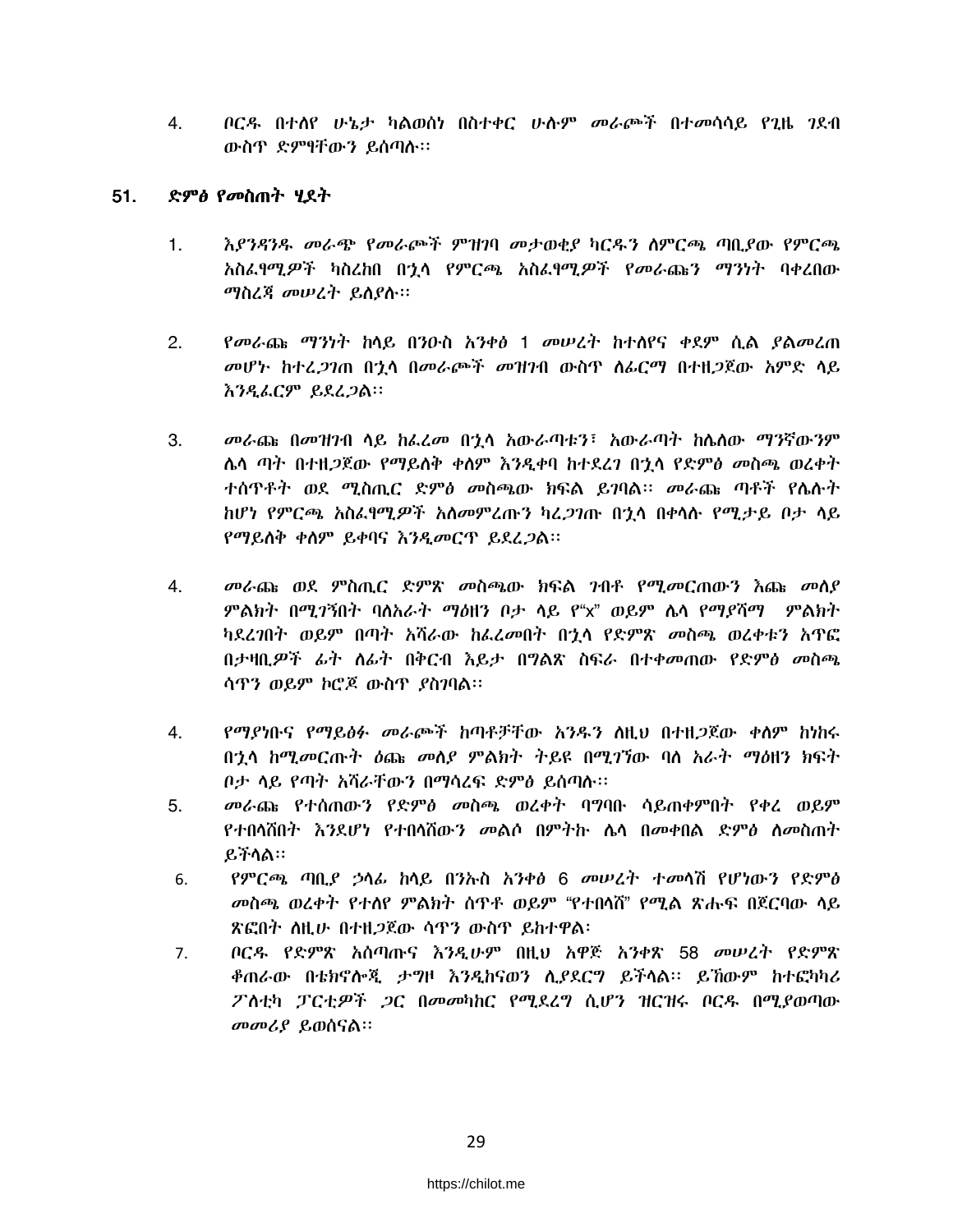#### 52. ድ*ጋ*ፍ የሚፌልን መራጮችን በተመስከተ

- አካል ንዳተኞች፣ አረ*ጋዊያን* እና ነፍሰ ጡሮች በምዝገባም ሆነ በድምጽ አሰጣዋ ሃደት  $1.$ ቅድሚያ ይሰጣቸዋል።
- $2.$ በምርጫ ድምፅ አሰጣዋ ምልክት ስማድረግና የድምፅ መስጫ ወረቀቱን ወደ ድምፅ መስጫው ሳዋን ስመክተት እርዳታ የሚያስፌልገው ማንኛውም መራጭ የሚረዳውን ሰው እራሱ የመወሰን መብት አስው። ምርጫ አስፌጻሚው መራጩ መብቱን አውቆ እንዲጠቀምበት ስማድረግ በተቻሰው ዓቅም ያስረዳዋል። ዝርዝሩም በህግ ይወሰናል።
- 3. ከላይ በንዑስ አንቀፅ 2 የተደነገገው እንደ ተጠበቀ ሆኖ በድ*ጋ*ፍ ፌሳጊው የተመረጠው ሰው *ዕ*ድሜ 18 ዓመት እና ከዚያ በሳይ ሆኖ እጩ ወይም የእጩ ተወካይ መሆን የስበትም።

#### ድምፅ የመስጠት ሃደት የማይቋረጥ ስስመሆኑ 53.

- ድምፅ የመስጠት ሂደት ሲቋረዋ ወይም ሲቆም አይችልም፣  $\mathbf{1}$ .
- $2.$ ከላይ በንዑስ አንቀጽ 1 የተደነገገው እንደተጠበቀ ሆኖ፡-
	- የድምፅ አሰጣጡ ሂደት በተለያዩ አስገዳጅ ምክንያቶች ሰጥቂት ጊዜም ቢሆን  $\boldsymbol{\mathsf{U}}$ . ከተቋረጠ በኂላ ሁኔታው መስተካከሉ በምርጫ አስፌፃሚዎች ከታመነበት በቃለ ንባኤ ተይዞ ወዲያው*ኑ የድምፅ* አሰጣጡ ሂደት ሲቀዋል ይችሳል።
	- የድምፅ አሰጣዋ ሃደቱ የተቋረጠበት ምክንያት ከአቅም በላይ ሆኖ ሊስተካከል ስ. ካልቻስ ሁኔታው በቃስ ንባኤ ተይዞ የድምፅ አሰጣዋ ሂደቱ ባሰበት ቆሞ ወዲያውኑ አጠቃላይ ሁኔታው ሰበላይ ምርጫ ጽህፈት ቤት ሪፖርት ይደረጋል።
- 3. <u>ከላይ በንዑስ አንቀፅ 2(ስ) መሠረት የተቋረጠ የድምፅ መስጠት ሂደት ቦርዱ</u> በሚወስነው መሠረት በሴሳ ጊዜ ይካሄዳል፡፡

#### 54. ድምፅ መስጠትን ስስመቃወም

- ለማንኛውም መራጭ የድምፅ መስጫ ወረቀት ከመስጠቱ በፊት ድምፅ በመስጠት ሃደት  $1<sub>1</sub>$ ሳይ ያለው ሰው ግለሰቡ ድምጽ የመስጠት መብት የሌለው ወይም በምርጫ ጣቢያው በመራጭነት ያልተመዘገበ ነው በማስት የእጩ ተወካይ ተቃውሞ ሲያቀርብ ይችላል።
- $2.$ አንድ *መራጭ የድምፅ መ*ስጫ ወረቀት ቢከሰከል ራሱ ወይም ከእጩ ተወካዮች አንዱ ተቃውሞ ሲያቀርብ ይችላል።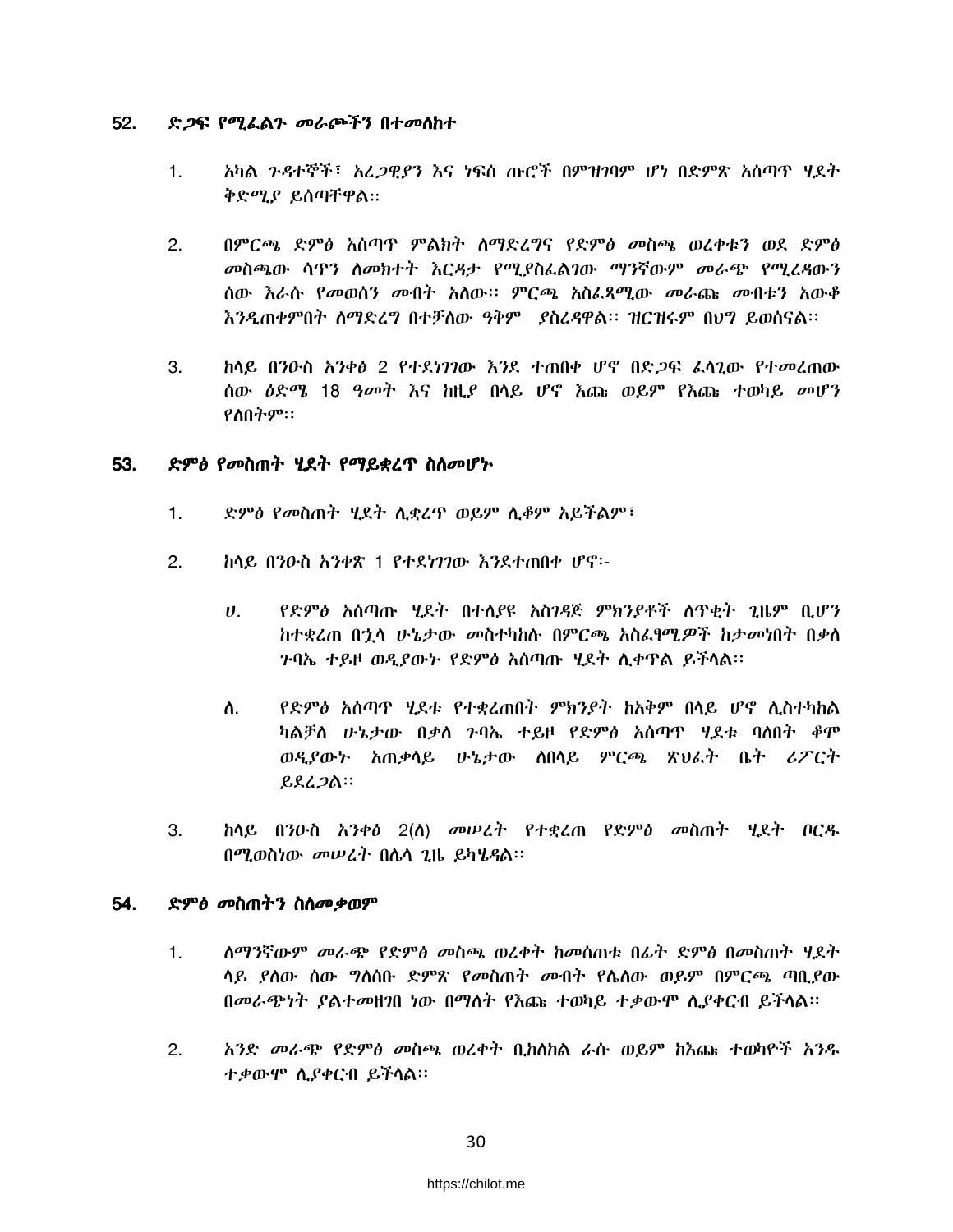- $3.$ የእጨ ተወካይ ወይም መራጨ ከላይ በንዑስ አንቀጽ 1 እና 2 ከተደነንጉት የመቃወሚያ ነጥቦች ውጭ በሆነ ምክንያት በማንኛውም የምርጫ አስፌየሚ፣ የእጩ ተወካይ ወይም በሴሳ በምርጫ ጣቢያው ውስጥ በተገኘ ሰው አግባብ ያልሆነ ድርጊት ተቃውሞ ሲያቀርብ ይችላል።
- 4. የምርጫ ጣቢያው ቅሬታ ሰሚ ኮሚቴ ከሳይ የቀረበውን አቤቱታ ከተመሰከተ በኋሳ አቤቱታ ሳቀረበው ሰው ወይም አካል ውሳኔውን በጽሁፍ ያሳውቃል፡፡
- የምርጫ ጣቢያው ኃሳፊ በዚህ አንቀፅ መሠረት የቀረቡ ቅሬታዎችንና ለቅሬታዎቹ  $5.$ የተሰጡ መልሶችን በፅሁፍ አስፍሮ በመረጃነት ይይዛል።

#### 55. *ጊ*ዜ*ያዊ ድምፅ* ስለ*መ*ስጠት

- ክላይ በአንቀጽ 54 መሠረት ድምፅ እንዳይሰጥ ተቃውሞ የቀረበበት ስው ገዜየዋ ድምፅ  $1<sup>1</sup>$ መስጠቱ አስፈላጊ ነው ብሎ የምርጫ ጣቢያው አቤቱታ ሰማ ኮሚቴ ካመነ መራጩ ስዚህ በተዘጋጀው ፖስታ ጊዜያዊ ድምፅ እንዲሰጥ ይደረጋል፡፡
- $2.$ ከላይ በንኡስ አንቀፅ 1 መሠረት የተሰጠ ጊዜያዊ ድምፅ በአንቀፅ 153---- መሠረት ውሳኔ እንዳገኘ በቆጠራ የሚካተት ወይም ውድቅ የሚደረግ ይሆናል፡፡

#### 56. ስስ ድምፅ መስጫ ወረቀት

- $1.$ ቦርዳ ሰእያንዳንዱ የምርጫ አይነት መራጩ በግልጽ ሲረዳው የሚችል እስከሚቻለው ድረስ ስማጭበርበር የማይመች የድምፅ መስጫ ወረቀት ያዘጋጃል።
- $2.$ ቦርዱ የሚያዘ*ጋ*ጀው የድምጽ መስጫ ወረቀት የእጩ*ዎች* ፎቶግራፍ፣ የእጩ መስያ ምልክት፣ የእጩዎች ሙሉ ስምና የፖስቲካ ፓርቲያቸው መጠሪያን አካቶ ሲይዝ  $\ell$ <sub>7ባል</sub>::
- 3. ቦርዱ በየምርጫ ጣቢያው በተመዘገበው መራጭ ቁጥር ልክ የሆኑ የድምጽ መስጫ ወረቀቶች ከጥቂት መጠባበቂያ ጋር ይልካል፡፡
- 4. ቦርዱ እና በየደረጃው ያሉ የምርጫ አስፌየሚዎች ለድምፅ መስጫ ወረቀቶች ከፍተኛ *ፕንቃ*ቄና ጥበ*ቃ ማድረግ* ይጠበቅባቸዋል፡፡
- 5. *ማን*ኛውም የምርጫ ሰነድ ከአንድ ሰው ወደ ሌሳ በሚተሳስፍበት ጊዜ ሕ*ጋ*ዊ የርክክብ ስርዓትን ተከትሎ መፌፀም አለበት።ዝርዝሩ በቦርዱ መመሪያ ይወሰናል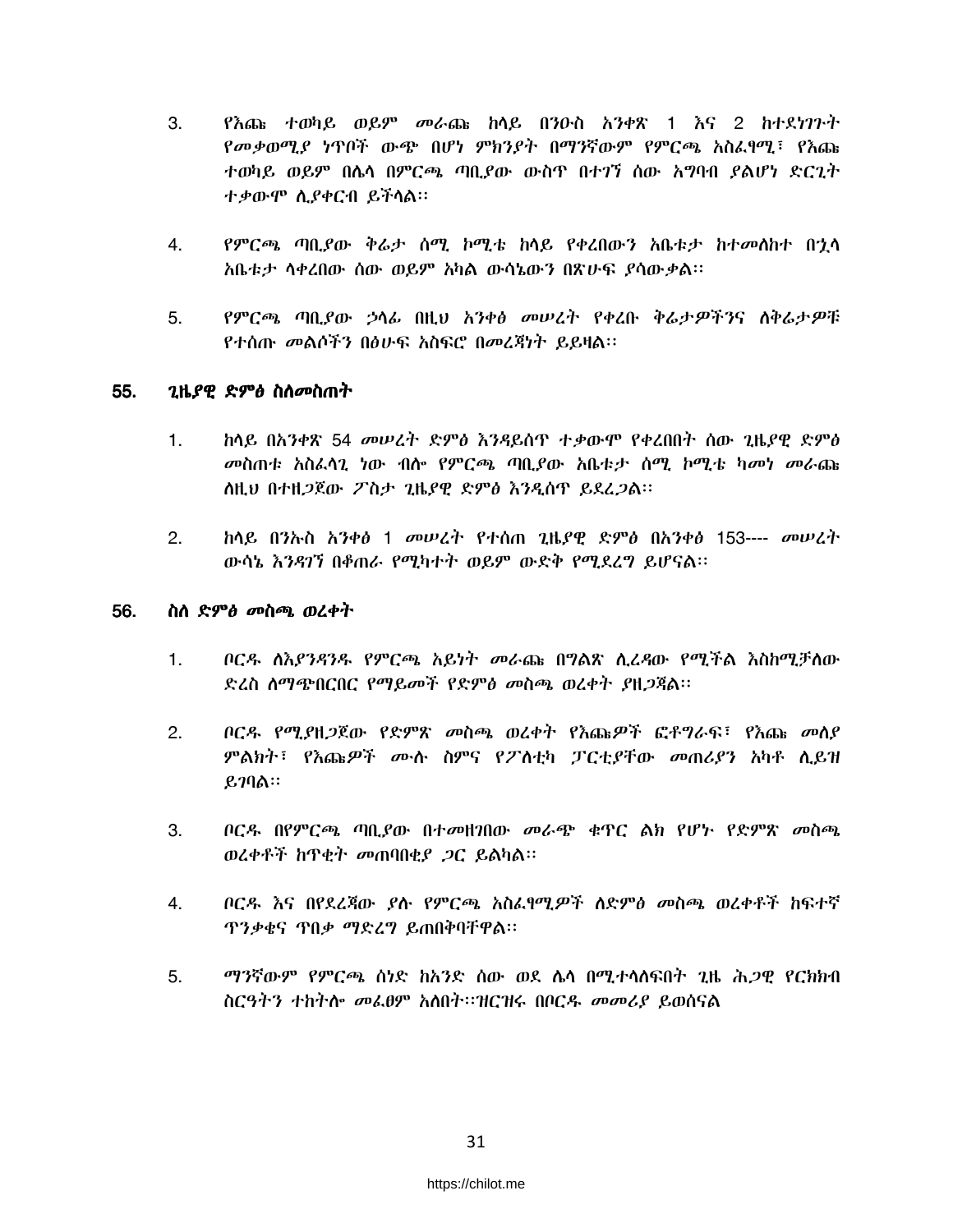### ምዕራፍ አምስት የድምፅ ቆጠራና ውጤት አገሳሰፅ

#### 57. የቆጠራ ቦታ

- $1.$ የማንኛውም ምርጫ ድምፅ ቆጠራ የሚካሄደው ድምፅ በተሰጠበት ምርጫ ጣቢያ ነው፡፡
- $2<sub>1</sub>$ <u>ከላይ በንዑስ አንቀፅ 1 የተደነገገው ቢኖርም በጸዋታ መደፍረስ ወይም ተመሳሳይ</u> አስንዳጅ ምክንደት የምርጫ ጣቢደው የምርጫ አስፈፃሚ ስምርጫ ክልሱ ጥደቁ አቅርቦ ሲፌቀድ ወይም የምርጫ ክልሱ የምርጫ አስፌፃሚ ሲወስን የድምጽ ቆጠራው በምርጫ ክልሱ ጽህፌት ቤት ይካሄዳል።
- ከላይ በንዑስ አንቀጽ 2 መሠረት በምርጫ ክልሉ ጽህፈት ቤት የሚካሄደው ቆጠራ 3. የምርጫ ጣቢያው የእጩ ወኪሎች፣ ከህዝብ የተመረጡ የቅሬታ ሰሚ ኮሚቴ አባላት እና የምርጫ ታዛቢዎች በተገኙበት ይደረጋል።
- 4. የዚህ አንቀፅ አፌፃፀም ዝርዝርን ቦርዱ በመመሪያ ሲወስን ይችላል።

#### 58. *የድምጽ ቆጠራ አጀማመርና ሂደት*

- ድምፅ አሰጣጡ እንደተጠናቀቀ የምርጫ ጣቢያው ኃላፊ ቆጠራ ስመጀመር የእጩ  $1.$ ወኪሎች፣ ከህዝብ የተመረጡ የቅሬታ ሰሚ ኮሚቴ አባሳት እና የምርጫ ታዛቢዎች እንዲገኙ በማድረግ፡-
	- በዕስቱ ድምፅ የሰጡ መራጮችን ብዛት ይመዘግባል፣  $U_{\rm{L}}$
	- ስ. የተበሳሹና ሥራ ሳይ ያልዋሉ የድምፅ መስጫ ወረቀቶችን ብዛት ይመዘግባል።
- ድምፅ ቆጠራ ከመጀመሩ በፊት የድምፅ መስጫው ሳዋን እሽን ያልተከፌተ እና ድምፅ  $2.$ መስጠት ከመጀመሩ በፊት በታሸንበት ሁኔታ መቆየቱን፣ የድምጽ ሳዋኑም ያልተቀደደ፣ *ያ*ልተሰበረ ወይም ብልሽት *ያ*ልደረሰበት መሆኑን ከላይ በንዑስ አንቀጽ 1 የተጠቀሱት አካላት ካረ*ጋገ*ጡ እና ቃስንባኤ ከተያዘ በኋሳ እሽንን በመክራት ድምፅ የተሰጠባቸው ወረቀቶች በሙስ ይወጣስ፡፡ የድምጽ መስጫ ሳዋኑም ባዶ መሆኑ ይረ*ጋገ*ጣል፡፡
- ምርጫው የተካሄደው ስተሰያዩ ምክር ቤቶች ከሆነ በመጀመርያ ስየምክር ቤቱ የተሰጡት 3. የድምፅ መስጫ ወረቀቶች ከተሰዩ በኂሳ የአንዱ ምክር ቤት ተቆጥሮ እና ሰእያንዳንዱ <u>እ</u>ጩ የተሰጠው የድምጽ ቁጥር ተ*መዝግ*ቦ እንዳለቀ የሴላው ምክር ቤት ቆጠራ በተመሳሳይ ይካሄዳል።
- 4. በድምፅ ቆጠራው ሂደት ግድፌት አለ በማስት አንድ የምርጫ አስፌፃሚ፤ የፖለቲካ ፓርቲ ወይም የግል እጩ ወኪል ቅሬታ ያቀረበ እንደሆነ የምርጫ ጣቢያው ቅሬታ ሰሚ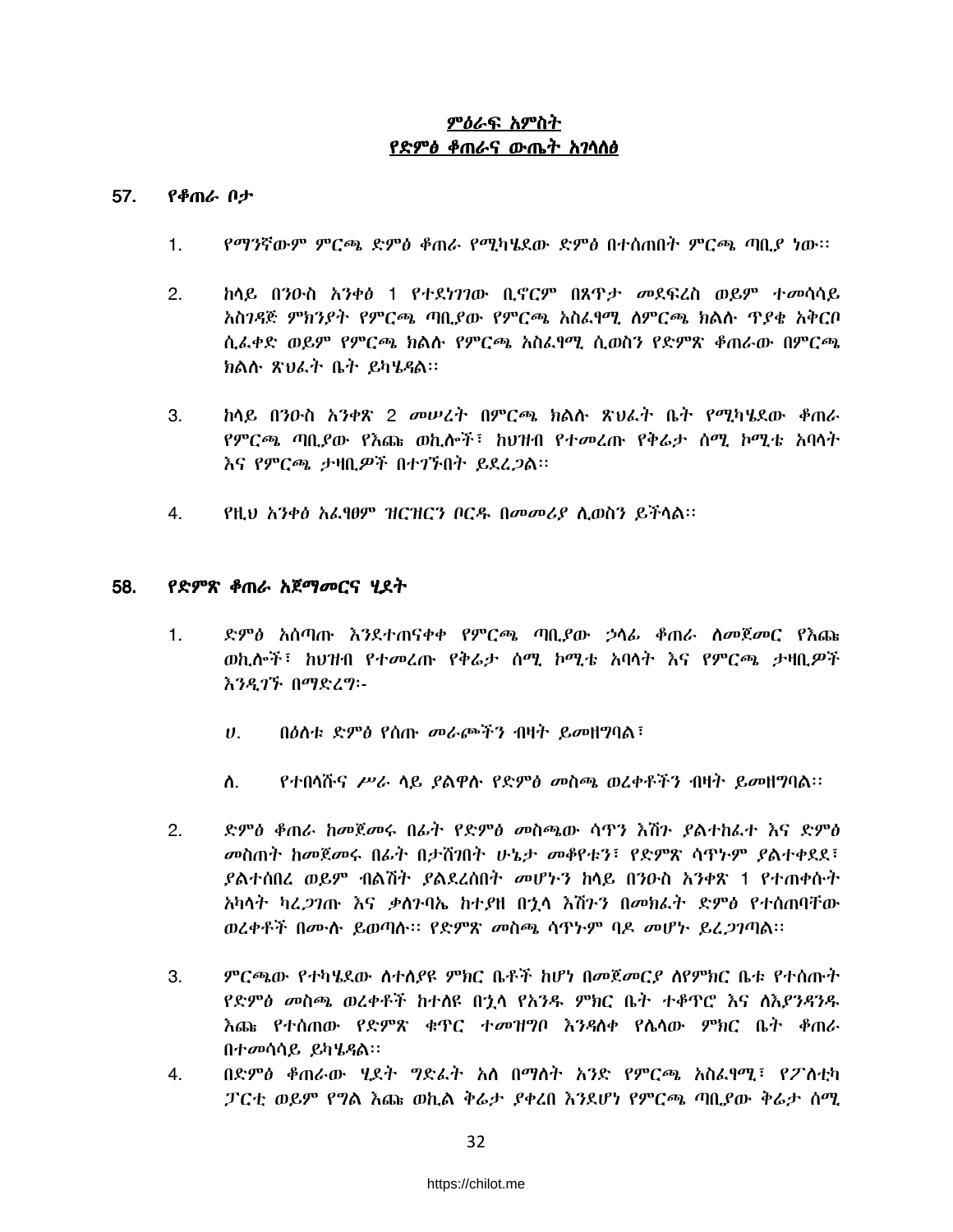ኮሚቴ ንዳዩን መርምሮ ወዲያውኑ ወይም ቢዘንይ ከ12 ስዓት በማይበልጥ ጊዜ ውስጥ ውሳኔ ይሰጣል። በምርጫ ጣቢያው ወይም በምርጫ ክልሱ ቅራታ ሰሚ ኮሚቴ ውሳኔ የድምጽ ቆጠራው ሁኔታዎች እስኪጣሩ እንዲቋረጥ ወይም እንዲቆም እንዲሁም እንደ አስፌሳጊነቱ ዳግም ቆጠራ እንዲካሄድ ሲደረግ ይችሳል፡፡

#### 59. ስስ *ዋጋ* አልባ የድምጽ *መ*ስጫ ወረቀቶች

- ድምፅ የተሰጠባቸው ወረቀቶች ከሚከተሱት ምክንያቶች በአንዱ ዋ*ጋ* አልባ ሲሆኑ  $1<sub>1</sub>$ ይችሳስ፡-
	- $\boldsymbol{\theta}$ . *የመራ*ጩ *ማንነት* በስም የተ*ገ*ለፀበት ከሆነ፣
	- *ስ*ም/ቤቱ ሲ*መ*ረዋ ከሚቻሰው ተመራጮች ቁዋር በሳይ ሳሳቸው እጩ*ዎ*ች ስ. ምልክት የተደረገበት ከሆነ፣
	- ምንም ምልክት ያልተደረገበት ከሆነ፣  $\mathbf{d}$ .
	- መራጩ ማንን እንደመረጠ መሰየት የሚያስቸግር ከሆነ፣  $\boldsymbol{\sigma}$ <sup> $\boldsymbol{0}$ </sup>

ሕ*ጋ*ዊ የድምፅ መስጫ ወረቀት ያልሆነ ወይም በምርጫ ጣቢያው ያልተሰራጨ  $\boldsymbol{\psi}$ . የድምፅ መስጫ ወረቀት ከሆነ፣

ከላይ በንኡስ አንቀፅ 1 መሠረት ዋ*ጋ* አልባ የተደረጉ ወረቀቶች በጀርባቸው "ውድቅ"  $2.$ የሚል በንልህ ተፅፎባቸው ስብቻቸው ተቆዋረው ይታሽጋሱ።

#### 60. ስለድምፅ ቆጠራ መጠናቀቅ

በምርጫ ጣቢያ የሚካሄደው የድምጽ ቆጠራ እንደተጠናቀቀ፡-

- በወቅቱ በቦታው የተገኙ የምርጫ አስፌየሚዎች፤ እና የእጩ ወኪሎች አጠቃላይ  $1.$ የድምፅ አሰጣዋ እና የቆጠራው ሂደት እንዲሁም ውጤቱ ትክክል ስስመሆኑ ስዚሁ *ዓ*ሳማ በሚዘ*ጋ*ጀው ቃስ ንባኤ እና የምርጫ ጣቢያ ውጤት መተማመኛ ቅፅ ሳይ ይፌራረማሱ። ሆኖም በሂደቱና በውጤቱ ቅሬታ ያስው የእጩ ወኪል ቅሬታውን አስመዝግቦ ይፌርማል።
- የተቆጠረው የድምፅ መስጫ ወረቀት ታሽን ከላይ በንዑስ አንቀፅ /1/ መሠረት  $2.$ የተራፈመው የምርጫ ጣቢያ ውጤት መተማመኛ ቅፅ፣ ቃስንባዔ እና የምርጫ ውጤት ማሳወቂያ ቅፅ ስምርጫ ክልሱ ወዲያውት ይሳካል።
- 3. የድምፅ ቶጠራ ውጤት መተማመኛውን ስፌረመው የእጩ ወኪል አንድ ቅጂ ወዲያውኑ ይሰጣል።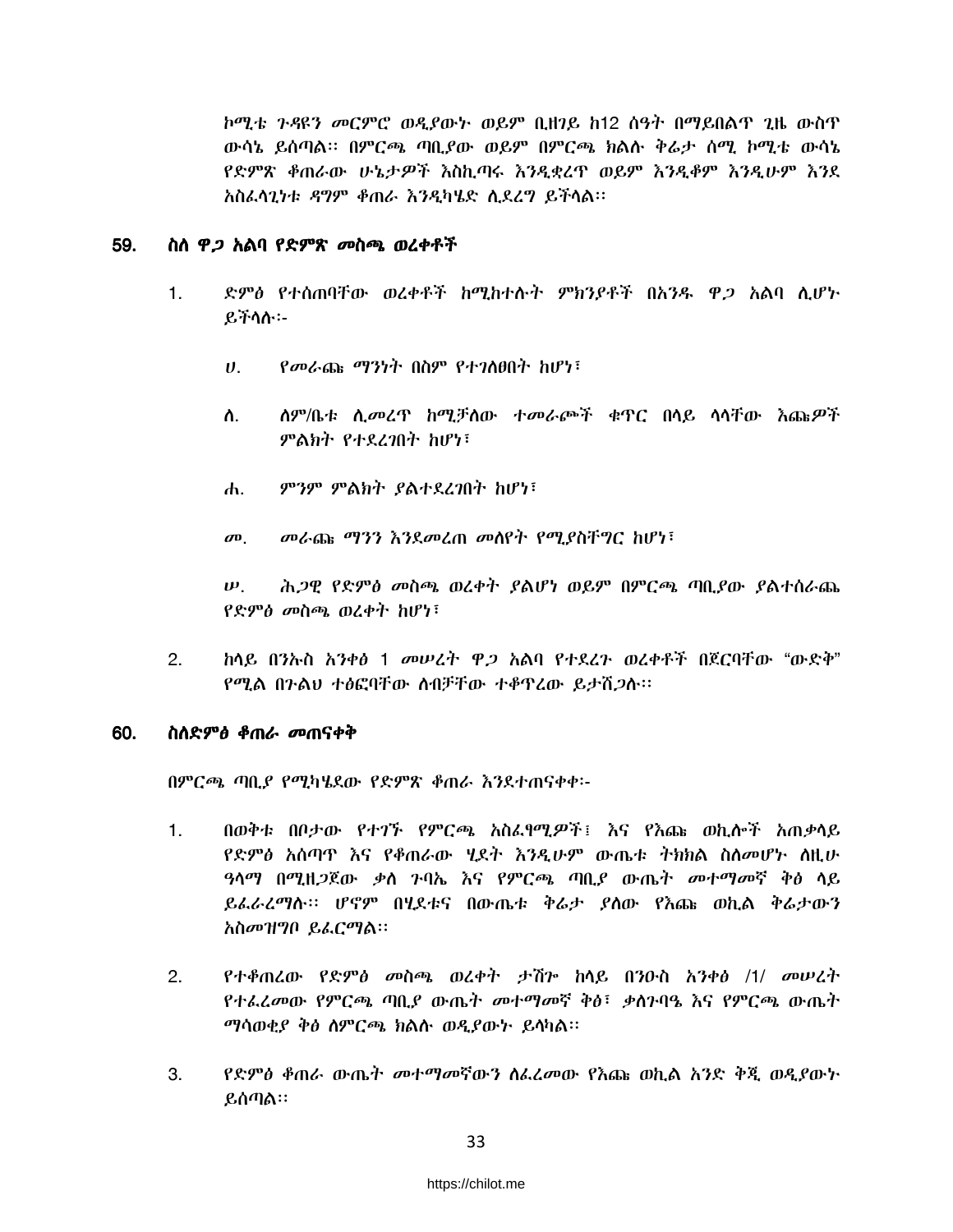#### 61. <u>የቆጠራ ውጤት አገላለፅ</u>

- በምርጫ ጣቢያ የተደረገ የቆጠራ ውጤት በጣቢያው የተመዘገቡና ድምጽ የሰጡ  $1<sub>1</sub>$ መራጮችን ብዛት፣ ጥቅም ላይ የዋሉ፣ ያልዋሉና ከጥቅም ውጭ የሆኑ የድምፅ መስጫ ወረቀቶችን ብዛት እና እ*ያንዳንዱ እ*ጩ *ያገኘ*ውን የድምጽ ብዛት በመለየት ቆጠራው በተጠናቀቀ በአንድ ሰዓት ውስዋ በምርጫ ጣቢያው ማስታወቂያ ሰሌዳ ላይ ወጥቶ ሰሀዝብ በይፋ ይገስፃል፡፡
- የምርጫ ክልል የምርጫ ጽህፈት ቤቶች የህዝብ ተወካዮችና የክልል ምክር ቤቶች  $2.$ አባላት ምርጫ ውጤት ከየምርጫ ጣቢያው እንደደረሳቸው ወይም የተፈ*ጋገ*ጠ ከአቅም በሳይ የሆነ ሁኔታ ካሳ*ጋ*ጠመ በስተቀር በምርጫ ክልሱ የድምጽ መስጫ ጊዜው ከተጠናቀቀ በኂሳ ከ አምስት ቀናት ባልበሰጠ ጊዜ ውስጥ ተወዳዳሪዎች ወይም ወኪሎቻቸው በተገኙበት ደምረው የተገኘውን ውጤት ስህዝብ ይፋ *ያ*ደር*ጋ*ሱ፡፡
- 3. <u>እጩ ተወዳዳሪዎች እኩል ድምጽ በማግኘታቸው ምክንደት አሸናፊውን ስመለየት</u> አስቸ*ጋሪ* የሆነ እንደሆነ እኩል ድምፅ ደገኙት ተወዳዳሪዎች ብቻ ተለይተው ቦርዱ በሚወስነው ጊዜ ድ*ጋሚ ምርጫ እንዲ*ሰጥባቸው ይደረ*ጋ*ል፡፡
- የምርጫ ክልል የምርጫ ኃላፊዎች ከላይ በንዑስ አንቀጽ 2 መሠረት ይፋ ያደረጉትን 4. ውጤት፡-
	- ስተወዳዳሪዎች ወይም ወኪሎቻቸው የውጤት መተማመኛ ይሰጣሉ፣  $\boldsymbol{\theta}$ .
	- በውጤት ማሳወቂያ ቅፅ ሞልተው አንድ ቅጂ ሰቦርዱ ጽህራት ቤት፥ እንዲሁም ስ. ሌሎች ቅጂዎች በየደረጃው ስሚገኙ ቅርንጫፍ ጽህፌት ቤቶች ይልካሉ።
- $5<sub>1</sub>$ ቦርዱ በአጠቃሳይ የምርጫ ውጤት ከየምርጫ ክልሱ ተጠናቆ እስኪደርስው ድረስ ከየምርጫ ክልሱ የመጣስትን የህዝብ ተወካዮችና የክልል ምክር ቤቶች አባሳት የምርጫ ውጤት በ2ዜደዊነት በቦርዳ ጽህፌት ቤት ሲገልጽ ይችላል። ሆኖም የምርጫው ይፋዊ ውጤት በ10 ቀናት ውስዋ ካልተገለጸ ቦርዱ ጊዜያዊ ውጤቱን ይፋ ማድረግ ይኖርበታል።
- በምርጫ ክልሎች የተሰበሰቡ ድምጽ የተሰጣባቸው ወረቀቶች ታሽንው ከምርጫ ክልሉ 6. በቅርበት በሚገኝ የቦርዱ እርከን ጽህራት ቤት ወይም በክልል ቅርንጫፍ ጽህራት ቤት እንዲቀመጡ ይደረ*ጋ*ል። ድምጽ የተሰጠባቸው ወረቀቶችን አ*ያያዝ እንዲ*ሁም አወ*ጋገ*ድ አስመልክቶ ቦርዱ ዝርዝር መመሪያ ያወጣል።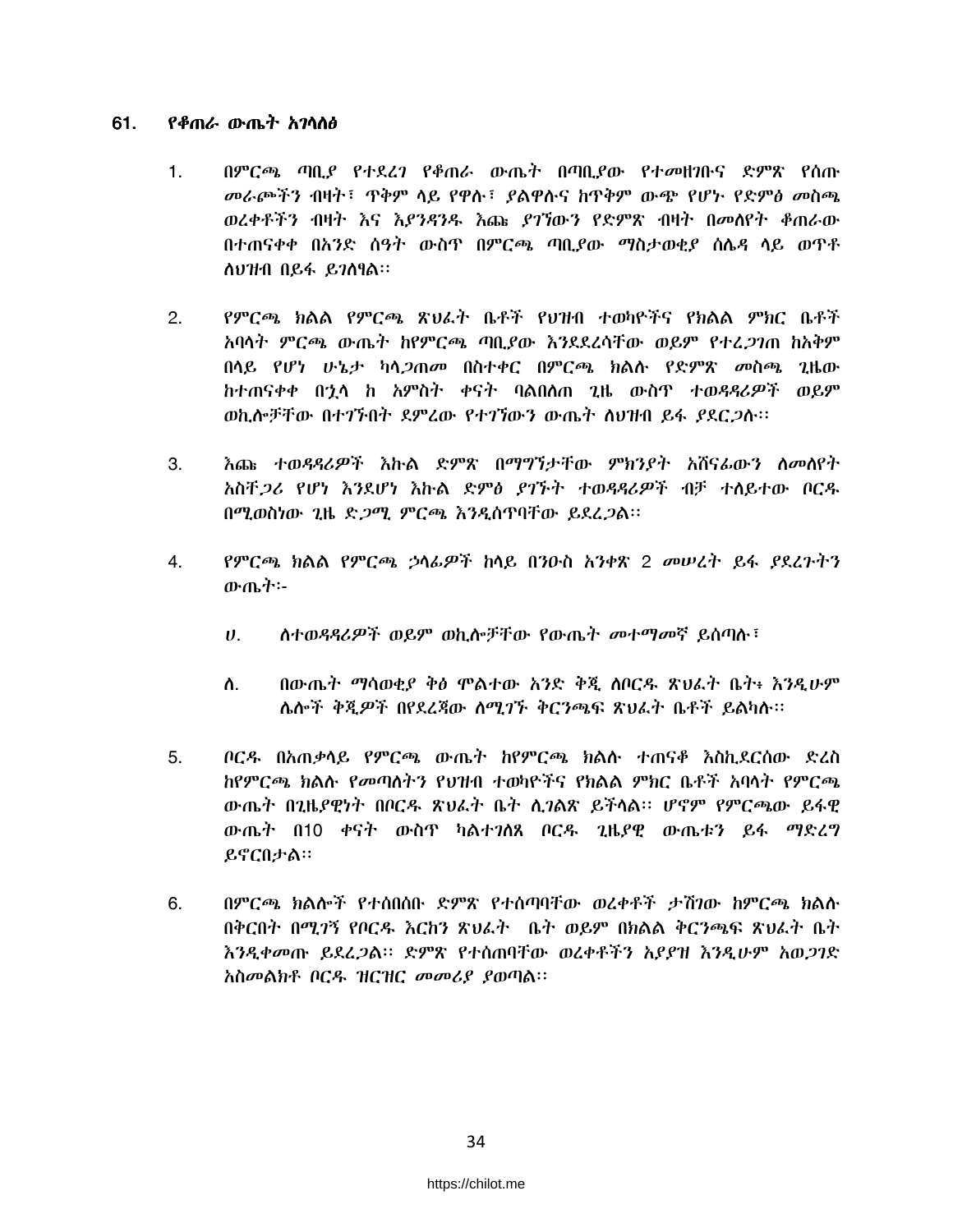#### 62. ይፋዊ *መግ*ስጫ

- $1.$ የምርጫው ሂደት ከተጠናቀቀና አስፌሳጊ መረጃዎች ከተሰበሰቡ በኂሳ የተረ*ጋገ*ጠ ከአቅም በሳይ የሆነ ሁኔታ ካሳ*ጋ*ጠመ በስተቀር ከምርጫው ቀን ቀዋሎ ባሉት 10 ቀናት ውስዋ ቀዋሎ የተመሰከቱትን ነጥቦች የያዘ ይፋዊ መግስጫ ያወጣል።
	- $P+$ መዘገቡ መራጮች ቁጥር ፣  $U_{\rm{eff}}$
	- $\Lambda$ . ድምፅ የሰጡ መራጮች ቁጥር፣
	- ድምፅ የሰጡና *ያ*ልሰጡ የተ*መ*ዘገቡ መራጮች መጠን በመቶኛ፣ ሐ.
	- የተመረጡ እጩዎች የስም ዝርዝርና የተመረጡበት የምርጫ ክልል፣  $\boldsymbol{\sigma}$ <sup> $\boldsymbol{\sigma}$ </sup>
	- የአሸናፊ ፖለቲካ ፓርቲዎች እንዲሁም የግል ተወዳዳሪዎች ስምና ስየምክር ቤቱ  $\boldsymbol{\mu}$  $\ell$ ሽነፉትን መቀመጫ ብዛት፡
	- ዋቅም ላይ የዋለ፣ ያልዋለ፣ ከጥቅም ውጭ የሆነ የድምፅ መስጫ ወረቀት እያንዳንዱ  $\mathcal{L}$ . <u>እጩ በየምርጫ ጣቢደው ደንኘው የድምፅ – ውጤት እና ሴሎች አግባብነት ደሳቸው</u> መረጃዎች ፡፡
- <u>ከላይ በንዑስ አንቀጽ 1 የተንለጸው እንደተጠበቀ ሆኖ በምርጫ ክልል ደረጃ በተንለጹ ውጤቶች</u>  $2<sub>1</sub>$ ሳይ የቀረቡ አቤቱታዎች ውጤት መግለጹን እንዲዘንይ የግድ የሚሉ ከሆነ ይፋዊ ውጤት የሚገለጽበት ጊዜ እስከ 20 ቀን ድረስ ሲዘገይ ይችላል።

## ክፍል አራት ስስ ፖስቲካ ፓርቲዎች በጠቅሳሳ ምዕራፍ አንድ የፖለቲካ ፓርቲ አመሰራረት

#### 63. የፖስቲካ ፓርቲ ስስ መመስረት

- $1<sub>1</sub>$ ማንኛውም ኢትዮጵያዊ የፖስቲካ ፓርቲ የማቋቋም ወይም የፖስቲካ ፓርቲ አባል  $P$ መሆን መብት አስው::
- ማንኛውም እድሜው 18 ዓመትና ከዚያ በሳይ የሆነ ኢትዮጵያዊ በዚህ አዋጅ መሠረት  $2.$ የአገር አቀፍ ወይም የክልል የፖስቲካ ፓርቲ አባል የመሆን መብት አስው።
- 3. ከላይ በንዑስ ቁጥር (1) እና (2) የተደነገገው ቢኖርም የሚከተሱት ስዎች በፖስቲካ ፓርቲ አባልነት ስመንቀሳቀስ አይችሉም !
	- ዳኛ ፣  $U$ /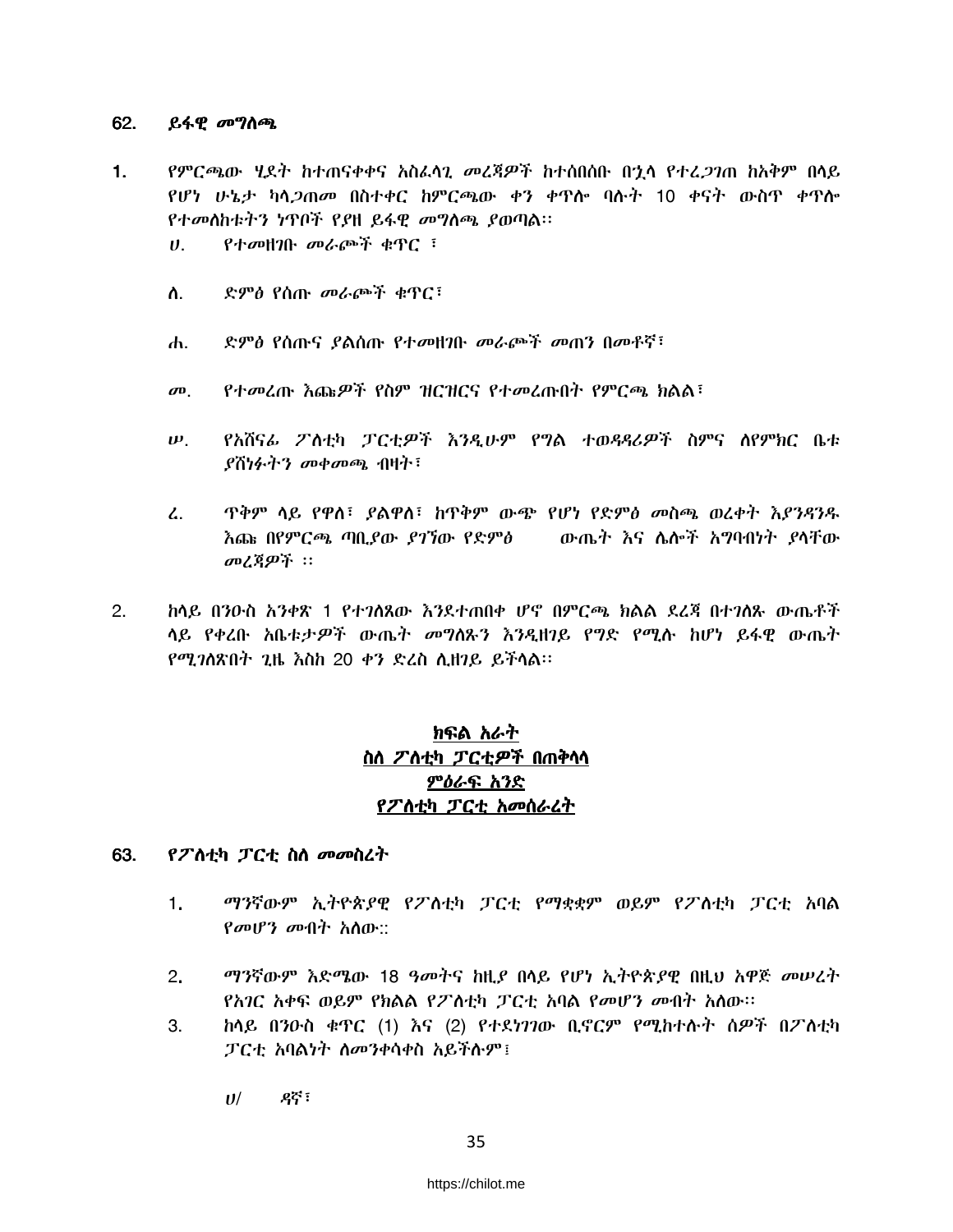- የመከሳከያ ሰራዊት አባል፣ ስ/
- $\mathbf{d}$ የፖሊስ የደህንነት እና የጸዋታ አካላት ሰራተኛ፣
- የቦርዱ ባለስልጣናት እና ስራተኞች።  $\sigma$ <sup> $\sigma$ </sup>
- ከላይ በንዑስ አንቀፅ (3) የተጠቀሱት ሰዎች በፖስቲካ ፓርቲ አባልነት ስመንቀሳቀስ 4. ከፌስን የመንግሥት ስራቸውን መልቀቅ አስባቸው።
- 5. ከላይ በንዑስ አንቀጽ (3) የተደነገገውን የጣስ ሰው ከያዘው የ*መንግሥት ሥራ* በራሱ *ሌቃ*ድ እንደሰቀቀ ይቆጠራል።
- በፍርድ ቤት ወሳኔ የመምረዋና የመመረዋ መብቱ የታገደበት ሰው እንዳው በሚቆይበት 6. ዘመን የፖለቲካ ፓርቲ አባል መሆን አይችልም፡፡

#### 64. አገር አቀፍ የፖስቲካ ፓርቲ ስስመመስረት

- አንድ የፖስቲካ ፓርቲ በሀገር አቀፍ የፖስቲካ ፓርቲነት የሚመሰረተው፤  $1.$
- 10 000 መሥራች አባላት ሲኖሩት<sup>;</sup>  $U_{\rm{c}}$
- ከመስራች አባላቱ ውስጥ ከአርባ በመቶ የማይበልጡት የአንድ ከልል መደበኛ ነዋሪዎች ለ. ሲሆኮ፣
- የተቀሩት መሥራች አባላት ነዋሪነታቸው በኢትዮጵያ ከሚገኙት ሌሎች ክልሎች ውስጥ  $\mathbf{d}$ . ቢያንስ በአራቱ ክልሎች መደበኛ ነዋሪዎች ሲሆኑና፣
- $\boldsymbol{\sigma}$ <sup> $\boldsymbol{\sigma}$ </sup> በዚህ አንቀፅ ንዑስ አንቀፅ 1 /ሐ/ መሠረት ከየክልሱ ስሀገር አቀፍ ፓርቲ መሥራችነት ከሚመዘገቡት አባላት በእያንዳንዱ ክልል አሥራ አምስት በመቶው መደበኛ ነዋሪ ሲሆኑ ነው።
- በዚህ አንቀፅ ንዑስ አንቀፅ /1/ የተጠቀሱት መስራች አባላት እድሜያቸው 18 አመትና  $2.$ ከዚያ በሳይ ሆኖ በህግ ወይም በፍርድ ቤት ውሳኔ የመምረጥ መብታቸው ያልተገራፈ፣ <u>የፖለቲካ ፓርቲው አባል ለመሆን መስማማታቸው ከሙሉ ስማቸው *ጎ*ን ባኖሩት</u> ራርማቸው የንለፁና በተመዘንቡበት አካባቢ ነዋሪ ስለመሆናቸው ለፓርቲው ማፈ*ጋገ*ጫ ያቀረቡ መሆን አስባቸው።
- $3.$ ከላይ በንዑስ አንቀጽ (2) ሥር የተመሰከተው የመሥራች አባላት መረጃ የአባሱን ሙስ ስም፤ ጾታ፤ እድሜ፤ ቀበሴ ወይም ወረዳ፤ አንደየአግባብነቱ የሚኖሩበትን ቦታ ልዩ ስም ወይም የቤት ቁጥር፣ የነዋሪነት ማረ*ጋገጫ* አይነት፣ ያቀረበው የነዋሪነት ማረ*ጋገጫ*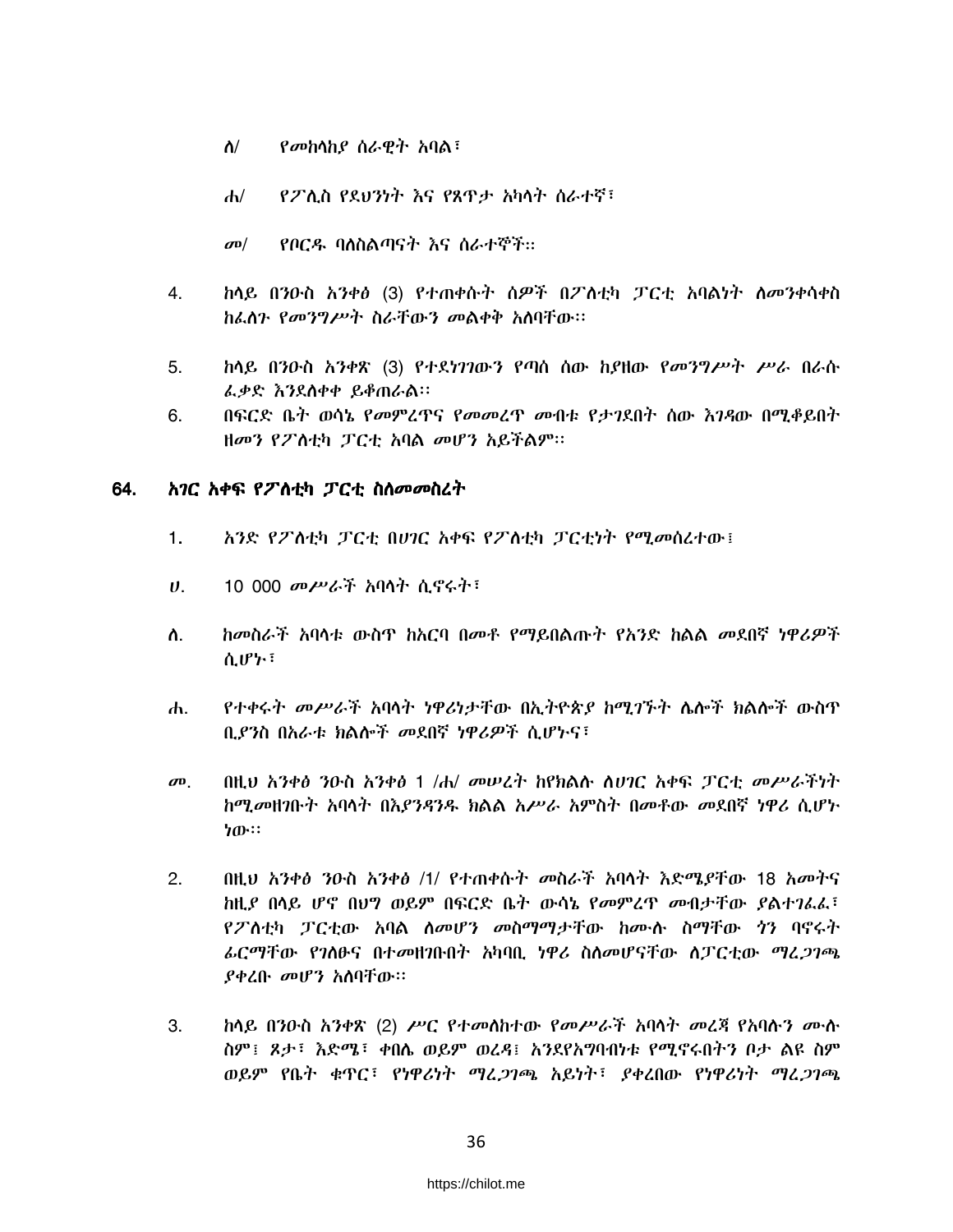መስያ ቁጥር ያስው ከሆነ መስያ ቁጥሩ፤ ፊርማ እና የምዝንባ ቀን የሚገልጽና እንዲሁም የመረጃ ስብሳቢውን ስምና ፊርማ የያዘ መሆን አስበት፡፡

- $4.$ ከላይ በንዑስ አንቀጽ (2) እና (3) በተመሰከተው መሠረት ፓርቲው የሚያቀርበው የመስራች አባላት መረጃ ትክክለኛነት ስማረ*ጋገ*ዋ ፓርቲው ወይም ፓርቲውን <u>ለማስመዝንብ የሚደመለከተው ሰው ቃለ መሃላ ደቀርባል። አጠራጣሪ ሁኔታ ሲደ*ጋ*ጥም</u> ቦርዳ መስራች አባላቱ በሚኖሩበት አካባቢ የነዋሪነት ማረ*ጋገጫ የመ*ስጠት ስልጣን ካለው አካል *ጋ*ር በመተባበር ሲያጣራ ይችላል።
- በአባልነት ያልተመዘንበ ሰውን የተመዘንበ በማስመሰል፣ ሐስተኛ ስምና ፊርማ 5. በማዘ*ጋ*ጀት፣ የሌለን ሰው እንዳለ በማስመሰል ወይም በሌላ የተጭበረበረ *መንገ*ድ የቀረበ መረጃ በማናቸውም ሰው በሚቀርብ ዋቆማ ወይም ቦርዱ በራሱ በሚያደርገው ማጣራት የተደረሰበት እንደሆነ አግባብ ባለው የወንጀል ሕግ መሠረት የሚወሰደው እርምጃ እንደተጠበቀ ሆኖ፣

ሀ) ከሳይ የተጠቀሰው የማጭበርበር ተግባር የታወቀው ፓርቲው በምዝገባ ሳይ እያለ ከሆነ ያቀረበው የምዝገባ ማመልከቻ ውድቅ ተደርጎ ስሚቀጥሱት ሦስት አመታት ፓርቲው በፖለቲካ ፓርቲነት ከመመዝገብ ይከለከላል፤ እንዲሁም ከማጭበርበር ተግባሩ *ጋ*ር ግንኙነት ያለው ማንኛውም የፓርቲ መሪ፣ ኃላፊ እና ግለሰብ በፓርቲ መሪነት ወይም አባልነት ከመሳተፍ ይታገዳል፡፡

ለ) ከላይ የተጠቀሰው የማጭበርበር ተግባር የታወቀው ፓርቲው ተመዝግቦ ፌቃድ ከተሰጠው በኃላ ከሆነ የተሰጠው ፌቃድ ተሰርዞ ስሚቀጥሱት ሦስት አመታት ፓርቲው በፖስቲካ ፓርቲነት ስመመዝንብ እንዲሁም ከማጭበርበር ተግባሩ *ጋ*ር ግንኙነት ያስው ማንኛው የፓርቲ መሪ፣ ኃሳፊ እና ግስሰብ በፓርቲ መሪካት ወይም አባልነት መሳትፍ እንዳይችል ይደረ*ጋ*ል፡፡

- $6/$ በዚህ አንቀፅ ንዑስ አንቀፅ /1/ መሠረት የፖስቲካ ፓርቲው መስራች አባሳትን በሚደሰባሰብበት ጊዜ የጾታን እና የተለደዩ በአከባቢው ደሱ የህብረተሰብ ክፍሎችን ተዋጽኦ ባንናዘበ መልክ መሆን አለበት፡፡
- $7/$ ቦርዱ አንድ የተመዘንበ አንር አቀፍ የፖለቲካ ፓርቲ ከላይ በንዑስ አንቀጽ 1 የተመሰከተውን ዝቅተኛውን የአባሳት ቁጥር ያሟሳ መሆኑን ፓርቲው በየሁሰት አመቱ የሚያቀርበውን የአባላት ዝርዝር ሪፖርት መሠረት በማድረግ ያረጋግጣል ፡፡
- <u>ከላይ በንዑስ አንቀጽ /2/ መሠረት መስራች አባላት የፌርሙበት ሰነድ ስሕዝብ ይፋ</u>  $8/$ የሚሆን ሰነድ ነው።
- $9/$ በማናቸውም ደረጃ ምርጫ በሚካሄድበት ዘመን የሚቀርብ የምዝንባ ጥያቂ የመራጮች ምዝንባ ከመጀመሩ ከ90 ቀናት በፊት የቀረበ ከሆነ የእጩዎች ምዝንባ ከመጀመሩ በፊት መጠናቀቅ አስበት።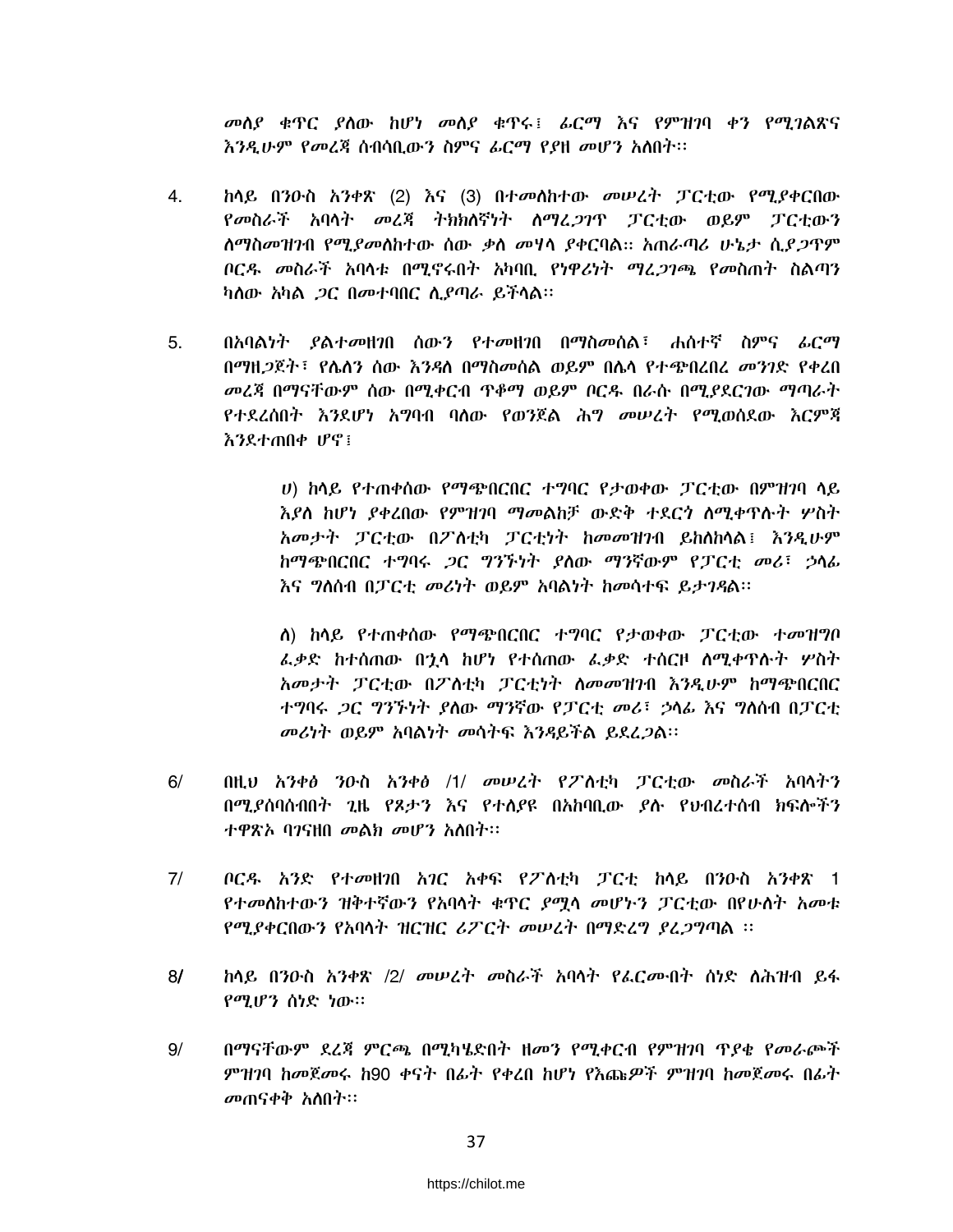#### 65. የክልል የፖስቲካ ፓርቲ ስስ መመስረት

- አንድ የፖስቲካ ፓርቲ በክልል የፖስቲካ ፓርቲነት የሚመሰረተው፤  $1.$ 
	- 4000 መስራች አባላት ሲኖሩት፤ እና  $U^{/}$
	- ከነዚህ መስራች አባሳት ውስጥ ከስልሳ በመቶ በሳይ የሆኑት የክልሱ መደበኛ  $\Lambda/$ ነዋሪዎች ሲሆኑ ነው።
- $2.$ በዚህ አንቀፅ ንዑስ አንቀፅ /1/ የተጠቀሱት መስራች አባላት እድሜያቸው 18 አመትና ከዚያ በሳይ የሆነ፣ በሀግ ወይም በፍርድ ቤት ውሳኔ የመምረጥ መብታቸው የፖስቲካ ፓርቲው አባል ስመሆናቸው ስምምነታቸውን የገስፁና ያልተገፌፌ፣ በተመዘገቡበት አከባበ. ነዋሪ ስለመሆናቸው ለፓርቲው ማረ*ጋገ*ጫ ያቀረቡ መሆን አለባቸው።
- $3.$ <u>ከላይ በንዑስ አንቀጽ (2) ስር የተመሰከተው የመስራች አባላት መረጃ የአባሱን ሙሉ</u> ስም፤ ጾታ፤ እድሜ፤ ቀበሴ ወይም ወረዳ፤ አንደየአግባብነቱ የሚኖሩበትን ቦታ ልዩ ስም ወይም የቤት ቁጥር፣ የነዋሪነት ማረ*ጋገጫ* አይነት፣ ያቀረበው የነዋሪነት ማረ*ጋገጫ* መስያ ቁዋር ያስው ከሆነ መስያ ቁዋሩ፤ ፊርማ እና የምዝገባ ቀን የሚገልጽና እንዲሁም የመረጃ ስብሳቢውን ስምና ፊርማ የያዘ መሆን አለበት፡፡
- 4. ከላይ በንዑስ አንቀጽ (2) እና (3) በተመሰከተው መሠረት ፓርቲው ያቀረበው የመስራች አባሳት መረጃ የሚፈ*ጋገ*ጥበት - መንገድ - እንዲሁም - የተጭበረበረ መረጃ ከተገኘ የሚወሰደው እርምጃ ከሳይ በአንቀጽ 64(4) እና (5)በተቀመጠው መሠረት ይሆናል።
- 5. በዚህ አንቀፅ ንዑስ አንቀፅ /1/ መሠረት የፖስቲካ ፓርቲው መስራች አባላትን በሚያሰባሰብበት ጊዜ የጾታን እና የተለያዩ በአከባቢው ያሉ የህብረተሰብ ክፍሎችን ተዋጽአ ባንናዘበ መልክ መሆን አስበት።
- ቦርዱ አንድ የተመዘንበ አንር አቀፍ የፖስቲካ ፓርቲ ከላይ በንዑስ አንቀጽ 1 6. *የተመ*ለከተውን ዝቅተኛ የአባላት ቁዋር *ያሚ*ላ መሆኑን ፓርቲው በየሁለት ዓመቱ በሚያቀርበው የአባሳት ዝርዝር ሪፖርት መሠረት ያፈጋግጣል።
- $7<sub>1</sub>$ *ከ*ላይ በንውስ *አንቀጽ /2/ መሠረት መ*ስራች አባላት የፌር*ሙ*ብት ሰነድ ለሕዝብ ይፋ የሚሆን ሰነድ ነው።
- 8. በማናቸውም ደረጃ ምርጫ በሚካሄድበት ዘመን የሚቀርብ የምዝገባ ጥያቄ የመራጮች ምዝንባ ከመጀመሩ ከ90 በፊት የቀረበ ከሆነ የእጩዎች ምዝንባ ከመጀመሩና የምርጫ ዘመቻ የ2ዜ ሰሌዳ ከመውጣቱ በፊት መጠናቀቅ አለበት፡፡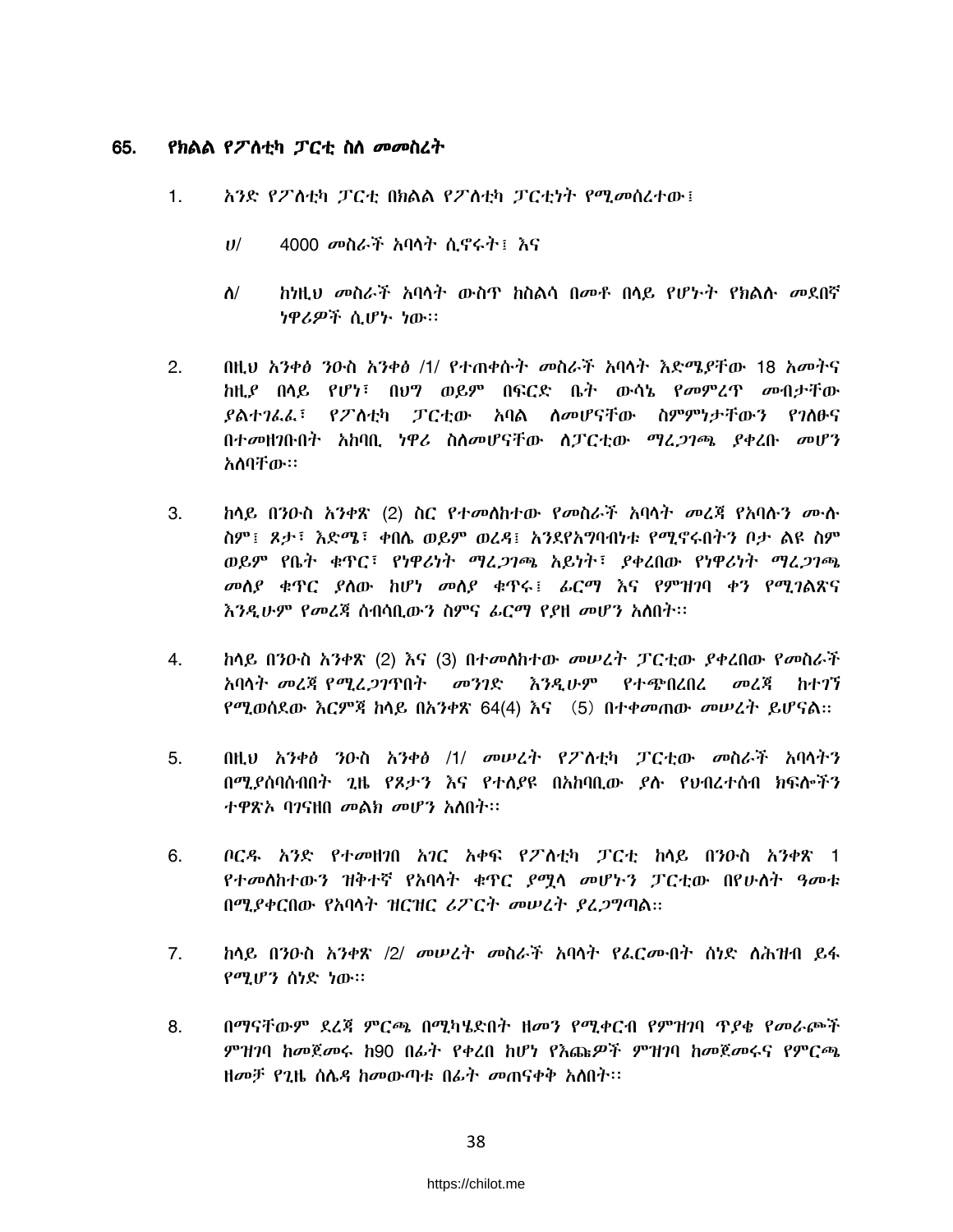ቦርዱ በአንቀጽ 64 እና በዚህ አንቀጽ የተመለከቱትን ተግባራት አፈጻጸም በሚያወጣው 9. መመርያ ይወስናል።

# <u>ምዕራፍ ሁስት</u> ስለፖለቲካ ፓርቲ ምዝገባ

#### 66. ስለምዝንባ

- ማንኛውም የፖስቲካ ፓርቲ በኢትዮጵያ ውስዋ በፖስቲካ ፓርቲነት ስመንቀሳቀስ  $1.$ የሚችለው በዚህ አዋጅ መሠረት በቦርዱ ተመዝግቦ የሕጋዊ ሰውነት ማሬ*ጋገጫ* የምስክር ወረቀት ሲያገኝ ብቻ ነው።
- <u>ከላይ በንዑስ አንቀጽ /1/ መሠረት ሕጋዊ ስውነት ያገኘ የፖለቲካ ፓርቲ ከሶስተኛ</u>  $2<sup>1</sup>$ ወንኖች *ጋ*ር በስ*ሙ* ውል መዋዋል፤ መክሰስና መከሰስ፤ የንብረት ባለቤት ወይም ባለይዞታ መሆን፣ መሸዋ፣ መለወዋ በሌላ በማናቸውም ሁኔታ ንብረት ማስተላለፍ ወይም ዓላማውን ተከትሎ ማናቸውንም ሕጋዊ ተግባሮች ማከናወን ይችላል፡፡
- ከላይ በንዑስ አንቀጽ /1/ የተደነገገው እንደተጠበቀ ሆኖ ማናቸውም የፓስቲካ ፓርቲ  $3_{-}$ ለማቋቋም የሚፌልን የዜጎች ስብስብ ለቦርዱ ጊዜደዊ የምዝገባ ፌቃድ እንዲሰጣቸው ማመልከት ይችላሉ።
- 4. <u>ከላይ በንዑስ አንቀጽ 2 መሠረት የሚቀርብ ማመልከቻ፤ በጽሑፍ የሚቀርብ የምዝንባ</u> *ፕያቄ*፣ለአ*ገ*ር አቀፍ ፓርቲነት ቢያንስ 200 ፣ ለክልል ፓርቲነት ቢያንስ 100 አመልካቾች የፌረሙበት የስብሰባ ቃስ ንባኤ፣ የሚመስረተው የፓስቲካ ፓርቲ ጊዜያዊ ስም፣ የምርጫ ህንንና ተደደዥ ህጎችን የሚደከብሩ ስስመሆናቸው ማረ*ጋገ*ጫ እና በርዱ *የሚ*ወስነውን የአንል**ግሎት ክፍ***ደ መ***ፈጸማቸውን የሚ**ንልጥ ማስረጃ ማካተት አስበት።
- $5<sub>1</sub>$ ቦርዱ ከላይ በንዑስ አንቀጽ 3 ላይ የተጠቀሱት ሰነዶች *መ*ማላታቸውን ካረ*ጋገ*ጠ በኃላ ጊዜደዊ የምዝንባ ፌቃድ ይሰጣል። በዚህ አንቀጽ መሠረት የሚሰጠው ጊዜደዊ የምዝንባ ፌቃድ የሚያገለግለው ስሦስት ወራት ብቻ ነው፡፡ ሆኖም አመልካቾች በቂ ምክንያት ያቀረቡ እንደሆነ ጊዜያዊ ፌቃዱ ስተጨማሪ ሦስት ወራት ስራዘም ይችላል፡፡
- 6. በዚህ አንቀጽ መሠረት ጊዜያዊ የምዝንባ ፌቃድ ያንን የፓስቲካ ፓርቲ፤ ጊዜያዊ ፌቃዱን መጠቀም የሚችለው በዚህ አዋጅ መሠረት ፓርቲውን ስማስመዝንብ የሚያስፌልን ተግባራትን ስማከናወን ብቻ ይሆናል።

### 67. በፓርቲነት ስመመዝንብ ስስሚቀርብ ማመልከቻ

 $1<sub>1</sub>$ ማንኛውም የፖስቲካ ፓርቲ የምዝንባ ማመልከቻ በፖስቲካ ፓርቲው መሪ ተፌርሞ ስቦርዱ መቅረብ አስበት፡፡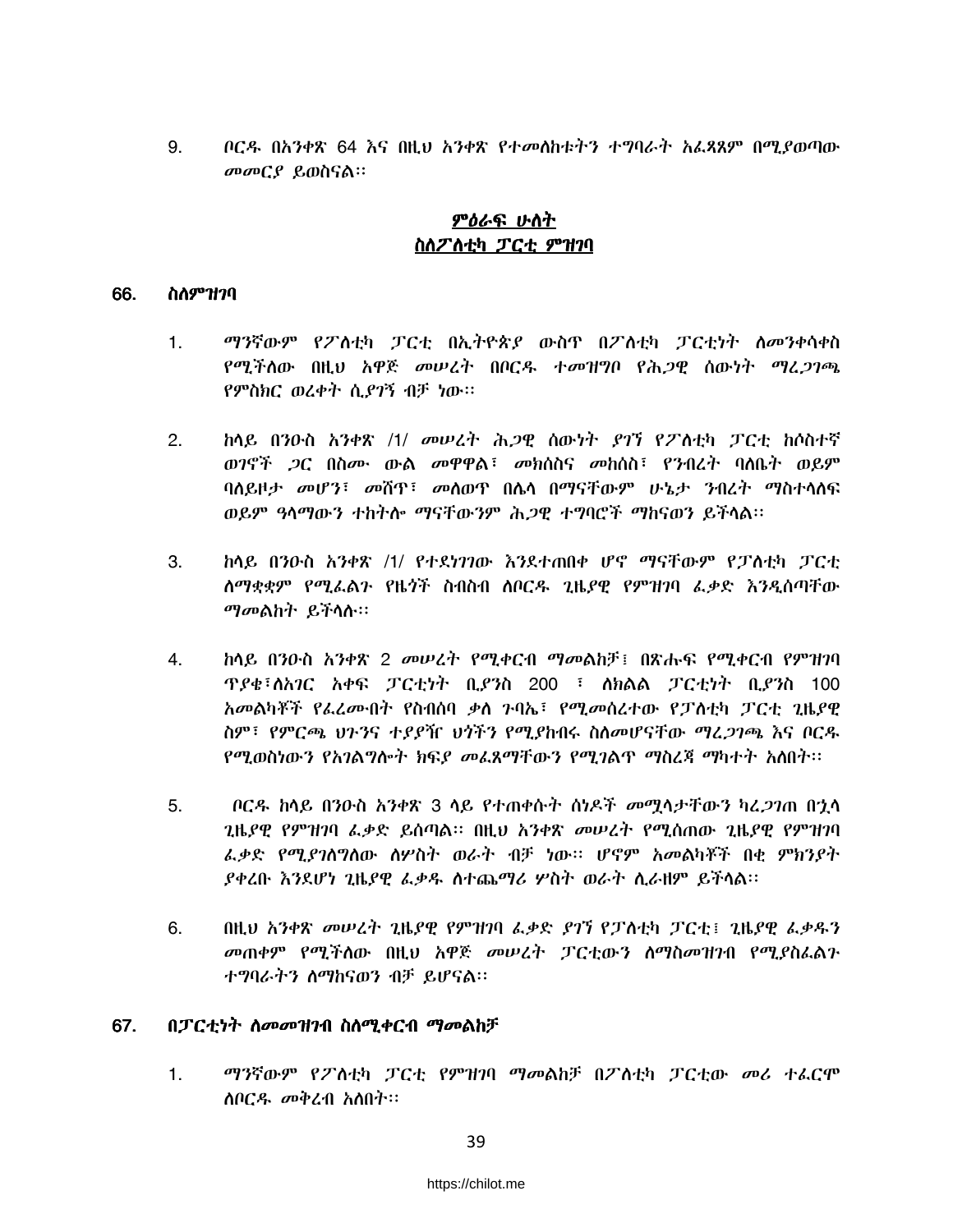- $2.$ ከላይ በንዑስ *አንቀፅ /1/ መሠረት የሚቀ*ርብ *ማመ*ልከቻ ከሚከተሉ*ት* ሰነዶች *ጋ*ር ተያይዞ መቅረብ አስበት፤
	- በዚህ አዋጅ በአንቀጽ 72 መሠረት የተዘጋጀ የፖለቲካ ፓርቲ መመስረቻ ፅሁፍ፣  $U$
	- $\Lambda$ በዚህ አዋጅ አንቀፅ 73 መሠረት የተዘጋጀ የፖስቲካ ፓርቲው ፕሮግራም፣
	- በዚህ አዋጅ አንቀፅ 74 መሠረት የተዘጋጀ የፖስቲካ ፓርቲው የመተዳደሪያ  $d\nu$  $271$
	- የፖለቲካ ፓርቲው ኃላፊዎች ስምና አድራሻ እንዲሁም የፖለቲካ ፓርቲው  $\sigma$ <sup> $\sigma$ </sup> ኃላፊዎች በኃላፊነት ለመስራት መስማማታቸውን የሚያስረዳ በፊርማቸው የተረ 27ጠ ሰነድ፤
	- መስራቾች የፌረሙበትና ስሕዝብ በይፋ የሚገለጽ ሰነድ፣  $\boldsymbol{\nu}$ /
	- $\mathcal{L}$ የፖስቲካ ፓርቲው ኃሳፊዎች በፓርቲው የመተዳደሪያ ደንብ መሠረት ነጻና *ኤ*ሞክራሲ*ያ*ዊ በሆነ ምርጫ የተመረጡ መሆኑን የሚገልጽ ሰነድ፣
- ከላይ በንዑስ አንቀፅ /2/ የተዘረዘሩት ስነዶች አምስት አምስት ቅጂ ከምዝንባ 3. *ማመ*ልከቻው *ጋ*ር ተያይዞ መቅረብ አለበት፡፡
- 4. የምዝገባ ጥያቄ ማመልከቻ ያቀረበ የፖስቲካ ፓርቲ፡-
	- $U$ የምዝገባ የአገልግሎት ክፍያ እና
	- በየጊዜው ሰሚደረጉ የመሠረታዊ ሰነዶች ማሻሻያ አገልግሎት ክፍያ  $\Lambda/$ ይከፍላል።
- $5<sub>1</sub>$ ከላይ በንዑስ አንቀጽ /4/ /ሀ/ የተደነገገውን ክፍደ የከፌስበት ደረሰኝ ከምዝገባ መጠየቂደ ማመልከቻው ጋር አያይዞ ማቅረብ አለበት፡፡
- 6. ከላይ በንዑስ አንቀፅ /4/ የተደነገገው የአገልግሎት ክፍደ መጠን በቦርዱ ይወስናል።
- በዚህ ህግ መሠረት የተመዘገበ የፖስቲካ ፓርቲ ሰነዶች ስሕዝብ ግልፅ መሆን 7. አለባቸው።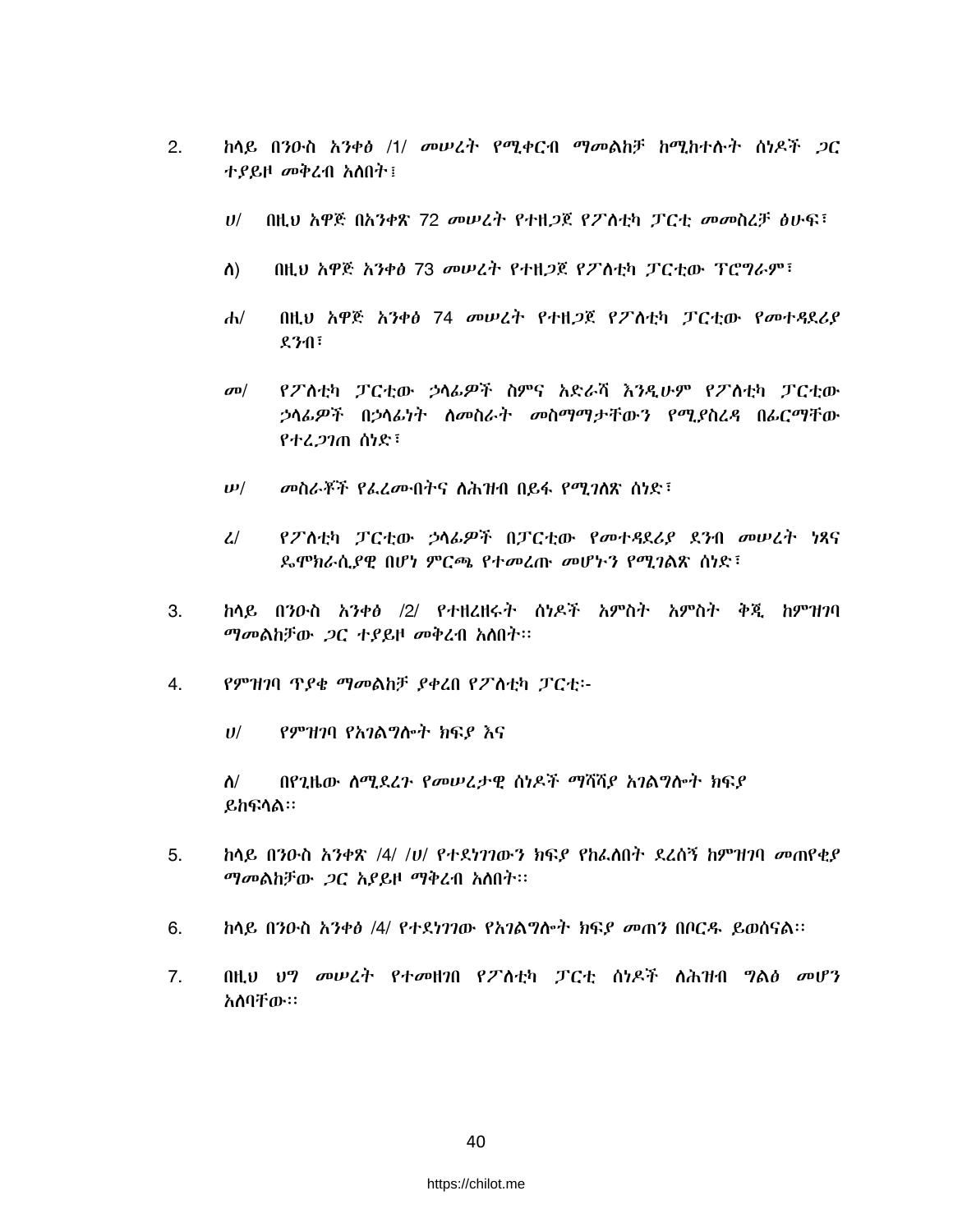#### 68. የቦርዱ ኃላፊነት

- *ቦርዱ በአንቀጽ 67 መሠረት የቀረበለትን የምዝገ*ባ *ማመ*ልከቻ በ21 ቀና*ት* ውስጥ  $1.$ ከመረመረ በኋሳ አመልካቹ የፖለቲካ ፓርቲው ማሚሳት ያስበትን ሁሉ ያሳሚሳ እንደሆነ ይህንኮ በ 30 ቀናት ውስዋ እንዲያሚሳ በጽሑፍ ያሳውቀዋል፡፡
- ቦርዱ በንኡስ አንቀጽ 1 መሠረት በሚያደርገው ምርመራ ማመልከቻው የተማሳ ሆኖ  $\overline{2}$ ካገኘው በ15 ቀናት ውስዋ አግባብነት ባለው የመገናኛ ብዙሃን እንዲሁም በድረ *ገ*ጹ እና በሶሻል ሚዲያ ገጾቹ በፖለቲካ ፓርቲነት ስመመዝገብ ማመልከቻ ባቀረበው ፓርቲ ስም፤ አርማ ወይም ሌሎች ንዳዮች ላይ ተቃውሞ ያለው ማንኛውም ሰው ተቃውሞውን እንዲያቀርብ በመጋበዝ ስህዝብ እንዲገስጽ ያደርጋል።
- በንዑስ አንቀፅ /1/ መሠረት ተቃውሞ ያስው ሰው ማስታወቂያው በወጣ በ14 ቀናት 3. ውስጥ ተቃውሞውን ሰቦርዱ ማቅረብ አለበት፡፡ ቦርዱ በዚህ ጊዜ ውስጥ ለአመልካቹ ፌቃድ አይሰጥም።
- ቦርዱ ስምዝገባ አስፌሳጊ የሆኑ ተያያዥ መረጃዎች ወይም ማብራሪያ እንዲቀርብስት  $4.$ ሲጠይቅ ይችሳል።
- *ቦርዱ በ*ዚህ አዋጅ *አንቀፅ 67 መሠረት የሚቀርብስትን ማመ*ልከቻና አባሪ ሰነዶች 5. ተቀብሱ በመመርመር ሰነዶቹ በዚህ አዋጅ በተመሰከተው መሠረት የተማሱ እና ትክክለኛ መሆናቸውን አፈ*ጋ*ግጦ፣ ፓርቲው ህንመንግስቱን፣ ይህንን አዋጅ፣ ሌሎች ተዛማጅ ሕጎችንና የሥነ ምግባር ደንቦችን የሚያከብር መሆኑን ማፈ*ጋገጫ እንዲ*ስጥ በማድረግ እንዲሁም የፖለቲካ ፓርቲውን ዋና ጽሕፈት ቤት በመንብኘት የምዝገባ *ማመ*ልከቻውን በተቀበሰ በ45 ቀናት ጊዜ ውስጥ የምዝ*ገ*ባውን ሥርዓት አጠናቅቆ የሕጋዊ ሰውነት ማረ*ጋገጫ* የምስክር ወረቀት ስአመልካቹ ይሰጠዋል።
- ቦር*ዱ* ከላይ በንዑስ *አንቀጽ /4/ መሠረት የተመዘነ*በን የፖለቲካ ፓርቲ አግባብ ሆኖ 6. ባገኘው የብዙኃን መገናኛ ለሕዝብ ያሳውቃል፡፡
- $7<sub>1</sub>$ ቦርዱ በዚህ ክፍል ምዕራፍ ሰባት መሠረት የፖለቲካ ፓርቲን የንቢ ምንጭ የወጪ ዝርዝር እና ንብረት ይከታተላል፣ ይቆጣጠራል፣ ህን ወዋ ድርጊት ተፊጽሞ ሲያንኝም በዚህ አዋጅ መሥረት ተገቢውን ሕጋዊ እርምጃ ይወስዳል፡፡
- 8.  $\theta$  $C$  $\theta$  $\cdot$   $\cdot$ 
	- በዚህ አዋጅ አንቀጽ 100 መሠረት ስፖስቲካ ፓርቲዎች ከመንግስት የተደረገ  $U$ / ድ*ጋ*ፍና የድ*ጋፉ አ*ጠቃቀም ዝርዝር፤እና
	- $\Lambda$ ስስ ፖስቲካ ፓርቲዎች አጠቃላይ እንቅስቃሴ ስሕዝብ ተወካዮች ምክር ቤት ወቅታዊ እና ዓመታዊ ሪፖርት ያቀርባል።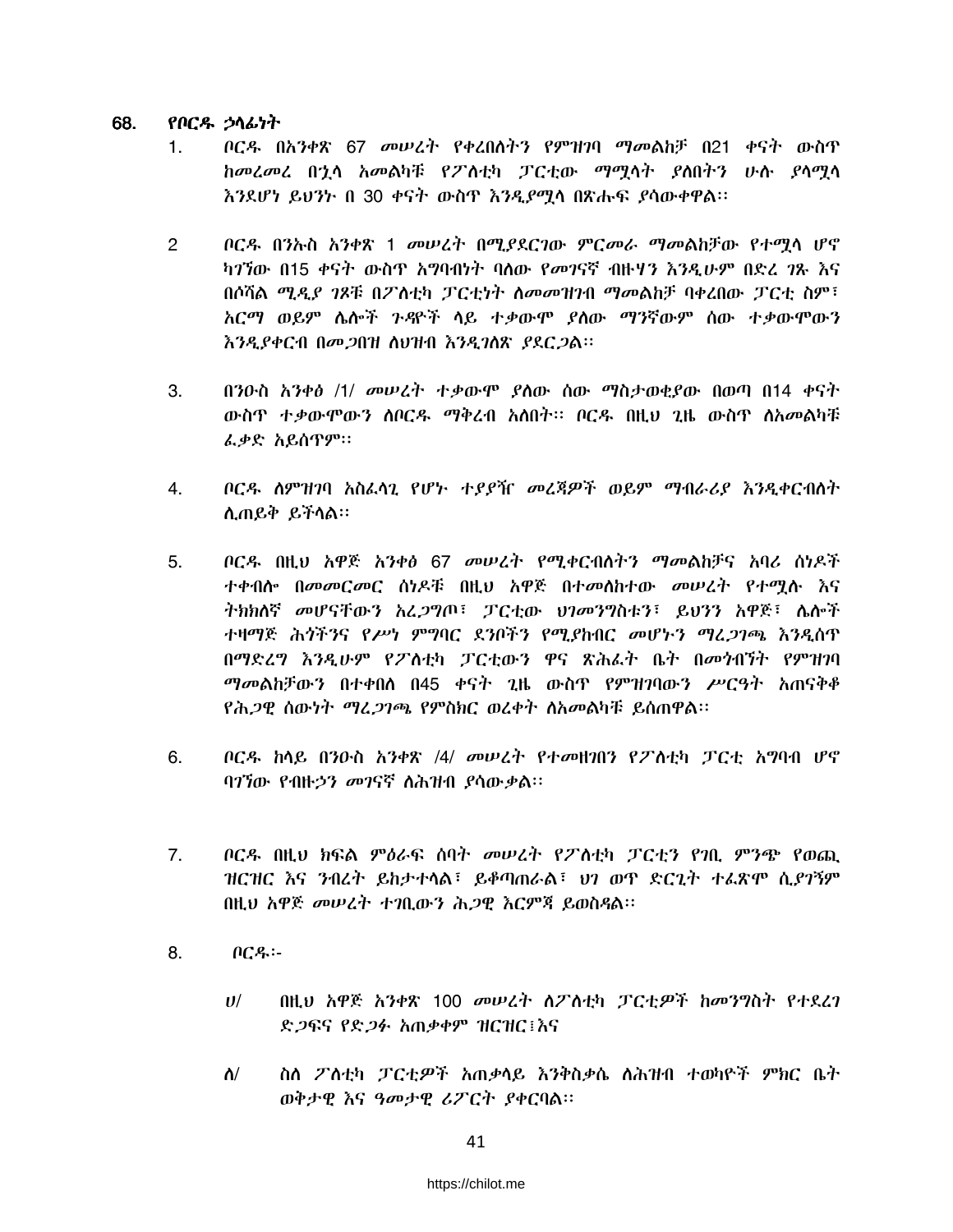$9/$ ቦርዱ በዚህ አዋጅ አንቀፅ 105 በተደነገገው መሠረት የኦዲት ሪፖርት እንደደረሰው ስሕዝብ ይፋ ያደር*ጋ*ል፤ አስፈሳጊ ሆኖ ሲያገኘውም እንዲመረመር ሲያዝ ይችላል።

### 69. *መመዝገ*ብ ስለማይችል የፖለቲካ ፓርቲ

- $\mathbf{1}$ ስመመዝንብ ማመልከቻ ያቀረበው የፖስቲካ ፓርቲ፡
	- የመረጠው ስም፤ አሕጽሮተ ስም፤ አርማ ወይም የመሰደ ምልክት ከአገሪቱ  $U$ ) ባህልና የስነ ምግባር አሴቶች አካ*ያ* ተቀባይነት የሴስው ከሆነ፣ወይም

ለ) የመረጠው ስም፣ አሕጽሮተ ስም፣ አርማ ወይም የመሰያ ምልክት በሴሳ ፓርቲ የተያዘ ከሆነ ወይም ከሴሳ ፓርቲ ስም፣ አሕጽሮተ ስም፣ አርማ ወይም የመሰያ ምልክት ጋር መራጮችን ሲያሳስት በሚችል ደረጃ የሚቀራረብ ከሆነ፣ ወይም

ሐ) የመረጠው ስም፣ አሕጽሮተ ስም፣ አርማ፣ የመሰደ ምልክት፣ የመመስረቻ ጽሑፍ ወይም የመተዳደሪያ ደንብ በዘር፤ በኃይማኖት እና በመሳሰሱት ልዩነቶች ሳይ የተመሰረተ ዋሳቻና ጠሳትነት በዜጎች፣ በብሔሮች፣ ብሔረሰቦችና በሕዝቦች መካከል በማስፋፋት ጦርነትና *ግጭት መ*ፍጠርን ዓሳማ *ያ*ደረን ወይም ሰ*ዎችን* በዘር፣ በኃይማኖት ወይም በማንነት ላይ ተመስረቶ ከአባልነት ወይም ከደ*ጋ*ፊነት የሚ*ያገ*ል ከሆነ፤ ወይም

መ) የፖስቲካ ዓላማውን በትጥቅ ስማራመድ የተደራጀ ከሆነ፣ ወይም

ስ) የውጭ ሀገር ዜጎች አባል የሆኑበት የፖስቲካ ድርጅት ከሆነ፣ ወይም

ሬ) ሕገወጥ ዓላማ ስማካሄድ የተቋቋመ የፖስቲካ ድርጅት ከሆነ፣ ቦርዱ አይመዘግበውም።

 $2.$ ከላይ በንዑስ አንቀፅ /1/ መሠረት ቦርዱ በሰጠው ውሳኔ ቅር የተሰን አካል ውሳኔው በጽሑፍ ከደረሰው ቀን ጀምሮ በ30 ቀናት ውስዋ አቤቱታውን ስፌጼራል ከፍተኛ ፍርድ ቤት ማቅረብ ይችላል። አቤቱታ ያቀረበው አካል ስዚህ ንዳይ አፌፃፀም ሕ*ጋ*ዊ ሰውነት እንዳለው ተቆዋሮ በፓርቲው መተዳደሪያ ደንብ ተመርጦ በምዝገባ ማመልከቻው ሳይ ፌርሞ ያቀረበው የፓርቲው መሪ የፓርቲው ሕጋዊ ወኪል እንደሆነ ይቆጠራል፡

### 70. በፖስቲካ ፓርቲነት ስመመዝገብ ስስማይችል ድርጅት ወይም ማህበር

የሚከተሱት ድርጅቶት ወይም ማህበራት በዚህ አዋጅ መሠረት በፖለቲካ ፓርቲነት ሲመዘገቡ አይችሉም፣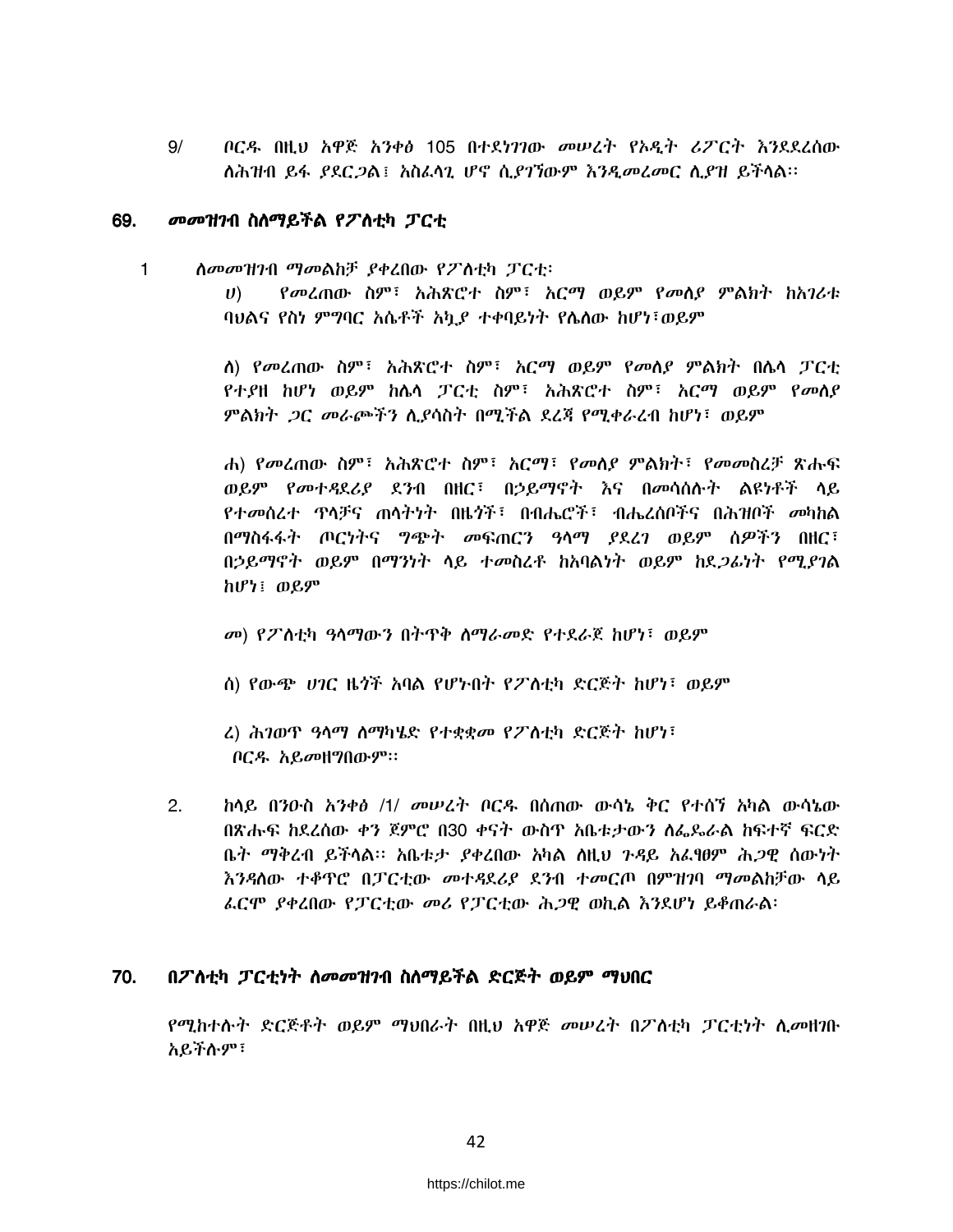- በንግድ ሕግ ወይም በፍትሐብሔር ሕግ ወይም አግባብ ባሳቸው ሴሎች ሕጎች  $1/$ መሠረት፣ የንግድና ኢንዱስትሪ ሥራዎችን ስማከናወን የተቋቋሙ ማሕበሮች ወይም ድርጅቶች፣
- ዓላማቸው ትርፍ ለማግኘት ያልሆነ ወይም ለበጎ አድራጎት ተግባር የተቋቋሙ  $2/$ ማሕበራት ወይም ድርጅቶች፣
- የብዙኃን መገናኛ ፣ የሠራተኛ እና የሙያ ማሕበራት፣  $3/$
- $4/$ የመረዳጃ ማሕበራት፣
- $5/$ የሃይማኖት ድርጅቶች፣
- ተቃሞች።  $6/$ ለድርና ስቁብን የ*መ*ሳሰሉ ማሕበራዋ

# <u>ምዕራፍ ሶስት</u> የፖለቲካ ፓርቲ ሰነዶች

### $71.$ የፖለቲካ ፓርቲ ሰነዶች

- አንድ የፖለቲካ ፓርቲ የሚከተሉት ዋና ዋና ሰነዶች ይኖሩታል፤  $1.$ 
	- ሀ. የመመስረቻ ፅሁፍ፣
	- ለ. የፖለቲካ ፕሮግራም፣
	- **ሐ.** የመተዳደሪያ ደንብ፣
	- መ የሃብትና ንብረት፣ የንቢና የወጪ ሰነዶች፣
- $2.$ በንኡስ *አንቀጽ* 1 *h*(*u*) እስከ (ሐ) የተጠቀሱትን ስነዶች ስማሻሻል የፌስን የፖስቲካ ፓርቲ አስቀድሞ ሰቦርዱ ማሳወቅ አሰበት። ቦርዱ የቀረበለትን የማሻሻደ ጥደቂ ተቀብሎ እንደ አግባብነቱ በዚህ አዋጅ አንቀጽ 68 ድን*ጋጌዎች መሠረት ያስተናግዳ*ል፡፡

#### 72. ፖስቲካ ፓርቲ መመስረቻ ፅሁፍ

- የፖለቲካ ፓርቲ መመስረት የሚፌልን ግለሰቦች መስራች ሆነው ስማዴራጀት የፌስንትን  $1/$ የፖስቲካ ፖርቲ ማቋቋማቸውን የሚገልጹበት የመመስረቻ ጽሑፍ ይኖራቸዋል፡፡
- $2/$ የመመስረቻ ጽሑፉ የሚከተሱትን ዝርዝሮች የያዘ ይሆናል፤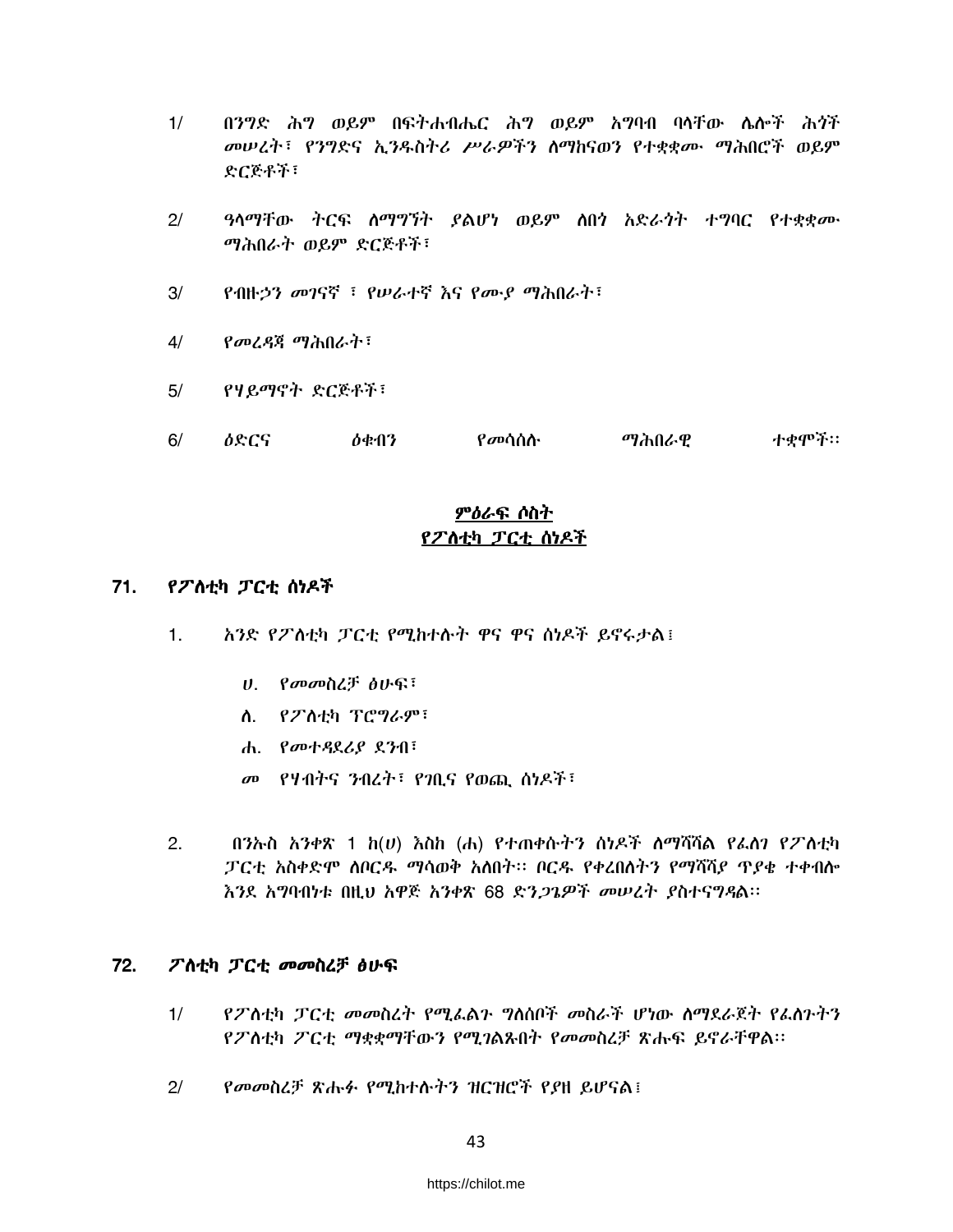- $U$ / የፓርቲው መጠሪያ ሙሱ ስም እና አህፅሮተ ስም፣
- $\Lambda$ / የፓርቲው ዓርማ፣
- $d\nu$ የፓርቲው ዓላማ፣
- የፓርቲው ንብረትና የገቢ ምንጭ፣  $\sigma$ <sup> $\sigma$ </sup>
- ፓርቲው የተመሰረተበት ቀን እና ዓመተ ምህረት  $\bm{\nu}/$
- $\mathcal{L}$ *የፓርቲ*ው ዋና መሥሪያ ቤት እና ቅርንጫፍ መሥሪያ ቤቶች አድራሻ፣
- $\Delta/$ የመተዳደሪያ ደንቡ አወጣጥ ሥርዓት፣
- $3/$ የፓርቲው የመመስረቻ ጽሑፍ በመስራች ጠቅሳሳ ንባኤ የጸደቀ መሆን አስበት።

#### 73. የፖስቲካ ፓርቲ ፕሮግራም

*ማን*ኛውም የፖስቲካ ፓርቲ ዓላማው አድርጎ የያዘውን የፖስቲካ እምነት የሚቀርጽበት በፓርቲው ጠቅሳሳ ጉባኤ የሚጸድቅና የሚሻሻል የፖስቲካ ፕሮግራም ይኖረዋል፡፡

#### 74. የፖስቲካ ፓርቲ መተዳደሪያ ደንብ

ማንኛውም የፖስቲካ ፓርቲ የመተዳደሪያ ደንብ ይኖረዋል፡፡ የመተዳደሪያ ደንቡም የሚከተሱትን  $1<sub>1</sub>$ ማካተት አለበት፤

- የአባላት ቅበላና ስንብት ሁኔታ፤  $U^{/}$
- የአባሳቱ መብትና ግዴታ፣  $\Lambda$ /
- የፖስቲካ ፓርቲው ልዩ ልዩ አካላት፣ የሚመረጡበት ሥርዓት፣የአገልግሎት ዘመን እና  $d\nu$ የስራ ኃሳፊነታቸውን፣
- የአባልነት መዋጮ አይነትና አከፋፌል እንዲሁም አባሳቱ በፓርቲው ሥራ ውስዋ  $\sigma$ <sup> $\sigma$ </sup> የሚኖራቸው ተሳትፎ፣
- $\bm{\nu}/$ የፓርቲው የስብሰባ እና የውሳኔ አሰጣዋ ሥነ ሥርዓት፣
- በአባላቱ ላይ ስለሚወሰድ የሥነ ሥርዓት እና የሥነ ምግባር እርምጃ፣  $\mathcal{L}$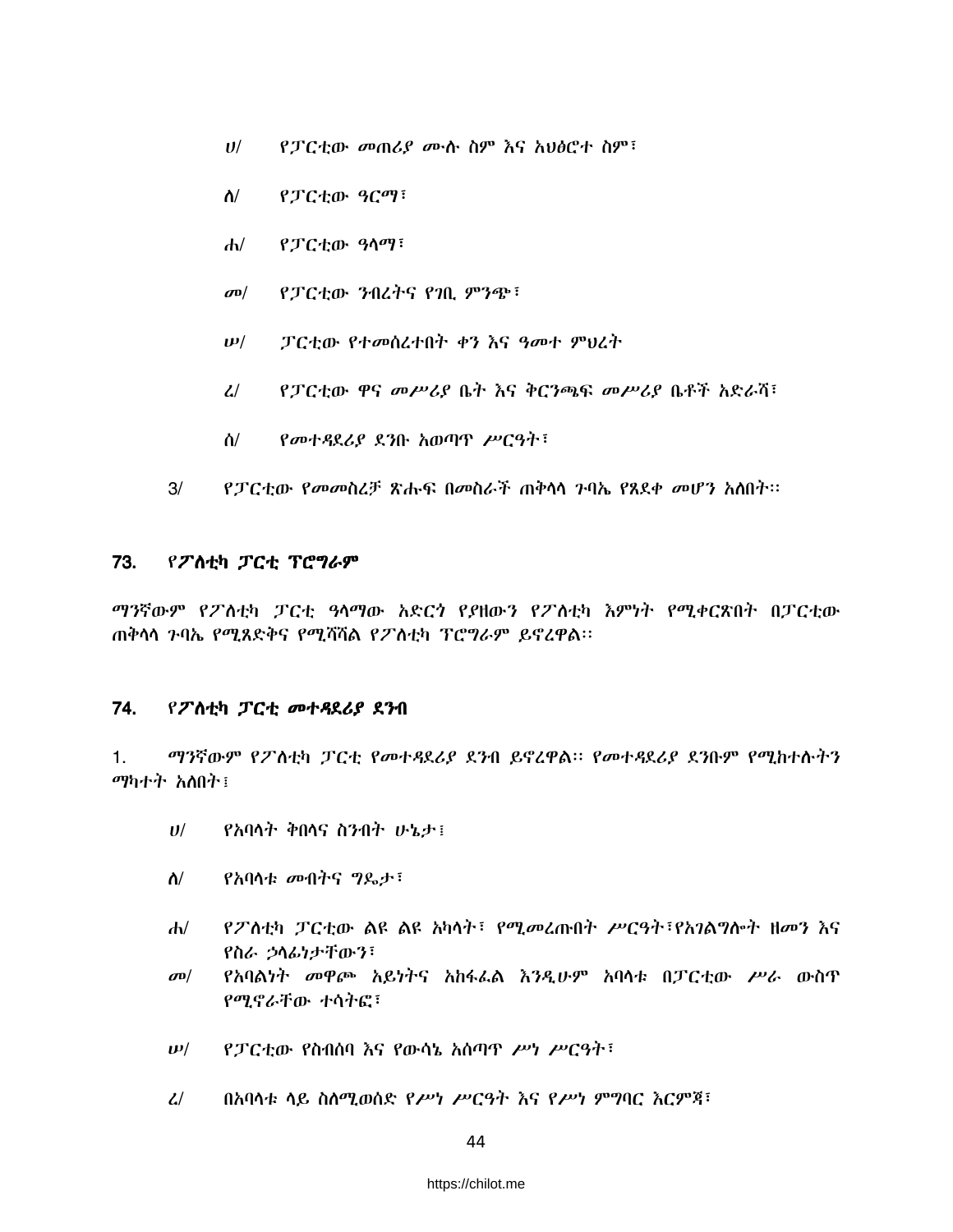- ሰ/ የጠቅሳሳ ንባኤ አባሳትን ቁጥር ቢያንስ በዚህ አዋጅ መሠረት ፓርቲ ስመመስረት ከተቀመጠው ከዝቅተኛው የመስራች አባላት ቁጥር 5 በመቶ በማድረግ የሚወስን  $8322$
- ሽ/ *የ2*`ለቲካ ፓርቲው ጠቅሳሳ ንባኤ ስብሰባ ቢ*ያን*ስ በሦስት አመት አንድ ጊዜ መካሄድ  $R$ ስበት መሆኑን የሚገልጽ ድንጋጌ ፣
- የፓርቲው ቅርንጫፎች አወቃቀርና አሠራርን ጨምሮ የፓርቲውን መዋቅራዊ  $\phi/$ አደረጃጀትና የስልጣን ተዋረድ፣
- የፓርቲውን ጠቅሳሳ ጉባኤ ውሳኔ የሚፌልጉ ጉዳዮችን ዝርዝር፣  $\mathbf{u}$
- የፖስቲካ ፓርቲው ከሴሳ ፓርቲ ወይም ፓርቲዎች ጋር ውህደት፣ ቅንጅት ወይም ホ *ግን*ባር የሚፌዋርበት፥ እንዲሁም ፓርቲው የሚፌርስበትን የውሳኔና የድርጊት ሃደቶች፣
- 干/ የፓርቲው አባላት ስአገር አቀፍና በየደረጃው ሳሱ አገራዊ ምርጫዎች የሚታጩበት ሥርዓት፣
- $\mathcal{U}$ የፖስቲካ ፓርቲው የሰው ኃብት፣ የፋይናንስ እና የኦዲት አስተዳደር ስርአት አሰራር፣
- $\frac{1}{2}$ የፓርቲውን ንንዘብና ንብረት አስተዳደር ስርአት፤ ፤ የንቢ ማስንኛ አሰራር እና በነዚህ *ጉዳ*ዮች ላይ *ለመ*ወሰን ስልጣን *ያ*ለውን አካል ወይም *ኃ*ላፊን የሚገልጽ ድን*ጋ*ጌ ፣
- $\gamma$ የፖስቲካ ፓርቲው የወስጥ አስመግባባቶች አፌታት ሥርዓት፣
- ማንኛውም አባል እኩል ድምፅ ያስው መሆኑን የሚገልጽ ድንጋጌ፤  $\lambda$ /
- $2.$ የማንኛውም የፖስቲካ ፓርቲ መተዳደሪያ ደንብ የፖስቲካ ፓርቲው አባል በዜግነቱ የተፈ*ጋገ*ጠሰትን መብት የሚቀንስ ወይም የተጣሰበትን ግዴታ የሚሽር ሲሆን አይችልም።
- 3. የማንኛውም የፖስቲካ ፓርቲ መተዳደሪያ ደንብ የፓርቲው አመራሮችና በየደረጃው ያሉ ኃላፊዎች አመራረዋ ግልጽ፥ ነጻና ፍትሃዊ እንዲሁም በሚስዋር በሚስዋ ድምጽ መንገድ የሚመረጡ መሆናቸውን መደንገግ አስበት።
- በማንኛውም የፖስቲካ ፓርቲ ውስዋ ስኃላፊነት ቦታ የሚደረጉ ምርጫዎች የጾታ ተዋጽኦን 4. ያገናዘቡ መሆን ይኖርባቸዋል፡፡
- 5. *ማን*ኛውም የፖስቲካ ፓርቲ *መተዳ*ደሪያ ደንብ የዚህን አዋጅ አንቀጽ 75 እና ከአንቀጽ 86 እስከ አንቀፅ 90 የተደነገጉትን ያገናዘበ መሆን አስበት፡፡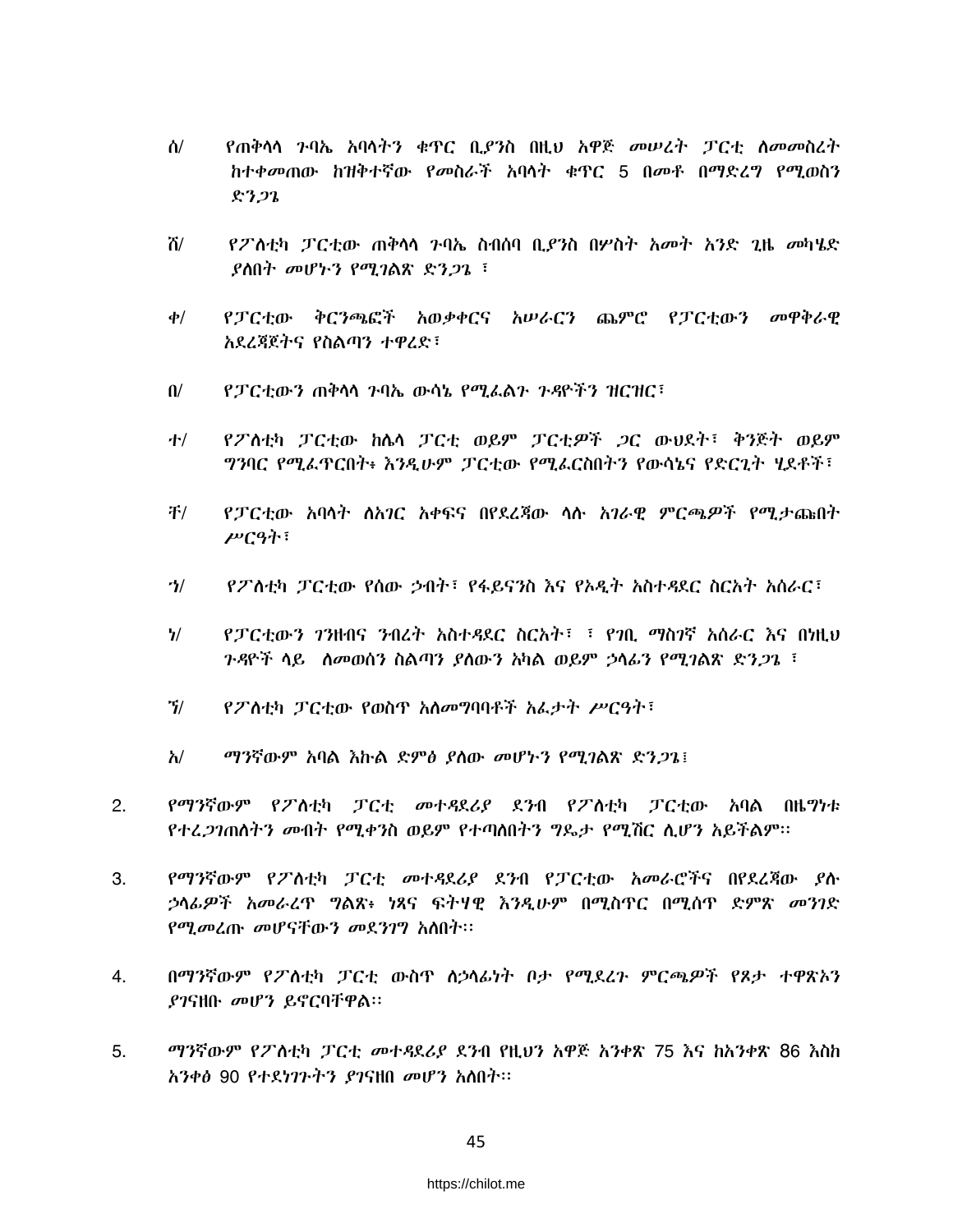6. በፖስቲካ ፓርቲ አባላት መሀከል የፓርቲውን ሕገ ደንብ አሬፃፀም እና ተያያዥነት ባላቸው *ጉዳ*ዮች አለመግባባት ተፈጥሮ ለቦርዱ አቤቱታ ሲቀርብ *ጉዳ*ዩን መርምሮ የውሳኔ ሃሳብ ለቦርዱ የሚያቀርብ የባስሞያዎች ጉባኤ ቦርዱ ያቋቁማል፡፡ ዝርዝር አፌፃፀሙ ቦርዱ በሚያወጣው መመሪያ ይወሰናል።

# <u>ምዕራፍ አራት</u> የፖስቲካ ፓርቲ መብት እና ግጼታ

#### 75. የፖስቲካ ፓርቲ በራሱ ንዳይ ሳይ ስሳሰው ነፃነት

ማንኛውም የፖስቲካ ፓርቲ፡-

- $1/$ የፖለቲካ ፕሮግራሙንና የመተዳደሪያ ደንቡን የሚያፀድቅበትንና የሚያሻሽልበትን እንዲሁም ስብሰባ የሚያካሂድበትን ሥነ ሥርዓት በመተዳደሪያ ደንቡ ይወስናል፡፡
- $2/$ በመተዳደሪያ ደንቡ በሚወሰነው መሠረት የፖስቲካ ሥራውን የሚመሩ፣ ውሣኔ የሚሰጡ እና የሚያስፌፅሙ የአመራር አካሳት ይኖሩታል፡፡

#### 76. ቅርንጫፍ መሥሪያ ቤት ስለማቋቋም

- $1/$ ማንኛውም የፖስቲካ ፓርቲ የፖስቲካ ሥራውን ስማካሄድ በሀገሪቱ ውስጥ በየትኛውም ቦታ ቅርንጫፍ መሥሪያ ቤት ሲያቋቁም ይችሳል።
- በአገር አቀፍ ደረጃ፣ በክልልና ከክልል በታች ቅርንጫፎች ያሉት የፖለቲካ ፓርቲ  $2/$ በቅርንጫፎቹ መካከል ያስውን ግንኙነትና የስልጣን ተዋረድ በመተዳደርያ ደንቡ መደንገግ አስበት።

#### 77. ከገቢ ግብር ነፃ ስስመሆን

- $1/$ ማንኛውም የፖለቲካ ፓርቲ ከአባላቱና ከደ*ጋፊዎ*ቹ በሚገኘው *ገ*ቢ ላይ ምንም ዓይነት የገቢ ግብር አይከፍልም።
- $2/$ ማንኛውም የፖስቲካ ፓርቲ ቀዋሮ ከሚያሰራቸው ሠራተኞች ደመወዝ ላይ በሕግ በተወሰነው መሠረት የገቢ ግብር ስብስቦ ስመንግሥት ገቢ ከማድረግ ነፃ ነው።

#### 78. ሪፖርት የማቅረብ ግጼታ

 $1/$ ማንኛውም በዚህ አዋጅ መሠረት የተመዘገበ የፖስቲካ ፓርቲ !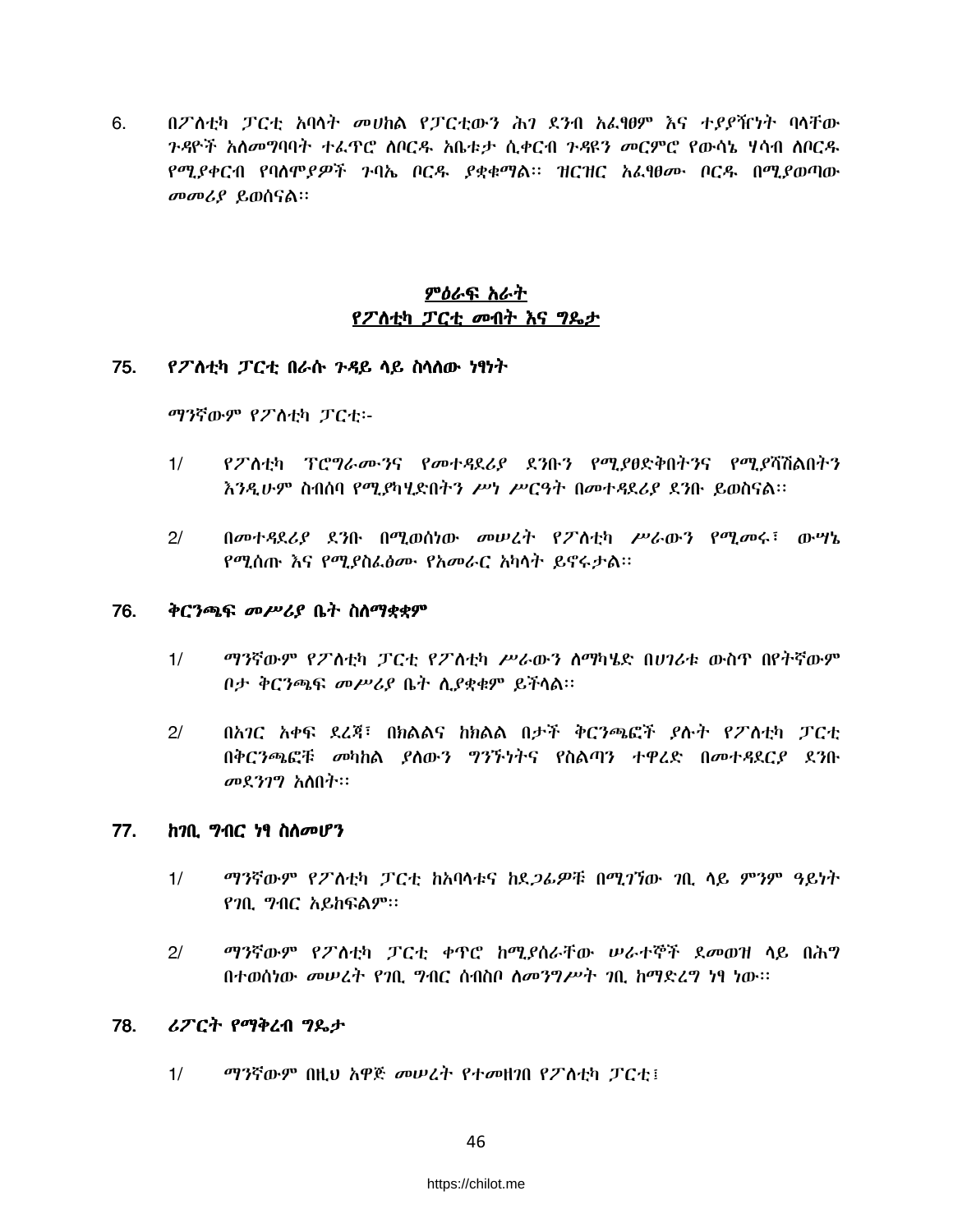የአባላቱን ብዛት፣ የጾታ ስብዋር፣ የእድሜ ሁኔታ እና የመኖርያ ቦታ የሚያሳይ  $U$ / አመታዊ ሪፓርት የማቅረብ፥

 $\Lambda/$ ቦርዱ ሲጠይቅ በሕን መሠረት የሚፈስገው ዝቅተኛ የአባላት ቁዋር እና ሌሎች *ተያያኺነት ያ*ላቸው*ን መ*ስፌርቶች ተማልተው *መገ*ኝታቸው*ን* የሚያረ*ጋግ*ዋ ሰነድ የማቅረብ፣

ግንባር ስመፍጠር ወይም ስመዋሃድ ወይም ስመቀናጀት የሚደረጉ ስብሰባዎች  $\mathbf{d}$ ሲኖሩ ቦርዱ በስብሰባው ሳይ እንዲገኝ ቢያንስ ከ30 ቀናት በፊት የማሳወቅ፣

በዚህ አዋጅ መሠረት በየዓመቱ ወይም ቦርዱ በሚወስነው ጊዜ ፓርቲው  $\sigma$ <sup> $\sigma$ </sup> *እን*ደየአ**ማባብነቱ በኦዲተር ወይም በሂሳብ ባ**ለሙያ የተረ*ጋገ*ጠ የሃብትና *ዕዳ መግ*ለጫ በፓርቲው መሪ ፊርማ ሰቦርዱ የጽሑፍ ሪፖርት የማቅረብ፣

- $\boldsymbol{\mu}$ ክላይ በንዑስ *አንቀፅ /1 |መ| የተ*ጠቀሰው *ሪፖርት የፖ*ስቲካ ፓርቲውን የገቢ ወይም የሃብቱን ምንጭ የሚገልጽ መሆን አስበት።
- $2/$ ቦርዱ በዚህ አንቀፅ ንዑስ አንቀፅ /1/ የተደነገገውን ግዴታ በማደማሳ የፖስቲካ ፓርቲ ሳይ የአንድ ወር ጊዜ ማስጠንቀቂያ ከሰጠ በኂሳ በአንቀፅ 98 መሠረት አስፈሳጊ እርምጃ ሊወስድ ይችሳል።
- $3/$ አንድ የፖለቲካ ፓርቲ ወይም የፖለቲካ ፓርቲው መሪ በዚህ አንቀፅ መሠረት ሰቦርዱ በጽሑፍ ያሳወቀው የሃብትና *ዕዳ መግ*ለጫ ሐሰተኛ ሆኖ ከተገኘ በዚህ አዋጅ አንቀፅ 98 የተደነገገው እንደተጠበቀ ሆኖ አግባብ ባስው የወንጀል ሕግ ይጠየቃል።
- $4/$ ማንኛውም የፖስቲካ ፓርቲ በዚህ አዋጅ አንቀፅ 68 ንዑስ አንቀፅ 4 የተደነገገውን *መ*ረጃ ወይም *ማብራሪያ* ሳይሰጥ የቀረ እንደሆነ በዚህ አዋጅ አንቀፅ 98 መሠረት ተጠያቂ ይሆናል።
- በዚህ አዋጅ አንቀፅ 76 መሠረት ቅርንጫፍ መሥሪያ ቤት ያቋቋመ ማንኛውም  $5/$ የፖለቲካ ፓርቲ የቅርንጫፍ መሥሪያ ቤቱን አድራሻ እና የመሥሪያ ቤቱን ኃሳፊዎች ወይም ተወካዮች ቅርንጫፉን ባቋቋመ በአንድ ወር ውስዋ ሰቦርዱ በጽሑፍ ማሳወቅ አለበት።

#### 79. *መረጃ የመ*ስጠት *ግ*ጼታ

- $1/$ ማንኛውም የፖለቲካ ፓርቲ በዚህ አዋጅ የተዘረዘሩ መረጃዎች እንዲያቀርብ በቦርዱ ሲጠየቅ በሰነድ የተረ*ጋገ*ጠ የጽሑፍ መረጃ የማቅረብ ግዴታ አስበት፡፡
- $21$ *ማን*ኛውም የፖለቲካ ፓርቲ የጠቅሳሳ ንባኤ ስብሰባ የሚካሄድ ሲሆን የቦርዱ ተወካይ በስብሰባው ሳይ እንዲገኝ 30 ቀናት አስቀድሞ ማሳወቅ አለበት፡፡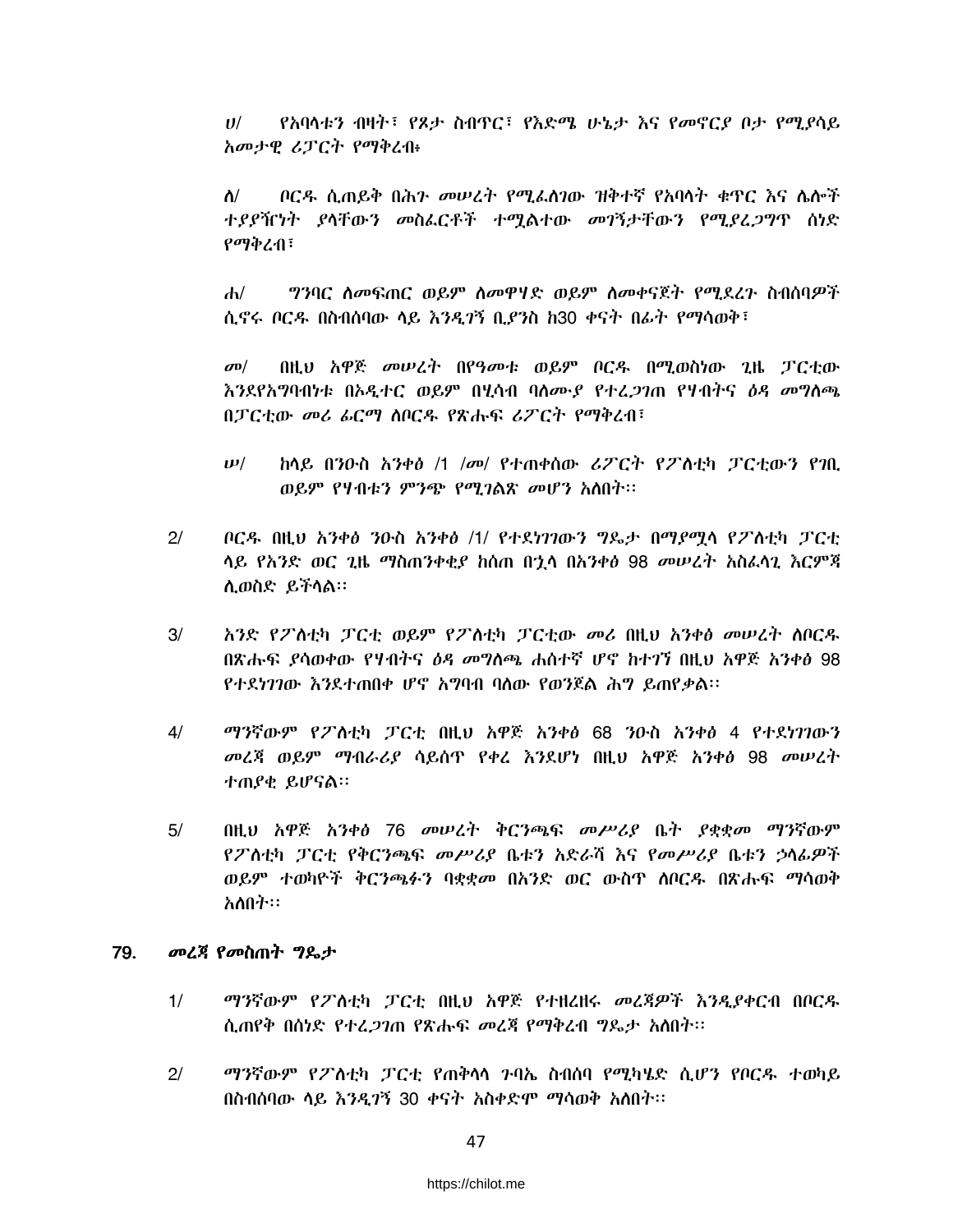$3/$ አንድ የፖለቲካ ፓርቲ ከላይ በንዑስ አንቀፅ /1/ መሠረት የተጠየቀውን መረጃ ለመስጠት ፌቃደኛ ካልሆነ ወይም የሰጠው መረጃ ሃሰት መሆኑን እያወቀ የሰጠ እንደሆነ ቦርዱ በዚህ አዋጅ አንቀፅ 98 /1/ /መ/ በተደነገገው መሠረት እርምጃ ይወስዳል።

### 80. የአመራር አባላትን ስስማሳወቅ

- ማንኛውም የፖስቲካ ፓርቲ አዲስ አመራር አባሳትን የመረጠ እንደሆነ ይህንት በአንድ  $1/$ ወር ጊዜ ውስጥ ሰቦርዱ በጽሑፍ ማሳወቅ አስበት፡፡
- $2/$ አንድ የፖስቲካ ፓርቲ በተሰያየ ምክንያት የአመራር አባሳቱ የተጓደሱና ቁዋራቸውም ከ50%+1 በታች ከሆነ በ30 ቀናት ውስጥ ምርጫ በማካሄድ ማሚላት አለበት፣ ይህንንም ክንውን በአንድ ወር 1ዜ ውስዋ ለበርዱ ማሳወቅ አለበት።

### 81. የፖስቲካ ፓርቲ ሰነዶች አጠባበቅ

- $1/$ ማንኛውም የፖለቲካ ፓርቲ በዚህ አዋጅ ምዕራፍ ስምንት ንዑስ ክፍል ሁለት የተመሰከቱትን የሂሣብ መዝንብ፣ የስጦታ ስርተፊኬት፣ የባለንብረትነት ማሬ*ጋገጫ* ስነዶችን በሚገባ የመጠበቅ ግዴታ አስበት፡፡
- $2/$ ከላይ በንዑስ አንቀፅ /1/ የተደነገገው ቢኖርም በቦታው መጣበብና በሥራተኛ እዋረት ምክንያት ከ10 ዓመት ዕድሜ በላይ ያስቆጠሩ የሂሣብ ሰነዶች ማስወገድ ይችላል፡፡
- $3/$ <u>ከላይ በንዑስ አንቀፅ /1/ እና /2/ የተደነገገው እንደተጠበቀ ሆኖ ማንኛውም የፖለቲካ</u> ፓርቲ የፓርቲውን ሌሎች ስነዶች በአግባቡ ጠብቆ መያዝ አስበት።

### 82. ስስፖስቲካ ፓርቲ ዓመታዊ የሂሳብ ምርመራ

- $1/$ ማንኛውም የፖስቲካ ፓርቲ የንቢ፣ የወጪ፣ የሃብትና የእዳ መዛግብቱንና ስነዶቹን በአግባቡ የመያዝ ግዴታ አለበት፡፡ እነዚህ መዛግብት ሲይዟቸው የሚገቡ አርእስቶችና ዝርዝሮችን ቦርዱ በመመርያ ይወስናል።
- $2/$ በዚህ አዋጅ በሌላ አኳቷን ካልተደነገን በስተቀር ማንኛውም የፖስቲካ ፓርቲ የበጀት *ዓመቱ* ባለቀ በሦስት ወር ጊዜ ውስዋ በሚ*መ*ለከተው ሕ*ጋ*ዊ አካል የተረ*ጋገ*ጠ የሙያ ብቃት ባሰው የውጭ አዲተር ወይም ቃስ መሃሳ በፌጸመ የሂሳብ ባሰሙያ ወይም በቦርዱ በሚሾም ኦዲተር ሂሳቡን አስመርምሮ ሰቦርዱ የኦዲት ሪፖርት ማቅረብ አለበት።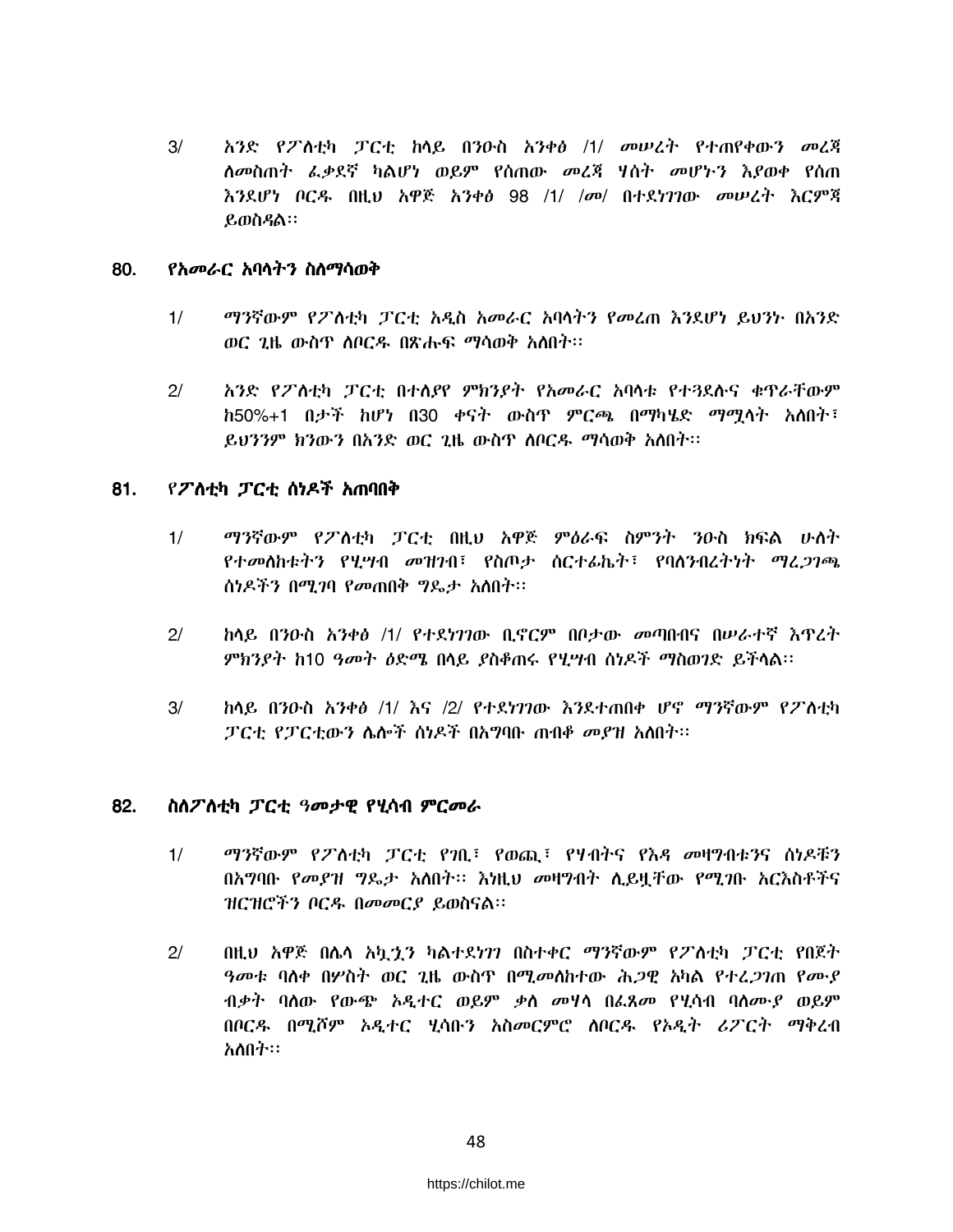- $3/$ የሂሳብ ምርመራው ከሚካሄድበት የበጀት አመት በፊት በነበረው የበጀት አመት የሂሳብ እንቅስቃሴው ከብር 300000 (ሶስት መቶ ሺህ ብር) በታች የሆነ የፖለቲካ ፓርቲ አመታዊ የሂሳብ ምርመራውን ቃስ መሃሳ በፌጸመ የሂሳብ ባሰሙያ አስመርምሮ ሪፖርቱን ስቦርዱ ያቀርባል።
- <u>የሂሳብ ምርመራው ከሚካሄድበት የበጀት ዓመት በፊት በነበረው የበጀት ዓመት የሂሳብ</u>  $4/$ እንቅስቃሴው ከብር 200000 (ሁለት መቶ ሺህ) በላይ የሆነ የፖለቲካ ፓርቲ ዓመታዊ የሂሳብ እንቅስቃሴውን በተመሰከረለት የወጭ ኦዲተር ወይም በቦርዱ በሚሾም ኦዲተር አስመርምሮ ሪፖርቱን ሰቦርዱ ያቀርባል።
- $5/$ በዚህ አንቀጽ ንዑስ (2) እና ንዑስ (3) መሠረት የሚሾመው የውጪ ኦዲተር በፖስቲካ ፓርቲው የሥራ አስፌጻሚ አካል ይሾማል።
- $6/$ ቦርዱ አስራሳጊ ሆኖ ሲ*ያገኘ*ው የማንኛውም የፖስቲካ ፓርቲ የሂሳብ ሰነዶች በዋናው አዲተር እንዲመረመሩ ሲጠይቅ ይችላል፡፡

### 83. *የአዲተር ወይም የሂ*ሳብ ባሰሙ*ያ መ*ብት

የፖስቲካ ፓርቲን ሂሳብ የሚመሬምር አዲተር ወይም የሂሳብ ባለሙያ ማንኛውንም ከፖስቲካ ፓርቲ ሀብትና ንብረት ጋር የተያያዘ ሰነድ እንዲቀርብለት የመጠየቅና የመመርመር መብት አስው።

### ስፖስቲካ ፓርቲ አዲተር ሆኖ ሲሾም ወይም የሂሳብ ባስሙያ ሆኖ ሲያገስግል ስስማይችል ሰው 84.

ማንኛውም ሰው የፓርቲው ጠበቃ፣ ተቀጣሪ፣ የቦርድ አባል በመሆን አንልግሎ ወይም እያንስንስ ከሆነ ወይም በማንኛውም መልኩ የጥቅም ግጭት በሚያስከትል ደረጃ ከተመርማሪው የፖለቲካ ፓርቲ *ጋ*ር *ግንኙነት ያ*ስው ከሆነ የፖስቲካ ፓርቲው ኦዲተር ወይም የሂሳብ ባስሙያ ሆኖ ሲሰራ አይችልም።

### 85. በፖስቲካ ፓርቲ ኦዲተር አሰራር

- $1/$ የፖስቲካ ፓርቲ አዲተርም ሆነ የሂሳብ ባስሙያ ወይም እንዲሁም እርስ ቀዋሮ *ያ*ሰማራቸው ባለም*ያዎች* ስራቸውን በቅንነት፣ በታማኝነትና በንለልተኝነት ማከናወን አለባቸው።
- $2/$ የኦዲተር የኦዲት ወይም የሂሳብ ባስሙያ የምርመራ ሪፖርት በጽሑፍ ሆኖ ስፖስቲካ ፓርቲው ኃሳፊዎች መሰጠት አስበት።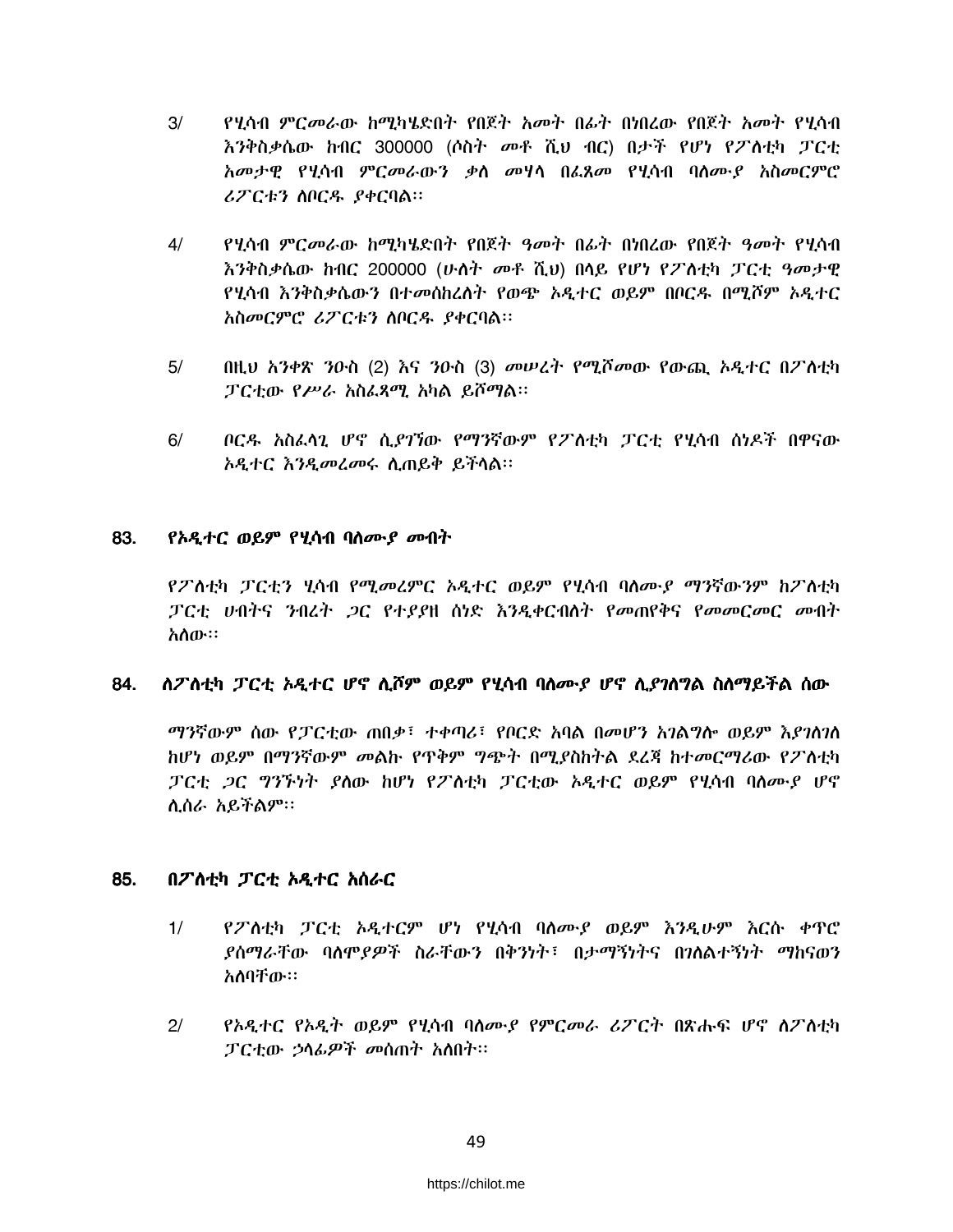$3/$ የፖለቲካ ፓርቲው ከሚያቀርበው የሂሳብ ሪፖርት *ጋ*ር የኦዲተሩ ወይም የሂሳብ ባስሙያው የሙያ ብቃት ስርተፊኬት ተያይዞ መቅረብ አስበት።

### 86. የፖስቲካ ፓርቲ ስያሜና አርማ

- $1/$ *ማን*ኛውም የፖስቲካ ፓርቲ የሚመርጠው ስያሜ ከተመሳሳይ የፖስቲካ ፓርቲ *ጋ*ር የማይመሳሰል ወይም የማያደናግር የፓርቲው ብቸኛ መጠሪያ መሆን አስበት፡፡
- $2/$ የፓርቲው ዓርማ እና ሰንደቅ ዓላማ፤
	- $U/$ ከሴሎች ፓርቲዎች ዓርማና ሰንደቅ ዓላማ *ጋ*ር የማይመሳሰል፣
	- በብሔር፣ ብሔረሰብ፣ በዘር፣ በሃይማኖት መካከል ዋላቻና ግጭትን ስ/ የማይፈጥር፣
	- የጦረኝነት ወይም የሴሳ ሕገወጥነት መልዕክት የማያስተሳልፍ፣  $\mathbf{d}$
	- $\sigma$ <sup> $\sigma$ </sup> ከኢትዮጵያ ሰንደቅ ዓሳማ ወይም ዓርማ ወይም ከልዩ ልዩ ዓስም አቀፍ ድርጅቶች *ዓርማና ስን*ደቅ ዓላማ ወይም ከሃይማኖት ድርጅቶች ምልክቶች *ጋ*ር የማይመሳሰል፣
	- የሕዝብን ሞራል፣ ሥነ ምግባር እና የመሳሰሉትን የማይነካ መሆን አስበት፡፡  $\boldsymbol{\nu}$ /

# <u>ምዕራፍ አምስት</u> የፖስቲካ ፓርቲ አባሳት መብትና ግዴታ

#### 87. በፖስቲካ ፓርቲ የመሳተፍ መብት

ማንኛውም የፖስቲካ ፓርቲ አባል በፓርቲው መተዳደሪያ ደንብ መሠረት በፓርቲው ስብሰባዎች የመሳተፍ፣ ሐሳቡንና አስተያየቱን በነፃ የመግለፅ፣ ድምፅ የመስጠት እና የመምረጥ ወይም *የመመረጥ መ*ብት አሰው።

- 88. ስስአባልነት መዋጮ ማንኛውም የፖስቲካ ፓርቲ አባል በፓርቲው መተዳደሪያ ደንብ ወይም የፖስቲካ ፓርቲው በሚወስነው መሠረት ስፖስቲካ ፓርቲው በየጊዜው የአባልነት መዋጮ ሲከፍል ይችላል፡፡
- ከአባልነት ስስመወገድ 89.
	- $1/$ የፖስቲካ ፓርቲ አባል የፓርቲው መተዳደሪያ ደንብ በሚወስነው መሠረት ከአባልነት ሲወገድ ይችሳል።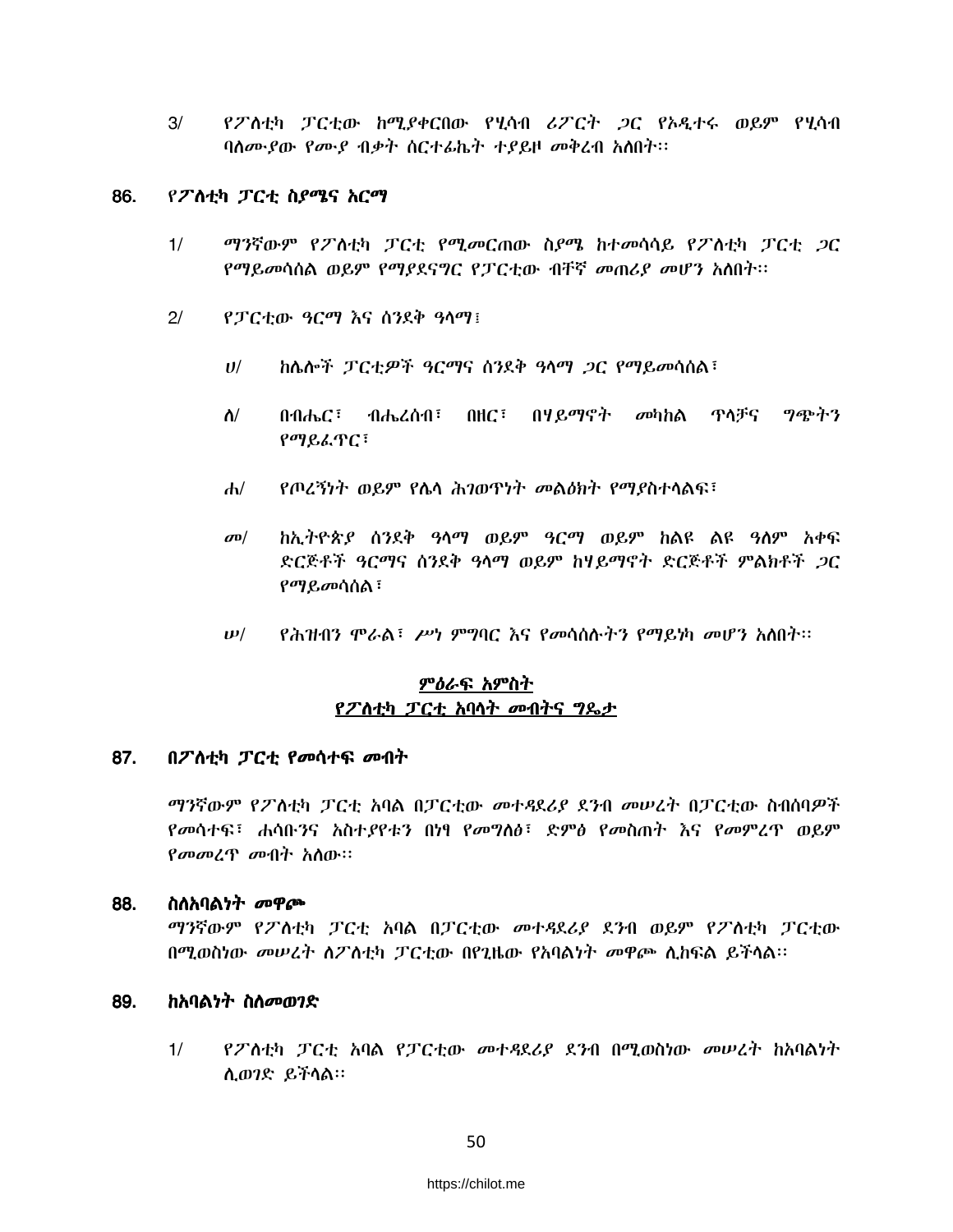$2/$ ከፓርቲ አባልነት የተወገደ አባል በውሳኔው ላይ ቅራታ ሲኖረው መወገዱ ከተገለጸት ወይም ውሳኔውን [ካወቀበት ቀን ጀምሮ] በሦስት ወር ጊዜ ውስጥ ስልጣን ሳሰው የፌጼራል መጀመሪያ ደረጃ ፍርድ ቤት ወይም ሰክልል ከፍተኛ ፍርድ ቤት አቤቱታ ማቅረብ ይችላል።

#### 90. ስለአባልነት

- $1/$ የማንኛውም የፖለቲካ ፓርቲ አባላት መስራቾቹንና ከምስረታ በኋላ ፓርቲውን በአባልነት የተቀሳቀሱትንም ሁስ ያካተተ ነው።
- $2/$ *የፖ* ስቲካ *ፓ*ርቲ አባልነት በውርስም ሆነ በሌሳ በማናቸውም *መንገ*ድ ስሌሳ ተሳልፎ የማይሰጥ በአባሱ ብቻ ተወስኖ የሚቀር ነው፡፡
- $3/$ ማንኛውም የፖስቲካ ፓርቲ አባል በማንኛውም ጊዜ አባልነቱን ሲተው ይችላል፡፡
- የፖስቲካ ፓርቲ መተዳደሪያ ደንብ የዚህን ምዕራፍ ድንጋጌዎች መቃረን የስበትም፡፡  $4/$

# ምዕራፍ ስድስት ስስፖስቲካ ፓርቲዎች መዋሀድ፣ ግንባር መፍጠር፣ መቀናጀት እና መተካት

#### 91. የፖለቲካ ፓርቲዎች ውህደት

- $1/$ በዚህ አዋጅ መሠረት የተመዘገቡ ሁለት ወይም ከዚያ በላይ የሆኑ የፖለቲካ ፓርቲዎች ተዋህደው አንድ የፖስቲካ ፓርቲ ስመመስረት ይችላሉ።
- ከላይ በንዑስ አንቀጽ /1/ መሠረት ስመዋሃድ የፌስን የፖስቲካ ፓርቲዎች  $2/$ <u> ዋያቂያቸውን የጠቅሳሳ ምርጫ ወይም የአካባቢ የምርጫ የጊዜ ሰሴዳ ከመውጣቱ</u> ከሁለት ወራት በፊት በጽሑፍ ለቦርዱ ያቀርባሉ፤ ምዝገባውም በዚህ አዋጅ በተደነገገው መሠረት በቦርዱ ይፌፀማል።
- $3/$ ለውህደት የሚቀርብ ማመልከቻ የሚከተሱትን ማካተት አለበት፤
	- $U$ / እያንዳንዱ የፖስቲካ ፓርቲ በፓርቲው የመተዳደሪያ ደንብ መሠረት የፓርቲው **ንባኤ ውህደቱን የተቀበሰ ስስመሆኑ የሚገልፅ ውሳኔ፣**
	- $\Lambda/$ ፓርቲዎቹ ስስውህደቱ ዝርዝር ጉዳዮች ያደረጉት የጽሁፍ ስምምነት፣ እና
	- $d\nu$ የፖለቲካ ፓርቲዎቹ ሲዋሀዱ የሚኖረው አዲስ ስምና በዚህ አዋጅ አንቀፅ 67 የተዘረዘሩት ስነዶች።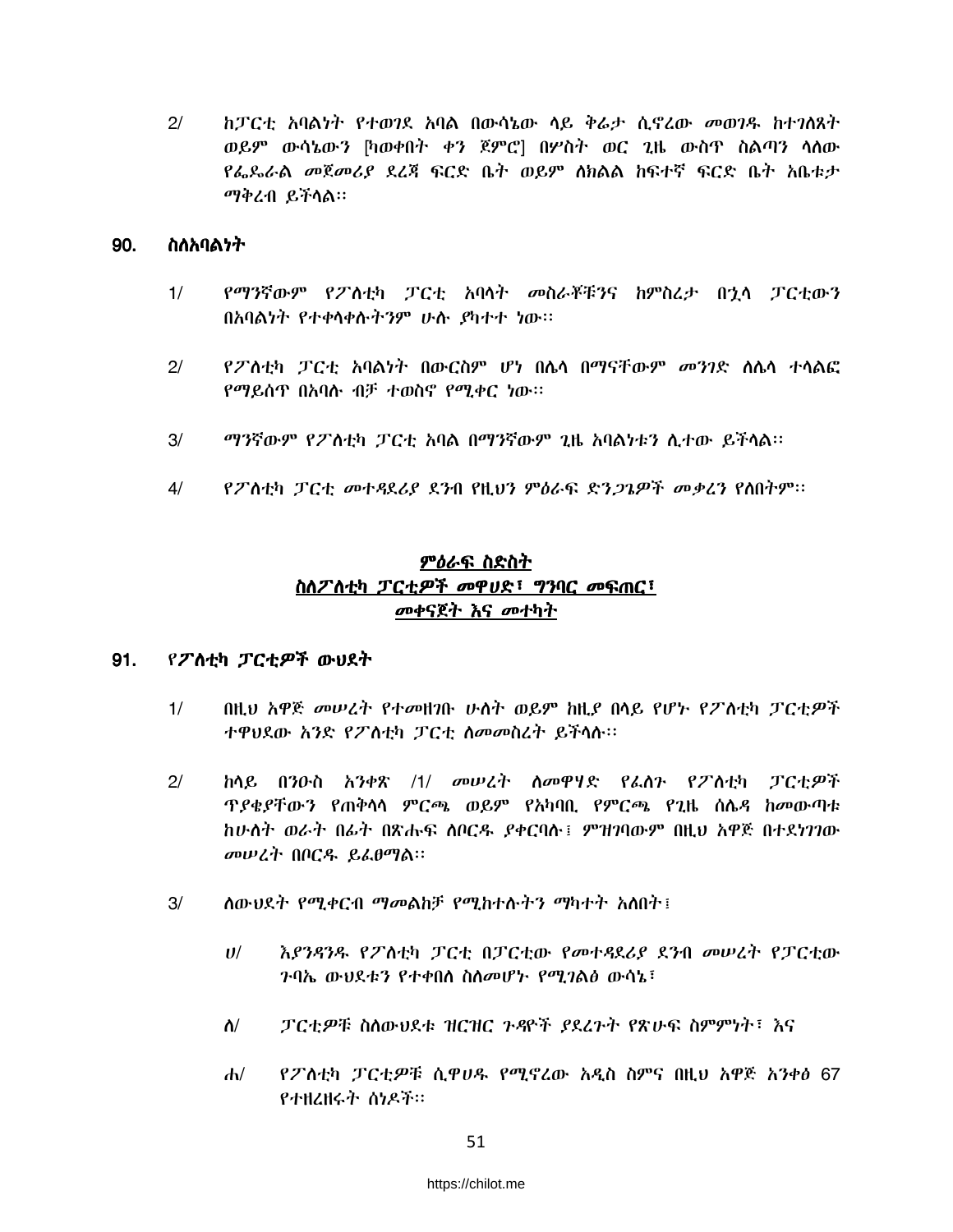- $4/$ *ቦርዱ የቀረበለት የውህ*ደት ጥ*ያቄ በ*ዚህ ህግ መሰረት ቀርቧል ብሎ ሲ*ያ*ምን ፤
	- $U^{/}$ ስተዋሃዱት የፖስቲካ ፓርቲዎች ተሰዋቶ የነበረውን የምዝገባ የምስክር ወረቀት ይሰርዛል፣ አዲሱን ፓርቲ በዚህ ህግ መሠረት በአንድ ወር ጊዜ ውስጥ  $\mathcal{L}\sigma$ 마 $\mathcal{P}$ ባል  $\mathcal{L}$
	- ቦርዱ የእያንዳንዱ የፖለቲካ ፓርቲ ንብረት፣ ንንዘብና አስፈላጊ ሰነዶች  $\Lambda/$ በውህደት ወደ ተመሰረተው የፖስቲካ ፓርቲ በስድስት ወር ጊዜ ውስጥ እንዲተሳስፍ ትዕዛዝ ይሰጣል።
- $5/$ በውህደት የሚመሠረት የፖለቲካ ፓርቲ እንደ ሁኔታው የዚህን አዋጅ አንቀጽ 64 ወይም አንቀጽ 65 መስፌርት ማሚሳት አስበት፡፡
- $6/$ ውህደት ስመፊጸም የሚፌልገው የፖስቲካ ፓርቲ ስመስረዝ ወይም ስመፍረስ በሚደደርስ የወንጀል ክስ የቀረበበት እንደሆነ ፓርቲው ክሱ ውሳኔ ሳደንኝ ወይም ሳይዘ*ጋ* ሲዋሀድ አይችልም።

#### የፖስቲካ ፓርቲ መዋሀድ የሚያስከትሰው ውጤት 92.

- የዚህ አዋጅ አንቀጽ 91/4/ ድን*ጋጌ* እንደተጠበቀ ሆኖ የውህደት ውጤት የሆነው አዲስ  $1/$ የፖለቲካ ፓርቲ፤
	- የተዋሃዱት የፖስቲካ ፓርቲዎች ወራሽ ይሆናል፣  $U$ /
	- የተዋሃዱት የፖስቲካ ፓርቲዎች መብትና ግዴታ ይተሳስፍስታል፣  $\Lambda$ /
	- የተዋሃዱትን የፖስቲካ ፓርቲዎች ያለፌ የሂሳብ እንቅስቃሴ ሪፖርት በቦርዱ  $\mathbf{d}$ ሲጠየቅ ያቀርባል፣
	- የተዋሃዱት የፖስቲካ ፓርቲዎች ከዚህ በፊት ያሰባቸውን ፍርድ ወይም መብት  $\sigma$ <sup> $\sigma$ </sup> ወይም በአንቀጽ 91 ንዑስ አንቀጽ (6) የተመሰከተውን የወንጀል ክስ ሳይጨምር፣ የፍትሐብሔር ወይም አስተዳደራዊ ክርክር ተተክቶ ያስራጽማል፣ ይፌጽማል።
- የውህደቱ ውጤት ሆኖ በዚህ አዋጅ መሠረት የተመዘገበው አዲስ የፖስቲካ ፓርቲ  $2/$ በተመዘገበ በስድስት ወር ጊዜ ውስጥ ውህደቱ ያስገኘውን ሀብት፣ ንብረትና ዕዳ የሚያሳይ የሂሳብ ሪፖርት በዚህ አዋጅ አንቀጽ 112 እና 114 መሠረት ሰቦርዱ ማቅረብ አለበት።
- $3/$ ውህደት የፌጠሩ ፖስቲካ ፓርቲዎች አባል የነበረና በማናቸውም ደረጃ ያሉ ም/ቤቶች ተመራጭ ሆኖ በማገልገል ላይ የነበረ ሰው በውህደቱ የተፈጠረው የፖስቲካ ፓርቲ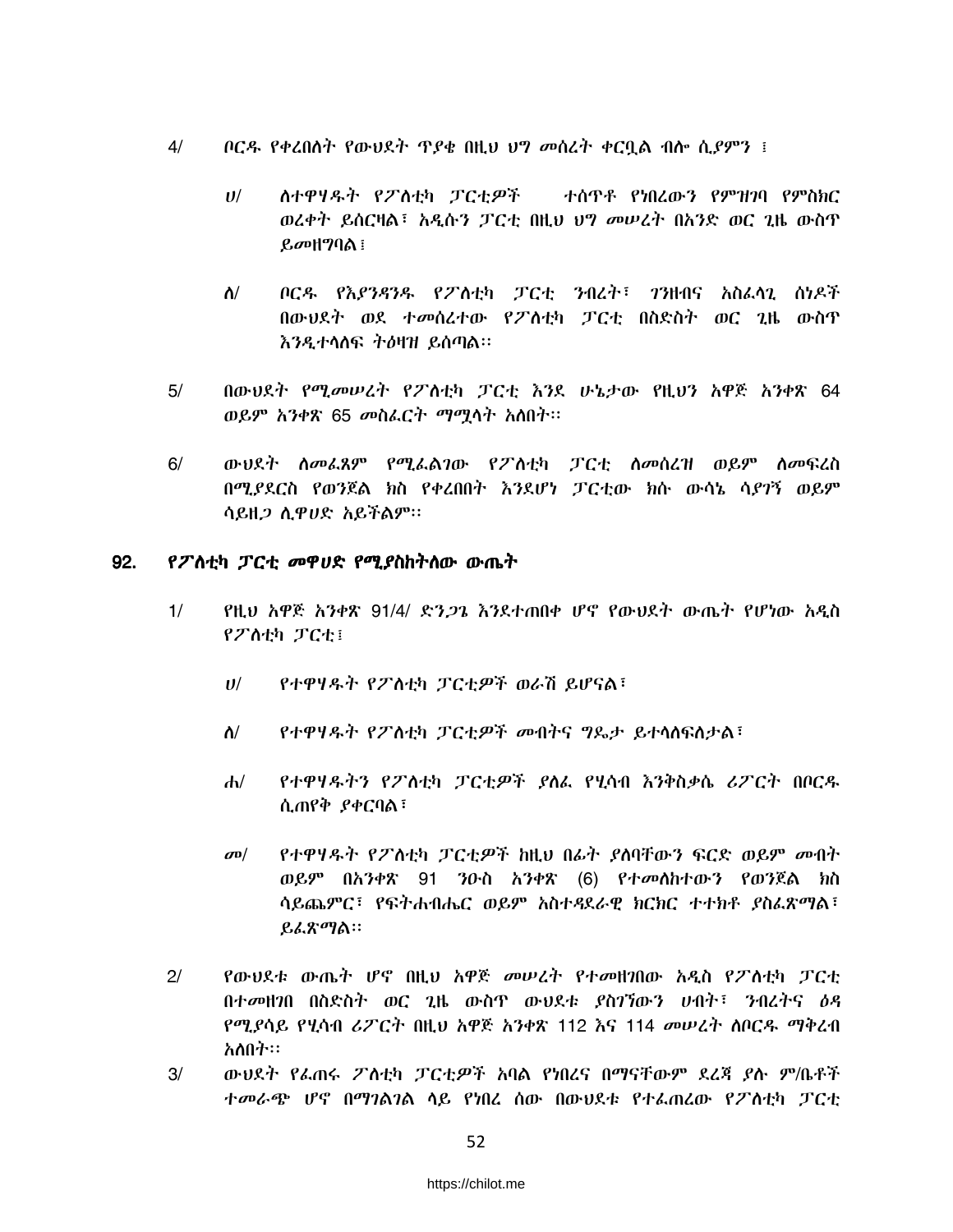አባል ሆኖ መቀጠል የማይፌልግ ከሆነ የግል ተመራጭ እንደሆነ ተቆዋሮ የቀረውን የምርጫ ዘመን ያጠናቅቃል።

### 93. *ግን*ባር ስለ*መ*ፍጠር

- የራሳቸው ፕሮግራም፣ *መተዳ*ደሪያ ደንብ እና አባሳት ያሳቸው ሁለት ወይም ከዚያ በላይ  $1/$ የሆኑ የፖስቲካ ፓርቲዎች የ*ጋ*ራ ግንባር መፍጠር ይችላሉ።
- $2/$ *ግን*ባር ለመፍጠር የሚቀርብ ማመልከቻ የሚከተሉትን ማካተት አለበት፤
	- $U$ / እያንዳንዱ ፓርቲ የግንባሩን ምስረታ የተቀበሰ መሆኑን የሚገልፅ የጉባኤ ውሳኔ፣
	- ፓርቲዎቹ ስለሚመሰርቱት ግንባር ዝርዝር ጉዳዮች ያደረጉት የጽሑፍ  $\Lambda$ / ስምምነት፣ እና
	- *ግንባሩ የሚኖረ*ው ስም እና እንደአስፈላጊካቱ በዚህ አዋጅ አንቀፅ 67 የተዘረዘሩ  $\mathbf{d}$ ስነዶችን።
- $3/$ ከላይ በንዑስ አንቀፅ /1/ መሠረት ግንባር ለመፍጠር የፌስን የፖስቲካ ፓርቲዎች *ፕያቄያቸውን ስ*ቦርዱ በጽሑፍ *ያቀር*ባሉ፣ ቦርዱም በዚህ አዋጅ በተደነገገው *መሠረ*ት ምዝገባውን ይፌፀማል፡፡
- $4/$ ቦርዱ ከሳይ የተመሰከቱ ሁኔታዎችን አሚልቶ የቀረበን የግንባር ምሥረታ ጥያቄ ተቀብሎ፤
	- የግንባሩ አባል ድርጅቶች የምዝገባ የምስክር ወረቀት ሳይሰረዝ ስግንባሩ ሴሳ  $II$ የምዝገባ የምስክር ወረቀት በአንድ ወር ጊዜ ውስጥ ይሰጠዋል።
	- $\Lambda$ / የእያንዳንዱ የግንባሩ አባል ድርጅቶች በተናጠል የሚኖራቸው ሀብትና ንብረት እንደተጠበቀ ሆኖ ግንባሩ የራሱ ሀብትና ንብረት ይኖረዋል፡፡

### 94. የፖስቲካ ፓርቲዎች መቀናጀት

- $1/$ በዚህ አዋጅ መሠረት የተመዘንቡ ሁለት ወይም ከዚያ በላይ የሆኑ የፖለቲካ ፓርቲዎች ለተወሰነ ጊዜ እና በተወሰኑ ንዳዮች ዙሪያ ተቀናጅተው እንደ ሁኔታው በሃገር አቀፍ ወይም በክልል ደረጃ ሲንቀሳቀሱ ይችላሉ፡፡
- ተቀናጅተው ስመንቀሳቀስ የፌስን የፖስቲካ ፓርቲዎች እያንዳንዳቸው በየፓርቲው  $2/$ የመተዳደሪያ ደንብ መሠረት የፖስቲካ ፓርቲው ከፍተኛ አመራር የተስማማበት መሆኑን የሚገልጽ ሰነድ በማደደዝ የፅሁፍ ማመልከቻ ሰቦርዱ ማቅረብ አሰባቸው፡፡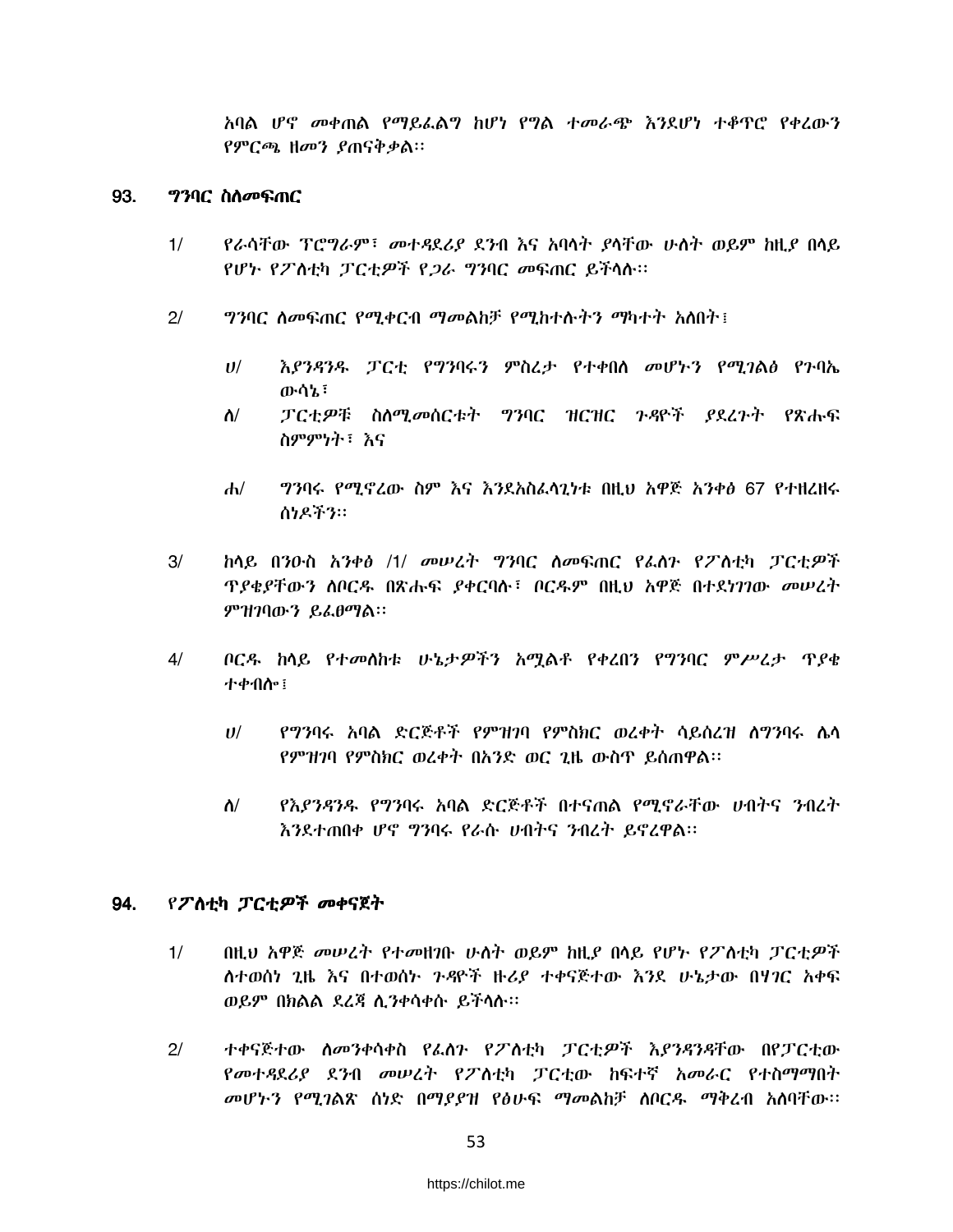ቦርዳ የመቀናጀት ጥያቄው በዚህ ህግ የቀረበ መሆኑን አረጋግጦ ጊዜያዊ ምስክር ወረቀት ይሰጣል።

- ለመቀናጀት የፌስጉ የፖስቲካ ፓርቲዎች የ*ጋ*ራ እንቅስቃሴ የስምምነት ነጥቦችን የያዘ  $3/$ ሰነድ ሰቦርዱ ማቅረብ ይኖርባቸዋል፡፡
- $4/$ በዚህ አንቀፅ የተደነገገው ቢኖርም እያንዳንዱ የፖለቲካ ፓርቲ ሕጋዊ ሰውነቱን እንደያዘ ይቀጥሳል።

#### 95. የፖስቲካ ፓርቲ መተካት

- $1/$ *ማን*ኛውም የፖስቲካ ፓርቲ በፓርቲው ንባዔ ውሳኔ ስሙንና ፕሮ*ግ*ራሙን ስውጦ በአዲስ የፖስቲካ ፓርቲነት ሲመዘንብ ይችላል፡፡
- ከላይ በንዑስ አንቀፅ /1/ መሠረት በአዲስነት የተቋቋመው የፖስቲካ ፓርቲ የፌረስው  $2/$ የፖስቲካ ፓርቲ ሀብት እና ንብረት ይተሳስፍስታል።
- $3/$ አዲስ የተተካው የፖለቲካ ፓርቲ በዚህ አዋጅ መሠረት መመዝገብ አለበት፡፡

# <u>ምዕራፍ ሰባት</u> የፖስቲካ ፓርቲ መሰረዝ ወይም መፍረስ

#### 96. የፖስቲካ ፓርቲን ከምዝገባ መሰረዝ

የፖለቲካ ፓርቲ ከሚከተሉት ሁኔታዎች በአንዱ ምክንያት ከፖለቲካ ፓርቲነት ሲሰረዝ ይችሳል ፡

- $1/$ በፓርቲው መተዳደሪያ ደንብ መሠረት በራሱ ፌቃድ ከምዝገባ እንዲሰረዝ ሲጠይቅ፣
- $21$ በህግ መሠረት ቦርዱ ሲወስን ወይም
- $3/$ <u>የፖለቲካ ፓርቲው ከምዝገባ እንዲሰረዝ አግባብ ባለው ሕግ መሠረት–ፍርድ ቤት ውሳኔ</u> ሲሰጥ።

#### 97. በፖስቲካ ፓርቲው ጥያቄ ከምዝገባ ስስመሰረዝ

አንድ የፖለቲካ ፓርቲ በመተዳደሪያ ደንቡ መሠረት ራሱ ከፖለቲካ ፓርቲነት  $1/$ እንዲሰረዝ ቦርዱን በጽሑፍ ሲጠይቅ ይችሳል።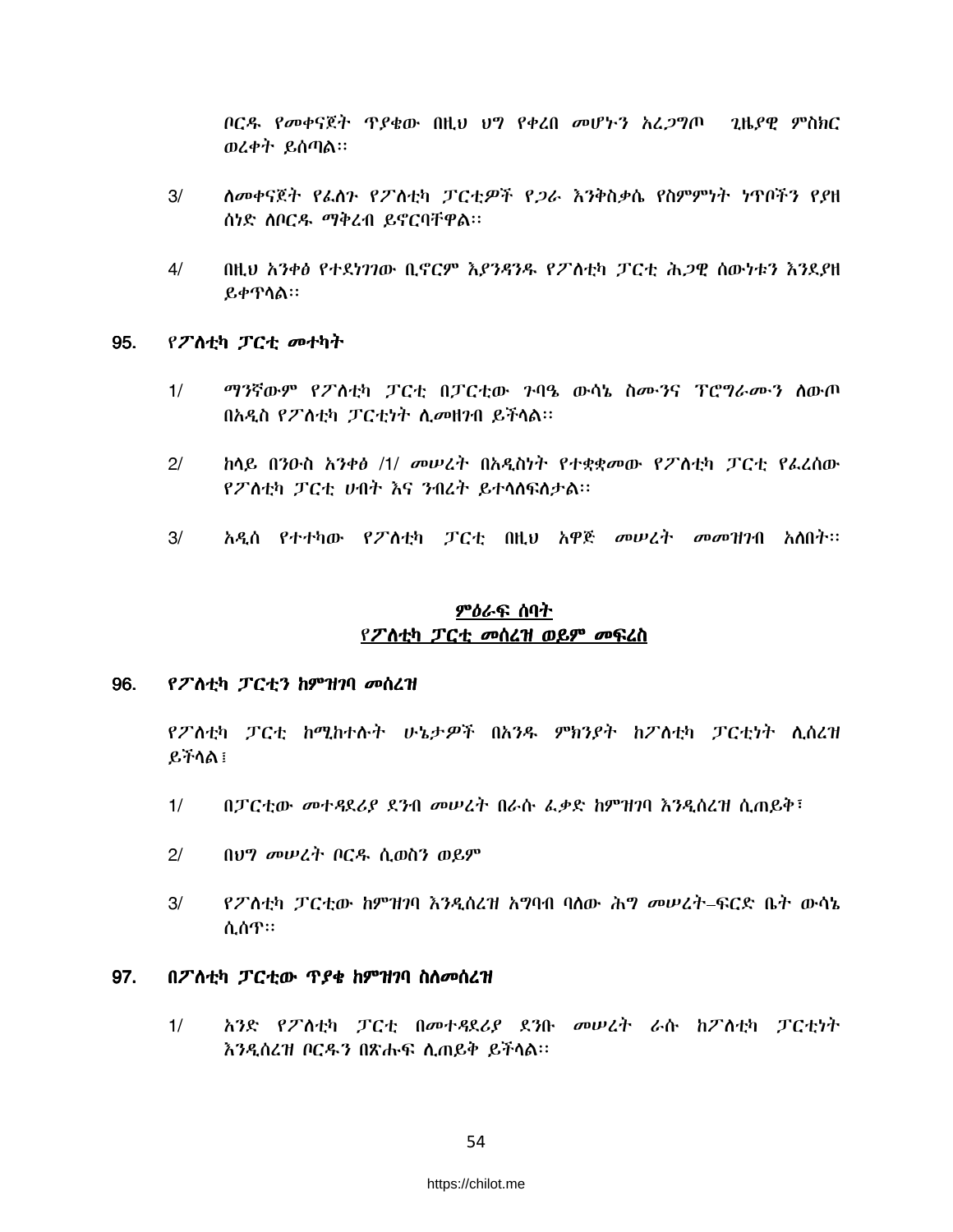- $2/$ ከላይ በንዑስ አንቀፅ /1/ መሠረት ከፖለቲካ ፓርቲነት ስመስረዝ የቀረበ ማመልከቻ በፓርቲው መሪ የተፌረመ መሆን ይገባዋል።
- $3/$ አንድ የፖለቲካ ፓርቲ ከላይ በንዑስ አንቀፅ /1/ ከተገለፀው ማመልከቻ *ጋ*ር የሚከተሰውን አያይዞ ሰቦርዱ ማቅረብ አስበት፤
	- $U$ / የፖስቲካ ፓርቲውን የአዲት፣ የሃብትና ንብረት መግስጫ ሪፖርት፣ እና
	- $\Lambda$ / ስስፓርቲው መፍረስ በፖስቲካ ፓርቲው ንባዔ የተወሰነበት ሰነድ፡፡
- ከፖስቲካ ፓርቲነት ስመሰረዝ ማመልከቻ ባቀረበ አንድ የፖስቲካ ፓርቲ ላይ ተቃውሞ  $4/$ ወይም ሴሳ የመብት ዋያቄ ያለው ማንኛውም ሰው ተቃውሞ ማቅረብ እንዲችል ቦርድ *የመሠረዝ ማመ*ልከቻ *መቅረ*ቡን በተለያየ የማስታወቂያ *መንገ*ድ ለሕዝብ ይገልፃል።
- $5/$ <u>ከላይ በንዑስ አንቀፅ /4/ መሠረት ተቃውሞ ያስው ሰው ማስታወቂያው በወጣ በ15</u> ቀናት ውስዋ ተቃውሞውን ስቦርዱ ማቅረብ አስበት። ቦርዱ በዚህ ጊዜ ውስዋ የፖለቲካ ፓርቲውን አይሰርዝም።
- $6/$ በዚህ አንቀፅ መሠረት ቦርዱ ስመሰረዝ ሳመስከተው ፓርቲ ከሳይ በንዑስ አንቀጽ (5) የተመሰከተው ጊዜ ባበቃ በ30 ቀናት ውስጥ ሰጠያቂው ፓርቲ በጥያቄው መሠረት ከፓስቲካ ፓርቲነት መሰረዙን በጽሑፍ ያሳውቃል፡፡ የፓርቲውን መፍረስም ሕዝቡ እንዲያውቀው ያደርጋል።

### 98. የፖለቲካ ፓርቲን በቦርዱ ውሳኔ ከምዝንባ ስስመሰረዝ

- $1/$ ቦርዱ ከሚከተሱት ምክንያቶች በአንዱ የፖስቲካ ፓርቲን ከምዝገባ ሊሰርዝ ይችላል፤
	- የፖስቲካ ፓርቲው የስም፣ የመሰያ ምልክት፣ የሰነድ፣ የአመራር፣ የዋና  $U$ / ጽሕፌት ቤት እና የመሳሰለውን ለውጥ ሲያደርግ ያለ በቂ ምክንያት በዚህ አዋጅ መሠረት ሰበርዱ ሳያሳውቅ የቀረ እንደሆነና ይህንት በሁስት ወራት ጊዜ ውስጥ እንዲያስተካክል በቦርዱ ተጠይቆ ሳያስተካከል የቀረ እንደሆነ፣
	- $\Lambda/$ የፖለቲካ ፓርቲ በዚህ አዋጅ መሠረት ሰቦርዱ ማቅረብ ያለበትን ዓመታዊ የስራ፣ የሂሳብ፣ ወይም ሌሎች ሪፖርቶች በአዋጁ በተወሰነው ጊዜ ሳያቀርብ የቀረ እንደሆነና ይህንኮ በ30 ቀናት ውስጥ እንዲያቀርብ በቦርዱ ተጠይቆ ያስ በቂ ምክንያት ሳያቀርብ የቀረ እንደሆነ፣
	- $\mathbf{d}$ የፓስቲካ ፓርቲው በዚህ አዋጅ እና በመተዳደሪያ ደንቡ መሠረት የአባላት ጠቅሳሳ ንባኤ ማካሄድ ከሚገባው ጊዜ በሦስት ወር የዘገየ እንደሆነ እና ከዚህ በኋላ ቦርዳ በሚሰጠው የጊዜ ገደብ ውስጥ - ንባኤውን ሳያካሂድ የቀረ እንደሆነ፣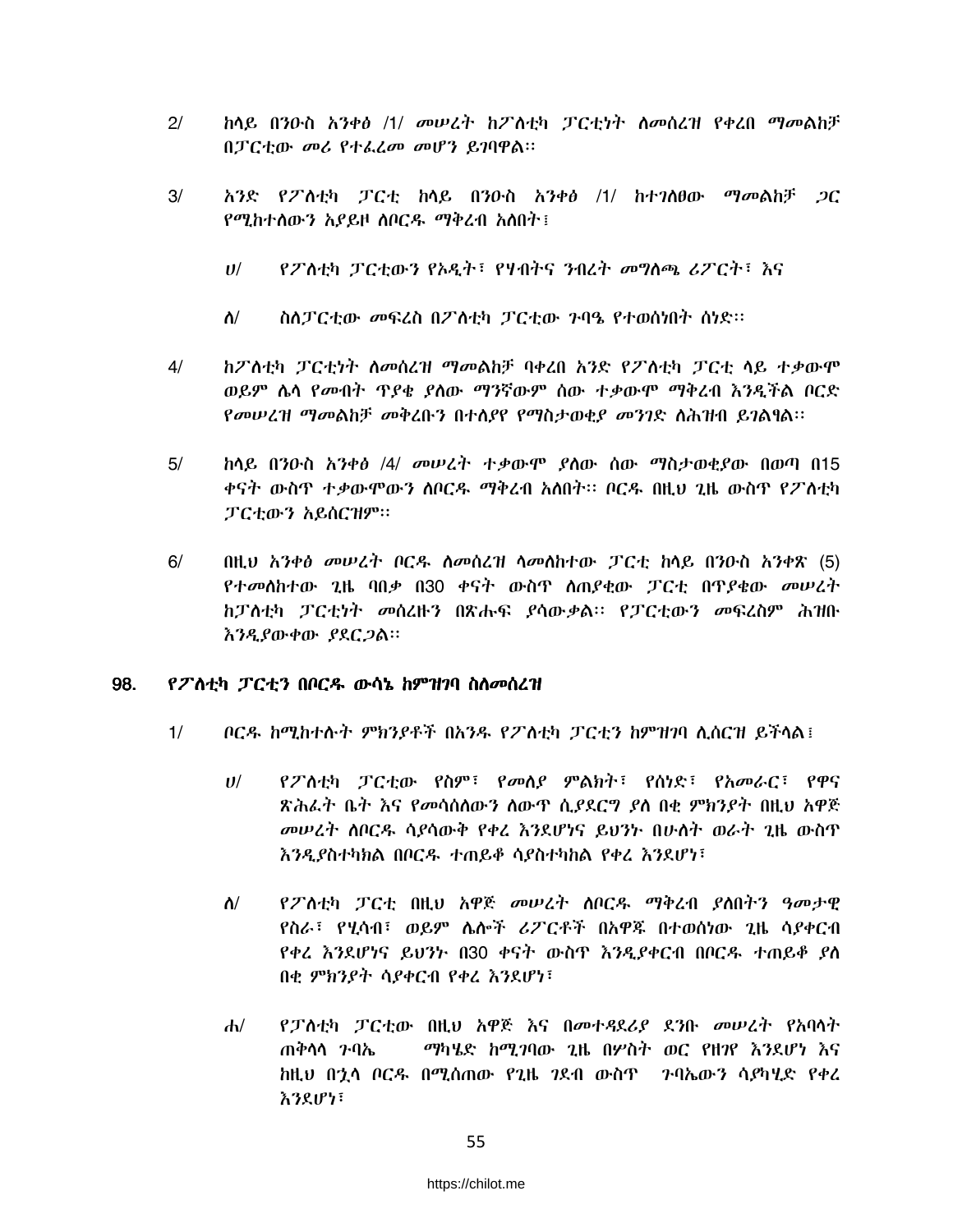- የፖስቲካ ፓርቲው በሁስት ተከታታይ የምርጫ ወቅቶች በጠቅሳሳ ወይም  $\sigma$ <sup> $\sigma$ </sup> የአካባቢ ምርጫ ውድድር ሳይሳተፍ የቀረ እንደሆነ፣
- $\bm{\nu}$ / የፖለቲካ ፓርቲው በማጭበርበር ወይም እያወቀ ወይም ማወቅ የተገባው ሆኖ ሳለ አሳሳች መረጃ በማቅረብ የተመዘንበ ከሆነ ወይም በዚህ ሕግ መሠረት መረጃ ሲጠየቅ የሃስት መረጃ ሰበርዱ የሰጠ እንደሆነ፡፡
- አግባብነት ባላቸው ሴሎች ህጎች የተደነገገው እንደተጠበቀ ሆኖ የፓስቲካ  $\mathcal{L}$ ፓርቲው ኃይልን መሠረት ያደረገ የአመጻ ተግባር፣ ከሙስና *ጋ*ር ተያያዥነት *ያ*ሳቸው የወንጀል ድርጊቶች እና የማጭበርበር ድርጊቶች የፊጸመ እንደሆነ ፤
- $2/$ *ቦርዱ አንድ የፖስቲካ ፓርቲ ከ*ላይ በንኡስ *አንቀ*ጽ (1) ከተዘረዘሩ*ት ምክንያቶች ጋር ተመ*ጣጣኝ የሆኑ የዚህ አዋጅ ድን*ጋጌዎችን* ዋሷል ብሎ ሲ*ያ*ምን ፓርቲው በአንድ ወር ጊዜ ውስዋ ስህተቱን እንዲያስተካክል የጽሑፍ ማስጠንቀቂያ ይሰጠዋል፡፡ በማስጠንቀቂያው መሠረት ያላስተካከለ እንደሆነ እንደ አማባብነቱ ከምዝንባ ሊሰርዘው ይችላል፡፡
- $3/$ ቦርዱ በዚህ አንቀጽ መሠረት በተጠሪው የፖስቲካ ፓርቲ ላይ ውሳኔ ከማሳለፉ በፊት ፓርቲው መከሳከደውን አቅርቦ እንዲደሰማ ማድረግ አለበት፡፡ ቦርዱ የፖለቲካ ፓርቲውን ከምዝገባ ከመሰረዙ በፊት ፓርቲው ታግዶ እንዲቆይ ሲወስን ይችሳል።
- $4/$ በዚህ አንቀፅ መሠረት ቦርዱ ያሳለፌውን ውሳኔ የተቃወመ የፖለቲካ ፓርቲ ውሳኔው በደረሰው በ30 ቀናት ውስጥ ይግባኙን ስፌዶራል ከፍተኛ ፍርድ ቤት ሲያቀርብ ይችሳል፡፡

#### 99. የፖስቲካ ፓርቲ መሰረዝ ወይም መፍረስ ውጤት

- $1/$ አንድ የፖስቲካ ፓርቲ በራሱ፣በቦርዱ ወይም በፍ/ቤት ውሳኔ ሲፌርስ የፓርቲው ንብረት ሳስበት *ዕዳ መ*ሽፌኛ ይውሳል።
- የፖስቲካ ፓርቲው ዕዳ የሴስበት ከሆነ ወይም ከሳይ በንዑስ አንቀጽ /1/ መሠረት ዕዳውን ከፍሎ  $21$ የተረፌ ቢኖር ቀሪው *ገን*ዘብና ንብረት በቦርዱ ትእዛዝ ስሥነ ዜ*ጋ*ና መራጮች ትምህርት እንዲውል ይደረ*ጋ*ል።

# ምዕራፍ ስምንት ስለፖለቲካ ፓርቲዎች የገቢ ምንጭ እና የንብረት ሁኔታ ንዑስ ክፍል አንድ *ከመንግ*ስት ስስሚሰጥ ድ*ጋ*ፍ

### 100. በመንግስት የሚሰጥ ድ*ጋ*ፍ መጠንና መስፌርቶቹ

 $1/$ የፖለቲካ ፓርቲዎች ሕጋዊ ሥራቸውን ለማከናወንና ኃላፊነቶቻቸውን ለመወጣት ይችሉ ዘንድ *መንግሥት እያንዳንዱ ፓርቲ በፌ*ዴራል እና በክልል ምክር ቤቶች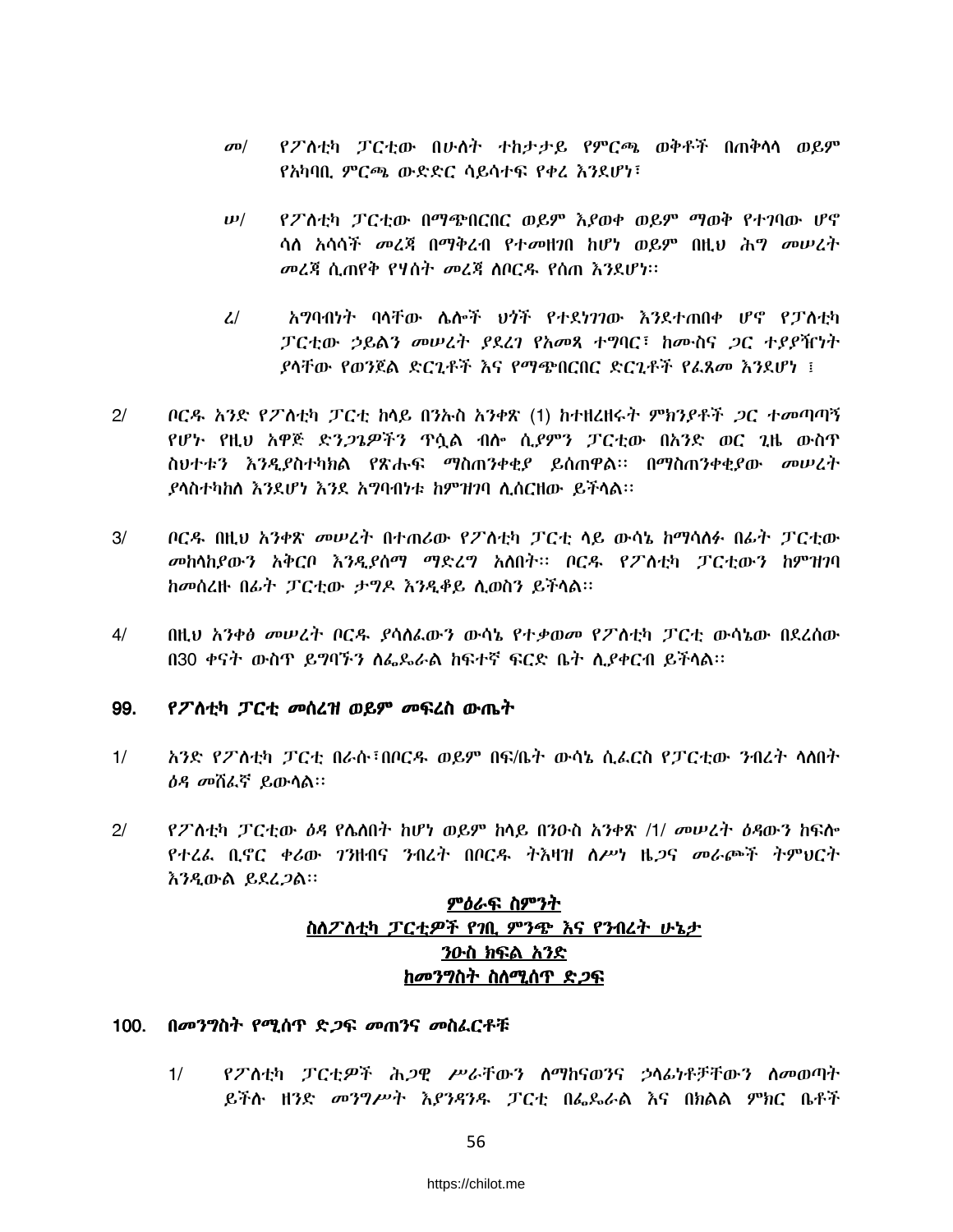ምርጫዎች በሚያገኘው የመራጮች ድምጽ፣ ከአባላቱና ደ*ጋሌዎ*ቹ በሚያገኘው መዋጮ፥ ክፍያና ስጦታ፣ በእጩነት በሚያቀርባቸው ሴቶችና አካል ንዳተኞች ቁጥር እና ሴሎች አግባብነት ያላቸው መስፌርቶች ላይ የተመሰረተ ዓመታዊ የገንዘብ ድጋፍ ይሰጣል፡፡

- $2/$ ከላይ በንኡስ አንቀጽ (1) በተመለከተው መሠረት አንድ የፖለቲካ ፓርቲ የሚ*ያገ*ኘው የገንዘብ ድ*ጋ*ፍ መጠን በሚከተሱት መስፌርቶች መሠረት በርዱ በሚያወጣው መመሪያ የሚወሰን ይሆናል !
	- ለፌዶራል እና ለክልል ምክር ቤቶች በተደረጉ ምርጫዎች ያገኘው  $U$ የመራጮች ድምጽ ብዛት
	- $\Lambda$ / ከአባሳቱና ደ*ጋሌዎ*ቹ ከሚ*ያገ*ኘው *ገ*ቢ መጠን
	- ፓርቲው ስውድድር የሚያቀርባቸው የሴት እጩዎች ብዛት  $d\nu$
	- የፓርቲው የሴቶች አባላት ብዛት እና የ ሴቶች አመራር አባላት ብዛት  $\sigma$ <sup>o</sup>
	- ፓርቲው ሰውድድር የሚያቀርባቸው የአካል ንዳተኛ እጩዎች ብዛት  $\boldsymbol{\nu}$ /
- $3/$ በዚህ አንቀጽ ንኡስ አንቀጽ 2(ሀ) የተደነገገው ቢኖርም አንድ ፓርቲ ለህዝብ ተወካዮች *ምክ*ር ቤት ከተሰጠው ጠቅሳሳ የ*መራጮች ድም*ጽ *ያገኘ*ው ዜሮ ነጥብ አምስት ከመቶ (0.5%) ወይም ስተወዳደረበት የክልል ምክር ቤት አንድ ከመቶ (1%) ያነሰ ከሆነ ከመንግሥት የሚሰጠውን ድጋፍ አያገኝም። ሆኖም ይህ የመቶኛ ቅድመ ሁኔታ አነስተኛ ቁዋር ያስውን ብሔረሰብ ወይም ህዝብ ስመወከል የተደራጁ ፓርቲዎችን አይመሰከትም።
- $4/$ <u>ከላይ በንዑስ አንቀጽ 2 በተዘረዘሩት መስፌርቶች መሠረት መንግሥት የሚደደርገው</u>  $973$ ዘብ ድ $9$ ፍ የዚህን አዋጅ መጽደቅ ተከትሎ በሚካሄደው ጠቅሳሳ ምርጫ እንደአማባብነቱ ተፈጻሚ ይሆናል፡፡
- መንግሥት ከላይ ከተገጸው የገንዘብ ድ*ጋ*ፍ በተጨማሪ የቁሳቁስና የአገልግሎት  $5/$ ድ ጋፎችን ሲያደርግ ይችላል።

### 101. በመንግሥት ስስሚሰጥ ድጋፍ ምንጭ

በመንግሥት የሚሰጠው ድጋፍ፤

- $1/$ ከመንግሥት የሚመደብ፣
- $2/$ ከውጪም ሆነ ከሀገር ውስጥ ከሚገኝ ድጋፍ ወይም እርዳታ እና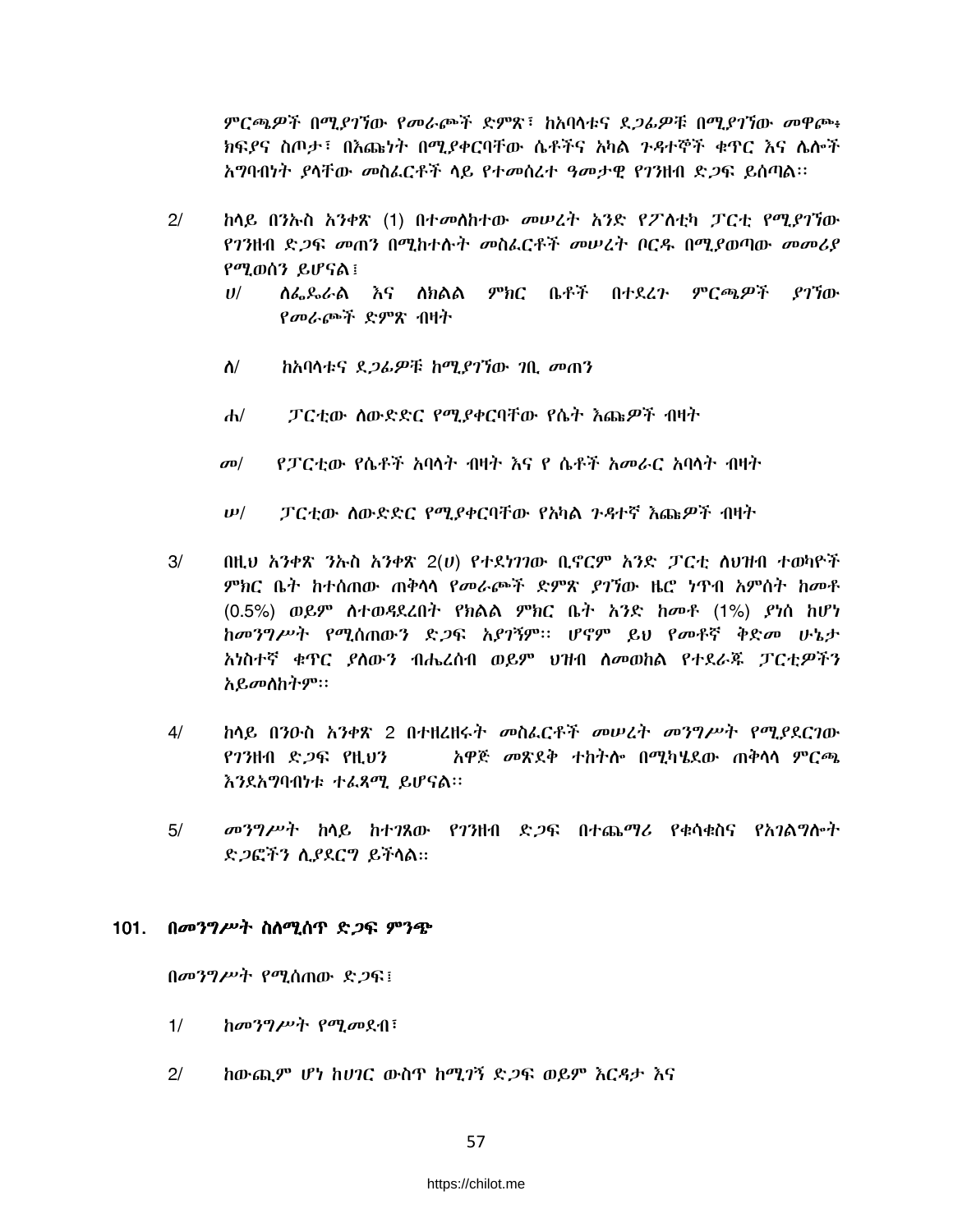$3/$ ከሴሳ ከማንኛውም አካል የሚመነጭ ነው።

### 102.  $\boldsymbol{\varpi}$  C  $\boldsymbol{\upsilon}$

- ለፖለቲካ ፓርቲዎች የሚሰዋ የመንግሥት ድጋፍ በዚህ አዋጅ በተደነገገው መሠረት  $1/$ በፍትሃዊነት እና ያለ አድል*ዎ መ*ፌጸም አለበት፡፡
- የፖለቲካ ፓርቲ*ዎች ከመንግሥት የተ*ሰጣቸውን ድ*ጋ*ፍ በአግባቡ እና ለታስመስት  $2/$ ተግባር ማዋላቸውን የሚያሳውቁበት የግልጽነትና የተጠየቂነት መርህ መከተል አለባቸው።

### 103. በመንግሥት የሚሰጥ ድ*ጋ*ፍ አስተዳደርና የሚከፋፌልበት ሁኔታ

- $1/$ በዚህ አዋጅ አንቀጽ 100 (2) መሠረት በመንግስት የሚሰጥ የገንዘብ ድ*ጋ*ፍ የሚተዳደረውና የሚከፋፌስው በቦርዱ ነው፡፡ ቦርዱ ስዚህ ተግባር አስፌሳጊ የሆኑ መረጃዎችን ይይዛል።
- $2/$ በመንግስት የሚሰጠው ዓመታዊ የገንዘብ ድ*ጋ*ፍ በሁለት ጊዜ ክፍ*ደ* የሚፈፀም ይሆናል፤
- $3/$ የፖስቲካ ፓርቲዎች በዚህ አዋጅ አንቀጽ 100(2) መሠረት በበጀት አመቱ የሚሰጣቸው የ7ንዘብ ድ*ጋ*ፍ *መ*ጠን ተሰልቶ አንዲሰጣቸው ከመስከረም 30 ቀን በፊት *ፕያቄ ማቅ*ረብ ይኖርባቸዋል። ቦርዱ ስፖስቲካ ፓርቲ*ዎች* የሚደረገውን ድ*ጋ*ፍ *መ*ጠን እስከ ነሃሴ 30 ቀን ድፈስ መወሰን አስበት።
- $4/$ ቦርዱ ከሳይ በንኡስ አንቀጽ (3) መሠረት ጥያቄ ሲቀርብስት የፖስቲካ ፓርቲው በሚያቀርበው የጊዜ ስሌዳ መሠረት የሚገባውን የገንዘብ መጠን ይሰጣል፡፡ ሆኖም በበጀት አመቱ የንንዘብ ድ*ጋ*ፍ እንዲሰጠው ለሚጠይቅ የፖለቲካ ፓርቲ *ገን*ዘቡን ከመስጠቱ በፊት ቦርዳ ፓርቲው በተጠናቀቀው የበጀት አመት በመንግስት የተሰጠን የገንዘብ ድ*ጋ*ፍ የሂሳብ መዝንብ አስቀርቦ መመርመርና ችግር እንደሴስበት ማፈ*ጋገ*ጥ አለበት፡፡ ቦርዱ ፓርቲው የሂሳብ መዝንብ ምርመራ ሪፖርት የሚያቀርብበትን ጊዜ በአንድ ወር ሲያራዝምስት ይችላል።
- በዚህ አዋጅ መሠረት ስፖስቲካ ፓርቲ የሚሰዋ ድጋፍ፤  $5/$ 
	- የፖስቲካ ፓርቲው የመንግሥት ድጋፍ ስማግኘት ብቁ ከየሚያደርጉት  $U^{/}$ መስፌርቶች ውስጥ ያጓደሰው ነገር ሲኖር ይቋረጣል፣
	- መመዘኛው ከተጓደለበት ቀን ጀምሮ የተሰጠውን ድጋፍ መጠቀም አይችልም፣  $\Lambda$ /
	- መመዘኛው ከተጓደሰበት ቀን ጀምሮ የተሰጠውን ድጋፍ ተመሳሽ ያደርጋል፡፡  $d\nu$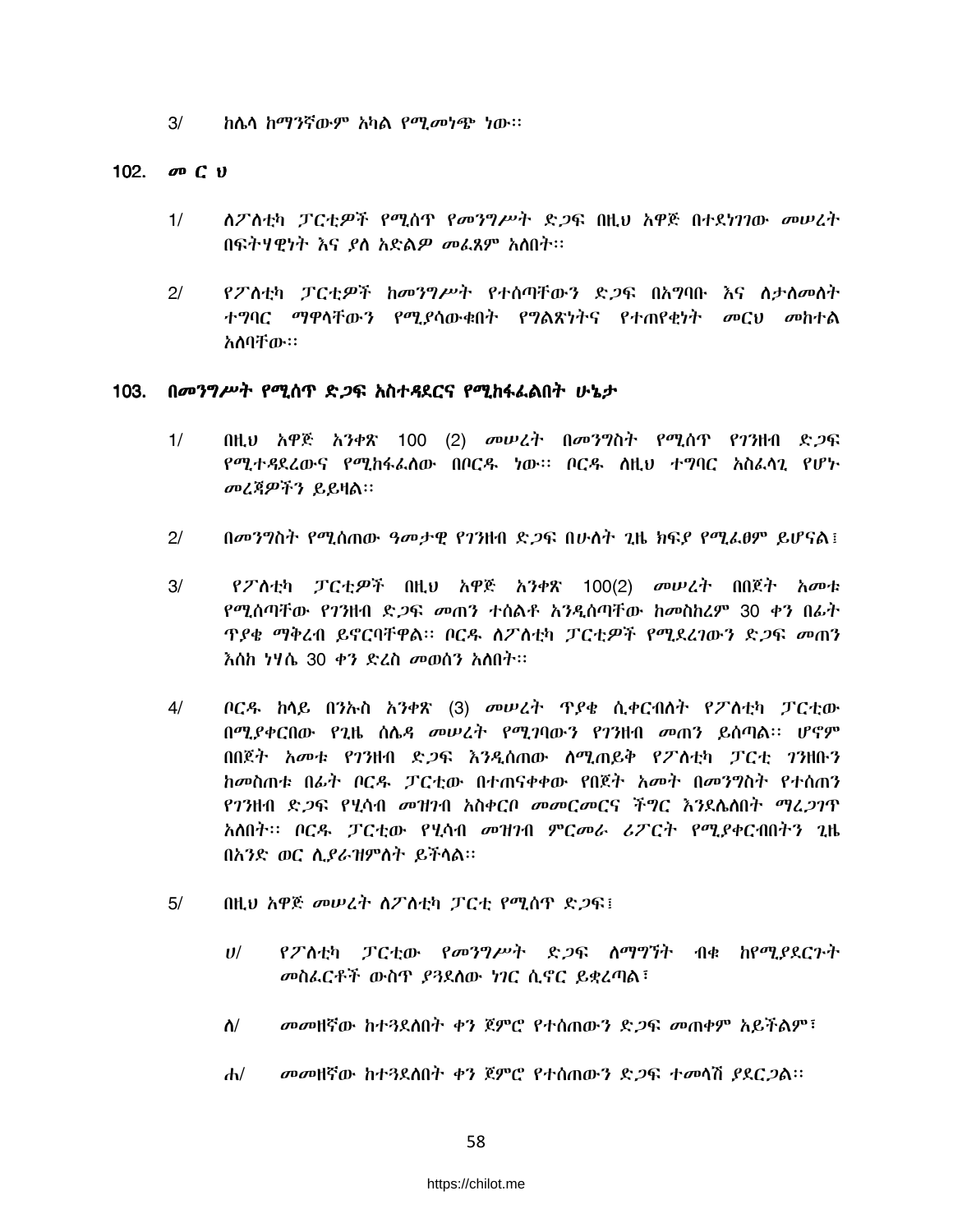ከሳይ በንዑስ አንቀጽ 4(ስ) እና (ሐ) የተደነገጉት ቢኖሩም የፖስቲካ ፓርቲው  $\sigma$ <sup> $\sigma$ </sup> የተሰጠውን ድ*ጋ*ፍ ሥራ ሳይ ስማዋል መመዘኛው ከተጓደስበት ቀን አስቀድሞ የገባቸው የውል ግዴታዎች ካሉ ቦርዱ ተመሳሽ መደረግ ከሚገባው ገንዘብ ታሳቢ ሲያደርግስት ይችሳል።

### 104. ለፖለቲካ ፓርቲዎች የሚሰጥ ድ*ጋ*ፍ ስለሚመራበት አሰራር

- የፖለቲካ ፓርቲዎች ከመንግሥት የተሰጣቸውን ድጋፍ አጠቃቀማቸውን በወጪ  $1/$ አርዕስት በመዘርዘር በኦዲተር ወይም በሂሳብ ባለሙያ የተፈ*ጋገ*ጠ ወቅታዊ የሂሳብ ሪፖርት ማቅረብ አስባቸው።
- $2/$ ቦርዱ መንግስት ስፖስቲካ ፓርቲዎች የሚሰጠውን ድጋፍ አጠቃቀም በተመስከተ መመርያ ያወጣል።

### 105. የፖለቲካ ፓርቲ የሂሳብ አ*ያያዝ*

- $1/$ ማንኛውም የፖስቲካ ፓርቲ፤
	- $U$ / በመንግስት የሚሰጠውን ድ*ጋ*ፍ በአገር ውስዋ ባለ ባንክ በተከፈተ የተለየ የባንክ ሂሳብ *ማ*ስቀመጥ አስበት፣
	- $\Lambda/$ *ከተፌቀ*ደለት *መ*ጠን በሳይ ወጪ ሳ*ያ*ደርግ ሂሳቡን በህግ መሠረት ማንቀሳቀስ አለበት ፣
	- $d\nu$ የተሰጠውን ድ*ጋ*ፍ በተለየ የሂሳብ *መዝገ*ብ በየወጪ አር*ዕ*ስቱ ዘርዝሮ *መያ*ዝ አለበት፣
	- በፋይናንስ ህግ መሠረት በበጀት ዓመቱ ከመንግሥት የተሰጠውን የገንዘብ  $\sigma$ <sup> $\sigma$ </sup> *መ*ጠን እና *ገ*ንዘቡን ስምን ተግባር እንዳዋስ የሚያሳይ በኦዲተር ወይም በሂሳብ ባስሙያ የተፈ*ጋገ*ጠ የሂሳብ ሪፖርት ሰቦርዱ ማቅረብ አስበት፡፡
- $2/$ *አዲተሩ ወይም የሂ*ሳብ ባስሙ*ያ*ው *የመረመረ*ውን ሂሳብ ከህግና *መመ*ርያ ውጭ ወጪ የተደረገ መሆን አስመሆኑን በኦዲት ሪፖርቱ ላይ አስተያየት መስጠት አስበት።
- $3/$ *የፌ*ዴራል ዋና አዲተር ከመንግሥት የተሰጠን ድ*ጋ*ፍ አጠቃቀም በተመ**ለ**ከተ በማንኛውም ጊዜ የፖስቲካ ፓርቲዎችን መመርመር ይችላል።

#### ስስተጠያቂነት እና ቅጣት 106.

 $1/$ ማንኛውም የፖስቲካ ፓርቲ ከመንግሥት የሚሰጠውን ድጋፍ ከታስመስት ዓላማ ውጪ ካዋለ ወይም በወቅቱ ሪፖርት ካላቀረበ ወይም ሐሰተኛ የሂሳብ ሰነድ ያቀረበ እንደሆነ፣ ወይም ከሚሰጠው ድ*ጋ*ፍ *ጋ*ር በተያያዘ ግዴታውን ያልተወጣ እንደሆነ፤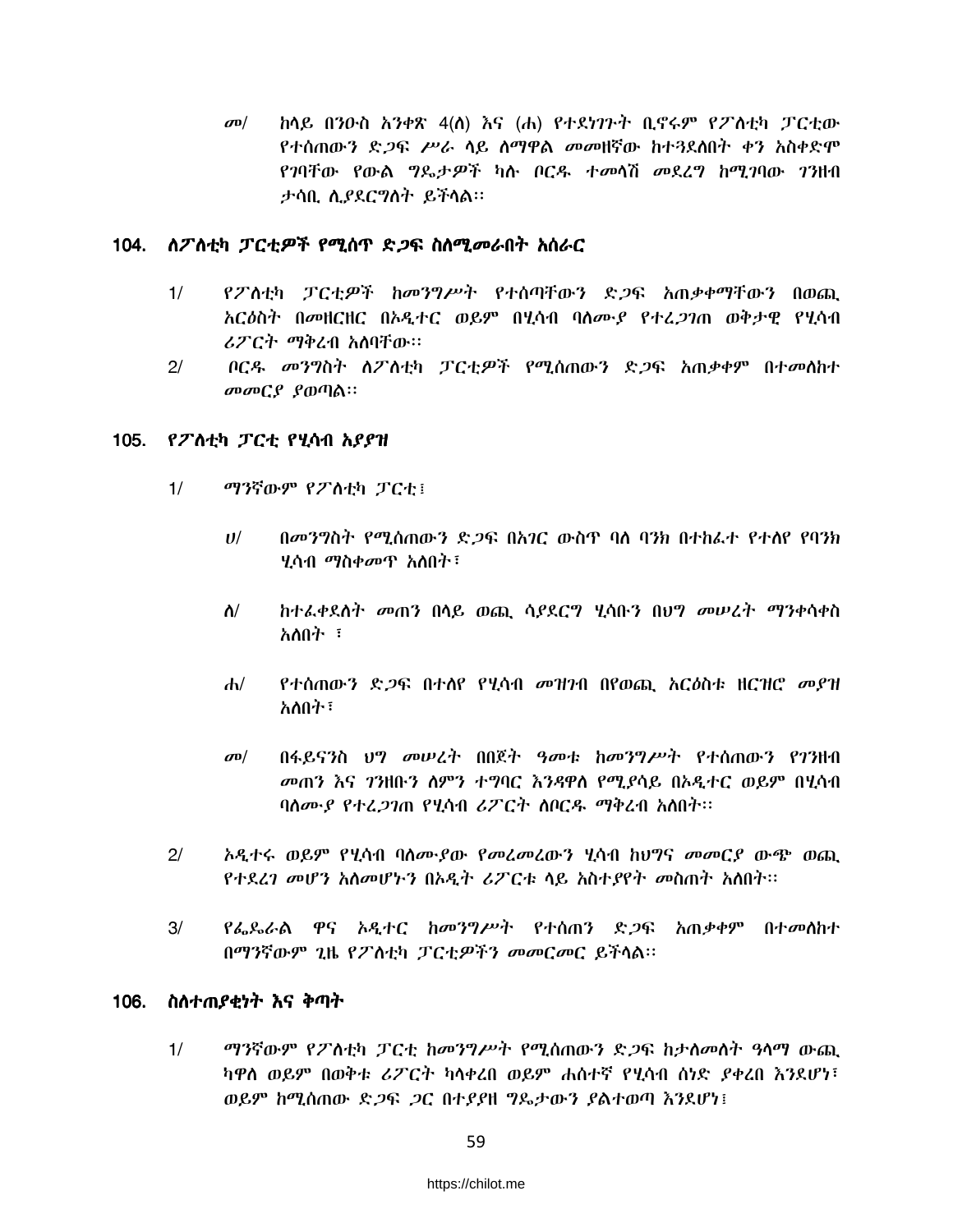- የሚሰጠው ድ*ጋ*ፍ ሲቀነስበት ወይም ሲቋረዋበት ይችላል፣  $U$ /
- ፓርቲው በዚህ አዋጅና በሌሎች አግባብነት ባላቸው ሕጎች መሠረት ተገቢው  $\Lambda$ / ቅጣት ሲወሰንበት ይችላል።
- $d\nu$ ከላይ በንዑስ አንቀጽ (1)(ለ) ስር የተመለከተው ቅጣት በፓርቲው ኃላፊ ወይም ኃሳፊዎችም ሳይ ሲፈጸም ይችሳል።
- $3/$ ቦርዱ በፖስቲካ ፓርቲ አሳግባብ ወጪ የሆነን ገንዘብ ክስ በመመስረት ወይም በማቻቻል ሲያሰመልስ ይችላል።

### 107. ለሕዝብ ተወካዮች ምክር ቤት ስለሚቀርብ የሂሳብ ሪፖርት

- $1/$ ቦርዱ ለፖለቲካ ፓርቲዎች የተደረገውን ድጋፍ አስመልክቶ የበጀት ዓመቱ በተጠናቀቀ በአጭር ጊዜ ውስጥ ሪፖርቱን ለሕዝብ ተወካዮች ምክር ቤት ማቅረብ አለበት፡፡ ይህ ሪፖርት፤
	- በበጀት ዓመቱ ስፓርቲዎች ድ*ጋ*ፍ እንዲውል በመንግሥት የተመደበውንና ከሴሳ  $U^{/}$ ምንጭ የተገኘውን ጠቅሳሳ መጠን፤
	- ስ/ በበጀት ዓመቱ ለእያንዳንዱ የፖስቲካ ፓርቲ የተመደበውን የድጋፍ መጠን፣
	- ህግ በሚፌቅደው መሠረት በእያንዳንዱ የፖለቲካ ፓርቲ በበጀት ዓመቱ ወጪ  $\mathbf{d}$ የተደረገ የገንዘብ መጠን፣
	- $\sigma$ <sup> $\sigma$ </sup> በበጀት ዓመቱ የታየውን የሂሳብ ሚዛን ያካተተ መሆን አለበት፡፡
- $2/$ ቦርዱ ከላይ በንዑስ አንቀጽ 1 የተመለከተውን ሪፖርት ለዋናው ኦዲተር ጭምር መላክ አለበት።
- ዋና አዲተሩ ይህ የሂሳብ ሪፖርት በደረሰው በ30 ቀናት ውስጥ በንዳዩ የሚያዘጋጀውን  $3/$ የሂሳብ መግለጫ *ጋ*ር በማያያዝ ለሕዝብ ተወካዮች ምክር ቤት መላክ አለበት፡፡

# <u>ንዑስ ክፍል ሁስት</u> የንቢ ምንጭ

### 108. የፖለቲካ ፓርቲ የገንዘብ ምንጭ

 $1/$ የአንድ የፖለቲካ ፓርቲ የገንዘብ ምንጭ፤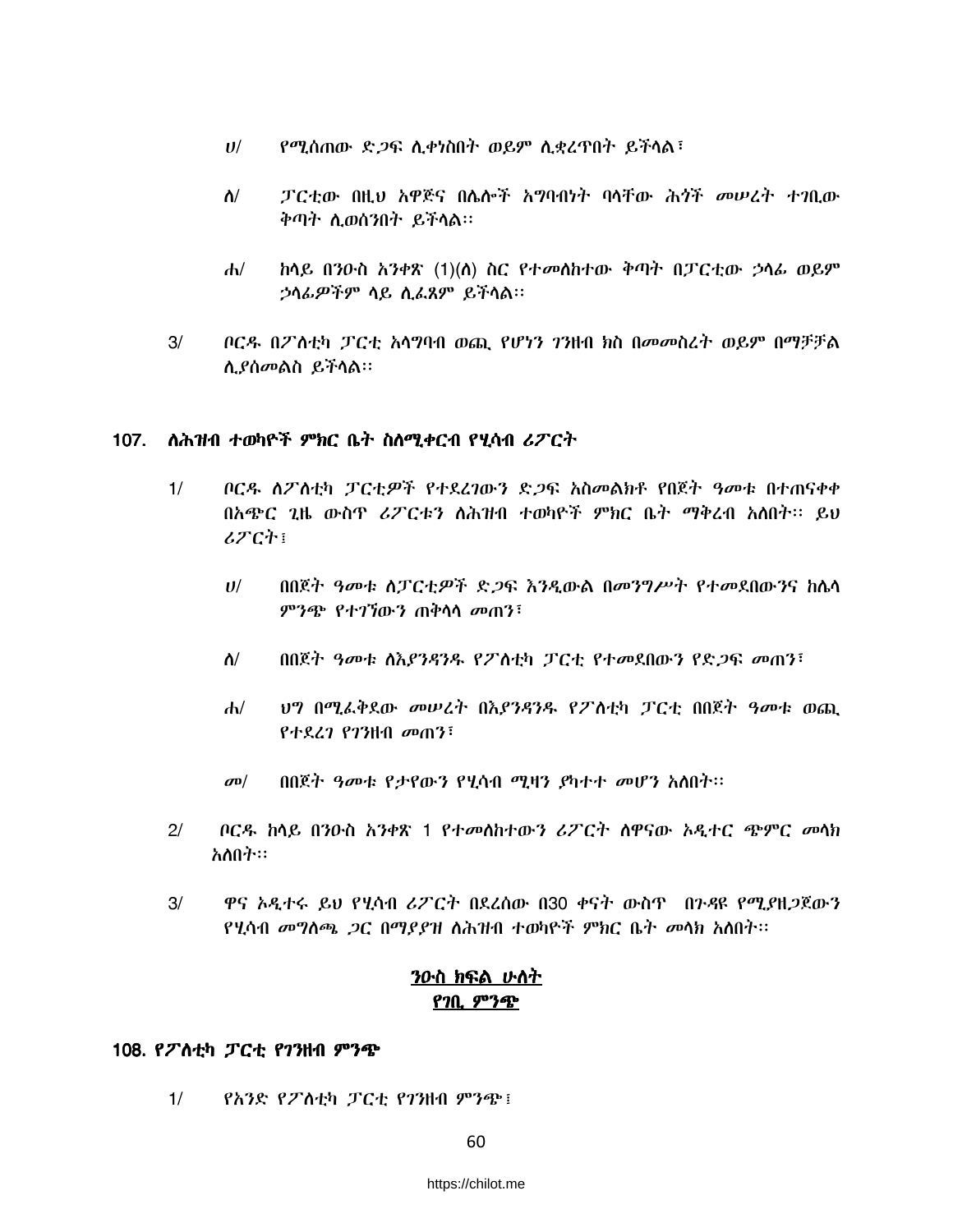- $U$ / ำአባሳቱ *የሚ*ሰበሰብ የአባልነት መዋጮ፣
- $\Lambda/$ ቦርዱ አዋንቶ በሚያስቀምጠው ጣሪያ መሠረት በኢትዮጵያዉያን ግስሰቦች ወይም ኢትዮጵያውያን በሚቆጣጠሩዋቸው ኩባንያዎች የሚደረግ ስጦታ ወይም እርዳታ፣
- ከአንቀጽ 100 በተደነገገው መሠረት ከመንግሥት ከሚሰጠው ድጋፍና ዕርዳታ፣  $d\nu$ ሲሆን ይችላል።
- $2/$ የዚህ አንቀፅ ድን*ጋጌ እን*ደተጠበቀ ሆኖ ማንኛውም የፖስቲካ ፓርቲ የገንዘብ አቅሙን ለማንልበት የሚያግዙ የንቢ ማስንኛዝግጅቶች በማደራጀት ንንዘብ ለማስባሰብ ይችላል።
- $3/$ የዚህ አዋጅ አንቀፅ 66 ንዑስ አንቀጽ 2 ድን*ጋጌ* ቢኖርም ማንኛውም ሕ*ጋ*ዊ ሰውነት ደገኘ የፖለቲካ ፓርቲ በቀዋታም ሆነ በተዘዋዋሪ መንገድ በንግድና ኢንዱስትሪ ሥራዎች መሰማራት አይችልም።
- በዚህ አንቀጽ የተዘረዘሩትን ጉዳዮች በሚመለከት ቦርዱ ዝርዝር መመሪያ ያወጣል፡፡  $4/$

#### ከመቀበል የተከስከስ ስጦታ ወይም እርዳታ 109.

- ማንኛውም የፖስቲካ ፓርቲ ከሚከተሱት ስዎች ወይም አካላት የሚቀርብለትን ስጦታ  $1/$ ወይም እርዳታ መቀበል አይችልም !
	- ከውጪ ሀገር ዜጎች ተቋማት ወይም ድርጅቶች  $U$ /
	- ከውጪ ሀገር መንግሥት ወይም ከውጪ ሀገር የፖስቲካ ድርጅት፣  $\Lambda$ /
	- $d\nu$ ከበጎ አድራጎት ድርጅት ወይም መንግሥታዊ ያልሆነ ድርጅት፣
	- ከሃይማኖት ድርጅት፣  $\sigma$ <sup> $\sigma$ </sup>
	- ከፍርድ እስረኞች፣  $\bm{\nu}/$
	- በህን-መንግስቱ ከተደነገገው ሥርዓት ውጭ ሥልጣን ስመያዝ ከተደራጀ ቡድን  $\mathcal{L}$ ወይም ሰው፣
	- በሽብርተኛነት ከተመደበ ድርጅት፣ ለ/
	- ሽ/ የዚህ አዋጅ አንቀጽ 111 (2) የተደነገገው እንደተጠበቀ ሆኖ ካልታወቀ ምንጭ የሚቀርብ ስጦታ ወይም እርዳታ፣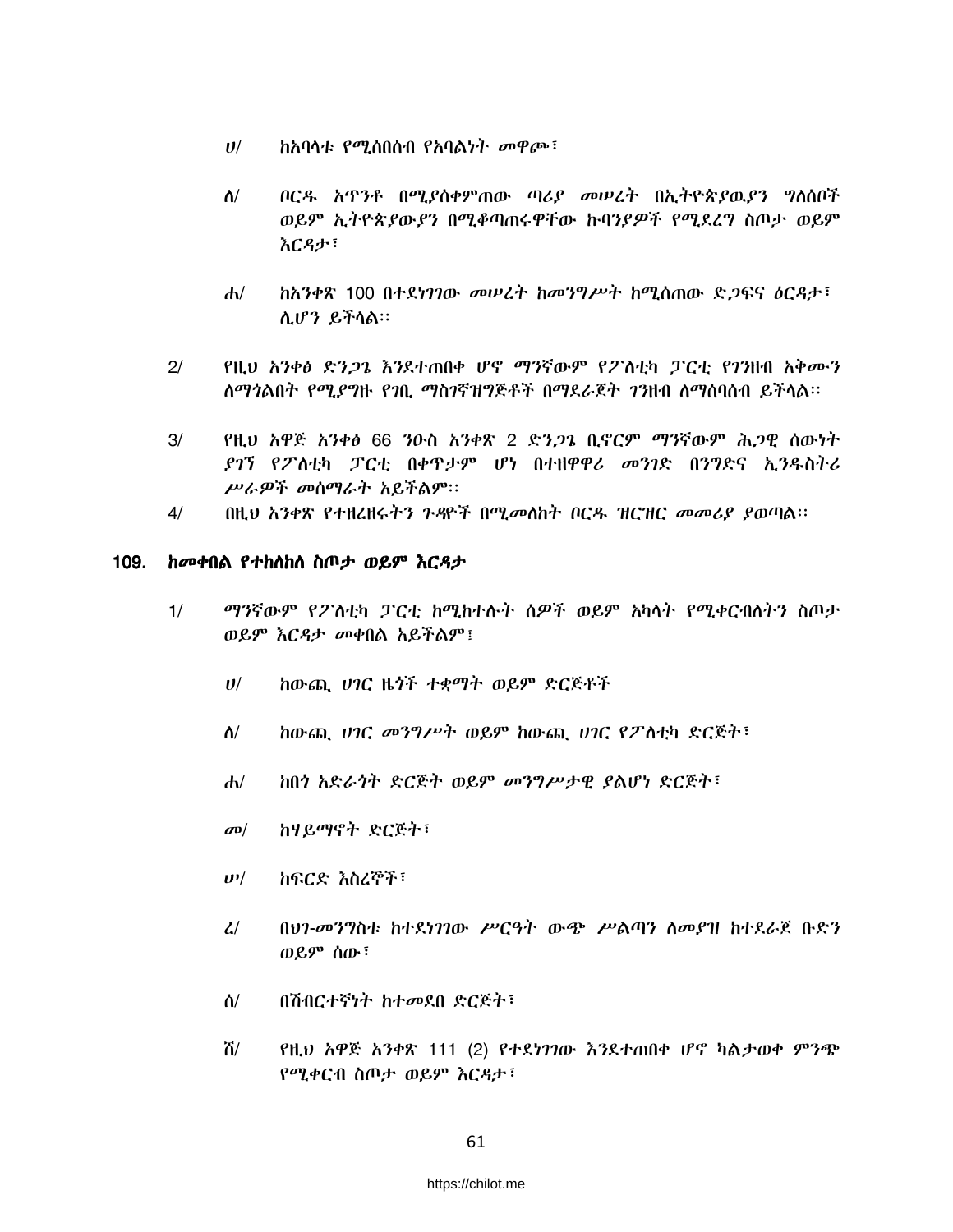- *ሙ*ሉ በሙሉ ወይም በከፊል የመንግስት ከሆኑ የልማት -ድርጅቶ፣  $\phi$ /
- አንድን ነገር ወደፊት ስማስፌጸም ተገቢ ያልሆነ ጥቅም ስማግኘት ወይም ከህግ  $\mathbf{u}$ ውጭ ጥቅም ስማግኘት ከሚያልም ማንኛውም አካል የሚሰጥ ስጦታ ወይም እርዳታ።
- $2/$ *ማን*ኛውም የፖስቲካ ፓርቲ ከላይ በንዑስ አንቀጽ /1/ መሠረት የተከለከለ ስጦታ ወይም <u>እርዳታ በማንኛውም *መን*ገድ የተቀበለ እን</u>ደሆነ ስጦታውን ወይም እርዳታውን በተቀበለ በ21 ቀናት ውስጥ ከተያያዥ መረጃዎች *ጋ*ር ሰቦርዱ *ገ*ቢ ማድረግ አሰበት፡፡

### 110. ከህግ ውጭ ስለተ*ገ*ኘ ሀብትና ንብረት

*ማን*ኛውም የፖስቲካ ፓርቲ በዚህ አዋጅ ከተፈቀደሰት ውጭ *ገን*ዘብ፣ ወይም ንብረት፣ በስጦታ፣ በዳረንት፣ በውርስ፣ በንግድና ኢንዳስትሪ ሥራ ወይም በማናቸውም መንገድ ተቀብሎ ቢ*ገኝ ያገኘ*ው የገንዘብ ጥቅም ሦስት እጥፍ ይቀጣል፤ በተጨማሪ አግባብ ባሰው ህግ ተጠያቂ ሲሆን ይችሳል።

# ንዑስ ክፍል ሦስት ሰለማህደር፣ ሂሳብ አያያዝና ቁጥጥር

### 111. የፖስቲካ ፓርቲ ማህደርና አዲት

ማንኛውም የፖለቲካ ፓርቲ የሚከተሉትን ጉዳዮች ያካተተ ትክክለኛና ቋሚ ማህደር በፓርቲው ዋና ጽሕፌት ቤት በአማባቡ መደዝ አለበት፤

- $1/$ ማንኛውም በዓይነትም ሆነ በ7ንዘብ የሚደረግ መዋጮ፣ ስጦታ፣ እና ቃል የተገባለት ስጦታ ወይም መዋጮ፣
- $2<sup>1</sup>$ ከዚህ የሚከተሱትን ያካተተ የሂሳብ መግስጫ ፡
	- $U$ / የተሰያዩ የገቢ ምንጮችን በሚያሳይ መልኩ የተደራጀ የፓርቲው የገንዘብ ምንጭ ዝርዝር<sup>፣</sup>
	- $\Lambda$ / ከ 5000 ብር በሳይ መዋጮ *ያ*ደረገውን ወይም ስጦታ የሰጠውን ወይም ቃል የንባውን ሰው ስም፣
	- *ቃ*ል የተ*ገ*ባ መዋጮ ወይም ስጦታ ካስና የሚከራልበት ጊዜ፣ እና  $\mathbf{d}$
	- አጠቃሳይ የፖስቲካ ፓርቲው የሂሳብ እንቅስቃሴ።  $\sigma$ <sup> $\sigma$ </sup>
- $3/$ የፖስቲካ ፓርቲ ቋሚ ንብረቶች ዝርዝር፣ መቼ እና እንዴት በባለቤትነት እንደያዘው፣
- $4/$ የፖስቲካ ፓርቲውን የእዳ ዝርዝር፣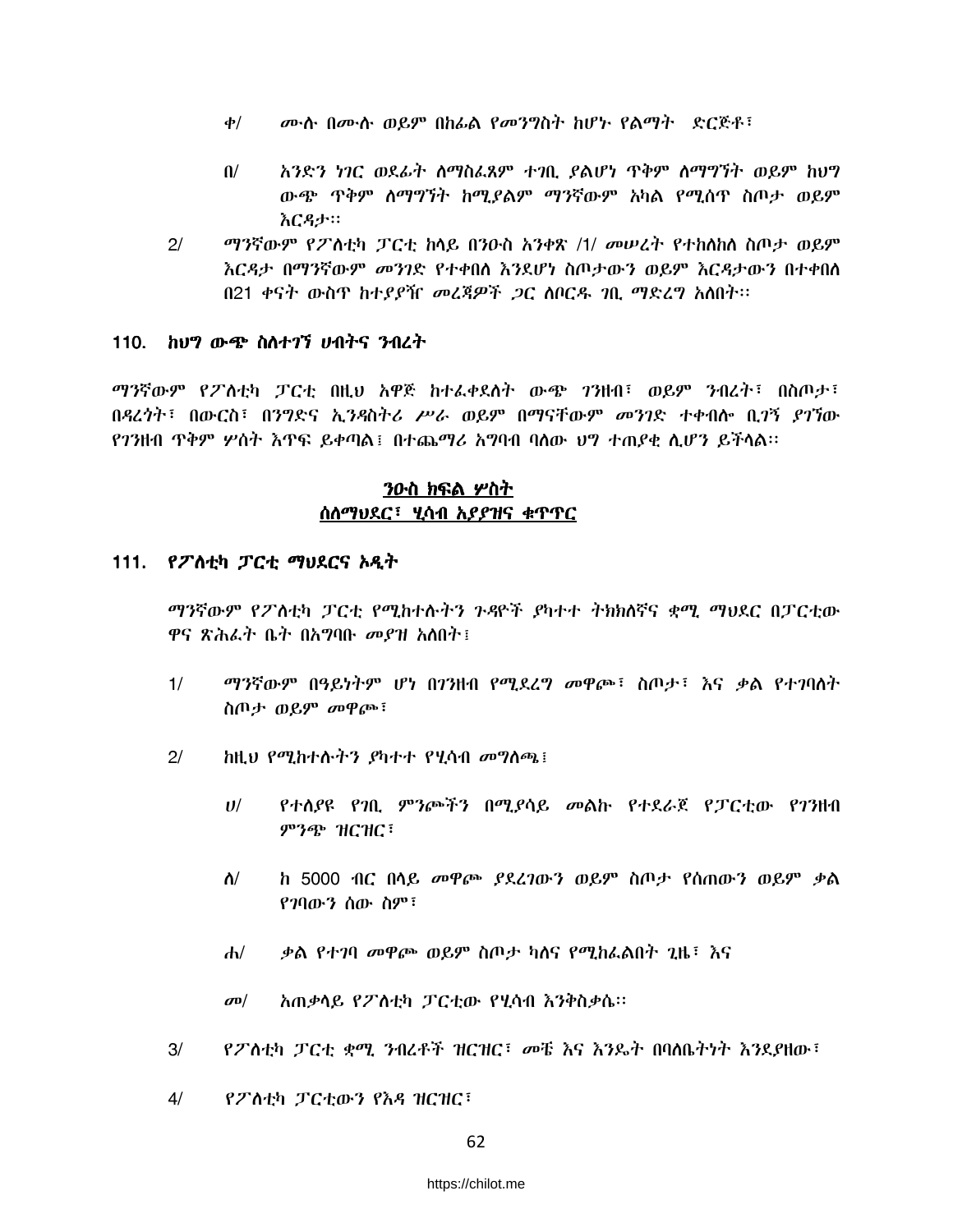ከዚህ ጋር በተያያዘ ቦርዱ የሚፌልጋቸው ሴሎች አግባብነት ያሳቸው መረጃዎች፡፡  $5/$ 

### 112. የሂሳብ መዝንብ

- ማንኛውም የፖስቲካ ፓርቲ የገቢና ወጭ ሂሳብ አያያዝ ሥርአት ይኖረዋል፡፡  $1/$
- $21$ የፖለቲካ ፓርቲ የ⁄ቢና ወጭ ሂሳብ አያያዝ ሥርዓት በሂሳብ አያያዝ ልምድ ተቀባይነት ባለው መንገድ የተዘጋጀ መሆን አለበት።
- $3/$ አንድ የፖለቲካ ፓርቲ በማንኛውም ጊዜ አባል የሆነበትን የፓርቲውን የገቢና ወጭ <u>ሃሳብ መረጃ የማግኘት መብት አስው።</u>
- $4/$ አንድ የፖለቲካ ፓርቲ የሚያወጣቸው ወጪዎች ሁሉ ስፖለቲካ አሳማው መዋሳቸውን ስቦርዱ የማስረዳት ኃሳፊነት አስበት፡፡

### 113. ዓመታዊ የሂሳብ ሪፖርት

- $1/$ *ማን*ኛውም የፖለቲካ ፓርቲ በየዓመቱ በራሱ ኦዲተር የሂሳብ ምርመራ *ያካሂዳ*ል፡፡ የፖለቲካ ፓርቲው በቦርዱ ከተመዘንበ ከስድስት ወር ጀምሮ የሂሳብ ሪፖርቱን የበጀት አመቱ በተጠናቀቀ በሶስተኛው ወር ሰቦርዱ ማቅረብ አስበት፡፡
- $2/$ *ግን*ኛውም የፖስቲካ ፓርቲ ስቦርዱ የሚያቀርበው አመታዊ የሂሳብ ሪፖርት፤
	- ዝርዝር የገቢ መጠን እና የገቢ ምንጭ፣  $U$ /
	- $\Lambda$ / የወጪ አርእስቶችን የያዘ የወጪ ዝርዝር፣
	- የቋሚና ተንቀሳቃሽ ንብረቶችና ዕዳ ዝርዝር መግስጫ፣ እና  $d\nu$
	- $\sigma$ <sup> $\sigma$ </sup> ስለትክክለኛነቱ የፖለቲካ ፓርቲው መሪ ፌርሞበት በፓርቲው ማህተም የተፈ*ጋገ*ጠ ሰነድን *ያ*ካተተ መሆን አስበት።
- $3/$ ፓርቲው ከላይ የተመለከቱትን የንቢ፣ የወጪ፣ የንብረትና እዳ ዝርዝር መግለጫዎች ስቦርዱ ከነማብራሪያቸው ማቅረብ አስበት፡፡
- በዚህ አዋጅ በሌላ አኳኂን የተደነገገው እንደተጠበቀ ሆኖ ማንኛውም የፖስቲካ ፓርቲ  $4/$ የዓመት የሂሳብ ሪፖርት – አዘጋጅቶ በይፋ ያወጣል። ይህ የዓመታዊ የሂሳብ ሪፖርት በዚህ አዋጅ መሠረት ተመርምሮ ተቀባይነት ያገኘ መሆን ይገባዋል፡፡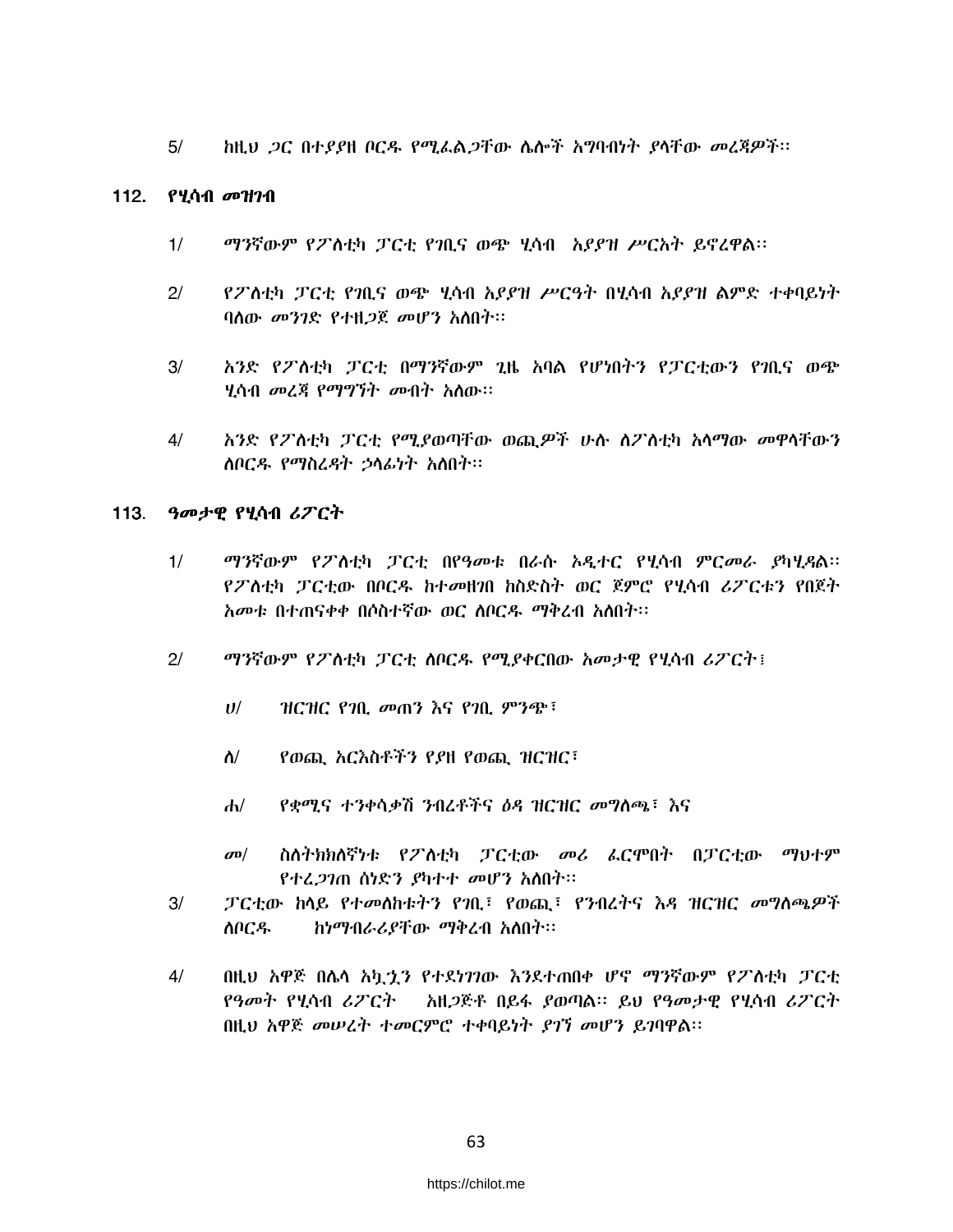$5/$ ማንኛውም የፖስቲካ ፓርቲ ከሳይ በንዑስ አንቀፅ /1/ መሠረት ሪፖርት ካላቀረበ ወይም ፓርቲው ሪፖርት አቅርቦም ቦርዱ በተሳከሰት ሪፖርት ሳይ ዋርጣራ ሲኖረው ቦርዱ የውጭ አዲተር በመሳክ ሂሳቡ እንዲመረመር ያደርጋል፡፡

# ክፍል አምስት ስለምርጫታዛቢዎች፣የዕጩ ወኪሎች፣ ጋዜጠኞችና የመራጮች ትምህርት አሰጣጥ

### 114. ስለ ምርጫ ታዛቢ*ዎ*ች

- 1 የምርጫ ሂደት ስመታዘብ የሚፌልን የአገር ውስዋ የምርጫ ታዛቢዎች ሰቦርዱ በማመልከትና ሲፌቀድላቸው የሚሰጣቸውን የታዛቢነት የምስክር ወረቀት በመያዝ ምርጫ ስመታዘብ ይችላሉ።
- 2 የውጭ የምርጫ ታዛቢዎች አገሪቱ በተቀበለቻቸው ዓለም አቀፍ ስምምነቶች መስረት በመንግሥት ግብዣ ምርጫ ስመታዘብ ይችላሉ።
- 3 በዚህ አንቀጽ ንዑስ አንቀጽ (2) መሰረት ምርጫን የሚታዘብ የውጭ 尹吼 ቡድን ወይም ድርጅት ከቦርዱ የታዛቢነት የምስክር ወረቀት መውሰድ አስበት።
- 4 ምርጫውን ስመታዘብ የምስክር ወረቀት የተሰጣቸው የምርጫ ታዛቢዎች በቦርዱ የሚዘ*ጋ*ጀውን የምርጫ ታዛቢ*ዎች የሥነ*ምግባር መመሪያ መቀበሳቸውን በድርጅቶቹና በወኪሎቻቸው ፊርማ ማፈጋገዋ ይኖርባቸዋል፡፡
- 5 ቦርዳ ምርጫ ስመታዘብ ከተፈቀደሳቸው ታዛቢ*ዎች ጋ*ር በመመካከር ታዛቢ ቡድኖቹን ያስማራል ፡፡

#### $115.$ የአ*ገ*ር ውስጥ የምርጫ ታዛቢ*ዎ*ች

- $1<sup>1</sup>$ ቦርዱ የምርጫ ታዛቢነት ጥያቄ ሲቀርብስት ጥያቄውን ያቀረበው ድርጅት፤
	- $\boldsymbol{\theta}$ . ህጋዊ ሰውነት ያስው አገር በቀል ድርጅት መሆኑን፤
	- ከማንኛውም የፖስቲካ ወገንተኝነት ነጻና ስትርፍ ያልተቋቋመ መሆኑን፥ ስ. እንዲሁም የማንኛውም መንግስታዊ ተቋም አካል አስመሆኑን
	- የድርጅቱ የቦርድ አባላትና መሪዎች የማንኛውም ፖስቲካ ፓርቲ አባላት  $\mathbf{d}$ አስመሆናቸውን፤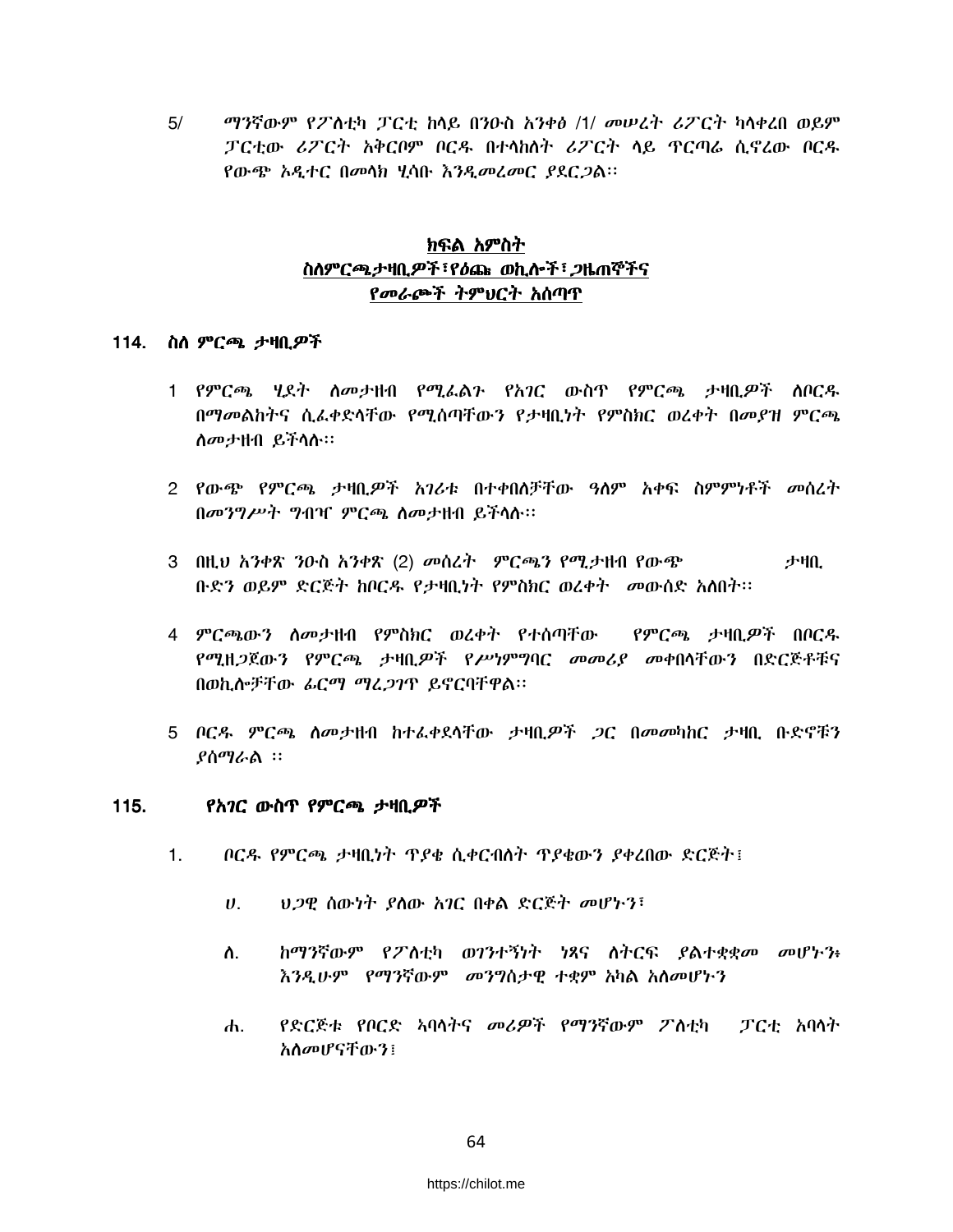- ድርጅቱ የሚያስማራቸው ግለሰቦች ምርጫ በገለልተኝነት ለመታዘብ ችሎታ  $\boldsymbol{\sigma}$ <sup> $\boldsymbol{\sigma}$ </sup> ያሳቸው መሆኑን በማጣራትና ድርጅቱ ያስውን የማስፌጸም አቅም አፈጋግጾ በቦርዱ የተዘ*ጋ*ጀውን የምርጫ ታዛቢ*ዎ*ች የሥነ ምግባር ደንብ መቀበሳቸውን ድርጅቱንና ወኪሎቹን በማስፌረም አረ*ጋግ*ጦ የታዛቢነት ስርቲፊኬት ይሰጠዋል።
- $\boldsymbol{\psi}$ . በዚህ ንዑስ አንቀጽ ከሀ እስከ መ ድረስ የተዘረዘሩትን በተመለከተ ቦርዱ  $HCHC$  የአፌጻጸም መመሪያ ያወጣል፡ ፡
- $2.$ ቦርዱ ከሳይ በንዑስ አንቀጽ(1) የተደነገገው ባለመሟላቱ ምክንያት የቀረበለትን የታዛቢነት ማመልከቻ ያልተቀበስ እንደሆነ ይህን ውሳኔውን ማመልከቻውን በተቀበስ በ30 ቀናት ውስጥ ለአመልካቹ በፅሁፍ ያሳውቃል፡፡ አመልካቹ በቦርዱ ውሳኔ ካልተስማማ በ14 ቀን ውስጥ ለፌደራል ከፍተኛ ፍርድ ቤት ይማባኝ ሊያቀርብ ይችላል።
- ማንኛውም የምርጫ ታዛቢ ከሥነ ምግባር ደንቡና ከገባው ግዴታ ውጭ ሲንቀሳቀስ 3. ክተ?ን ቦርዱ እንደ አግባብነቱ የተፈጸመውን ስህተቱ ጠቅሶ ስግለሰቡና ስመከለው ድርጅት ማስጠንቀቂያ በመስጠት ስህተቱን እንዲታረም ስማዘዝ አልያም ግለሰቡ ወይም ወካዩ ድርጅት ከታዛቢነት ስማገድ ይችላል፡፡

### 116. *የምርጫ ታዛቢዎች መብት*

- የምርጫ ታዛቢነት ማረ*ጋገጫ* የምስክር ወረቀት የተሰጠው የድርጅት ወኪል በምርጫ  $1<sub>1</sub>$ ጣቢያ በመዘዋወር የምርጫውን ሂደት የመከታተልና ተገቢ መሬጃ ጠይቆ የማግኘት *መ*ብት አለው፡፡ታዛቢ*ዎች* የምርጫ ሰነዶችን የመመልከት፤ የድምጽ አሰጣዋ እና የድምጽ ቆጠራ ሂደቱን የመታዘብ መብት አሳቸው።
- የምርጫ ታዛቢዎች በምርጫው ሂደት የታዘቧቸውን ወይም ያ*ጋ*ጠሟቸውን ጉድስቶች  $2.$ ለቦርዱ ጽህፈት ቤት የማቅረብ መብት አሳቸው።ዝርዝሩ በቦርዱ መመሪያ ይወሰናል።

### 117. የምርጫ ታዛቢዎች ግዴታ

ከቦርዱ የምርጫ ታዛቢነት የምስክር ወረቀት ያገኘ የምርጫ ታዛቢ፡-

- የታዛቢነት መታወቂያውን መያዝና ሲጠየቅ ማሳየት አስበት፡፡  $1<sup>1</sup>$
- $2<sup>1</sup>$ የምርጫ አስፌየሚዎች የሚሰጡትን መመሪያ ማክበር አለበት፡፡
- የምርጫው ሂደት በትክክልና በብቃት እንዳይካሄድ ከሚያደናቅፍ ተግባር መቆጠብ 3. አስበት።
- 8. ቦርዱ ያወጣውን የስነ-ምግባር ደንብ ማክበር አለበት፡፡
- 9. ዝርዝር ሪፖርት አዘጋጅቶ ሰቦርዱ የማቅረብ ግዴታ አሰበት፡፡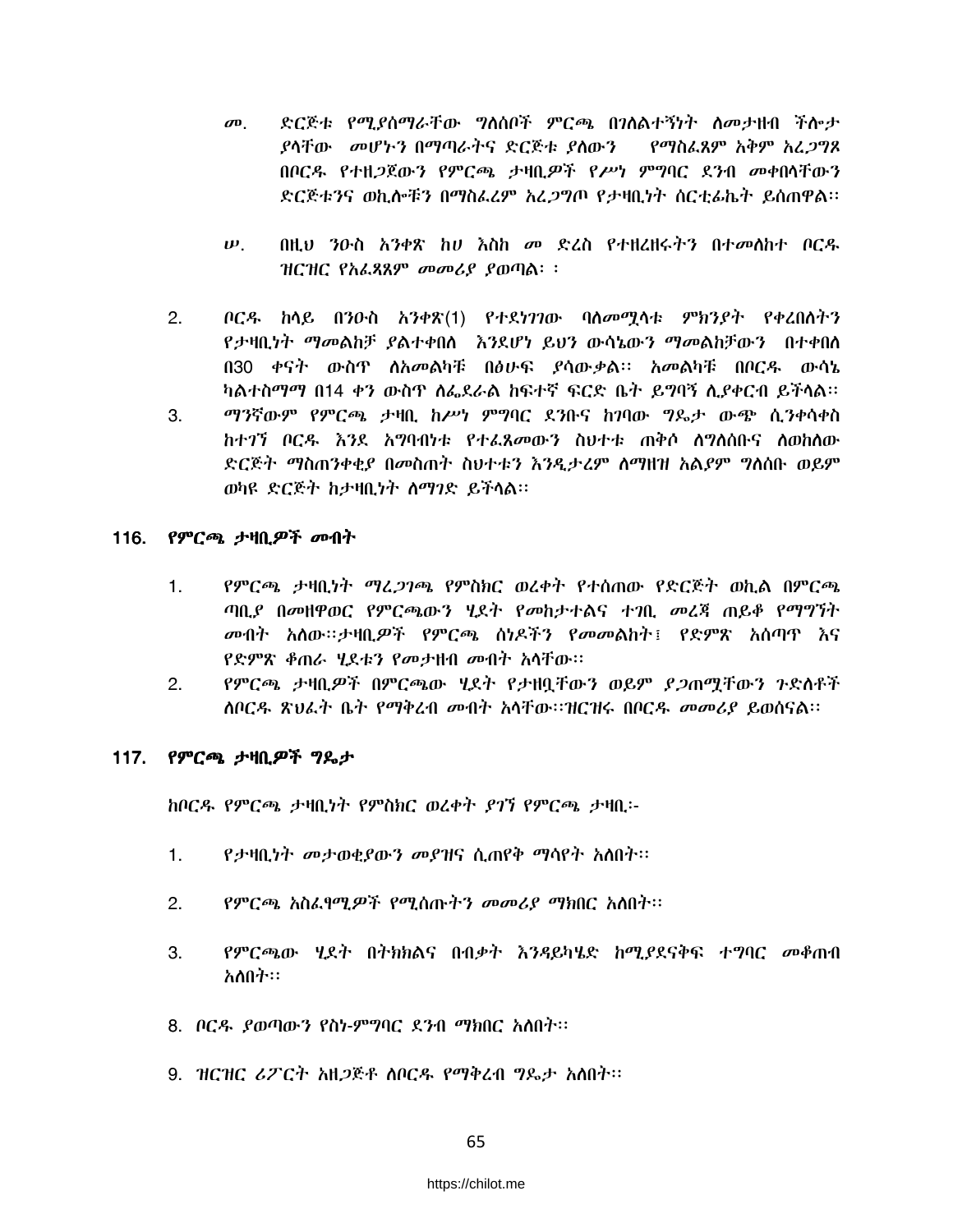6 <u>ከላይ በንኡስ አንቀፅ 1 የተደነገገው እንደተጠበቀ ሆኖ የውጭ የምርጫ ታዛቢ ቦርዱ</u> በሚያወጣው *መመሪያ መ*ስረት በንስልተኝነት፣ የሀንራቱን ሕ*ጎ*ች ፣ ዓስም አቀፍ ስምምነቶችን እና የቦርዱን መመሪያ በማክበር የምርጫውን ሂደት መታዘብ ይችላል።

### 118. የፖስቲካ ፓርቲ እና የግል ዕጩ ወኪሎች

ተቀማጭ ወኪሎች፣

ማንኛውም የግል ሰጩ፡-

ወኪሎች፡

እየተቀያየሩ በጣቢያው

የማይበልጡ ተዘዋዋሪ ወኪሎችን መመደብ ይችላል።

 $1.$ 

 $2<sup>1</sup>$ 

3.

119

 $\boldsymbol{U}$ .

ስ.

 $U_{\rm{L}}$ 

ለ.

ማንኛውም ስምርጫ ዕጩ ያቀረበ የፖስቲካ ፓርቲ የምርጫውን ሂደት የሚከታተሱ፡-

ሰሚወዳደርበት የምርጫ ክልል ጽህፈት ቤት ሁለት እየተቀያየሩ የሚሰሩ

በሚወዳደርበት የምርጫ ክልል ስር በሚገኝ በእያንዳንዱ የምርጫ ጣቢያ

በሚወዳደርበት የምርጫ ክልል ጽ/ቤት ሁለት እየተቀያየሩ የሚሰሩ ተቀማጭ

በሚወዳደርበት የምርጫ ክልል ስር በሚገኝ በእያንዳንዱ የምርጫ ጣቢያ በፌሬቃ

እያንዳንዱ የፖስቲካ ፓርቲ ወይም የግል እጩ በአንድ የምርጫ ክልል ከሰባት

ወኪሎችን መሰየም ይችላል።

የሚሰሩ ተቀማጭ

የወኪሎችን ስም ዝርዝር ስስማሳወቅ

ማንኛውም ዕጩ ያቀረበ የፖስቲካ ፓርቲ ወይም የግል ዕጩ የተቀማጭና የተዘዋዋሪ  $1<sub>1</sub>$ ወኪሎችን ስም ዝርዝር ተጠባባቂ ወኪሎችን ጨምሮ ከድምፅ መስጫው ዕለት ሰባት ቀን አስቀድሞ ስሚወዳደርበት የምርጫ ክልል ጽህፌት ቤት በፅሁፍ ማሳወቅ አስበት። የምርጫ ክልሉ ኃላፊም የታዛቢዎቹ ስም ዝርዝር የደዘ ደብዳቤ ዝርዝሩ በደረሰው በሁለት ቀናት ውስዋ ስፖስቲካ ፓርቲው መስጠት አስበት፡፡

በጣቢያው የሚቀመጡ ሁለት ወኪሎችን መሰየም ይችላል።

 $2.$ የምርጫ ክልሉ ጽህፈት ቤት በየምርጫ ጣቢያው የተመደቡ ተቀማጭና ተዘዋዋሪ ወኪሎችን ስየምርጫ ጣቢያው በወቅቱ ያሳውቃል፡፡

### 120. የወኪሎች *መ*ብት

- <u>እ</u>ጨ ተቀማጭ ወኪል በተመደበበት ቦታ የምርጫውን ሂደት  $\mathbf{1}$ የማንኛውም የመከታተል፣ ቅሬታውን በየደረጃው የማቅረብ እና መረጃ የማግኘት መብት አለው፡፡
- በምርጫው ሂደት የታዘባቸውን ጉዳዮች መዝግቦ የመያዝ እና ከምርጫ ጣቢያው  $\overline{2}$ ሃሳፊዎች ማብራሪያ የመጠየቅ መብት አስው።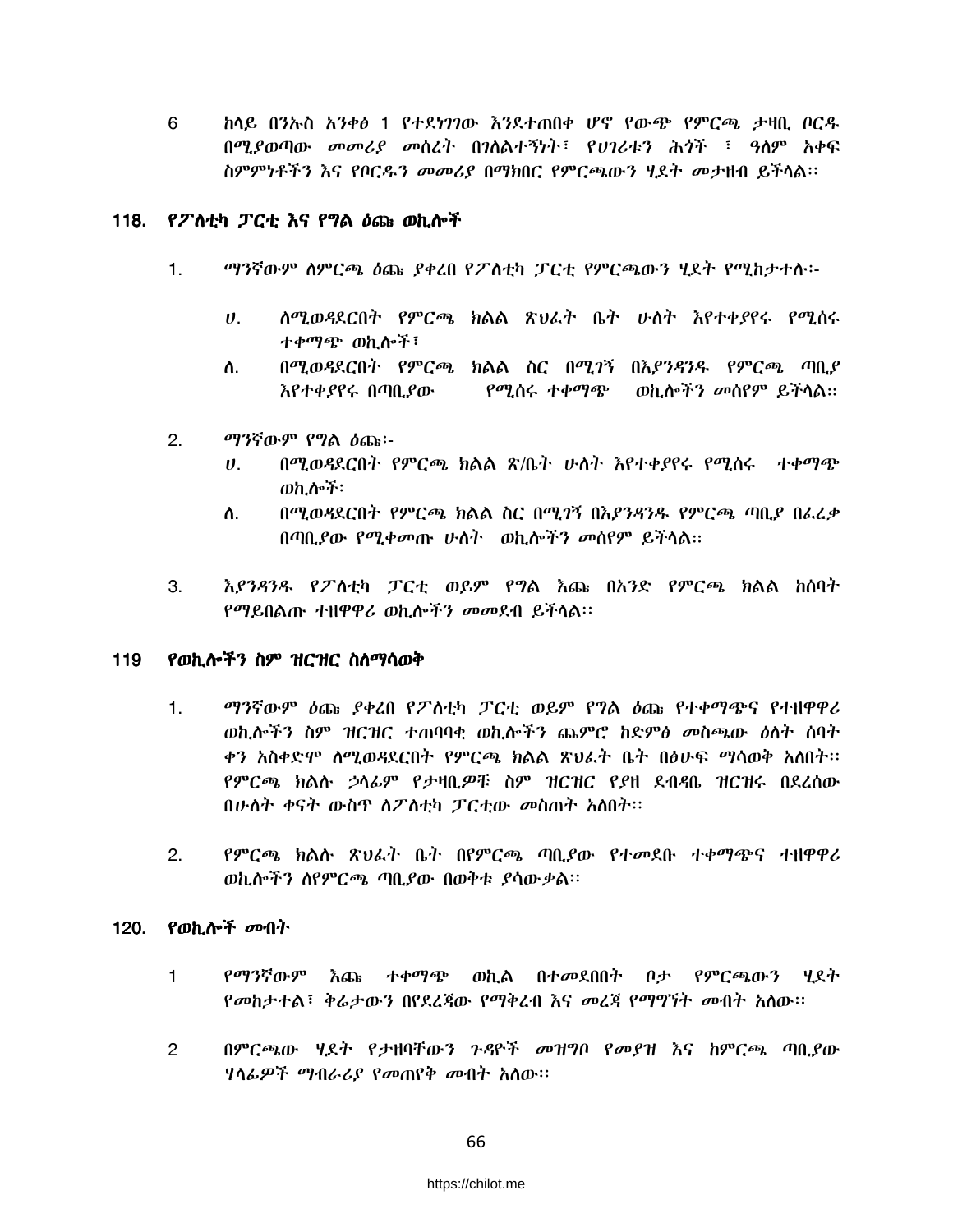- 3. የማንኛውም ተወዳዳሪ የፖስቲካ ፓርቲ ወይም የግል እጩ ተዘዋዋሪ ወኪል በተመደበበት ቦታ የምርጫውን ሂደትን በሚመስከት ተገቢ መረጃ የማግኘት መብት አስው።
- $4.$ የማንኛውም ተወዳዳሪ የፖስቲካ ፓርቲ ወይም የግል እጩ ወኪል ያስ ምንም ተፅእኖ በሀግ የተሰጠውን የውክልና ተግባር ያከናውናል።
- $5.$ <u>የእጩ ወኪል የሆነ ሰው የምርጫ ጣቢያው ሃላፊ የሚሰጠውን ትእዛዝ ማክበር እና</u> የምርጫ ሂደቱን ከሚያውኩ ተግባራት መቆጠብ አለበት፡፡ ስለአፈጻጸሙ ቦርዱ ዝርዝር መመሪያ ያወጣል።

### 121. የወኪሎች ግዴታ

ማንኛውም ተዘዋዋሪም ሆነ ተቀማጭ ወኪል፡-የምርጫ ኃሳፊው የሚሰጠውን ትእዛዞች ማክበር አስበት፡፡  $\mathbf{1}$ 

- $2.$ አግባብ ባለው አካል ሲጠየቅ መታወቂያውን ማሳየት አለበት፡፡
- 3. የምርጫ ህጉን ማክበር አስበት።
- *የምርጫ*ውን ሂደት የመከታተል ተግባሩን ሲያከናውን መራጮች ማንን መምረጥ  $\mathbf{4}$ . እንዳለባቸው አስተያየት ከመስጠት ወይም ተጽእኖ ለማሳደር መሞከር የሰበትም፡፡
- የምርጫ ቁሳቁሶችን መያዝ፥ ማንሳት፤ መነካካት ወይም በቁሳቁሶቹ ሳይ ጉዳት 5. የሚያደርሱ ተግባራትን መፌጸም የስበትም።
- የምርጫ ጣቢያውን ሃላፊ ወይም ስራተኛ ከማስፌራራት ወይም ስራውን ከሚያደናቅፉ 6. ተማባራት መቆጠብ አስበት።
- ወደ ድምጽ መስጫ ክፍሎች መግባት የሰበትም፡፡  $7.$
- $8<sub>1</sub>$ ቦርዱ የሚያወጣውን የወኪሎች የሥነ ምግባር ደንብ መፌረም እና ማክበር ይገባዋል።

### 122. የወኪል አስመኖር

ማንኛውምእጩ ወይም የእጩ ወኪል በራሱ ምክንያት በተመደበበት ቦታ ባልተገኘበት 1. ወቅት የተከናወኮ የምርጫ ተግባራት ውድቅ እንዲደረጉ ሲል ስመጠየቅ አይችልም፡፡

 $2.$ ከላይ በንዑስ አንቀፅ 1 የተደነገገው ቢኖርም ወኪሉ ያልተገኘው ሆን ተብሎ በተቀነባበረ *መ*ሰናክል ምክን*ያት መ*ሆኑ የተረ*ጋገ*ጠ እንደሆነ ወኪሱ ሳይኖር የተከናወኑ  $\rho \rho c \omega$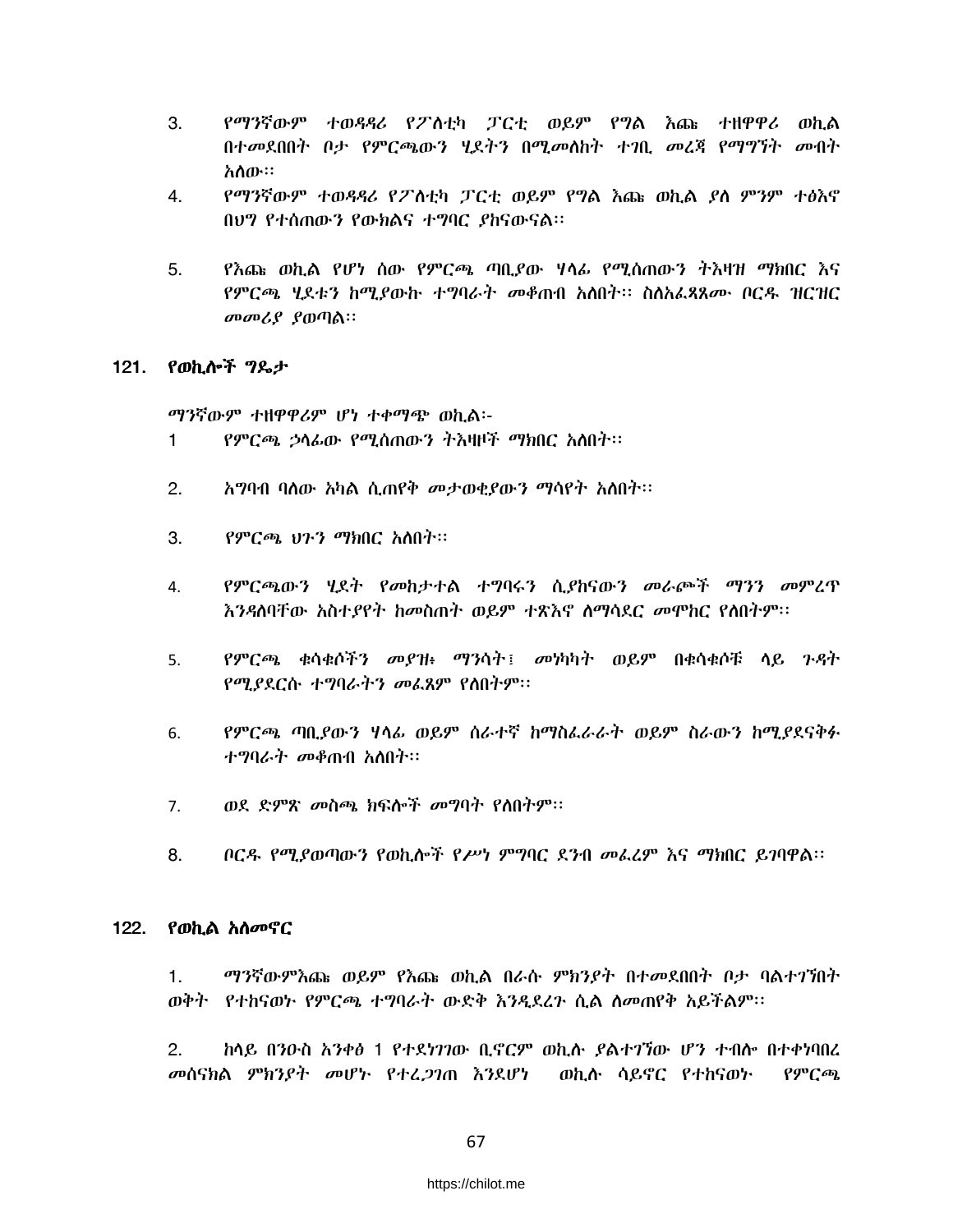ተግባራት ወኪሉ በሚያቀርበው ዋያቄ መሰረት እንደአግባብነቱ በምርጫ ክልሉ ወይም በምርጫ ጣቢያው ቅሬታ ሰሚ ኮሚቴ ውሳኔ ይሰጥባቸዋል፡፡

## 123. መታወቂያ ካርድ ስለመስጠት

*ቦርዱ ለታዛቢዎች*፣ ለተቀማጭና ተዘዋዋሪ ወኪሎች፣ ለ*ጋ*ዜጠኞች እና ለምርጫ ታዛቢ*ዎች* መታወቂያ ካርድ አዘጋጅቶ መስጠት አለበት።

## 124. የስነ ዜ*ጋ*ና የመራጮች ትምህርት

- 1. ቦርዳ- መራጮች በቂ ምርጫ ነክ ግንዛቤ የሚያገኙበትን ስልት በመቀየስና የተለያዩ የመገናኛ ዘጼዎችን በመጠቀም የሥነ ዜ*ጋ*ና የመራጮች ትምህርት ይሰጣል።
- 2. ቦርዱ የሥነ ዜጋና የመራጮች ትምህርት መስጠት እንዳችሉ ህጋዋ ስውነት ሳሳቸው የሲቪል ማህበረሰብ ድርጅቶችና የትምህርት ተቋማት፤ የማስተማር ፌቃድ ይሰጣል፡፡ዝርዝሩ ቦርዱ በሚያወጣው መመሪያ መሰረት ይወሰናል።
- 3. በዚህ አዋጅ መሰረት በቦርዱም ሆነ በቦርዱ ፌቃድ በሚሰጣቸው ተቋማትና ድርጅቶች የሚሰጥ ትመሀርትና ስልጠና ቦርዱ የሚያዘጋጃቸውን የማስተማሪያ ሰነዶች መሠረት ያደረገ ይሆናል።

# 125. የፌቃድ አሰጣጥ

መራጮችን ስማስተማር የሚፌልግ ድርጅት ፌቃድ እንዲሰጠው ሲያመስክት ቦርዱ፡-

- አመልካቹ፡- $1.$ 
	- በህግ ተመዝግቦ የሚንቀሳቀስ አገር በቀል የሲቭል ማህበረሰብ ድርጅት ወይም  $\mathbf{U}$ እውቅና ያለው የከፍተኛ ትምርህት ተቋም መሆኑን፣
	- ስ. ሰመራጮች ትምህርት ያወጣውን መስራርት የሚያማሳ መሆኑን
	- ተግባሩን ስመወጣት የሚያስችል ብቃት ያስው መሆኑን፣ ሐ.
	- ከማንኛውም የፖስቲካ እንቅስቃሴ ገለልተኛ መሆኑን፣  $\boldsymbol{\sigma}$ <sup> $\boldsymbol{\sigma}$ </sup> በማጣራትና ቦርዱ ያዘጋጀውን የመራጮች ትምህርት አሰጣዋ ሥነ ምግባር መመሪያ መቀበሳቸውን ድርጅቱንና ወኪሎቹን በማስፌረም የማስተማር ፌቃድና መታወቂያ ይሰጣል።
- *ቦርዱ ከ*ላይ በንዑስ *አንቀፅ* (1) የተዘረዘሩ*ትን ስማያሚ*ላ ድርጅት *ፌቃ*ድ አይሰጥም፤  $2.$ አሰመፍቀዱንም ከነምክንያቱ በፅሁፍ ለአመልካች ያሳውቃል። የስነ ዜ*ጋ*ና መራጮች ትምህርት ስማስተማር አመልክቶ በቦርዱ የተከለከስ ማንኛውም ድርጅት ወይም የከፍተኛ ትምህርት ተቋም ስፌደራል ከፍተኛ ፍርድቤት ይግባኝ ሲያቀርብ ይችሳል።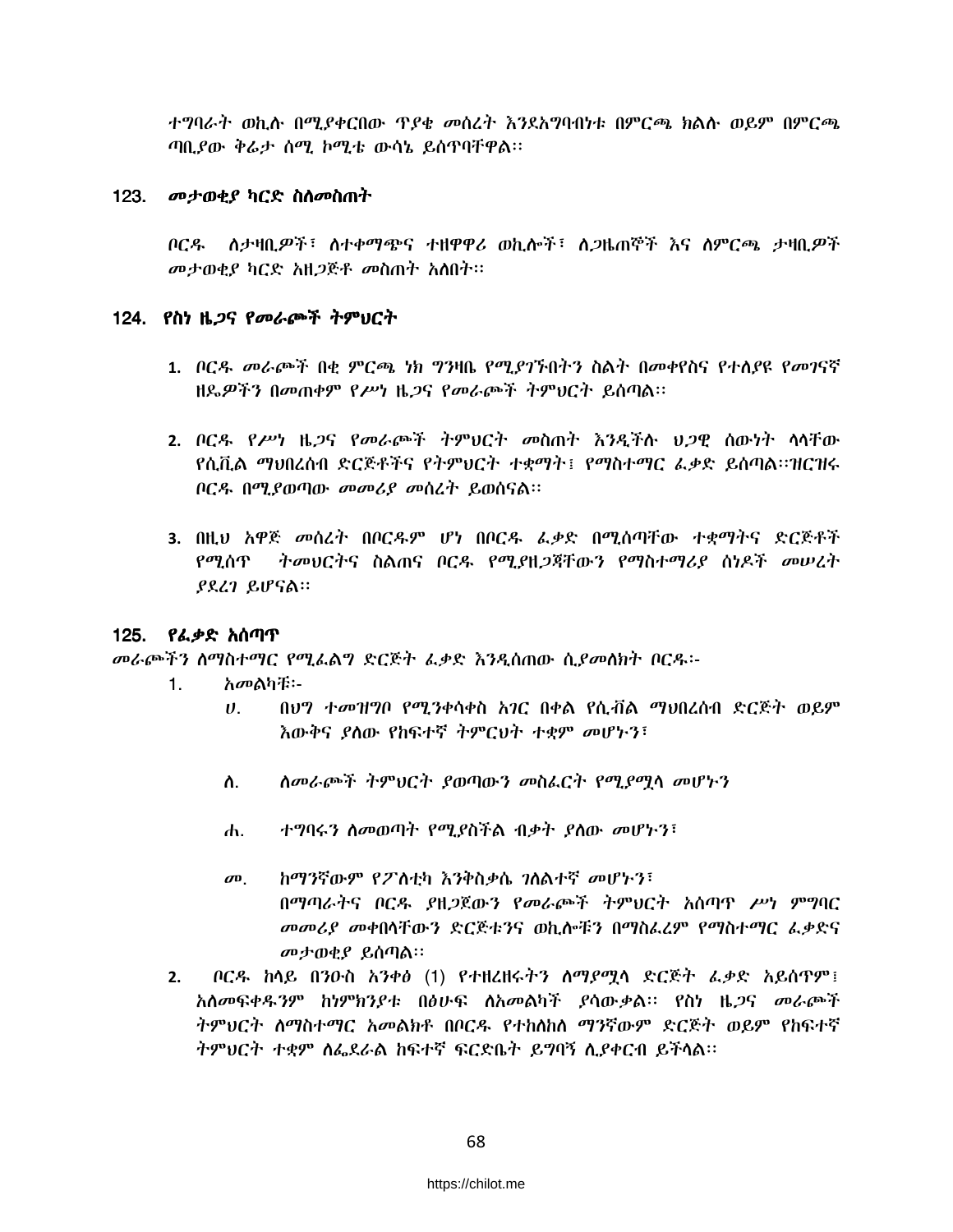$3.$ ማንኛውም የማስተማር ፌቃድ የተሰጠው ድርጅትም ሆነ ተወካይ ከስነ ምግባር ደንቡና ከገባው ግዴታ ውጪ ሲንቀሳቀስ ከተገኘ ቦርዱ እንደ አግባብነቱ ሰግለሰቡም ሆነ ለወከለው ድርጅት ማስጠንቀቂያ በመስጠት ስህተቱን እንዲደርም ለማድረግ ወይም ፌቃዱን እስከመሰረዝ የሚደርስ እርምጃ ሲወስድ ይችላል፡፡

## 126. ስለ*ጋ*ዜጠኞች

- $1<sub>1</sub>$ የምርጫ ሃደትን መዘንብ የሚፌልግ ጋዜጠኛ ስራውን የሚገልጽ መታወቂያና ከሚሰራበት የብዙኃን መገናኛ ተቋም የተሰጠ ማረ*ጋገጫ* በመደዝ የምርጫውን ሂደት መከታተል ይችላል። ከምርጫ ጣቢያ 200 ሜትር ርቀት ዙሪያ ውስዋ ንብቶ ስመዘንብ የፌስገ *ጋ*ዜጠኛ ከምርጫው ቀን አስቀድሞ ከቦርዱ ፌቃድ ማግኘት አስበት።
- $2.$ *ማን*ኛውም *ጋ*ዜጠኛ ከላይ በንዑስ አንቀፅ(1) የተጠቀሰውን ሥራውን ሲያከናውን በመራጮች ውሳኔ ሳይ እና ምርጫ አስፌጻሚዎች ተግባራት ሳይ ተጽእኖ ከሚያሳድር ድር*ገት መቆ*ጠብ አስበት።
- $3<sub>1</sub>$ ማንኛውም *ጋ*ዜጠኛ ቦርዱ ከዚህ አንቀጽ ድን*ጋጌ ጋ*ር በተጣጣ*መ መንገ*ድ የሚያወጣውን የምርጫ አዘ*ጋገ*ብ የሥነ ምግባር ደንብ ማክበር አለበት፡፡

# ክፍል ስድስት የምርጫ ሥነ ምግባር ምዕራፍ አንድ የምርጫ ሥነ ምግባር ድንጋጌዎች

### 127. መርህ

- በመድብስ ፓርቲ ጼሞክራሲ ሥርዓት የሚመረዋ መንግስት ህጋዊነት በሚከተሱት  $1/$ መርሆዎች ሳይ ይመሠረታል፡-
	- $U$ / መራጮች በምርጫ ዘመቻው አማካይነት ስለ ፖለቲካ ፓርቲዎች ፖሊሲዎችና ስስ እጩዎች ማንነት የተሟሳ መረጃ ሲሰጣቸውና የራሳቸውን በእውቀት ሳይ በተመሰረተ እና ከግል ፍላጎት የሚመነጭ ውሳኔ ሲያደርጉ፤ እና
	- $\Lambda$ / መራጮች በነፃነት፣ ያለ ማንም ጣልቃ ንብነት፣ ያለ ፍርሃት፣ ያለ ተፅእኖ፣ ያለ ጫና፥ እንዲሁም ከንቦ እና ከተለያዩ መደለያዎች ነፃ በሆነ መልኩ ድምፅ መስጠት ሲችሉ፣ ነው።
- $2/$ ሁስም የፖስቲካ ፓርቲዎች በቅን ልቦና እየተመሩ፡-
	- $U/$ የምርጫ ሥነ ምግባርመርሆዎች እንዲከበሩ፣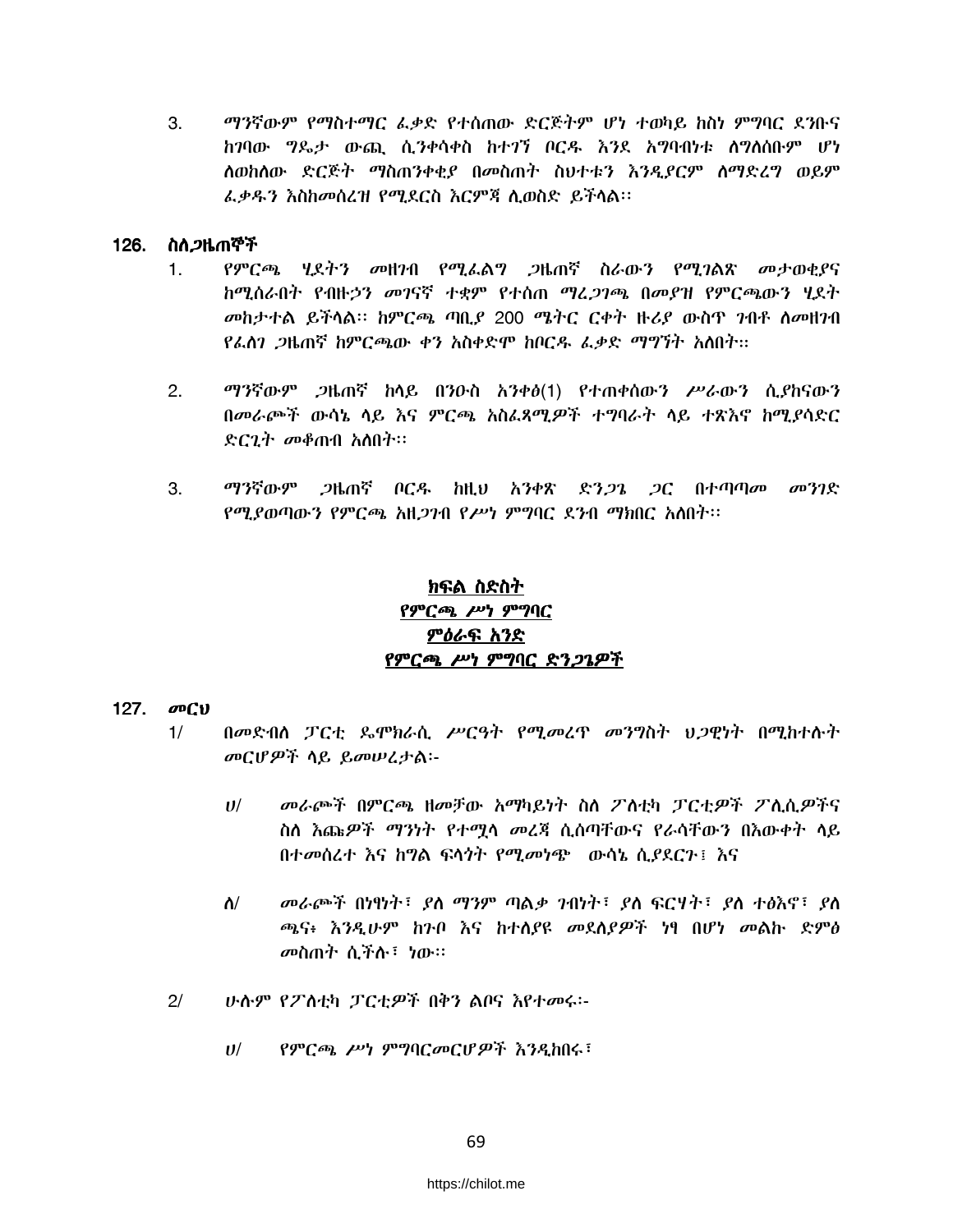- $\Lambda$ / ምርጫ የመሳው ህዝብ ነፃ እና ተቀባይነት ያስው ውሳኔ መግለጫ ሆኖ እንዲታወቅ፣
- የመራጩ ህዝብ ውሳኔ በሁሉም ዘንድ የተከበረ እንዲሆን፣ መስራት አሰባቸው።  $\mathbf{d}$
- ከምርጫ ሂደት *ጋ*ር በተደደዙ ማናቸውም ንዳዮች ዙርደ ሁሉም የፖለቲካ ፓርቲዎችና  $3/$ የግል እጩ ተወደዳሪዎች ከዚህ አዋጅ *ጋ*ር በተጣጣመ አካ*ኂን መን*ቀሳቀስ አለባቸው።

#### ስአዋጁ የሥነ ምግባር ድን*ጋጌዎች መገ*ዛት  $128.$

- ማንኛውም የፖስቲካ ፓርቲ ወይም የግል ዕጩ ተወዳዳሪ፡- $1/$ 
	- በዚህ አዋጅ ድን*ጋጌዎች መ*ሰረት መንቀሳቀስ አለበት፤  $U$ /
	- *መሪዎ*ቹ፤ ኃላፊዎቹ፤ እጩዎቹ እና አባላቱ የዘ<del>ህን አዎጅ ድን</del>ጋጌዎች  $\Lambda$ / እንዳይዋሱ ተንቢውን እርምጃ መውሰድ አለበት ፤
	- የፓርቲው ኃሳፊዎች እጩዎችና አባላት የዚህን አዋጅ ድን*ጋጌዎች የሚ*ዋስ  $d\nu$ ተግባር እንዳይፌጽሙ፤ ደ*ጋሌዎ*ቹም የተከለከሱ ድርጊቶች ከመፌጸም *እንዲቆ*ጠቡ *ስማድረግ የሚያ*ስችሉ ተ*ገ*ቢ እርምጃዎችን መውሰድ አስበት ፤
	- ዓላማ እና ፐሮግራማቸውን ወደ ሕዝብ በሚያደርሱበት ጊዜ የዚህን አዋጅ  $\sigma$ <sup> $\sigma$ </sup> ድን*ጋጌዎች ያ*ስ አድል*ዎ ተեጻሚ ማ*ድረግ አስባቸው።
- $2/$ የፓርቲው አባላት ወይም ደ*ጋሌዎች* የዚህን አዋጅ ድን*ጋጌዎች እንዲያ*ከብሩ ቦር*ዱ* በሚያወጣው ዕቅድ መሠረት ማስተማርና ሌሎች ተገቢነት ያሳቸውን እርምጃዎች መውሰድ አለበት።
- ቦርዱ የፖስቲካ ፓርቲዎች ሥነ-ምግባር የሚያስተምሩበትና አቋማቸውን የሚገልጹበትን  $3/$ *መንገ*ድ *እንዲሁም የማሕበራዊ ሚዲያ አ*ጠቃቀማቸውን አስመልክቶ ዝርዝር መመሪያዎችን ያወጣል።

### 129. የምርጫ ዘመቻ አካሄድ

- $1/$ ማንኛውም የፖለቲካ ፓርቲ፡-
	- የሌሎች የፖለቲካ ፓርቲዎች የምርጫ ዘመቻ የማካሄድ የፖለቲካ ሀሳቦችንና  $U$ መርሆዎቻቸውን ያለ ስጋት የማስራጨት መብቶቻቸውን ማክበር፤
	- እንቅስቃሴው የሌላውን የፖለቲካ ፓርቲ፣ የመራጩን ሕዝብ እና የሴሎች ለ/ የህብረተሰብ ክፍሎች መብቶችን ያከበረ መሆን፤
	- የብዙኃን መገናኛ ነፃነትንማክበር፤  $d\nu$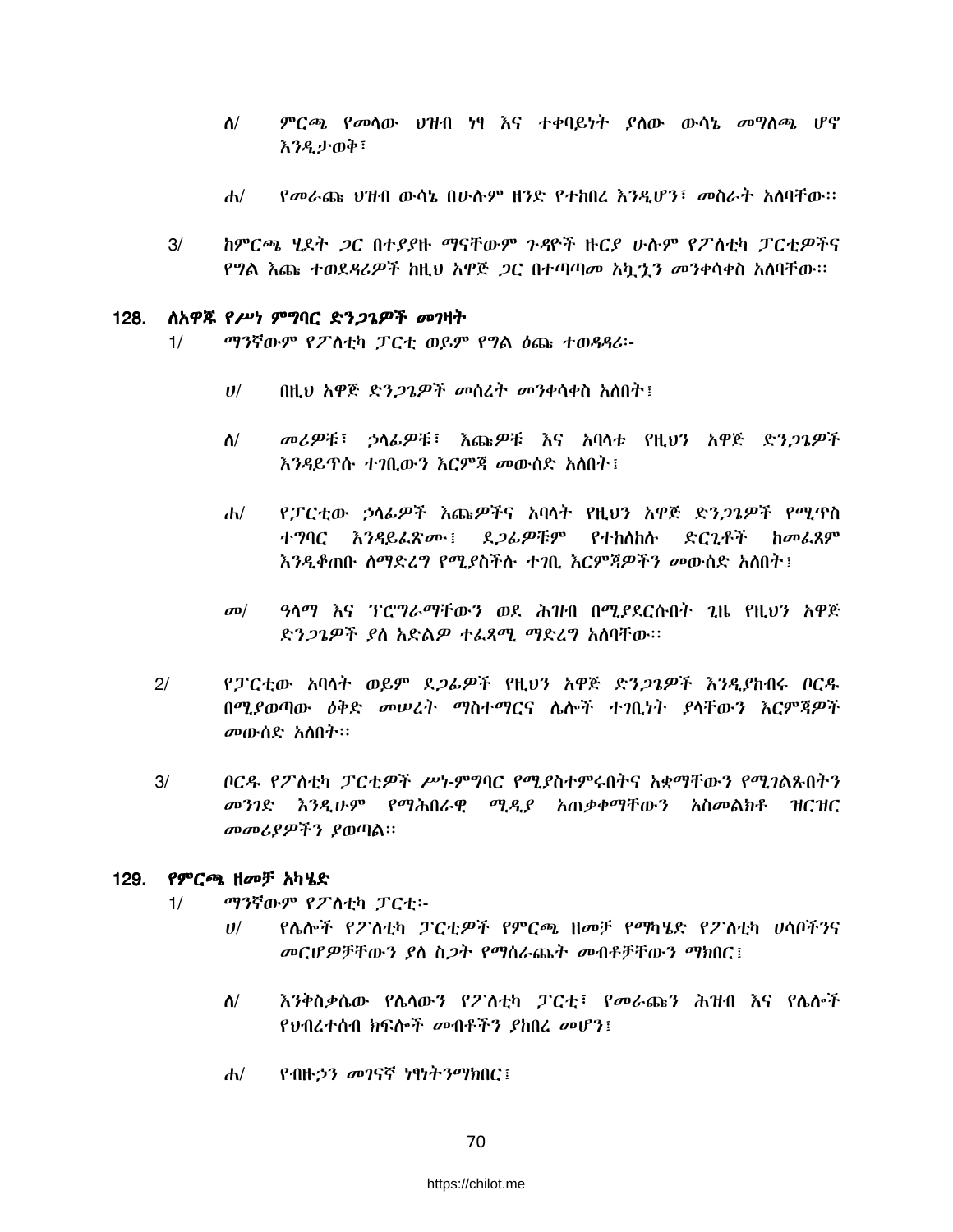- ተወዳዳሪ ፖለቲካ ፓርቲዎች ስመራጩ ሕዝብ ያላቸውን የሚያደርጉትን  $\sigma$ <sup> $\sigma$ </sup> እንቅስቃሴ ማክበር፤
- $\boldsymbol{\nu}$ / በፖለቲካ እንቅስቃሴ ስመሳተፍ የሚሹ የመምረዋና የመመረዋ መብት ያላቸው ዜጎች ሁሉ - በነጻነት እንዲንቀሳቀሱ የበኩሉን አስተዋጽዖ ማድረግ አለበት፡፡

#### $2/$ ማንኛውም የፖለቲካ ፓርቲ፡-

- የግል ወይም የመንግስት ጋዜጠኞች በሙያዊ ስራቸው ላይ እንዳይሰማሩ ማዋከብ፣  $U$ / እንቅፋት መፍጠር፤ በማንኛውም አይነት ድርጊት የሌሎች ፓርቲዎች የምርጫ ዘመቻ እንዲስተጓሎል፣ እንዲቋረጥ፣ እንዲበላሽ፣ እንዲዳከም ማድረግና መተባበር፤
- $\Lambda$ / የሴሎች የፖስቲካ ፓርቲዎች ወይም እጩ ተወዳዳሪዎች የምርጫ ማስታወቂያ፣ በራሪ ስሁፍ ወይም ፖስተር \_ እንዳይስራጭ ማወክ፣
- የሌሎች የፖለቲካ ፓርቲዎች ወይም እጩ ተወዳዳሪዎች ፖስተሮችን ማበላሸት፣  $\mathbf{d}$ ማዋፋት ወይም በሌላ በማንኛውም መንገድ እንዳይታዩ ወይም እንዳይነበቡ ማድረግ፤
- $\sigma$ <sup> $\sigma$ </sup> ሌሳ የፖስቲካ ፓርቲ - ሕዝባዊ የድ*ጋ*ፍ ሰልፍ፣ ስብሰባ፥ የእ*ግ*ር ንዞ፥ ሰሳማዊ ሰልፍ እንዳያደርግ በአመራሩ፣ አባሳቱ፣ ወይም ደ*ጋሌዎ*ቹ አማካይነት ማገድ፣ ማወክ፣ ቅስቀሳ ማድረግ ወይም በሌላ በማንኛውም መንገድ ማደናቀፍ፤
- $\bm{\nu}/$ ማንኛውም ሰው በሴሎች የፖስቲካ ፓርቲዎች የፖስቲካ ድጋፍ ሰልፍ እንዳይሳተፍ መከልከል $\colon$
- ደ*ጋሌዎ*ቹ በዚህ ክፍል የተከሰከሱ ማናቸው*ን*ም ተግባራት *እንዲ*ፌፅሙ መቀስቀስና  $\mathcal{L}$ ማነሳሳት ፣ የስበትም።

### 130. ስስ ምርጫ ሃደት

ማንኛውም የፖስቲካ ፓርቲ፡-

- ከምርጫ አስፌየሚዎች *ጋ*ር በመተባበር ድምጽ የመስጠት ሂደቱ በሰላማዊ ሁኔታ፣  $1/$ የመራጮችን የመምረጥ መብት ከሚያደናቅፉ ማንኛውም ሁኔታዎች በፀዳ፣ ነፃና ፍትሃዊ በሆነ መልኩ ተግባራዊ እንዲተገበር መስራት አለበት፡፡
- ከምርጫው ዕስት በፊት፥ በዕስቱ ስትና ከምርጫው ቀን በኋላ ባሱት ጊዜያት ሁስ  $2/$ የምርጫ አስፈጻሚዎችን ደኅንነት ስማረጋገጥ የበኩሉን ማድረግ አስበት
- $3/$ የታዛቢነት ፌቃድ ያላቸውን ታዛቢዎች እና ኃላፊዎች ማክበር እና ከነርሱ መተባበር አለበት ፣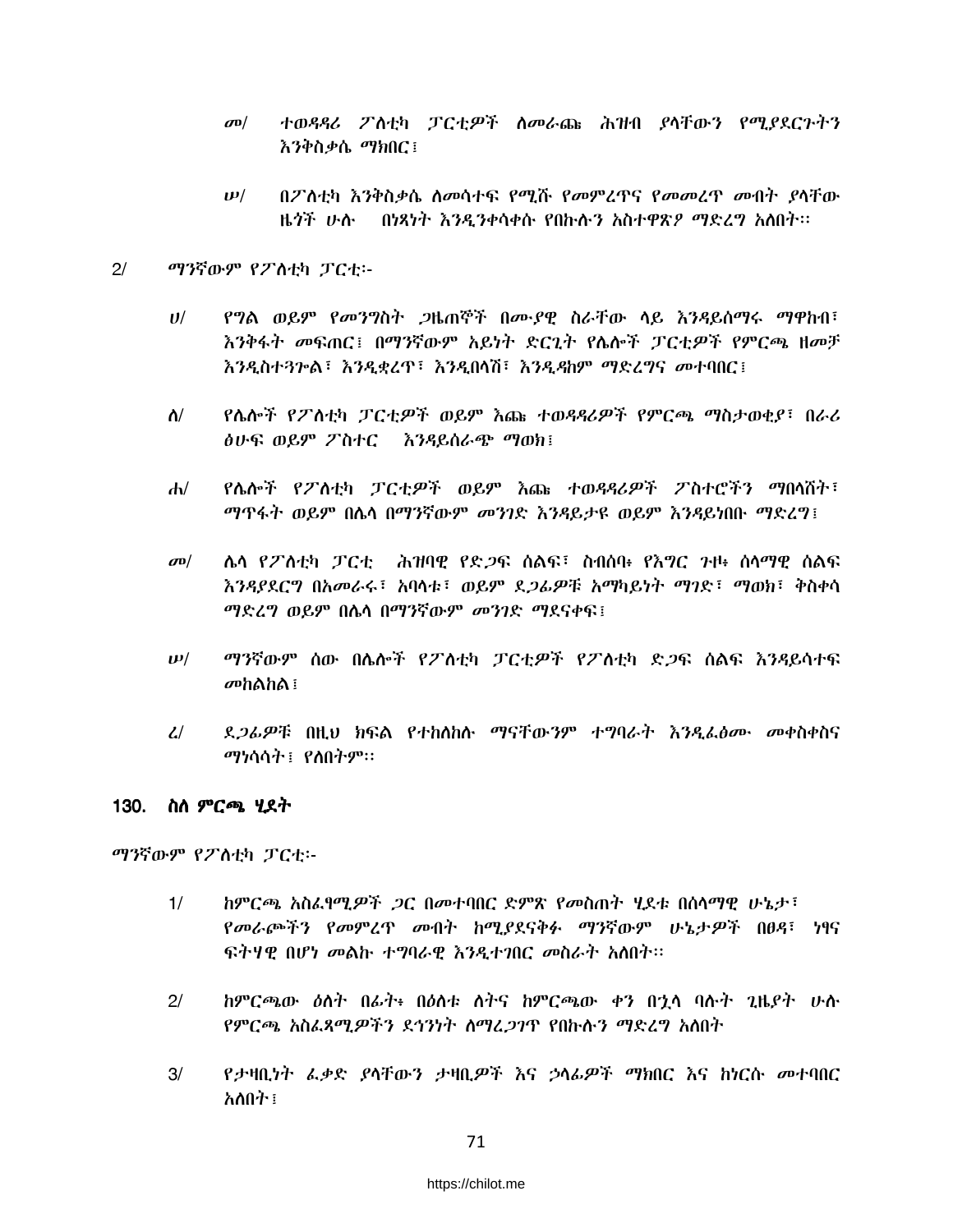- የድምጽ አሰጣጥ ሚስጥራዊነትን ማክበርና እንዲከበር ማገዝ አለበት፡፡  $4/$
- $5/$ የድምጽ መስጫ ጣቢያን በኃይል በመቆጣጠር ወይም በሴሳ በማንኛውም ህገወጥ መንገድ ድምፅ ስማግኘት መንቀሳቀስ የስበትም፡፡
- የምርጫ አስፌየሚዎችን ሥራ፣ እንዲሁም የድምጽ አሳጣዋ ወይም የድምፅ ቆጠራ  $6/$ *ዛደትን ማወክ ወይም ያ*ስ አ**ግባብ በሥራው**ም ሆነ በ**ሂደቱ ጣልቃ መ**ግባት የስበትም።

የድምጽ አሰጣጡ ሚስጥራዊ አይደሰም የሚል እንደምታ ያሰው የሀሰት መረጃ  $7/$ ስመራጮች መስጠት የስበትም።

### 131. የምርጫ ውጤትን ስስመቀበል

ማንኛውም የፖስቲካ ፓርቲ ወይም የግል ተወዳዳሪ በሚመስከተው ህጋዊ አካል  $1/$ የተረ*ጋገ*ጠን የምርጫ ውጤት መቀበል አስበት።

 $2/$ ከላይ በንዑስ አንቀጽ (1) የተደነገገው ቢኖርም ማንኛውም የፖስቲካ ፓርቲ ወይም የግል ተወዳዳሪ ቅሬታውን በሕን መሠረት ስሚመስከተው አካል ማቅረብ ይችሳል።

 $3/$ *ማን*ኛውም የፖስቲካ ፓርቲ ወይም የግል ተወዳዳሪ የድምጽ አሰጣጡ ከተጠናቀቀ ከ48 ሰዓት በኋላ በምርጫው *ህ*ደትና ውጤት ላይ *ያ*ለውን አስተ*ያየ*ትና ቅራታ የሚመለከት ይፋዊ መግስጫ ስብዙኃን መገናኛ መስጠት ይችሳል።

<u>ከላይ በንዑስ አንቀጽ 3 መሠረት የሚሰጥ መግለጫ ይዘት ቅራታ በተነሳባቸው ነጥቦች</u>  $4/$ ብቻ የተወሰነ ሆኖ መግስጫው በሚስጥበት ወቅት ባስው ሁኔታ ሳይ የሚደተኩር መሆን አለበት ፤በተለይም አጠቃላይ ምርጫውን የሚነቅፍ መሆን የለበትም።

 $5/$ በፖለቲካ ፓርቲ ወይም የግል ተወዳዳሪ የምርጫ ውጤትን አስመልክቶ የሚሰዋ መግለጫ ግጭትን ከሚቀስቅስና ተወዳዳሪ ፓርቲም ሆነ ግለሰብን ከሚያጣዋል ቋንቋ የጸዳ መሆን አለበት።

### 132. ስምርጫ ዘመቻ ጥቅም ላይ ስስሚውል የቋንቋ ይዘት

- $1/$ ማንኛውም የፖስቲካ ፓርቲ፡-
	- የምረጡኝ ዘመቻውን ሲያደራጅና ሲያካሂድ ስአጠቃሳይ የምረጡኝ ዘመቻ፣ ስድምፅ  $U$ / አሰጣዋ፣ ለቆጠራ እና ለድህረ ምርጫ ሃደቱ ሰላማዊነትና ስኬት አስተዋፅኦ በሚያደርግ አካታን ማድረግ አስበት።
	- $\Lambda$ / *ከሚጣ*ልበት *ኃ*ላፊነትና ካለው ክብር *ጋ*ር በተመጣጠነ ደረጃ መንቀሳቀስ አለበት፡፡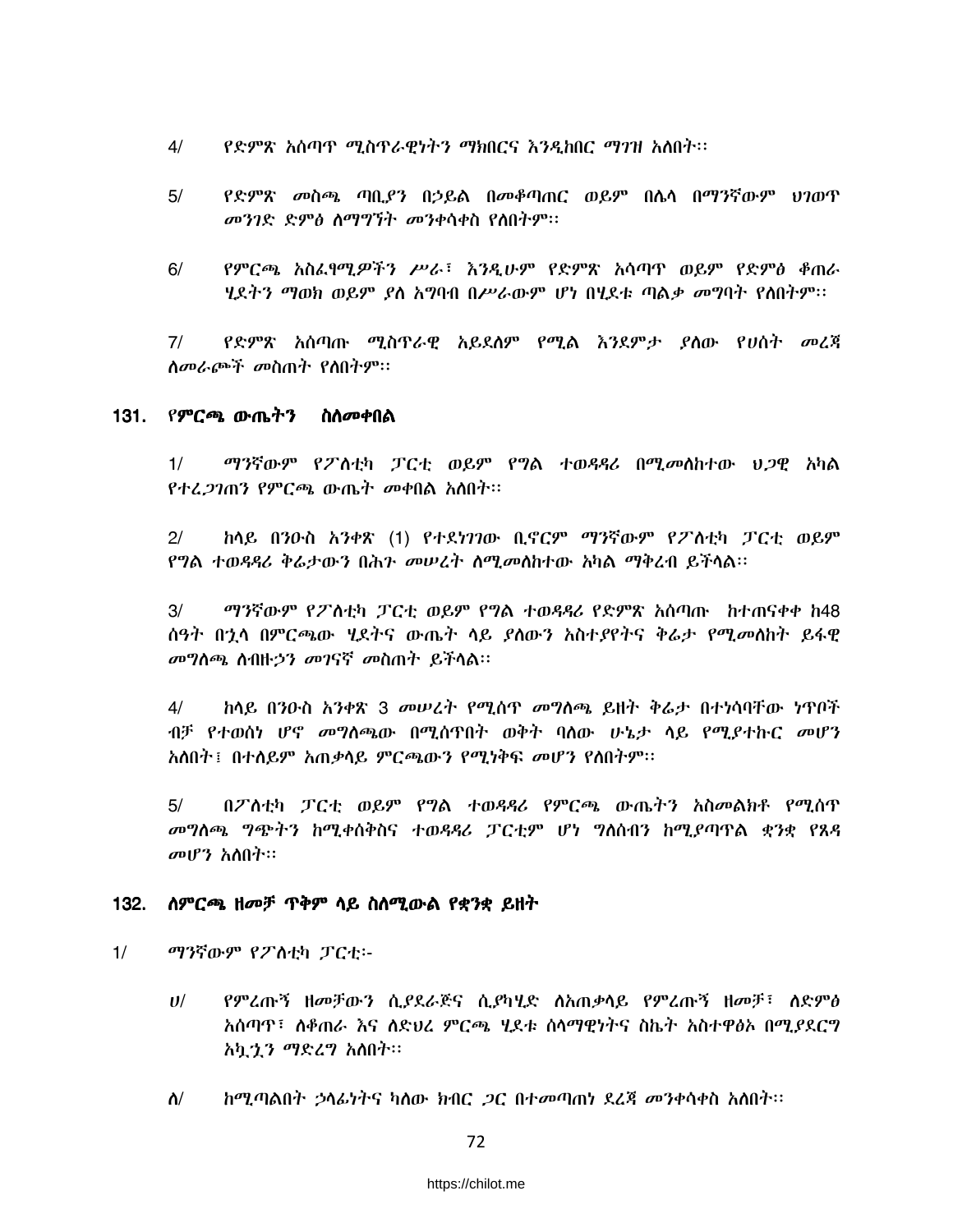- $2/$ ማንኛውምሕዝባዊ የድ*ጋ*ፍ ሰልፍ ላይ *ንግግር የሚያ*ደርግ ሰው፡-
	- $U^{/}$ *ግጭት ቀ*ስቃሽ የሆነ ወይም የግል ስብዕናን የሚነካ ቋንቋ ማስወገድ አለበት፡፡
	- በማንኛውም መልኩ ለአመጽ የሚ,2ብዝና በግለሰቦች ወይም ቡድኖች ላይ ስ.2ትን  $\Lambda$ / *የሚጭር የቋንቋ አ*ጠቃቀም ማስወገድ አስበት፡፡
- ማንኛውም የፖስቲካ ፓርቲ በይፋም ሆነ በስውር አመፅ የሚቀሰቅስ ወይም የሚያበረታታ  $3/$ የቋንቋ ይዘት ያሰው በራሪ ወረቀት፣ የዜና መጽሔት ወይም ፖስተር ማሳተም ወይም *ማ*ሰራጨት የስበትም።

#### 133. ያልተገባ የምልክቶች አጠቃቀም

ማንኛውም የፖለቲካ ፓርቲ፡-

- የሴሎች ፓርቲዎችን አርማ ወይም የምርጫ ምልክት በማመሳሰል መጠቀም፤  $1/$
- $2/$ የሌሎች ፓርቲዎች የፖስቲካ ወይም የምርጫ ቁሳቁስ መስረቅ፣ ምልክት ማንሳት፣ ማበሳሽት፥ ማጥፋት ፡ ወይም
- $3/$ ደ*ጋፊዎ*ቹ በዚህ ክፍል የተከለከለ ማንኛው*ን*ም ተግባር እንዲራጽ*ሙ ማነ*ሳሳት፤ የለበትም።

#### $134.$ ማስፌራራትና አመጽ መቀስቀስ [ክልክል ስለመሆኑ]

- $1/$ ማንኛውም የፖስቲካ ፓርቲ ማንኛውንም አይነት ማስፌራራት ወይም ወከባ የተከሰከሰ መሆኑን ተቀብስ።-
	- የፓርቲው ኃላፊዎች፣ እጩዎች፣ አባላት እና ደ*ጋፊዎች መቼም* ቢሆን ማንንም  $U^{/}$ ሰው የሚያስፌራሩ፥ የሚያሽማቅቁና የሚያዋክቡ ድርጊቶችን እንዳይፌጽሙ የሚከለክሉ መመሪያዎች ማውጣት፤
	- $\Lambda$ / አመፅንና አመጽ ቀስቃሽ ድርጊቶችን መቃወምና አባሳቱንም ማስተማር፤
	- $d\nu$ በኃሳፊዎቹ፣ እጩዎቹ፣ አባሳቱ ወይም ደ*ጋፊዎቹ የሚፌፀሙ አ*ው*ዳሚ ወይም* ሰሳምን የሚያናጉ ድርጊቶችን ወይም ይህን የሚጋብዝ ዛቻን በመቃወም ማስተማር፤
	- የሴላውን ግለሰብ ሆነ ፓርቲ መብት፥ ንብረትና ዋቅሞች ማክበር፤ አለበት፡፡  $\sigma$ <sup>o</sup>
- $2/$ ማንኛውም የፖለቲካ ፓርቲ መሪ የፓርቲው ኃላፊዎች፣ እጩዎች፣ አባላት እና ደ*ጋፊዎ*ች ለፖለቲካ የድ*ጋ*ፍ ሰልፍ፥ ለስብሰባ፣ የእግር ንዞ ወይም ሰላማዊ ሰልፍ ሲወጡ ማናቸውንም ባህሳዊ ወይም ዘመናዊ የጦር መሳሪያዎች መደዝ ክልክል መሆኑን ማስተማር አሰበት፡፡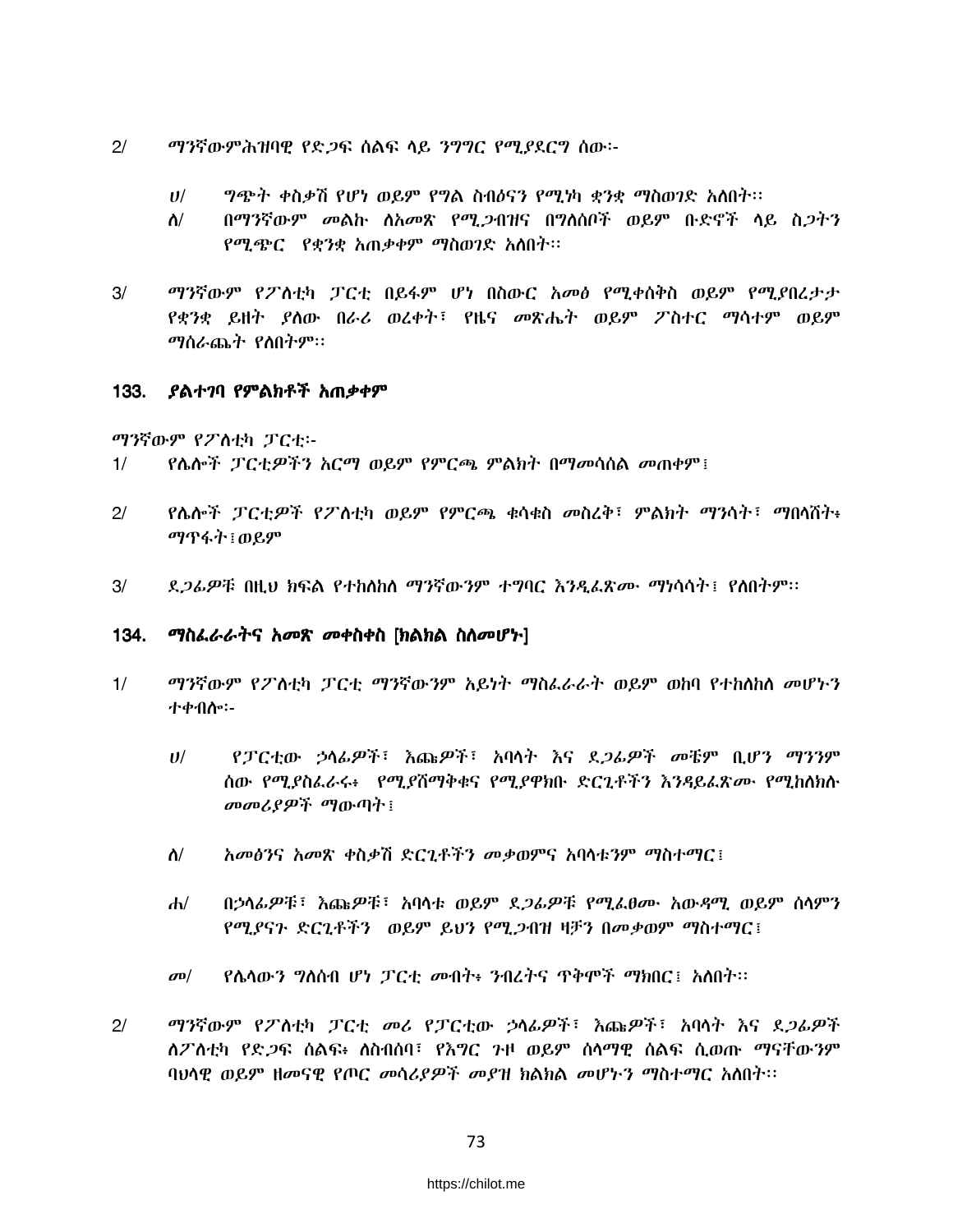- $3/$ ማንኛውም የፖስቲካ ፓርቲ፡-
	- ዋንካሬውን ወይም የበሳይነቱን ስማሳየት ሲል በማንኛውም የሁከት ወይም የአመጽ  $U^{/}$ እንቅስቃሴ መሳተፍ ወይም እንዲደረግ መፍቀድ የለበትም፤
	- በህዝብ ወይም በግለሰብ ንብረት ላይ ውድ*መት እንዳ*ይደርስ የተቻለውን ሁሉ በማድረግ  $\mathbf{\hat{N}}$ መከሳከል አለበት፡፡
	- ደ*ጋፊዎ*ቹ በዚህ ክፍል የተደነ*ገጉ ማናቸ*ውንም ክልከላ*ዎች እንዲ*ጥሱ ማነሳሳት  $d\nu$ የስበትም።

### 135. ስልጣንን *ያ*ስ አማባብ *መ*ጠቀም

- $1/$ ማንኛውም የፖስቲካ ፓርቲ፡-
	- ያስውን የሥልጣን ኃላፊነትና የተሰየ ዕድል ወይም ተፅዕኖ የማሳደር ችሎታ ስፖስቲካ  $II$ ፍላጎቱ ስመጠቀም መደስያ ማቅረብን፣ ቅጣትን ወይም ማንኛውንም ህንወጥተግባር *ዐ* $\uparrow$  *ብቀ* $*q*$ *" ፣*
	- $\mathbf{\hat{N}}$ *የፌ*ዴራል *መንግ*ስትን፣ የክልል መንግስትን፣ የከተማ ማዘ*ጋ*ጃ ቤትን ወይም ሌላ የህዝብ ሀብትን በምርጫ ህን ከተፈቀደው አካታን ውጭ ስምርጫ ቅስቀሳ ዓላማ መጠቀም፣ የሰበትም።
- $2/$ በዚህ ክፍልውስጥ "ስልጣን፣ልዩ መብት ወይም ጫና" ማለት የወላጅ፣ የዝምድና፣ የመንግስት፣ የፖሊስ፣ የአካባቢ ታጣቂ ኃይል፣ የወታደራዊ ወይም ልማዳዊ ወይም ባህሳዊ ስልጣንን ያካትታል።

### 136. ስለ *ሙ*ስና ተ*ግ*ባር

ማንኛውም የፖለቲካ ፓርቲ፡-

- $1/$ *ኃ*ይል በመጠቀም ወይም የ*ገኘ*ዘብም ሆነ ሴሳ አይነት መደሰያ በመስጠት መራጨ ህዝብ ስአንድ ፓርቲ ወይም እጩ ድምጽ እንዲሰዋ ወይም እንዳይሰዋ ወይም ድምፁን ከመስጠት እንዲታቀብ ማድረግ፤
- $2/$ *ኃ*ይል በመጠቀም ወይም የ*ገገ*ዘብም ሆነ ሴሳ አይነት መደሰያ በመስጠት ሰዎች እጨ ተወዳዳሪ ሆነው እንዲቀርቡ ወይም እንዳይቀርቡ ወይም ከእጩ ተወዳዳሪነታቸው እንዲወጡ ወይም ከእጩ ተወዳዳሪነት እንዳይወጡ ማድረግ፤
- $3/$ ማንኛውም የሥራ ኃላፊ ወይም የመንግስት ሠራተኛ በሚመራው ወይም በሚሰራበት ተቋም አግባብ ያልሆነ ድ*ጋ*ፍ ወይም እርዳታ በመጠቀም እጩ ተወዳዳሪን ማስተዋወቅ ወይም የሴሎች ተወዳዳሪዎችን የማስተዋወቅ ዕድል ማደናቀፍ፤ የስበትም፡፡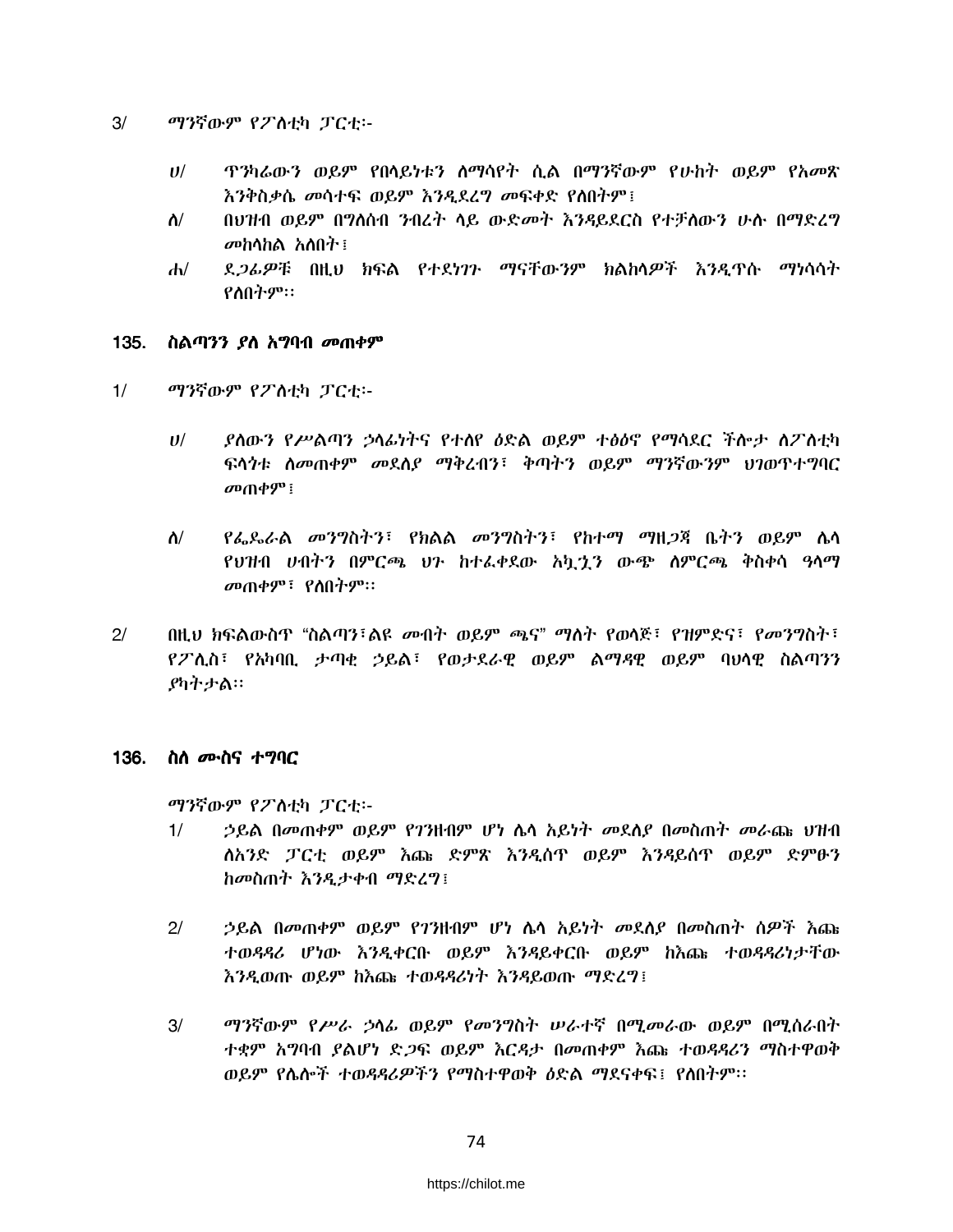### 137. *ቀጣይ ግንኙነት* ስለመፍጠር

- $1/$ ማንኛውም የፖስቲካ ፓርቲ ከሴሎች ፓርቲዎች ጋር ቀጣይ ግንኙነት ፌዋሮ መንቀሳቀስ ይችሳል።
- የፓስቲካ ፓርቲዎች የዚህን አዋጅ ድን*ጋጌዎች* ጠብቀው ሆኖ በምርጫ ዘመቻ ወቅት  $2/$ <u>እና በማናቸውም 2ዜ በ*ጋራ ጉዳ*ዮች ላይ ስመወያየት የሚ*ያገ*ልግል የ*ጋራ መ*ድረክ</u> ሲመሰርቱ ይችላሉ።

## ምዕራፍሁስት የባለድርሻ አካላት ኃላፊነት

## 138. የፖስቲካ ፓርቲዎችና እጩ ተወዳዳሪዎች ኃላፊነት

- $1/$ ማንኛውም የፖለቲካ ፓርቲ እና እጩ ተወዳዳሪ ይህ የምርጫ አዋጅ በመራጩ ህዝብ ዘንድ እንዲታወቅ የበኩሉን ጥረት ማድረግ አለበት፤ በተለይም አዋጁን ለእጩዎቹ ስአባላቱና ስደ*ጋሌዎ*ቹ በማስተማር በሁሉም ዘንድ መታወቁንና መከበሩን ማረ*ጋገ*ጥ አለበት።
- $21$ እያንዳንዱየፖለቲካ ፓርቲ በምርጫው **ሂደት የዚህን ክፍል ድን***ጋጌዎች* **ስ**መራጮች ስማስተማር የሚደረጉ ጥረቶችን መደገፍና ማስተዋወቅ አስበት፡፡
- $3/$ ማንኛውም የፖስቲካ ፓርቲ እና እጩ ተወዳዳሪ፡-
	- የዚህን ክፍል ድን*ጋጌዎች ማክ*በር ፣  $U$ /
	- እጩዎቹ ባለስልጣኖቹ፣ ወኪሎቹ፣ አባሎቹና ደ*ጋሌዎ*ቹ ይህን አዋጅ አክብረው  $\Lambda$ / እንዲንቀሳቀሱ መምራት እና ማክበራቸውንም የሚያግዙ ተገቢ እርምጃዎች መውሰድ፤ አስበት።
- ማንኛውም የፖስቲካ ፓርቲ እና እጩ ተወዳዳሪ ፤ሁሱም ሰው፡- $4/$ 
	- $U$ የፖስቲካ እምነቱን እና አስተያየቱን በነፃ የመግለፅ፤
	- በሌሎች የፖለቲካ እምነት እና አስተያየት ላይ የመከራከር እና የመተቸት፤  $\Lambda$ /
	- የራሱን የምርጫ ቅስቀሳ ቁሳቁሶች የማተምና የማስራጨት፤  $\mathbf{d}$
	- ፖስተሮችን፣ባነሮችንናቢልቦርዶችን የመስቀል፤  $\sigma$ <sup> $\sigma$ </sup>
	- <u>ህን በሚፈቅደው መሠረት ማንኛውም አይነት ገንዘብ፣ የቁሳቁስና የሰው ኃይል</u>  $\bm{\nu}/$ የምርጫ ድጋፍ የማሰባሰብ፤
	- $\mathcal{L}/$ አባሳት*ን የመመ*ልመል፤
	- ህዝባዊ ስብሰባዎችን የማካሄድ ፤  $\mathbf{\hat{a}}$
	- ሽ/ በህዝባዊ ስብሰባዎች የመገኘት ፤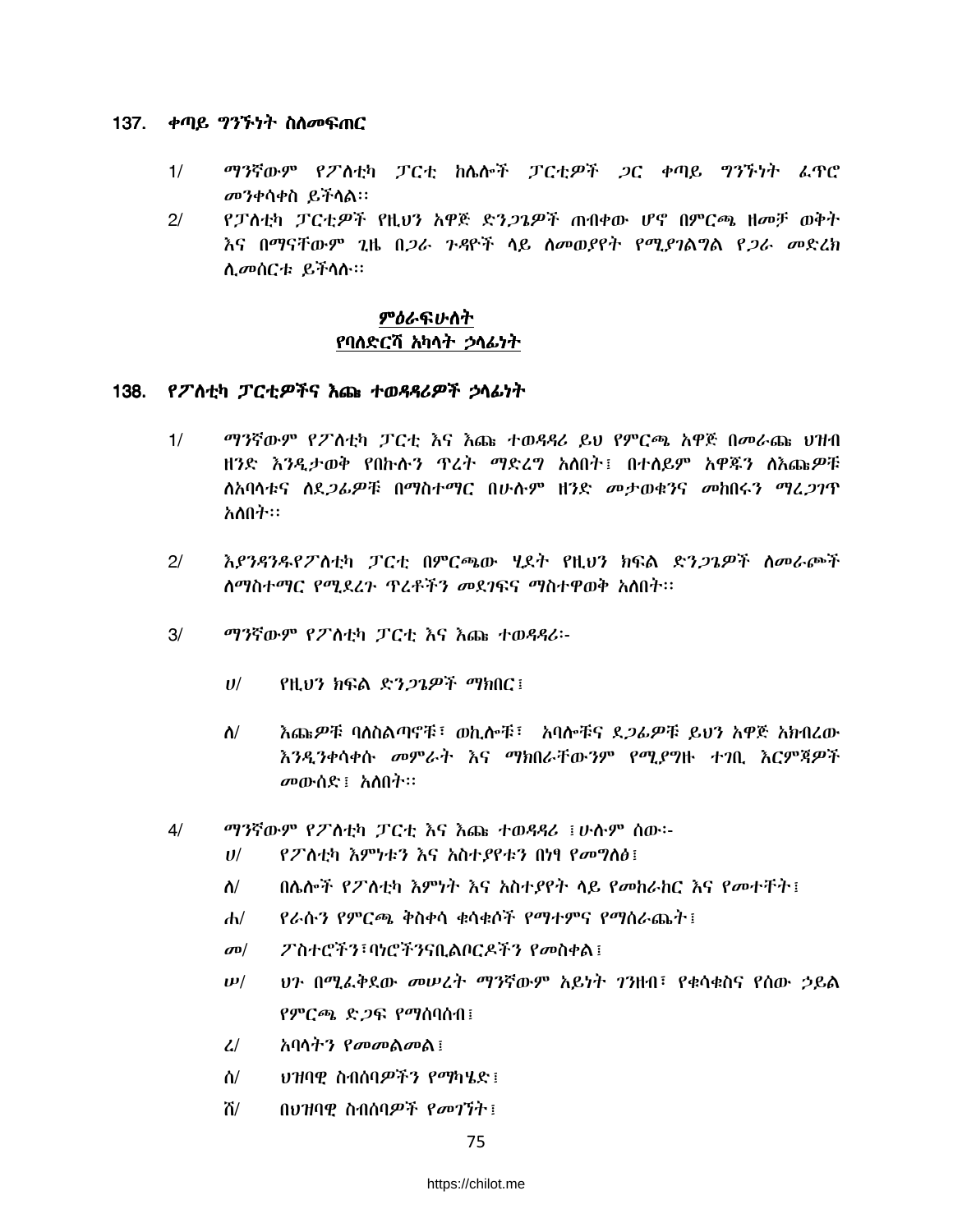- መብቶች እንዳሉት በይፋ የመግለፅ ግዴታ አለበት።  $\phi$ /
- የፖስቲካ ፓርቲዎችና ዕጩ ተወዳዳሪዎች አዋጁንና በአዋጁም ስመገዛት ያላቸውን  $5/$ ቁርጠኝነት ስህዝብ ይፋ ማድረግ አስባቸው፡፡
- $6/$ የፖለቲካ ፓርቲዎች እና እጩ ተወዳዳሪዎች ነፃና ፍትሀዊ ምርጫን የሚጕዳ ወይም የማ የጣጥል ማንኛውንም ተግባር በይፋ ማውገዝ አለባቸው።

#### 139. የቦርዱና የሴሎች የምርጫ አስፌየሚ አካላት ኃላፊነት

- ቦርዱ ይህ አዋጅ በምርጫው ሃደት ላይ ቀጥተኛና ተዘዋዋሪ ሚና የሚጫወቱ  $1/$ *መንግሥታዊ*ና ሌሎች አካሳት ዘንድ እንዲታወቅ ስማድረግ የሚቻለውን ሁሉ ማድረግ አለበት።
- $21$ ቦርዱ የዚህን ክፍል ድን*ጋጌዎች ስሚመ*ስከተው ሁሉ የማስራጨት ኃሳፊነት አስበት።
- $3/$ በየደረጃው ደሱ የምርጫ አስፌፃሚ አካሳት በዚህ አዋጅ ላይ በቂ ግንዛቤ እንዲይዙ ስሚመስከታቸው ሁሉ ትምህርት መስጠት አስባቸው፡፡

## 140. የሌሎች አካላት *ሚ*ና

- *የመገ*ናኛ ብዙሃን የዚህን ክፍል ድን*ጋጌዎች* አስመልክቶ ለህዝብ ትምህርት አንዲሰጡ  $1/$ ቦርዱ ድጋፍ ያደርግሳቸዋል።
- $2/$ በቦርዳ በሚወጣው መመርያ መስረት ከቦርዱ ፌቃድ የተሰጣቸው አካሳት የዚህን ክፍል ድን*ጋጌዎች አስመልክቶ ትምህርት እንዲ*ሰጡ *ያ*ደር*ጋ*ል።

## 141. የፖለቲካ ፓርቲዎች ምክር ቤት

- $1/$ በምርጫየሚወዳደሩየፖስቲካፓርቲዎችየዚህን ክፍል ድንጋጌዎችና ሌሎች የ*ጋ*ራ *ጉዳ*ዮችን ተ**ግባራዊ ስማድረ**ግና በምርጫው ሂደት በሚነሱ ልዩ ልዩ የአፈፃፀም፣ የ**ዴሞክራሲ፣ የሰብአዊ** *መ***ብት** *ጉዳ***ዮችንና የህ**ግ የበሳይነትን በኢትዮጵ*ያ ስማጎ*ልበት በሚያግዙ ጉዳዮች ሳይ በመመካከር ችግሮችን እያቃለሱ ስመጓዝ ይችሱ ዘንድ የ*ጋ*ራ ምክር ቤት መመስረት ይችላሉ።
- $21$ የ*ጋራ ምክ*ር ቤቱ አደረጃጀት፤ አሠራርና ሥርዓት አስመልክቶ የፖለቲካ ፓርቲዎቹ በሚወስኑት መሠረት ይፈጸማል።ሆኖም የፖለቲካ ፓርቲዎቹ የሚመሠርቱት የጋራ መድረክ አደረጃጀትና የአሠራር ሥርዓት ከዚህ አዋጅ ድን*ጋጌዎች ጋ*ር የማይቀረን መሆኑን ማፈጋገዋ አስባቸው።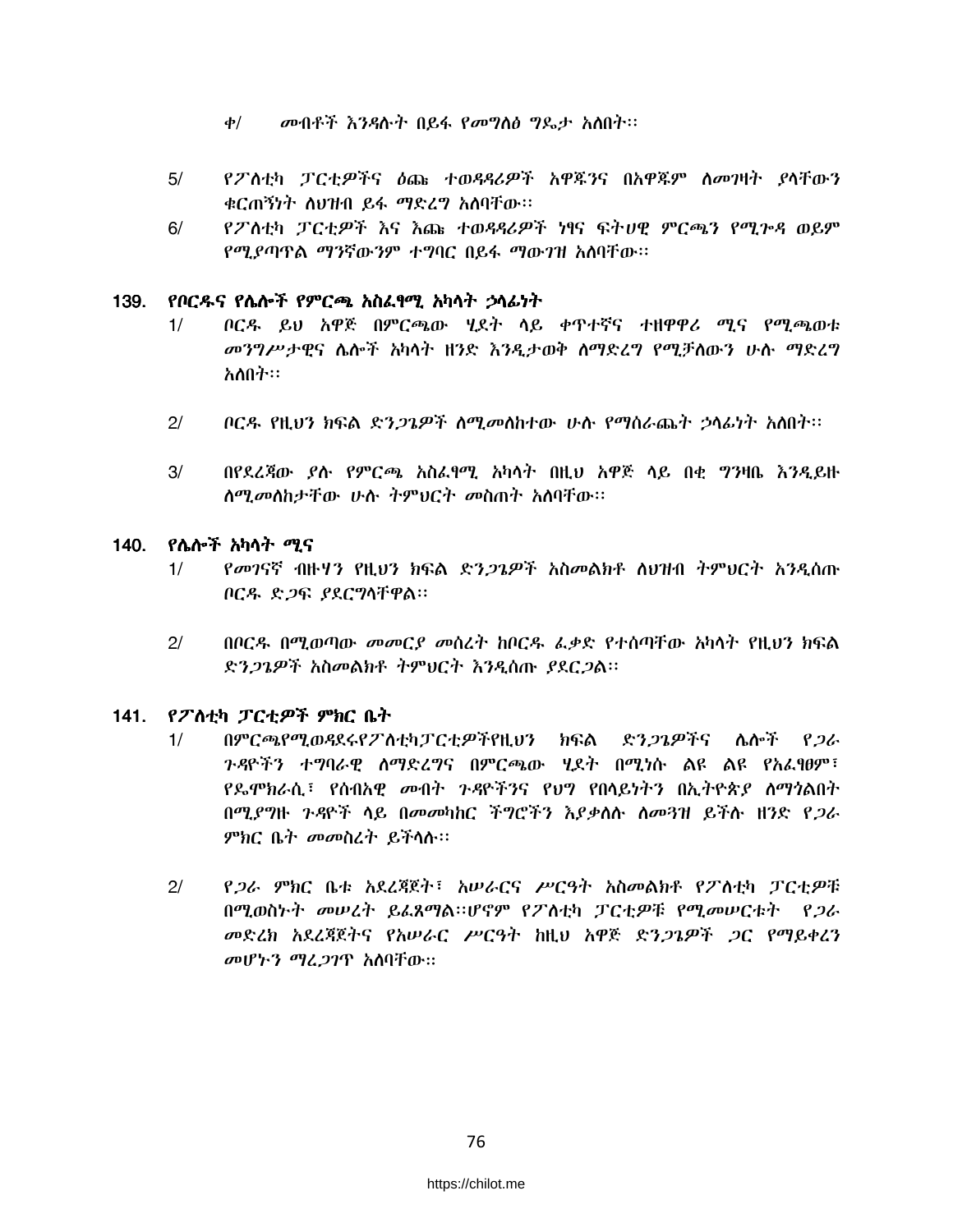## ምዕራፍ ሦስት የስነ ምግባር ጥሰቶች እና ስለሚወሰዱ እርምጃዎች

## ንዑስ ክፍልአንድ <u>የስነ-ምግባር ጥሰቶች</u>

#### 142. መደስያ መስጠትና ኃይልን ወይም ሥልጣንን አስ አግባብ መጠቀም

የፖስቲካ ፓርቲ፣ የግል እጩ ተወዳዳሪ፣ የፖስቲካ ፓርቲዎች ቅንጅት፣ ግንባር፣ አንድ *'*ዋምረት፣ንቅናቂ፣እንዲሁም የፖስቲካ ፓርቲ መሪ፣ ኃላፊ፣ እጩ፣ አባል፣ ወኪል ወይም 小のい

- $1/$ ማንኛውንም መደስያ ወይም ጉቦ የሰጠ ወይም የተቀበስ፣
- $21$ በድምጽ አሰጣጡ ወይም በቆጠራው ጣልቃ የገባ ወይም ያወከ፣
- $3/$ ኃይል በመጠቀም፣ መደለደ በመስጠት ወይም በሴሳ በማንኛውም አድራጎት መራጩ ሕዝብ ለአንድ ፓርቲ ወይም እጩ ድምጽ እንዲሰዋ ወይም እንዳይሰዋ ወይም ከመስጠት እንዲታቀብ ያደረገ፣
- የድምጽ መስጫ ጣቢያን በሀይል የተቆጣጠረ ወይም በሕን-ወጥ መንገድ ድምጽ  $4/$ ለማግኘት የሞከረ፣
- $5/$ ሥልጣኑን መከታ በማድረግ መደሰያ ወይም ቅጣት ወይም ሴሳ የማስፌራሪያ ዘዴ የተጠቀመ፣
- $6/$ ማንኛውንም መደለያ በመስጠት ኃይል በመጠቀም፤ ወይም በማንኛውም አይነት ድርጊት እጩ ተወዳዳሪ ሆነው እንዲቀርቡ ወይም እንዳይቀርቡ ወይም ከእጩ ተወዳዳሪነት እንዲወጡ ወይም እንዳይወጡ ያደረገ፣
- $7/$ *የመንግ*ስት ስራተኛ እና ኃላፊ ሆኖ በራሱ የ**ግል ሳይሆን በመን**ግስት የስራ ሰዓት እና *ኃ*ላፊነት ተቋሙን በመጠቀም እጩ*ዎችን ያ*ስተዋወቀ ወይም ሴሎች እጩ*ዎች* ራሳቸውን በሕ*ጋ*ዊ መንገድ እንዳያስተዋውቁ ያደናቀፌ፣
- $8/$ *የመንግሥት ንብረት ስ*ምርጫ ቅስቀሳ የተጠቀመ፤ እንደሆነ የስነ ምግባር ጥሰት እንደፌጸመ ይቆጠራል።

#### 143. ፍርሃት በመቀስቀስ ወይም ሁከት መፍጠር ማንኛውንም የምርጫ እንቅስቃሴ ማስተጓጎል

ማንኛውም ፖስቲካ ፓርቲ፣ የግል እጩ ተወዳዳሪ፣ የፖስቲካ ፓርቲዎች ቅንጅት፣ ግንባር፣ ጥምረት፣ ንቅናቄ፣ እንዲሁም የፖስቲካ ፓርቲ መሪ፣ ኃሳፊ፣ እጩ፣ አባል፣ ወኪል ወይም ተጠሪ፡-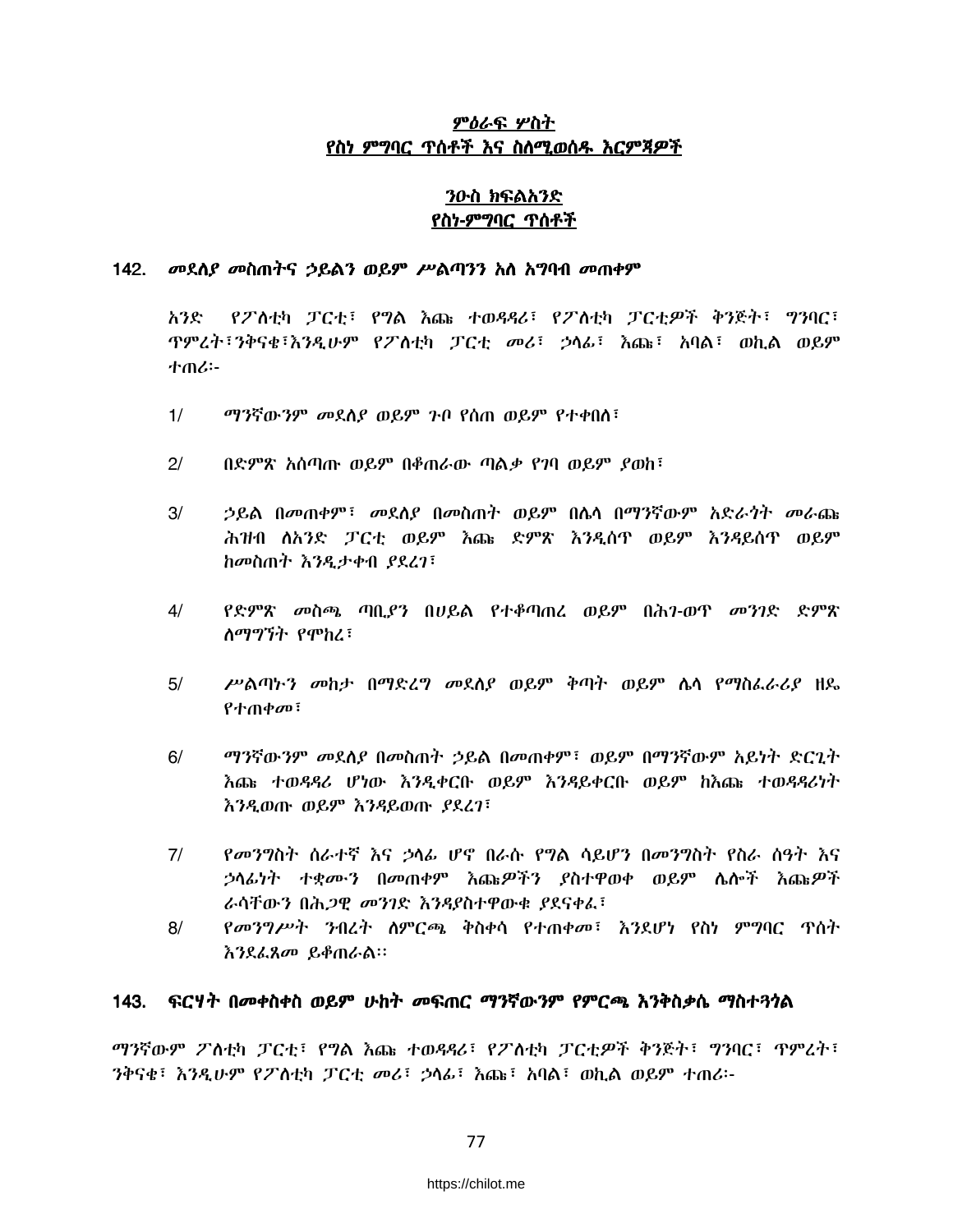- $1/$ በምርጫ ሂደት ጫና ወይም ተጽዕኖ በመፍጠር ጣልቃ የገባ፣
- $2/$ ሌሎች የፖለቲካ ፓርቲዎችሀሳባቸውንበነጻነት እንዳያሰራጩ ስ*ጋ*ት እና ፍርሀት  $P_{n}$
- በማንኛውም መንገድ የሴሎች የፖለቲካ ፓርቲዎች እና የመራጩን ሕዝብ እንቅስቃሴ  $3/$ ያደናቀራ ወይም ያወከ፣
- ሕዝባዊ ቅስቀሳ ወይም ስብሰባ ወይም ውይይት ወይም ትምህርትና ስልጠና  $4/$ እንዳይካሄድ ያደናቀፌ ወይም ሁከት የፌጠረ፣
- ሕዝብ ድምጽ ሲሰዋ ያወከ ወይም ድምጽ እንዳይሰዋ ችግር የፌጠረ፣  $5/$
- $6/$ የሌሎች ፓርቲዎች ወይም እጩ ተወዳዳሪዎች የምርጫ ዘመቻ እንዲስተጓጕል ወይም እንዲቋረጥ ወይም እንዲበሳሽ ወይም እንዲዳከም ያደረገ፣
- ሕዝባዊ የድ*ጋ*ፍ ሰልፍ፣ ስብሰባ፣ የእግርንዞ ወይም ሰሳማዊ ሰልፍ *ያ*ደናቀፌወይም ሴሳ  $7/$ ሰው እንዳይሳተፍ የከስከለ፣
- $8/$ መራጮችን የሰደበ ወይም ያን3ጠጠ ወይም የመምረጥ መብታቸውን ያደናቀፈ፣
- $9/$ ለምርጫው ሂደት የምርጫ አስፈፃሚዎችን እና የዕጩ ተወዳዳሪዎችን ፀዋታና ደህንነት ለማረ*ጋገ*ጥ በሚደረግ ጥረት ከጊዜና ቦታ አካ*ይ* እገዛ ማድረግ እየቻለ ያሳደረገ ወይም  $\rho$ <sub>o</sub>h<sub>i</sub>
- $10/$ በማንኛውም አይነት መንገድ መራጩ ህዝብ እንዳይመዘንብ ወይም እንዳይመርጥ  $PSL1$
- የድምጽ አሰጣጡን ሚስጥራዊነት ያሳከበረ ወይም እንዲከበር እገዛ ማድረግ ሲገባው  $11/$ ያሳደረገ፣
- የሥነ ምግባር አዋጁ ተዋሷል በሚል ሽፋን የሀሰትና የተ*ጋነ*ነ አቤቱታ በማቅረብ ቅሬታ  $12/$ የማስማት መብቱን ያስአግባብ የተጠቀመ እንደሆነ፤የሥነ-ምግባር ጥስት እንደፌጸመ ተቆዋሮ ከምርጫ ውድድር እስከ መታገድ ወይም እስከ ብር አንድ መቶ ሺህ በሚደርስ *1*3111 ይቀጣል።

## 144. በምርጫ ሂደት ሰላምና ፀጥታ የሚያናን መልዕክቶችን ማስተላለፍ

ማንኛውም የፖለቲካፓርቲ፣ የግል እጩ ተወዳዳሪ፣ የፖለቲካ ፓርቲዎች ቅንጅት፣ ግንባር፣ ጥምረት፣ ንቅናቂ፣ እንዲሁም የፖስቲካ ፓርቲ መሪ፣ ኃሳፊ፣ እጩ፣ አባል፣ ወኪል ወይም ተጠሪ፡-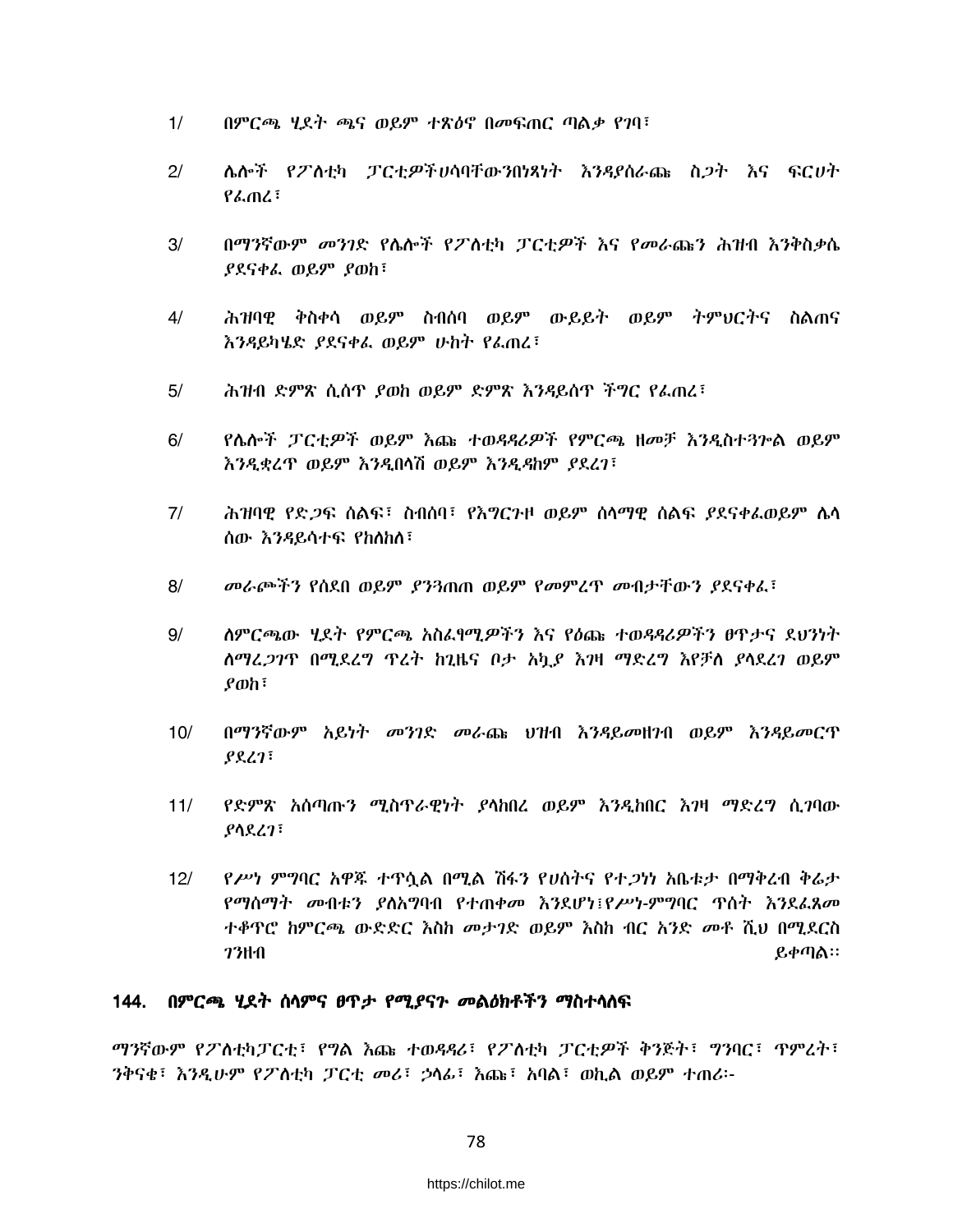- የምርጫ ዘመቻውን ሰሳም የሚያና*ጋ* ወይም ግጭት የሚቆሰቁስ ወይም አመፅ  $1/$ የሚጋብዝ ወይም ስጋት የሚፌዋር ንግግር ያደረገ፣
- $2/$ በይፋም ሆነ በስውር አመፅን የሚቀሰቅስ ይዘት ያስው በራሪ ወረቀት፣ የዜና መጽሔት ወይም ፖስተር ያሰራጨ፣
- $3/$ የድምጽ አሰጣዋ ሂደቱ ሚስጥራዊነት አይጠበቅም የሚል የሀሰት መረጃ የሰጠ፣ ምግባር እንደሆነ የስነ ጥሰት እንደፌጸመ ይቆጠራል።

### 145. የሴሎች የፖስቲካ ፓርቲ ወይም እጩ ተወዳዳሪዎች የምርጫ እንቅስቃሴ ማደናቀፍ

*ማን*ኛውም የፖስቲካፓርቲ፣ የ**ፃል እጩ ተወዳዳሪ፣ የፖስቲካ ፓርቲዎች ቅንጅት፣ ፃንባር፣** ዋምረት፣ ንቅናቂ፣ እንዲሁም የፖስቲካ ፓርቲ መሪ፣ ኃሳፊ፣ እጩ፣ አባል፣ ወኪል ወይም ተጠሪ፡-

- ማንኛውም የፖለቲካ ፓርቲ አባል እንዳይመለምልና ጽህፈት ቤት እንዳይከፍት  $1/$ በማናቸውም መንገድ ያደናቀፈ፣ ወይም የተከፈቱ ጽህፈት ቤቶች በነፃነት እንዳይሥራባቸው በግልፅም ሆነ በስውር ያወከ ወይም ሁከት እንዲፌጠር ያደረገ ወይም በማንኛውም ዓይነት ድርጊት የማንኛውንም የፖስቲካ ፓርቲ ወይም እጩ ተወዳዳሪ የምርጫ እንቅስቃሴ ያደናቀፈ፣
- $21$ ፓርቲዎች ያዘጋጁት የድርጅት ልሳን፣ የምርጫ ማስታወቂያ፣ በራሪ ጽሑፍ፥ ወይም ፖስተር እንዳይሰራጭ፣ እንዳይታይ ወይም እንዲበሳሽ *ያ*ደረገ ወይም እንዳይለጠፍ ያወከ ወይም የተሰጠፌውን የቀደደ፣ ያበሳሽ፣ ያነሳ፥ ያጠፋ፣
- የሴሳን የፖስቲካ ፓርቲ ምልክት ወይም አርማ የቀዳ ወይም አስመስሎ የተጠቀመ፣  $3/$
- $4/$ የሌላ ፖለቲካ ፓርቲን የምርጫ ቁሳቁስ የስረቀ ወይም ያበላሽ ወይም ያጠፋ፣ እንደሆነ፤ የሥነ ምግባር ጥሰት እንደፌጸመ ተቆዋሮ ከምርጫ ውድድር እስከ መታገድ ወይም እስከ ብር *አንድ መቶ* ሺህ በሚደርስ *ገን*ዘብ ይቀጣል፡፡

### 146. ከ*ጋ*ዜጠኞች ወይም ከታዛቢ*ዎች ጋ*ር አስመተባበር

*ማን*ኛውም የፖለቲካፓርቲ፣ የ**ግል እ**ጩ ተወዳዳሪ፣ የፖለቲካ ፓርቲዎች ቅንጅት፣ ግንባር፣ ጥምረት፣ ንቅናቂ፣ እንዲሁም የፖስቲካ ፓርቲ መሪ፣ ኃሳፊ፣ እጩ፣ አባል፣ ወኪል ወይም ተጠሪ፡-

- $1/$ <u>የብዙኃን መገናኛን ነፃነትን የተጋፋ፣</u>
- $2/$ በምርጫ ሂደት ጋዜጠኛን ያዋከበ ወይም ሥራውን ያደናቀፌ፣
- $3/$ የተፌቀደሳቸውን ታዛቢ*ዎች ያ*ሳከበረ ወይም ያልተባበረ፣እንደሆነ የስነ ምግባር ጥሰት እንደፌጸመ ይቆጠራል።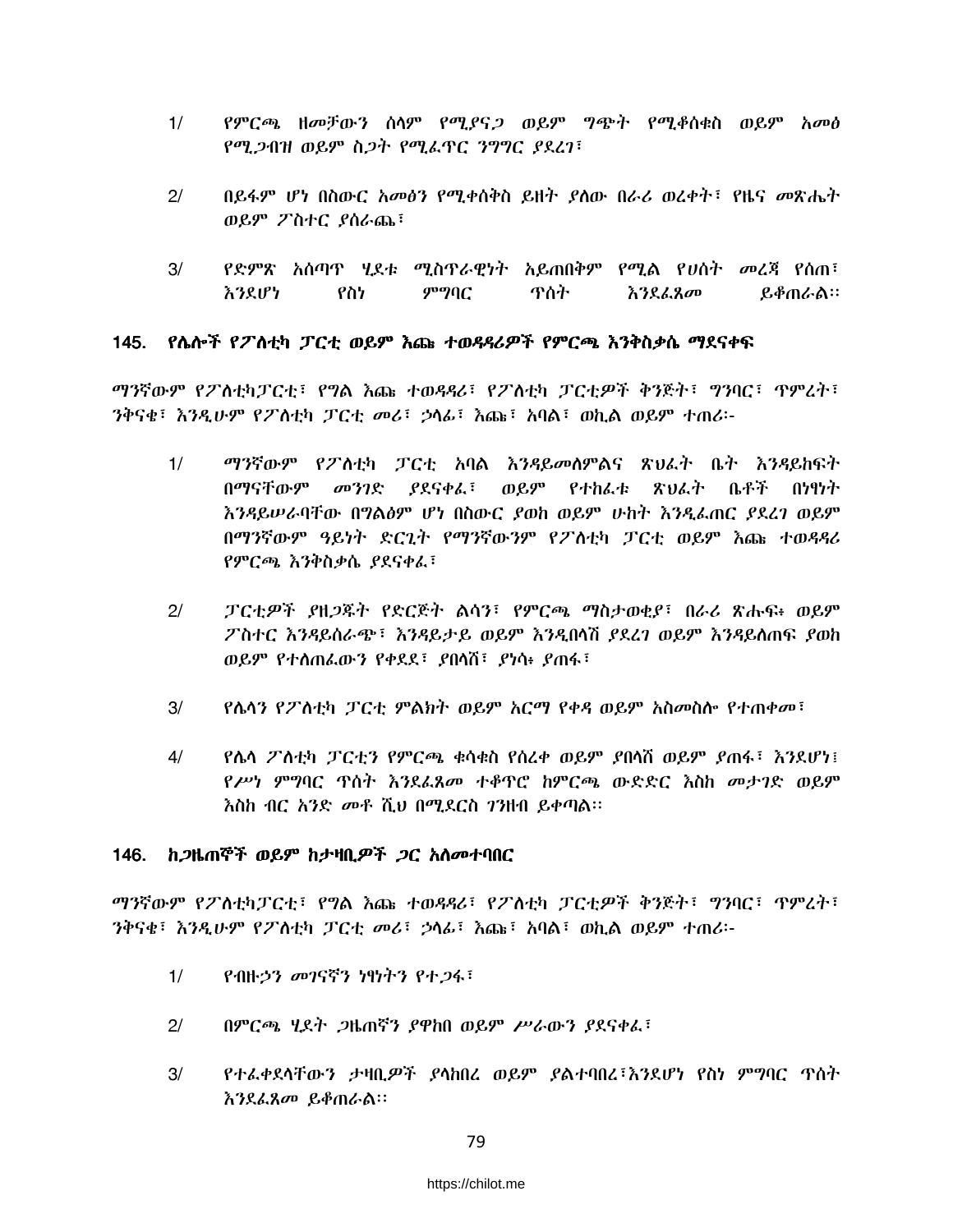## 147. የሥነ ምግባር ድን*ጋጌዎቹን* አለማስተዋወቅና ሕ*ገ* ወጥ ድርጊቶችን አለማው*ገ*ዝ

አንድ የፖለቲካ ፓርቲ፤ የፖለቲካ ፓርቲዎች ቅንጅት፤ ግንባር፤ ጥምረት፤ ንቅናቂ፤ እንዲሁም የፖስቲካ ፓርቲ መሪ፡-

- $1/$ በአባሉ፣ በአቀረበው እጩ ተወዳዳሪ ወይም በመሪው የተፈፀመን የአመፅ ድርጊት ወይም <u> ስአመፅ የሚ 2ብዝ ተግባር</u> በይፋ ማውገዝ ሲገባው ያሳወገዘ
- $2/$ *ኃላፊዎቹ* ፣ እጩ*ዎቹ* ፣ አባላቱና ደ*ጋፊ*ው *መቼም፥ ማንን*ም ማስፌራራት እንደሴስባቸው በግልጽ የሚከለክል መመሪያ ያላወጣ፣ እንደሆነ የስነ ምግባር ጥሰት እንደፌጸመ ተቆዋሮ ቦርዱ የሚወስነውን ቅጣት የሚፌጸምበት ሲሆን የፌጸመው ዋፋት በሴሎች ሕጎችም የሚያስቀጡ እንደሆነ ቦርዱ ንዳዩን ስሚመስከተው አካል ሲመራው ይችላል፡፡

## ንውስ ክፍል ሁለት በተስያዩ አካሳት ስስሚወሰዱ እርምጃዎች

### 148. በቦርዱ ስስሚወሰዱ እርምጃዎች

በሌሎች ህሥች የተደነገጉት እንደተጠበቁ ሆነው ቦርዱ ከላይ በዚህ ክፍል ንዑስ ክፍል አንድ የተዘረዘሩትን የስነ ምግባር ጥሰቶች በሚደረጋግጥበት ጊዜ የሚከተሉትን እርምጃዎች እንደ ሁኔታው ሊወስድ ይችሳል።

- ዋፋቱን ስፌፀመ ሰው ወይም የፖስቲካ ፓርቲ ይፋ ማስጠንቀቂያ መስጠት፤  $1/$
- $21$ ዋፋቱን የፌፀመ እጩ ወይም ፓርቲ ስአጭር ጊዜ በከራል ወይም በሙሉ በመገናኛ ብዙሃን እንዳይጠቀም ማገድ !
- $3/$  ዋፋቱን የፌፀመ ፓርቲ በመንግስት ስፓስቲካ ፓርቲዎች ድንማ ከሚመድበው *ገ*ንዘብ የፓርቲ ተጠቃሚ እንዳይሆን ማድረግ!
- $4/$ ዋፋተኛውን የፓርቲ ወይም ግል እጩ ተወዳዳሪ እንደዋፋቱ ክብደት ከምርጫ ተወዳዳሪነት መሰረዝ፤
- $5/$ ዋፋተኛው የፖስቲካ ፓርቲው በምርጫ ውድድር እንዳይሳተፍ ማገድ፡፡ ቦርዱ ከላይ የተዘረዘሩትን ቅጣቶች በዋፋተኛው ላይ ቢያስተላልፍ እንደ ዋፋቱ ሁኔታ *ጉዳ*ዩን ወደ *ዓቃ*ቤ ሕግ ሲመራው ይቻሳል።

## 149. አቤቱታ ስስማቅረብ

ቦርዱ ከላይ የተመለከቱትን የስነምግባር ጥሰቶች ተከትሎ በሚሰጠው ውሳኔ ላይ ቅር የተሰኘ ወንን አቤቱታውን ስፌጼራል ከፍተኛ ፍርድቤት ማቅረብ ይችላል፡፡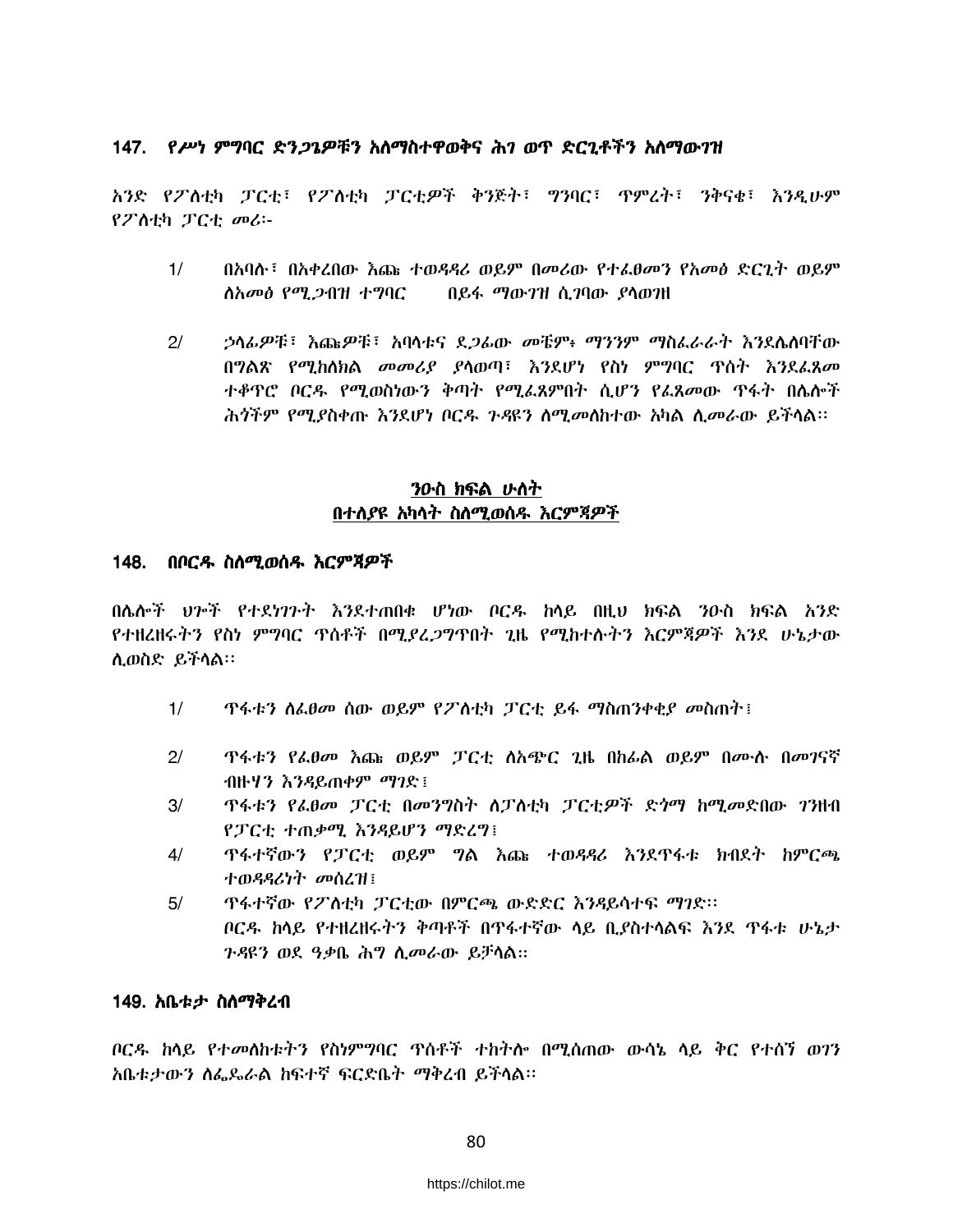#### 150. በፍርድ ቤት ስለሚወሰኑ ቅጣቶች

- $1/$ ፍርድ ቤት ከላይ ንዳዩ በቀዋታ ቀርቦለትም ሆነ ቦርዱ በዚህ የህግ ክፍል በሰጠው ውሳኔ የቀረበስትን ቅሬታ በሚመለከትበት ጊዜ በዚህ አዋጅ በአንቀጽ 148 የተደነገጉትን ክልከላዎችና ቅጣቶች ከዚህ በታች ከተዘረዘሩት ከቅጣቶች  $2C$ በተደራቢነት ሲዋል ይችላል።
- በሴሎች ህጎች የተደነገገው አንደተጠበቀ ሆኖ በድምጽ መስጫ እስት በድምፅ መስጫ  $2<sup>1</sup>$ ከመስጠት ወይም የተሰጠን ህጋዊ ተግባር ከማከናወን ውጭ ጣቢያ አካባቢ ድምፅ ሌላ ማንኛውም የፖለቲካ እንቅስቃሴ ማድረግ፣ መሳተፍ፣ ወይም ባልተገባ ወይም በተከሰከሰ ጊዜ የምርጫን ውጤት \_ ማተም፣ ማባዛት፣ ወይም \_ ወይም በዚህ አዋጅ በ አንቀጽ 142 ፣143 እና/ወይም ከዚህ በታች የ ተዘረዘሩትን ዋፋቶች መፈጸም በ7ንዘብ መቀጮ ወይም እስከ የ ሦስት ዓመት በሚደርስ እስራት ይቀጣል፡፡
	- በቦርዱ ወይም በምርጫ አስፌየሚዎች ገለልተኝነት ጣልቃ ለመግባት  $U$ / መደሰያ ወይም የተስፋ ቃል የሰጠ ወይም የሞከረ፣ በተለይም ስመስጠት የሞከረ፤
	- ምርጫን ስማወክ ወይም እንዳይካሄድ ስማድረግ ወይም በምርጫው  $\Lambda$ / ሂደት ወይም ውጤት ሳይ ጫና ስመፍጠር በማሰብ ዋላቻን ወይም ፍርሀትን የሚቀሰቅስ ወይም በምርጫው ሃደት ወይም በምርጫው ውጤት ሳይ ጫና የሚፌዋር የሐሰት መረጃ አሳትሞ ያሰራጨ ወይም ስማስራጨት ሙከራ ያደረገ፤
	- የምርጫ ሚስጥራዊነትን የጣስ  $\mathbf{d}$
	- ከድምጽ እና ከምርጫ ቁሳቁስ ጋር የተያያዙ ክልክሳዎችን የተሳሰፈ፤  $\sigma$ <sup> $\sigma$ </sup> ወይም
	- የቦርዱን ወይም የምርጫ አስፈፃሚዎችን እንቅስቃሴ  $\rho$ <sub>o</sub>h:  $\boldsymbol{\nu}$ /
- $3/$ የፖለቲካ እንቅስቃሴዎች ወይም የምርጫ ውጤት አገላለፅ፣ የመራጮች ወይም *የፓርቲዎችን መ*ብት አስመልክቶ *የተጣ*ሱ ክልከላ*ዎችን* የጣሰ በ7ንዘብ መቀጮ ወይም ከአንድ አመት በማይበልጥ እስራት ይቀጣል፡፡
- ማንኛውም ሰው፡- $4/$
- ሆን ብሎ የቦርዱ፣ የምርጫ ዋና አስፌፃሚው፣ የቦርዱ ስራተኛ ስልጣኑን ወይም  $U$ / ተግባሩንና ኃሳፊነቱን በሚያከናውንበት ወቅት እንቅፋት የሆነ ወይም ያደናቀፌ እንደሆነ ወይም
- $\Lambda/$ የቦርዱን የስብሰባ ሂደት ሆን ብሎ ያቋረጠ ወይም በነዚሁ ቦታዎች በማንኛውም ሁኔታ *ያ*ልተ*ገ*ባ ተግባር የፌፀመ እንደሆነ ፡ ወይም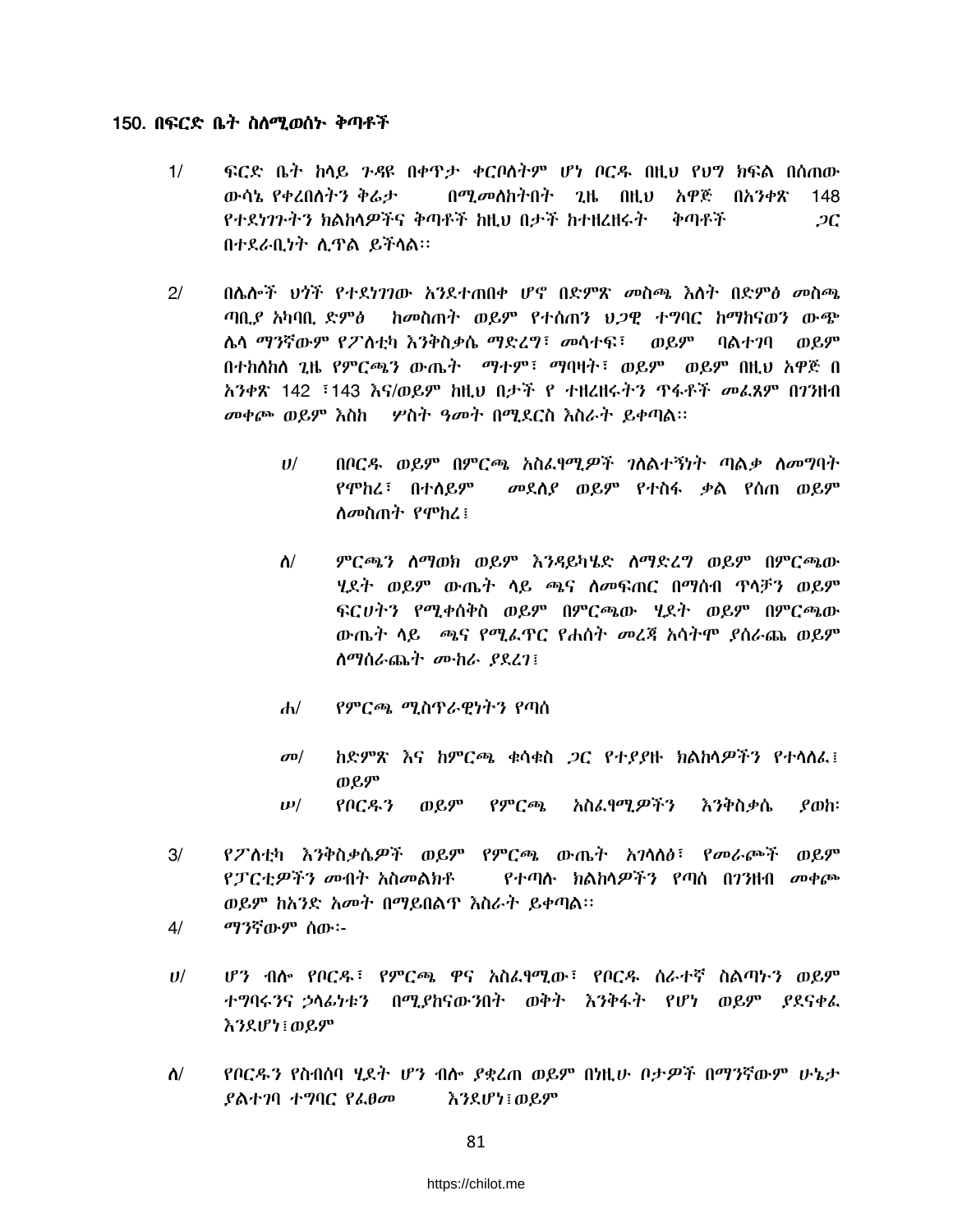ሆን ብሎ በቦርዱ የስራ ቦታ ወይም በመታየት ላይ ባስ ንዳይ ላይ በሚሰጠው ውሣኔ  $d\nu$ ወይም ትዕዛዝ ላይ ተገቢ ያስሆነ ተጽእኖ ስማሳደር ሲባል ማንኛውም የሀይል ተማባር የፌፀመ እንደሆነ፤ በ7ንዘብ ወይም ከአንድ ዓመት በማይበልጥ እስራት ይቀጣል።

## ክፍል ሰባት በምርጫ ሂደት ስስሚነሱ አቤቱታዎችና ክርክሮች

### 151. መርህ

- $1/$ ፍርድ ቤት ከሳይ ንዳዩ በቀዋታ ቀርቦለትም ሆነ ቦርዱ በዚህ የህግ ክፍል በሰጠው ውሳኔ የቀረበስትን ቅሬታ በሚመለከትበት ጊዜ በዚህ አዋጅ በአንቀጽ 148 የተደ*ነገ*ጉትን ክልክላዎችና ቅጣቶች ከዚህ በታች ከተዘረዘሩት ቅጣቶች *ጋ*ር በተደራቢነት ሲጥል ይችላል።
- $2/$ በሌሎች ህጎች የተደነገገው አንደተጠበቀ ሆኖ በድምጽ መስጫ እለት በድምፅ መስጫ ጣቢደ አካባቢ ድምፅ ከመስጠት ወይም የተሰጠን ህ*ጋ*ዊ ተግባር ከማከናወን ውጭ ሴሳ ማንኛውም የፖስቲካ እንቅስቃሴ ማድረግ፣ መሳተፍ፣ ወይም ባልተገባ ወይም በተከስከስ ጊዜ የምርጫን ውጤት ማተም፣ ማባዛት፣ ወይም ወይም በዚህ አዋጅ  $\mathbf{u}$ አንቀጽ  $142<sup>2</sup>$  $143$ እና/ወይም ከዚህ በታች የ ተዘረዘሩትን ዋፋቶች *መ*ፌጸም በ7ንዘብ መቀጮ ወይም እስከ ሦስት ዓመት በሚደርስ እስራት ይቀጣል፡፡
	- $U$ / በቦርዱ ወይም በምርጫ አስፌየሚዎች ገለልተኝነት ጣልቃ ለመግባት የሞከረ፣ በተሰይም መደሰያ ወይም የተስፋ ቃል የሰጠ ወይም *ስመ*ስጠት የሞከረ ፤
	- $\Lambda$ / ምርጫን ስማወክ ወይም እንዳይካሄድ ስማድረግ ወይም በምርጫው ሂደት ወይም ውጤት ሳይ ጫና ስመፍጠር በማሰብ ጥላቻን ወይም ፍርሀትን የሚቀሰቅስ ወይም በምርጫው ሂደት ወይም በምርጫው ውጤት ሳይ ጫና የሚፌዋር የሐሰት መረጃ አሳትሞ ያሰራጨ ወይም ስማስራጨት ሙከራ  $P\&L1$
	- $d\nu$ የምርጫ ሚስጥራዊነትን የጣስ
	- ከድምጽ እና ከምርጫ ቁሳቁስ *ጋ*ር የተያያዙ ክልከሳዎችን የተሳሰፌ፤ ወይም  $\sigma$ <sup> $\sigma$ </sup>

*ሥ/*የቦርዱን የምርጫ አስፌፃሚ*ዎችን* እንቅስቃሴ ወይም  $\rho$ <sub>o</sub>h:

 $3/$ የፖስቲካ እንቅስቃሴዎች ወይም የምርጫ ውጤት አንሳስፅ፣ የመራጮች ወይም የፓርቲዎችን *መ*ብት አስመልክቶ <u>የተጣሉ ክልከላዎችን የጣስ በገንዘብ መቀጮ ወይም ከአንድ አመት</u> በማይበልጥ እስራት ይቀጣል።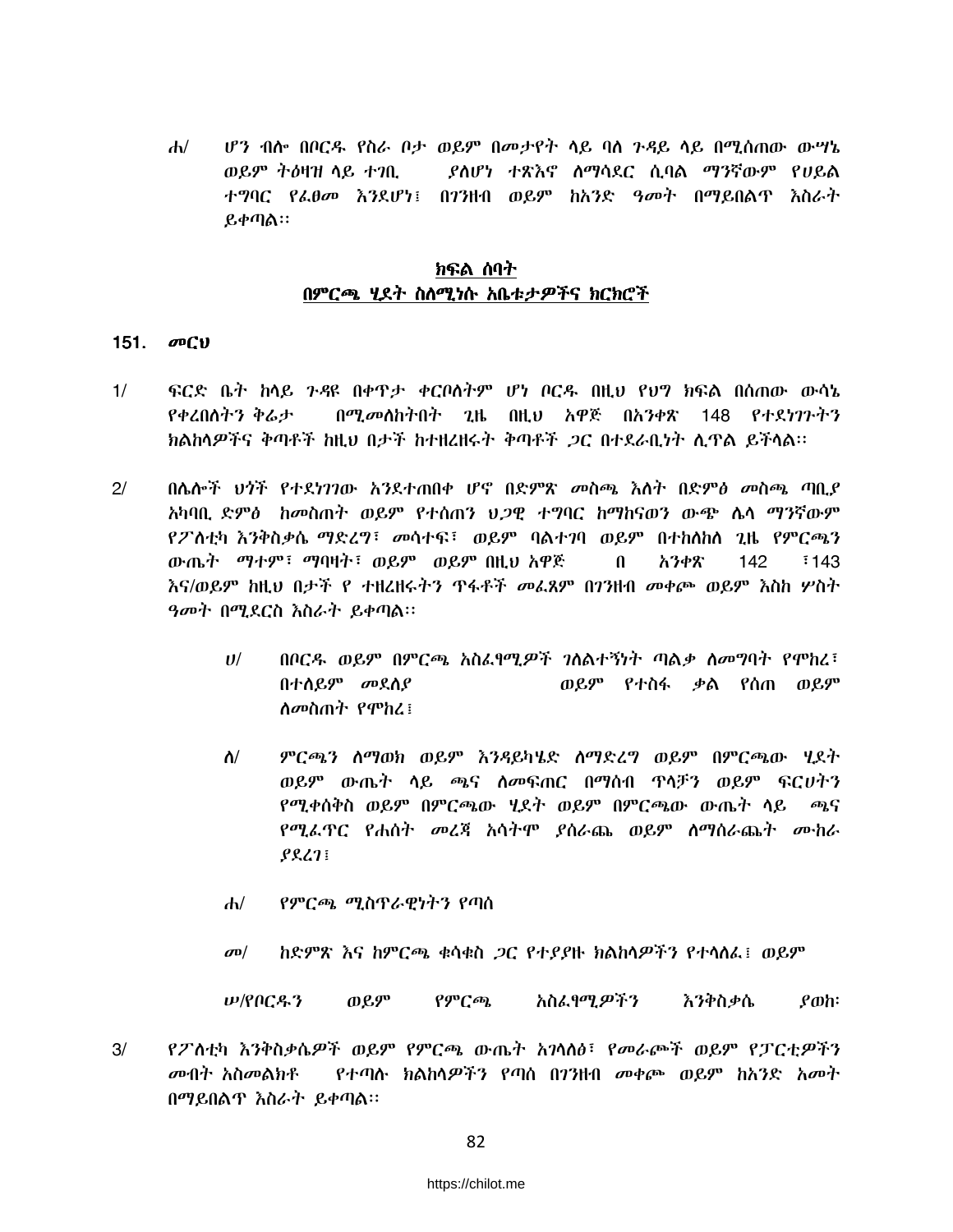#### $4/$ ማንኛውም ሰው፡-

- ሆን ብሎ የቦርዱ፣ የምርጫ ዋና አስፈፃሚው፣ የቦርዱ ሰራተኛ ስልጣኑን  $U^{/}$ ወይም ተግባሩንና ኃሳፊነቱን በሚያከናውንበት ወቅት እንቅፋት የሆነ ወይም ያደናቀፌ እንደሆነ፤ወይም
- $\Lambda$ / የቦርዱን የስብሰባ ሂደት ሆን ብሎ ያቋረጠ ወይም በነዚሁ ቦታዎች በማንኛውም ሁኔታ ያልተገባ ተግባር የፌፀመ እንደሆነ፤ወይም
- ሆን ብሎ በቦርዱ የስራ ቦታ ወይም በመታየት ላይ ባስ ንዳይ ላይ በሚሰጠው  $\frac{d}{dt}$ ውሣኔ ወይም ትዕዛዝ ላይ ተገቢ ያስሆነ ተጽእኖ ስማሳደር ሲባል ማንኛውም የሀይል ተግባር የፌፀመ እንደሆነ፤በ7ንዘብ ወይም ከአንድ ዓመት በማይበልጥ እስራት ይቀጣል።

### 152. በመራጮች ምዝገባ ሂደት ስስሚነሱ ክርክሮች

- $1.$ ማንኛውም ሰው በመራጭነት ከመመዝገብ የተከስከስ እንደሆነ ስምርጫ ጣቢያው ቅሬታ ሰሚ ኮሚቴ አቤቱታውን – አቅርቦ ውሳኔ የማግኘት መብት አለው፡፡
- $2.$ *መ*ብት የሌለው ወይም በመራጭነት መመዝንብ የሌለበት ሰው ያለአግባብ ተመዝግባል የሚል ተቃውሞ ያለው ሰው - ወይም የፖስቲካ ድርጅት ተቃውሞውን ስምርጫ ጣቢያው ቅሬታ ሰሚ ኮሚቴ አቅርቦ ውሳኔ የማግኘት መብት አሰው።
- ከሳይ በንዑስ አንቀፅ (1) ወይም (2) መሰረት የሚቀርብ አቤቱታ የማቅረቢያ ጊዜ ከመራጮች 3. የምዝንባ ቀን ጀምሮ *የመራጮች መዝገ*ብ ለህዝብ ይፋ የሚሆንበት ጊዜ እስከሚያልቅ ድረስ ይሆናል።
- የምርጫ ጣቢያው ቅሬታ ሰሚ ኮሚቴ የቀረበሰተን አቤቱታ መርምሮ በ5 ቀናት ውስጥ  $4.$ ውሳኔውን በጽሁፍ ይሰጣል።
- 5. ከላይ በንዑስ አንቀፅ (1) ወይም (2) ሰቀረበው አቤቱታ የምርጫ ጣቢያው ቅሬታ ሰሚ ኮሚቴ በ5 ቀናት ውስጥ ውሳኔ ካልሰጠ አቤቱታ አቅራቢው ሰምርጫ ክልሱ ቅሬታ ሰሚ ኮሚቴ በ 5 ቀናት ውስጥ አቤቱታ በማቅረብ ውሳኔ የማግኘት መብት አለው፡፡
- 6. በምርጫ ጣቢያው ቅሬታ ሰሚ ኮሚቴ የተሰጠውን ውሳኔ በመቃወም ሰምርጫ ክልሱ ቅሬታ ሰሚ ኮሚቴ የሚቀርብ አቤቱታ ውሳኔ ከተሰጠበት በ5 ቀናት ውስጥ መቅረብ አለበት፡፡
- 7. የምርጫ ክልሱ ቅሬታ ሰሚ ኮሚቴ የቀረበሰትን ቅሬታ መርምሮ በ5 ቀናት ውስጥ ውሳኔውን በጽሁፍ ይሰጣል።
- ምርጫ ክልሉ ቅሬታ ሰሚ ኮሚቴ በ5 ቀናት ውስዋ ውሳኔ ካልሰጠ ቅሬታ ወይም ቅሬታ 8. አቅራቢው በተሰጠው ውሳኔያልተስማማ እንደሆነ በ5 ቀናት - ውስዋ ስልጣን ሳስው የመጀመርያ-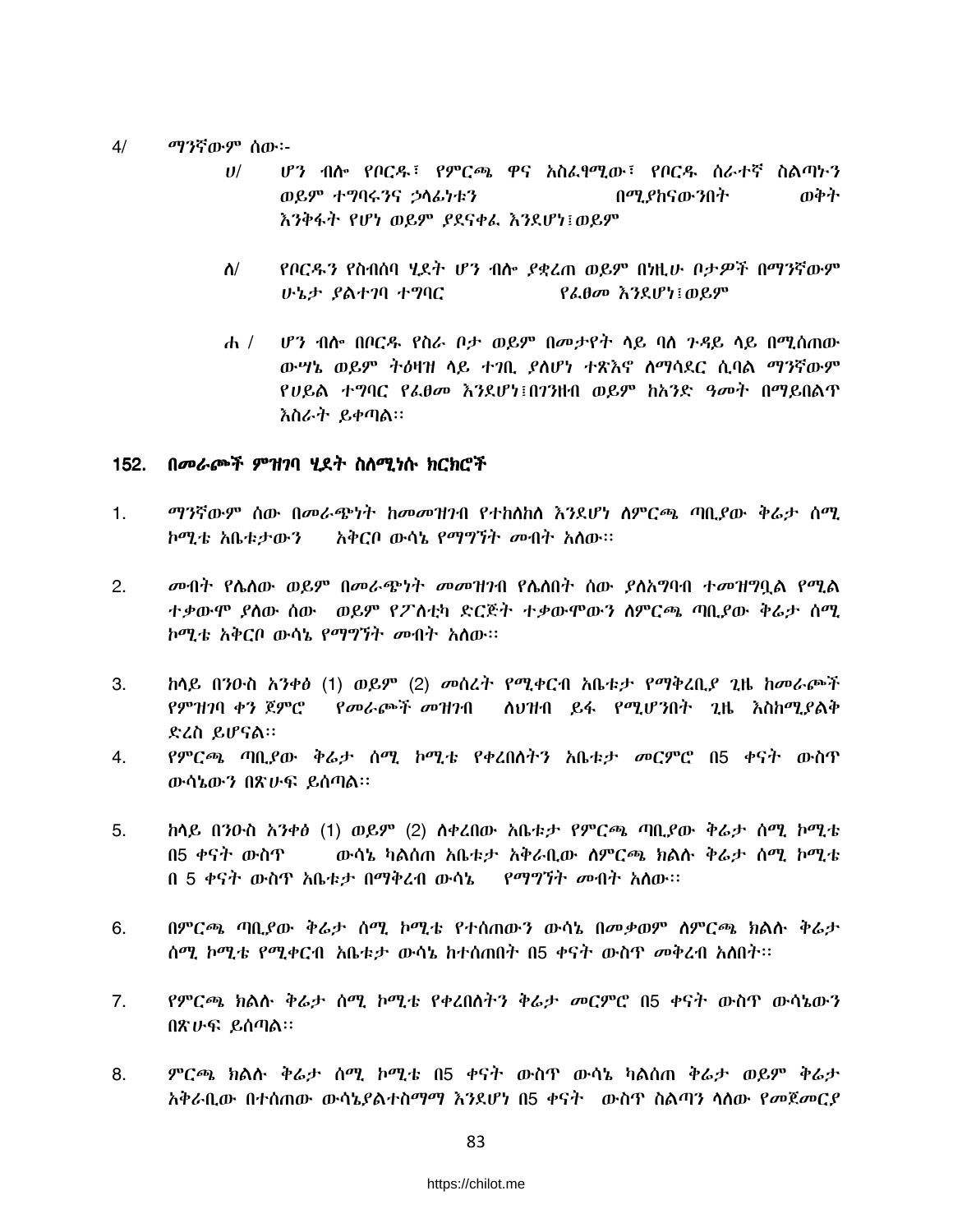ደረጃ ፍ/ቤት - ንዳዩ እንዲታይስት አቤቱታ የማቅረብ መብት አስው። አቤቱታ የቀረበስት የመጀመርያ ደረጃ ፍ/ቤትም የቀረበስትን አቤቱታ ስመወሰን የሚያስፌልጉ ማስረጃዎችን አስቀርቦ በመመርመር ውሳኔ ይሰጣል።

9. የምርጫ ክልሉ አቤቱታ ሰሚ ኮሚቴ በሚሰጠው ውሳኔ መሰረት የምርጫ ጣቢያው ፅህራት ቤት ስራውን ያከናውናል።

#### በዕጩ*ዎች ምዝገ*ባ ሂደት ስለሚነሱ ክርክሮች  $153.$

- ማንኛውም ሰው ወይም የፖስቲካ ድርጅት በእጩነት ከመመዝገብ የተከስከስ እንደሆነ ስምርጫ  $1.$ ክልሱ ቅሬታ ሰሚ <u>ኮሚቴ ቅሬታውን አቅርቦ መልስ የማግኘት መብት አለው፡፡</u>
- አንድ በዕጩነት የተመዘንበ ሰው በእጩነት መቅረብ የሰበትም የሚል ተቃውሞ ያስው ሰው 2. ወይም የፖስቲካ ድርጅት ስምርጫ ክልሱ ቅሬታ ሰሚ ኮሚቴ አቤቱታውን አቅርቦ ውሳኔ *የማግኘት መ*ብት አለው።
- ከላይ በንዑስ አንቀጽ (1) ወይም (2) መስረት የሚቀርብ አቤቱታ የማቅረቢያ ጊዜ ከእጩዎች 3. የምዝገባ ቀን ጀምሮ የተመዘገቡ እጩዎች ይፋ እስከሚሆንበት ቀን ድረስ ይሆናል።
- 4. የምርጫ ክልሉ ቅሬታ ሰሚ ኮሚቴ የቀረበለትን አቤቱታ መርምሮበ 5 ቀናት ውስጥ ውሳኔን በጽሁፍ ይሰጣል።
- ለእጩነት ከመመዝንብ የተከለከለ የፖለቲካ ድርጅት እጩ ወይም የግል እጩ እንዲሁም  $5<sub>1</sub>$ የአንድን እጩ ምዝገባ የሚቃወም ሰው ወይም የፖስቲካ ድርጅት የምርጫ ክልሱን ቅሬታ ሰሚ ኮሚቴ ውሳኔ በመቃወም በክልሱ ቅርንጫፍ ጽህፈት ቤት ሰሚቋቋም ቅራታ ሰሚ ኮሚቴ በ7 ቀናት ውስጥ ቅሬታ ስማቅረብ ይችላል።
- የክልሱ ቅርንጫፍ ጽህፈት ቤት ቅሬታ ሰሚ ኮሚቴ በጽህፈት ቤቱ ሀሳፊ ስብሳቢነት የሚመራ 6. ሆኖ ቦርዱ በሚያወጣው መመሪያ መሰረት የሚሰየሙ ሁስት ተጨማሪ አባላት ይኖሩታል።
- $7.$ የክልሉ ቅርንጫፍ ጽህፈት ቤት ቅሬታ ሰሚ ኮሚቴ ይግባኝ ሲቀርብስት በ7 ቀናት ውስጥ ውሳኔ በጽሁፍ ይሰጣል።
- የክልል ቅርንጫፍ ጽህፈት ቤት ቅሬታ ሰሚ ኮሚቴ በ7 ቀናት ውስዋ ውሳኔ ካልሰጠ ወይም 8. ቅሬታ አቅራቢው በተሰጠው ውሳኔ ካልተስማማ ለክልሉ ጠቅላይ ፍ/ቤት ይግባኝ የማቅረብ መብት አለው። ችሎቱም የቀረበለትን አቤቱታ ለመወሰን የሚያስራልን ማስረጃዎችን አስቀርቦ በመመርመር በ15 ቀናት ውስዋ ውሳኔ ይሰጣል ፡፡
- 9. *የክ*ልሉ ቅር*ንጫፍ ጽህ*ራት ቤት ቅራታ ሰሚ ኮሚቴ በሚሰጠው ውሳኔ *መ*ሰረት የምርጫ ክልሉ ስራውን ያከናውናል።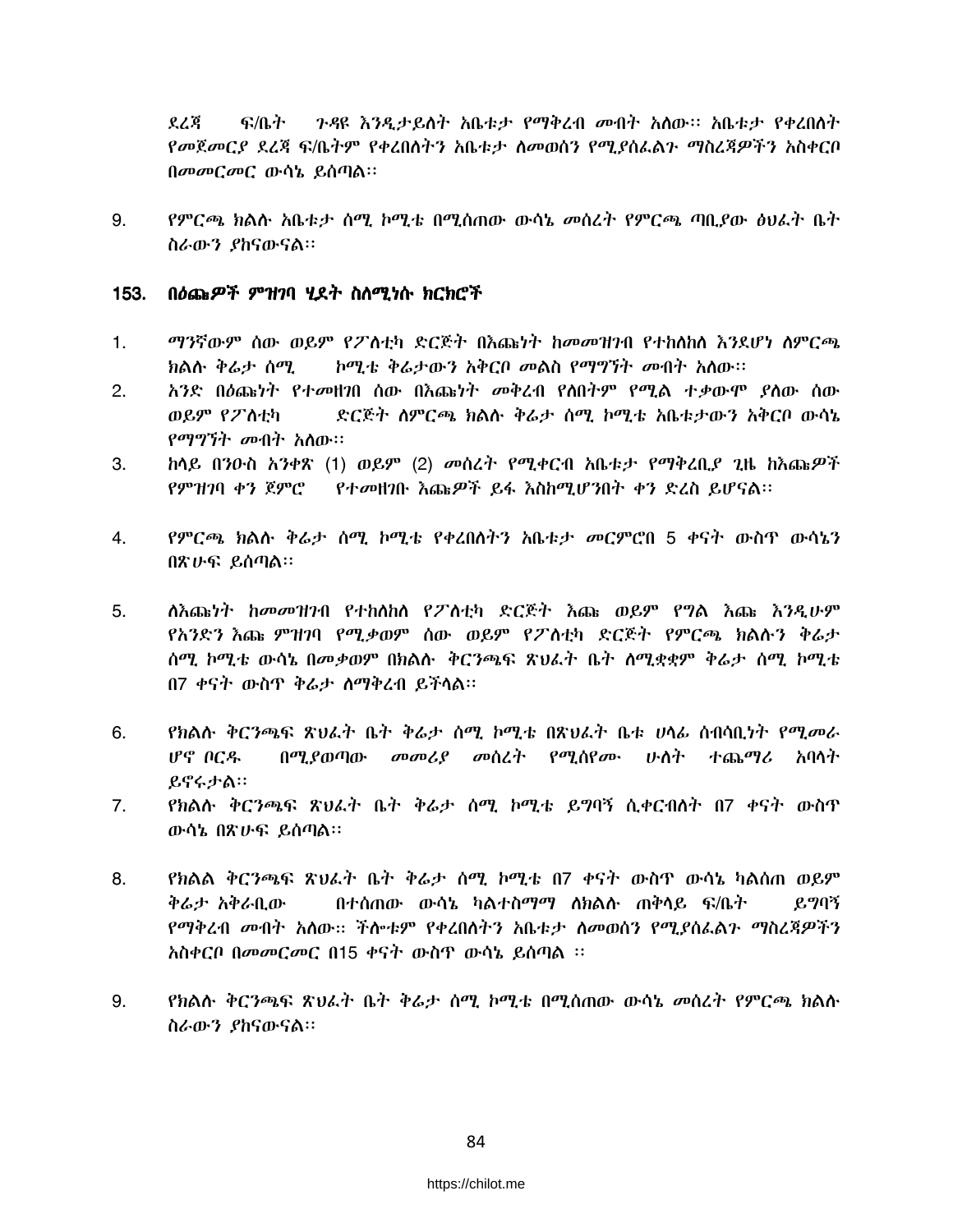## 154. በድምፅ አሰጣጥ ሂደት ስስሚነሱ ክርክሮች

- $1.$ አንድ የተመዘገበ መራጭ ድምፅ ከመስጠት የሚያግደው ሁኔታ ሲፌጠር ቅሬታውን ወዲያውት ምርጫ ጣቢያው አቤቱታ ስሚ ኮሚቴ በማቅረብ ውሳኔ የማግኘት መብት አስው።
- $2.$ የምርጫጣቢያ ቅሬታ ሰሚ ኮሚቴም፡-
	- *ጉዳ*ዩን በማጣራት መራጩ ድምጹን እንዲሰዋ ሲወስን ይችላል፣ወይም  $U_{\rm{eff}}$
	- ጊዜያዊ ድምፅ እንዲሰዋ በማድረግ ጉዳዩን ወደ ምርጫ ክልሱ ጽህፌት ቤት በመሳክ ለ. ይችላል ፣ ውሳኔ እንዲያገኝ ሲያደርግ
- ከላይ በንዑስ አንቀፅ 2(ስ) መሰረተጊዜያዊ ድምፅ የሰጠ መራጭ ከምርጫ ክልሱ ቅሬታ ሰሚ 3. ኮሚቴ ወይም እንደሁኔታው ስልጣን ካለው የመጀመርያ ደረጃ ፍ/ቤት - የመምረጥ መብት እንዳለው *የሚገ*ልፅ ውሳኔ የድምፅ ማዳመሩ ከመጠናቀቁ በፊት ስምርጫ ክልሱ ጽህፈት ቤት ካሳቀረበ የሰጠው ጊዜያዊ ድምፅ ውድቅ ይደረ*ጋ*ል።
- 4. በንዑስ አንቀፅ 2(ሐ) የተሰጠውን ውሳኔ በመቃወም ስምርጫ ክልሱ ጽህፈት ቤት የሚቀርብ **አቤቱታ የድምፅ** መስጫ ሰአት ከማሰቁ በፊት ውሳኔ ማግኘት ይኖርበታል፡፡ የምርጫ ጣቢያውም በውሳኔው መሰረት ይፌፅማል፡፡
- በምርጫ ክልሉ ቅሬታ ሰሚ ኮሚቴ ውሳኔ ቅር የተሰኘ ከላይ በንዑስ አንቀፅ 2(ለ) በተመለከተው 5. መስረት ጊዜያዊ ድምጽ የሰጠ መራጭ ወዲያውኑ ቅሬታውን ስልጣን ሳሰው የመጀመርያ ደረጃ ፍ/ቤት ማቅረብ ይችሳል፡፡ ችሎቱም የድምጽ ማዳመሩ ሂደት ውሳኔውን እስኪሰዋ ድረስ እንዲዘገይ ሲያዝ ይችላል።
- 6 የአንድን መራጭ ድምፅ መስጠት የሚቃወም ሰው ከሳይ በተደነገገው መስረት አቤቱታውን በየደረጃው የማቅረብና ውሳኔ የማማኘት መብት አስው፡፡

## 155. በድምጽ ቆጠራና ውጤት ስስሚነሱ ክርክሮች

- $1<sup>1</sup>$ በድምፅ ቆጠራ ሂደትና በውጤቱ ሳይ ቅሬታ ያስው ማንኛውም የፖስቲካ ድርጅት - ወይም የግል እጩ ወኪል ቅሬታውን ስምርጫ ጣቢያው አቤቱታ ሰሚ ኮሚቴ በዚህ አዋጅ አንቀጽ 58(5) መሰረት ወዲያውኑ በማቅረብ - ሲያስወስን ይችላል።በኮሚቴው ውሳኔ ቅር የተሰኘ ወገን አቤቱታውን በ2 ቀናት ውስዋ ስምርጫ ክልል ቅሬታ ሰሚ ኮሚቴ ሲያቀርብ ይችላል።
- $2.$ የምርጫ ክልሉ አቤቱታ ሰሚ ኮሚቴ ከሳይ በንዑስ አንቀፅ 1 መሰረተ የቀረበሰትን አቤቱታ መርምሮ በ2 ቀናት ውስጥ ውሳኔ በጽሁፍ ይሰጣል።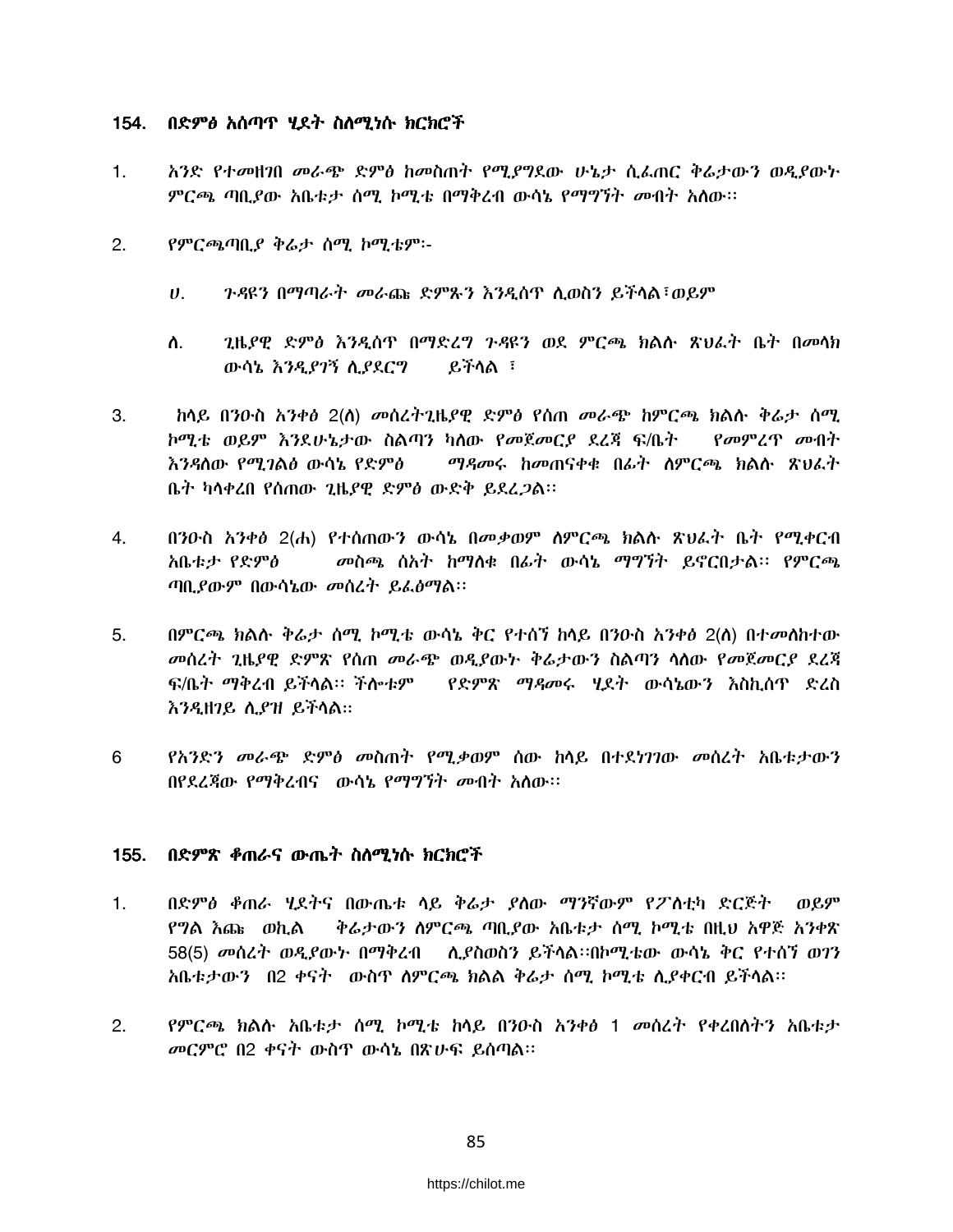- 3. በንዑስ አንቀፅ 2 በተሰጠው ውሳኔ ቅር የተሰን አቤቱታ አቅራቢ ውሳኔ በተሰጠው በ5 ቀን ስቦርዱ ማቅረብ ይችላል።ቦርዱ የቀረበውን ቅሬታ መርምሮ በ10 ቀናት ውስጥ ቅሬታውን ውስዋ ውሳኔ ይሰጣል።
- 4. በንኡስ አንቀጽ (3) በተሰጠው በቦርዱ ውሳኔ ቅር የተሰን አቤቱታ አቅራቢ ውሳኔ በተሰጠው 10 ቀናት ውስዋ ለፌዶራል ጠቅሳይ ፍርድ ቤት አቤቱታ ማቅረብ ይችሳል። ፍ/ቤቱም የቀረበሰትን ቅራታ ስመወሰን የሚያስፌልን - ማስረጃዎችን አስቀርቦ በመመርመር ውሳኔ ይሰጣል።
- የፌደራል ጠቅሳይ ፍርድ ቤትም በንዑስ አንቀጽ 4 መሰረት ስቀረበስት አቤቱታ ከአንድ ወር 5. ባልበለጠ ጊዜ ወስጥ ወጥላኔ ይሰጣል።
- ከላይ በተጠቀሱት *ን*ሎሳን አንቀጾች መሰረት በድምፅ ቆጠራ ሂደትና በውጤቱ ላይ የቀረበ ቅሬታ 6. ወይም ይግባኝ በሚታይበት ጊዜ እንደአግባብነቱ የምርጫ ክልሱ አቤቱታ ሰሚ ኮሚቴ፤ ቦርዱ ወይም የፌዴራሱ ጠቅሳይ ፍርድ ቤት ቅሬታ የቀረበበት የምርጫ ክልል ውጤት እንዳይገለጽ ሲያዝ ይችላል።

# ክፍል ስምንት የተከለከሉ ተግባራተ

### 156. ጠቅሳሳ

በኢትዮጵያ የወንጀል ሕግ በህዝባዊ ምርጫ እና በድምጽ አሰጣዋ ላይ የሚፌፀሙ ወንጀልሎችን *የጣ መስከቲ* ድን*ጋጌዎች እን*ደተጠበቁ ሆነው በዚህ ክፍል የተከሰከሱ ተግባራትን መፌፀም በሕግ ያስቀጣል።

### 157. የምርጫ ሰነዶችን በህገ ወጥ መንገድ ማተምና መያዝ

ማንኛውም ሰው ወይም ድርጅት ከቦርዱ ፌቃድ ውጭ ማንኛውንም የምርጫ ሰነድና ቁሳቁስ ወይም በዚህ መልኩ የተዘጋጀን ህገወዋ የምርጫ ሰነድ እና *ያተመ*፣ *ያ*ባዛ፣ የፌበሬከ ቁሳቁስ ይዞ የተ*ገ*ኘ ወይም *ያ*ደሰ እንደሆነ በእስራት ወይም በመቀጮ ይቀጣል።

## 158. የምርጫ ማስታወቂያን ስስማጥፋት

ማንኛውም ሰው ምርጫ ከተጀመረበት ቀን አንስቶ ውጤት እስከሚገለፅበት ቀን ድረስ ተወዳዳሪ ፖስተርን ወይም የምርጫ ማስታወቂያን ያበላሽ፥ ያስወገደ የማንኛውንም እጩ ወይም የቀደደ እንደሆነ ከ1 ዓመት በማይበልጥ <u>ሽስራት ወይም በመቀጮ ይቀጣል፡፡</u>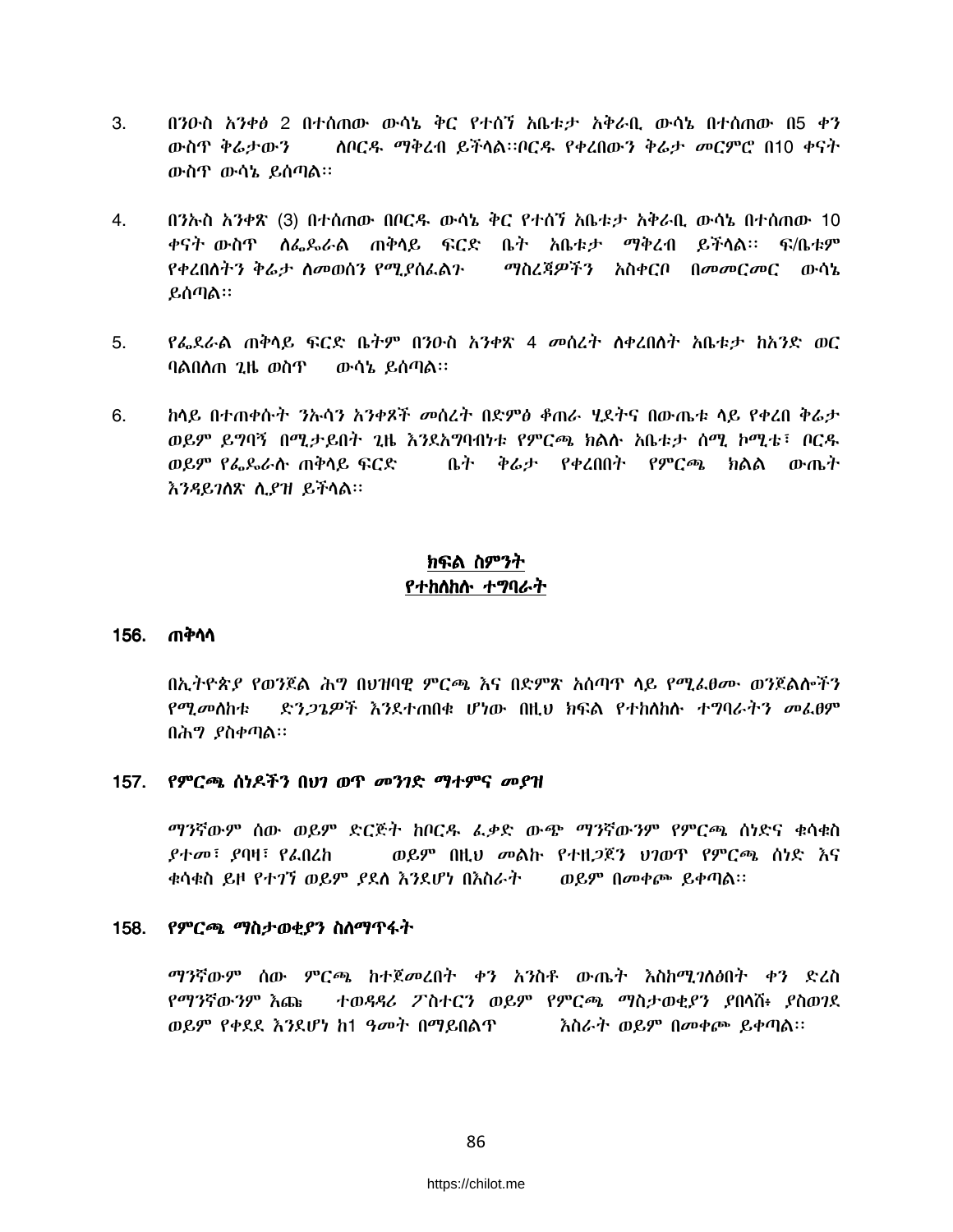#### 159. *ዓላማን በህገወጥ መንገድ ማ*ስፋፋት *የተከ*ስከስ ስስመሆኑ

- $1/$ የአንድን የፖስቲካ ፓርቲ ዓላማ በኃይል ወይም በማስፌራራት ስማስረጽ ማንኛውንም ሰው ወይም ቡድን ማደራጀት ወይም ማስልጠን ወይም ስዎችን በግድ *መ*መልመል በህግ ያስቀጣል።
- ከላይ በንዑስ አንቀፅ /1/ የተገለፀውን ተግባር ሲፌጸም የሬዳ ወይም የተባበረ ማንኛውም ሰው  $2/$ ወይም ቡድን አግባብ ባሰው ሕግ ይቀጣል፡፡

# ክፍል ዘጠኝ ልዩ ልዩ ድን*ጋጌዎች*

#### 160. የመሽ*ጋገሪያ ድንጋጌ*

- $1/$ የዚህ አዋጅ አንቀጽ 100(ሀ) *ያ*ሉት ድ*ንጋጌዎች ተ*ፈጻሚ *መ*ሆን የሚጀምሩት የዚህን አዋጅ መጽደቅ ተከትሎ ከሚደረገው የፌደራልና የክልል ምክር ቤቶች ምርጫን ቀጥሎ ካስው የበጀት አመት ጀምሮ ነው።
- $2/$ ይህ አዋጅ ከመውጣቱ በፊት የተመዘንበ ማንኛውም የፖስቲካ ፓርቲ በዚህ አዋጅ የተቀመጡትን መስፌርቶች ቦርዱ በሚያስቀምጠው የጊዜ ሰሌዳ መሰረት እንዲያማሳ  $R$  $R$  $L$  $R$ :
- ክላይ በንኡስ አንቀጽ ሁለት መሠረት የሚቀመጡትን መስፌርቶች ቦርዱ በሚሰጠው የጊዜ  $3/$ ሰሌዳ ደሳማሳ ፓርቲ - ቦርዱ - ከምዝንባ እስከመሰረዝ የሚደርስ እርምጃ ሊወስድበት ይችሳል፡፡-

#### 161. የመተባበር ግዴታ

ማንኛውም ሰው ይህን አዋጅ በሥራ ሳይ ስማዋል የመተባበር ግጼታ አስበት፡፡

#### 162. የተሻሩ ሕጎች

- $1<sub>1</sub>$ የሚከተሱት ሕጎች በዚህ አዋጅ ተሽረዋል። የተሻሻለው የኢትዮጵያ የምርጫ ሕግ አዋጅ ቁጥር 532/2007፣  $U$ /
	- የተሻሻለው የፖስቲካ ፓርቲዎች ምዝገባ አዋጅ ቁጥር 573/2000፣  $\Lambda$ /
	- የፖስቲካ ፓርቲዎች የምርጫ ሥነ ምግባር አዋጅ ቁጥር 662/2002፣  $\mathbf{d}$
- $2.$ <u>ከዚህ አዋጅ *ጋ*ር የሚ*ቃሬን ማ*ናቸውም ሕግ በዚህ አዋጅ በተመለከቱ *ጉዳ*ዮች ላይ ተፈፃሚ</u> አይሆንም።
- 163. *መመሪያ የማ*ውጣት ስልጣን ቦርዱ ይህን አዋጅ ስማስፌፀም የሚፈዳ መመሪያ ሲያወጣ ይችሳል፡፡